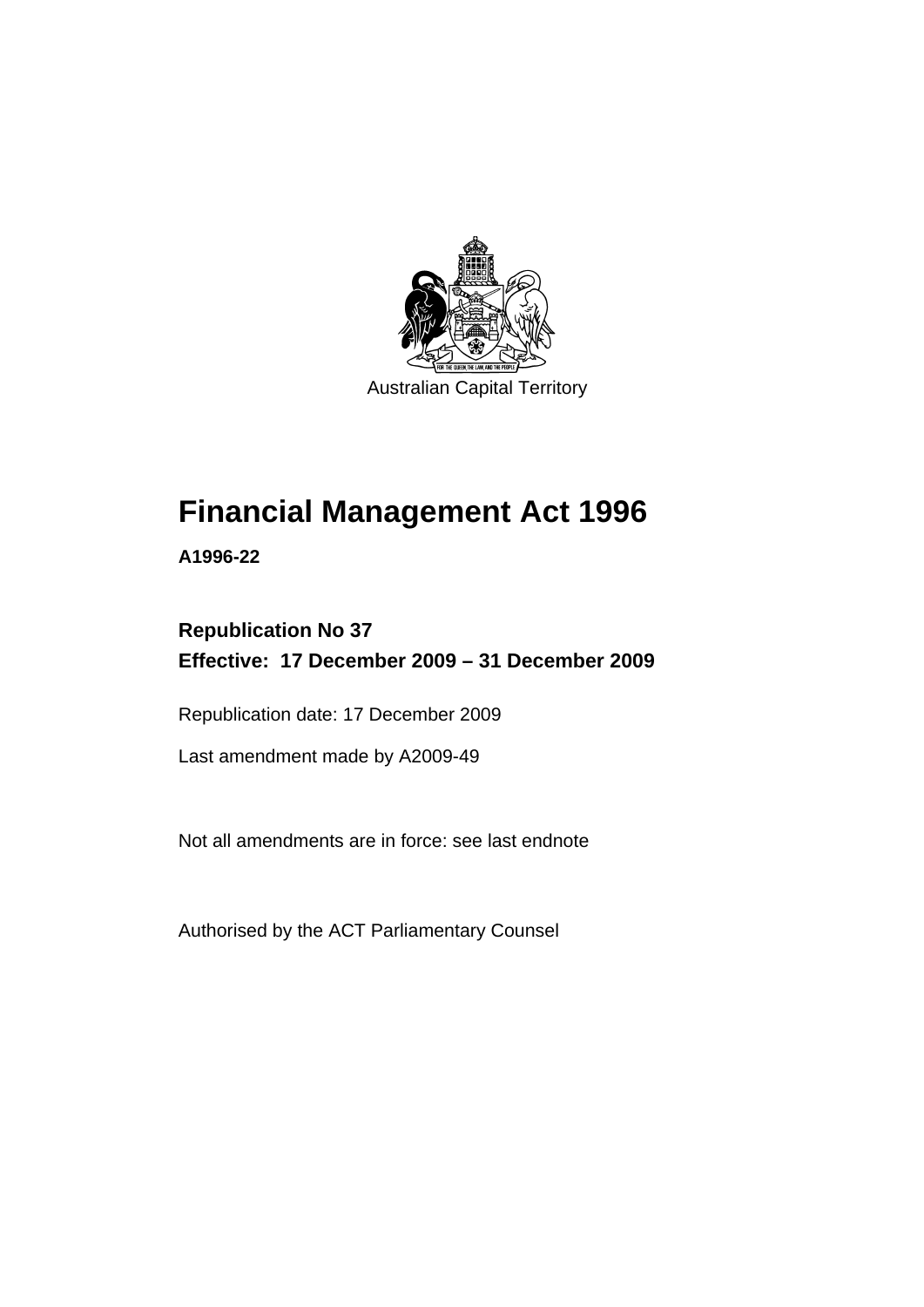#### **About this republication**

#### **The republished law**

This is a republication of the *Financial Management Act 1996* (including any amendment made under the *Legislation Act 2001*, part 11.3 (Editorial changes)) as in force on 17 December 2009*.*  It also includes any amendment, repeal or expiry affecting the republished law to 17 December 2009.

The legislation history and amendment history of the republished law are set out in endnotes 3 and 4.

#### **Kinds of republications**

The Parliamentary Counsel's Office prepares 2 kinds of republications of ACT laws (see the ACT legislation register at www.legislation.act.gov.au):

- authorised republications to which the *Legislation Act 2001* applies
- unauthorised republications.

The status of this republication appears on the bottom of each page.

#### **Editorial changes**

The *Legislation Act 2001*, part 11.3 authorises the Parliamentary Counsel to make editorial amendments and other changes of a formal nature when preparing a law for republication. Editorial changes do not change the effect of the law, but have effect as if they had been made by an Act commencing on the republication date (see *Legislation Act 2001*, s 115 and s 117). The changes are made if the Parliamentary Counsel considers they are desirable to bring the law into line, or more closely into line, with current legislative drafting practice.

This republication does not include amendments made under part 11.3 (see endnote 1).

#### **Uncommenced provisions and amendments**

If a provision of the republished law has not commenced or is affected by an uncommenced amendment, the symbol  $\mathbf{U}$  appears immediately before the provision heading. The text of the uncommenced provision  $\overline{or}$  amendment appears only in the last endnote.

#### **Modifications**

If a provision of the republished law is affected by a current modification, the symbol  $\mathbf{M}$ appears immediately before the provision heading. The text of the modifying provision appears in the endnotes. For the legal status of modifications, see *Legislation Act 2001*, section 95.

#### **Penalties**

At the republication date, the value of a penalty unit for an offence against this law is \$110 for an individual and \$550 for a corporation (see *Legislation Act 2001*, s 133).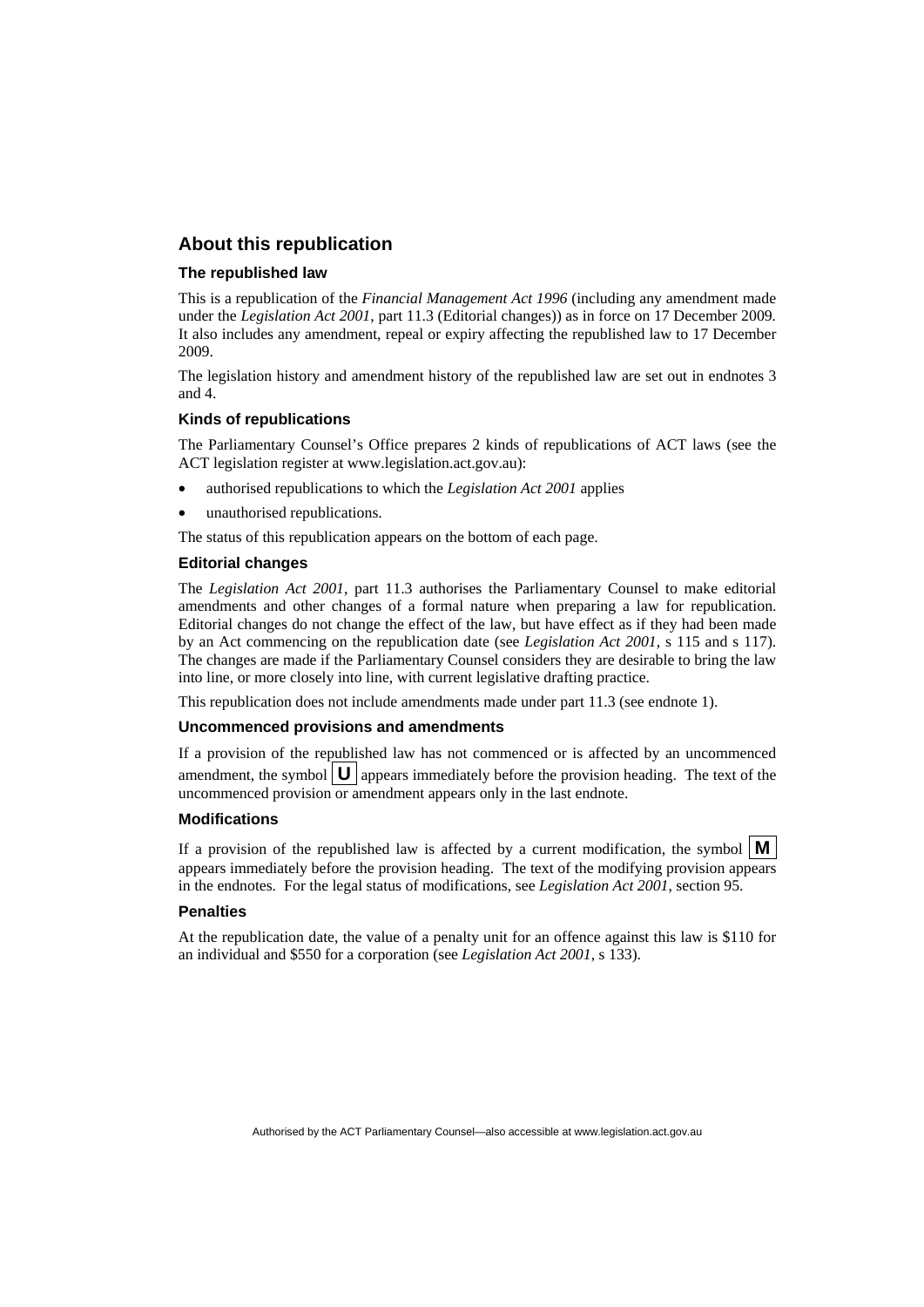

# **[Financial Management Act 1996](#page-10-0)**

# **Contents**

|                     |                                                                        | Page       |
|---------------------|------------------------------------------------------------------------|------------|
| Part 1              | <b>Preliminary</b>                                                     |            |
| 1                   | Name of Act                                                            | 2          |
| 2                   | Act subject to Territory Superannuation Provision Protection Act       | 2          |
| 3                   | Dictionary                                                             | 2          |
| 3A                  | <b>Notes</b>                                                           | 2          |
| 3B                  | Declaration that certain bodies are not territory authorities for Act  | 3          |
| 4                   | Application of pt 2, pt 3 and pt 5 to Legislative Assembly secretariat | 3          |
| Part 2              | <b>Budget management</b>                                               |            |
| <b>Division 2.1</b> | <b>Appropriations and budgets</b>                                      |            |
| 5                   | Timing of first Appropriation Bill for financial year                  | 4          |
| 6                   | Necessity for appropriation                                            | 4          |
| $\overline{7}$      | Payments authorised on lapse of appropriation                          | 4          |
| 8                   | Form of appropriations                                                 | 5          |
| R37                 | Financial Management Act 1996                                          | contents 1 |
| 17/12/09            | Effective: 17/12/09-31/12/09                                           |            |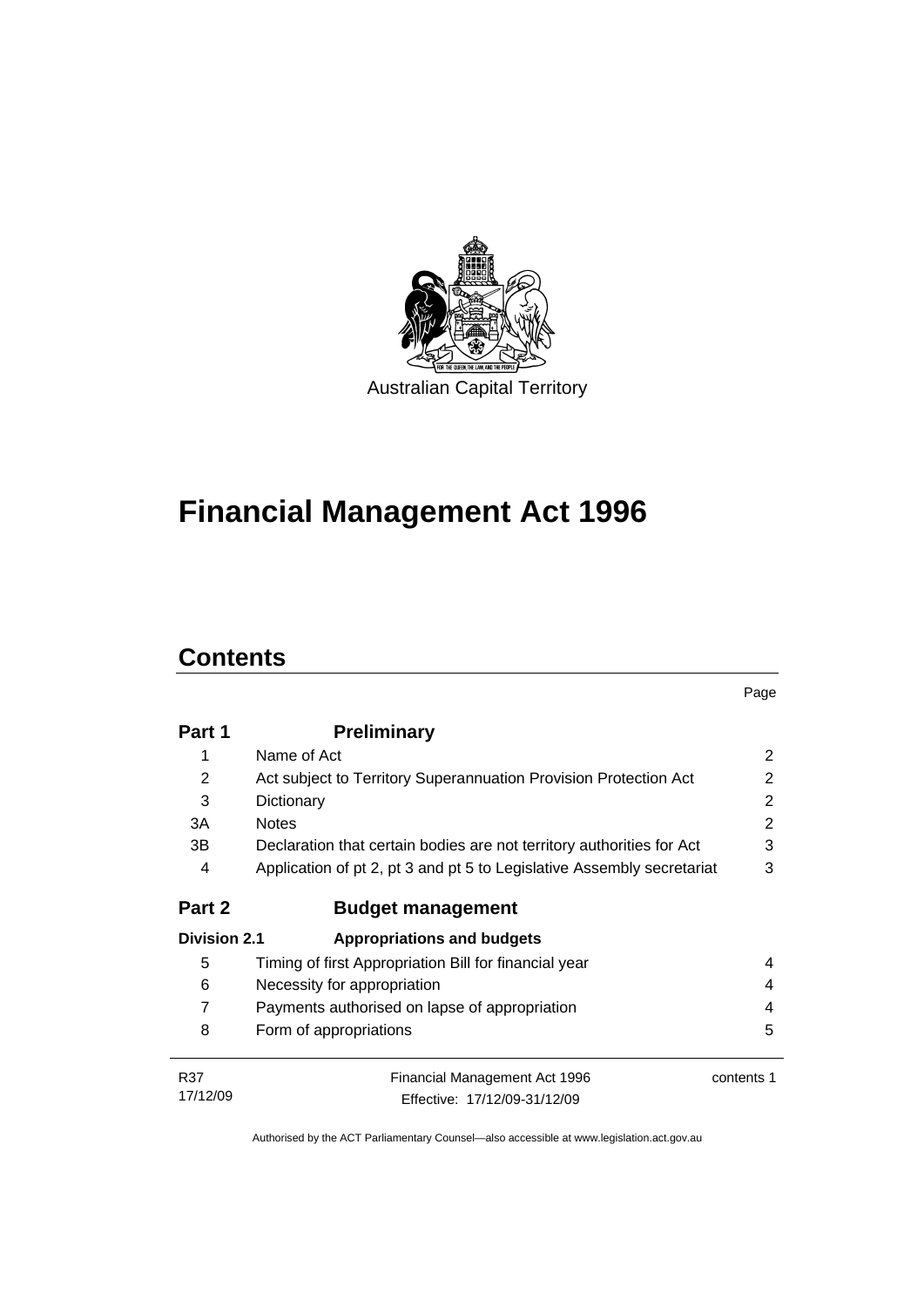#### **Contents**

|                                                                   | Page                                                                                                                                                               |
|-------------------------------------------------------------------|--------------------------------------------------------------------------------------------------------------------------------------------------------------------|
|                                                                   | 5.                                                                                                                                                                 |
|                                                                   | 6                                                                                                                                                                  |
| appropriations                                                    | 6                                                                                                                                                                  |
| <b>Budget papers</b>                                              | 6                                                                                                                                                                  |
| <b>Territory budgets</b>                                          | $\overline{7}$                                                                                                                                                     |
| Financial policy objectives and strategies statement              | 10                                                                                                                                                                 |
| Departmental budgets                                              | 11                                                                                                                                                                 |
| Territory authority and territory-owned corporation budgets       | 12                                                                                                                                                                 |
| Supplementary budget papers                                       | 13                                                                                                                                                                 |
| Amendment of budgets for supplementary appropriation              | 14                                                                                                                                                                 |
| Transfer of funds between appropriations                          | 15                                                                                                                                                                 |
| Transfer of funds within appropriations                           | 15                                                                                                                                                                 |
| Reclassification of certain appropriations                        | 16                                                                                                                                                                 |
| Transfer of functions after Appropriation Act passed              | 16                                                                                                                                                                 |
| Appropriation for accrued employee entitlements                   | 17                                                                                                                                                                 |
| Rollover of undispersed appropriation                             | 18                                                                                                                                                                 |
| Variation of appropriations for Commonwealth grants               | 19                                                                                                                                                                 |
| Variations of appropriations for certain payments to Commonwealth | 19                                                                                                                                                                 |
| Treasurer's advance                                               | 20                                                                                                                                                                 |
| Assembly to be told about treasurer's advance                     | 21                                                                                                                                                                 |
| Refunds of payments made without liability                        | 22                                                                                                                                                                 |
| Payments for Territory GST liabilities                            | 23                                                                                                                                                                 |
| Payments for Territory GST administration costs                   | 23                                                                                                                                                                 |
| Authorisation of expenditure of certain Commonwealth grants       | 23                                                                                                                                                                 |
| Amendment of capital injection conditions                         | 23                                                                                                                                                                 |
| Amendment of performance criteria                                 | 24                                                                                                                                                                 |
| <b>Budgets for Legislative Assembly secretariat</b>               | 26                                                                                                                                                                 |
| <b>Budget reviews and pre-election updates</b>                    |                                                                                                                                                                    |
| <b>Budget review</b>                                              | 26                                                                                                                                                                 |
| Purpose and contents of budget review                             | 26                                                                                                                                                                 |
| Pre-election budget update                                        | 28                                                                                                                                                                 |
| Purpose and contents of pre-election budget update                | 28                                                                                                                                                                 |
|                                                                   | Net appropriations for outputs<br>Net appropriations for capital injections<br>Appropriations for payments on behalf of Territory to be net<br><b>Division 2.2</b> |

| contents 2 | Financial Management Act 1996 | R37      |
|------------|-------------------------------|----------|
|            | Effective: 17/12/09-31/12/09  | 17/12/09 |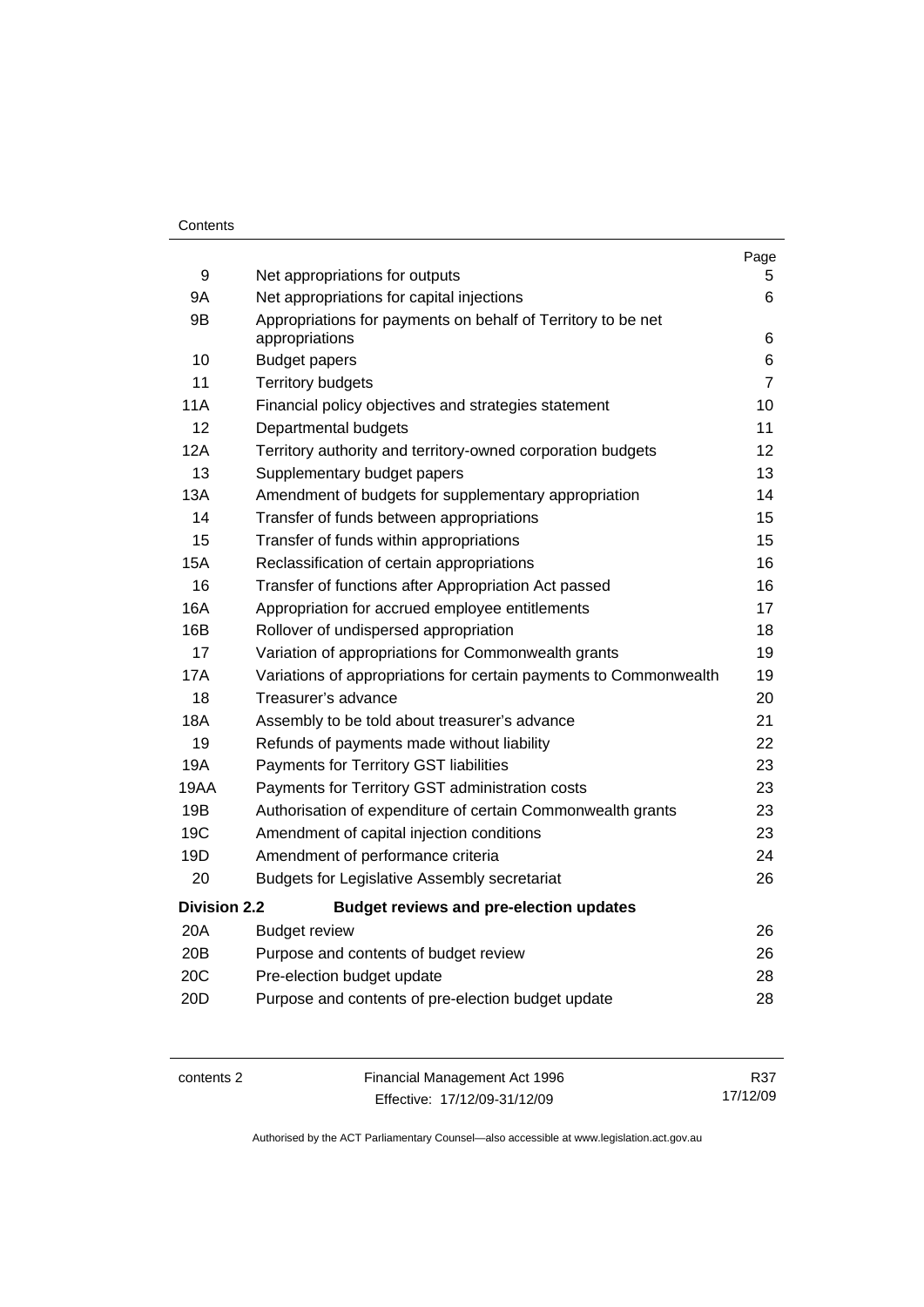| Contents |
|----------|
|----------|

|                     |                                                                                    | Page       |
|---------------------|------------------------------------------------------------------------------------|------------|
| Part 3              | <b>Financial reports</b>                                                           |            |
| <b>Division 3.1</b> | <b>Financial reports of the Territory</b>                                          |            |
| 21                  | Meaning of the Territory in div 3.1                                                | 30         |
| 22                  | Annual financial statements of the Territory                                       | 30         |
| 23                  | Responsibility for annual financial statements                                     | 30         |
| 24                  | Audit of annual financial statements                                               | 31         |
| 25                  | Presentation of annual financial statements to Legislative Assembly                | 32         |
| 26                  | Periodic financial statements                                                      | 32         |
| <b>Division 3.2</b> | Financial reports and performance statements of<br>departments                     |            |
| 27                  | Annual financial statements of departments                                         | 33         |
| 28                  | Responsibility for annual financial statements of departments                      | 34         |
| 29                  | Audit of financial statements of departments                                       | 34         |
| 30                  | Departmental annual financial statements to be included in annual<br>reports etc   | 34         |
| 30A                 | Statements of performance of departments                                           | 35         |
| 30 <sub>B</sub>     | Responsibility for departmental statements of performance                          | 35         |
| 30 <sub>C</sub>     | Scrutiny of departmental statements of performance                                 | 36         |
| 30 <sub>D</sub>     | Departmental statements of performance to be included in annual<br>reports etc     | 36         |
| 30E                 | Half-yearly departmental performance reports                                       | 36         |
| Part 4              | <b>Financial management responsibilities of</b><br>chief executives of departments |            |
| 31                  | Responsibilities of chief executives of departments                                | 38         |
| Part 5              | <b>Banking and investment</b>                                                      |            |
| 32                  | Agreement for the conduct of banking for Territory                                 | 40         |
| 33                  | Territory banking account                                                          | 40         |
| 34                  | Departmental banking accounts                                                      | 40         |
| 34A                 | Transfer of departmental banking account                                           | 41         |
| 34B                 | End of year balances of departmental banking accounts                              | 42         |
| 35                  | Payments into banking accounts                                                     | 42         |
| 36                  | Transfer following change in departmental responsibilities                         | 43         |
| R37<br>17/12/09     | Financial Management Act 1996<br>Effective: 17/12/09-31/12/09                      | contents 3 |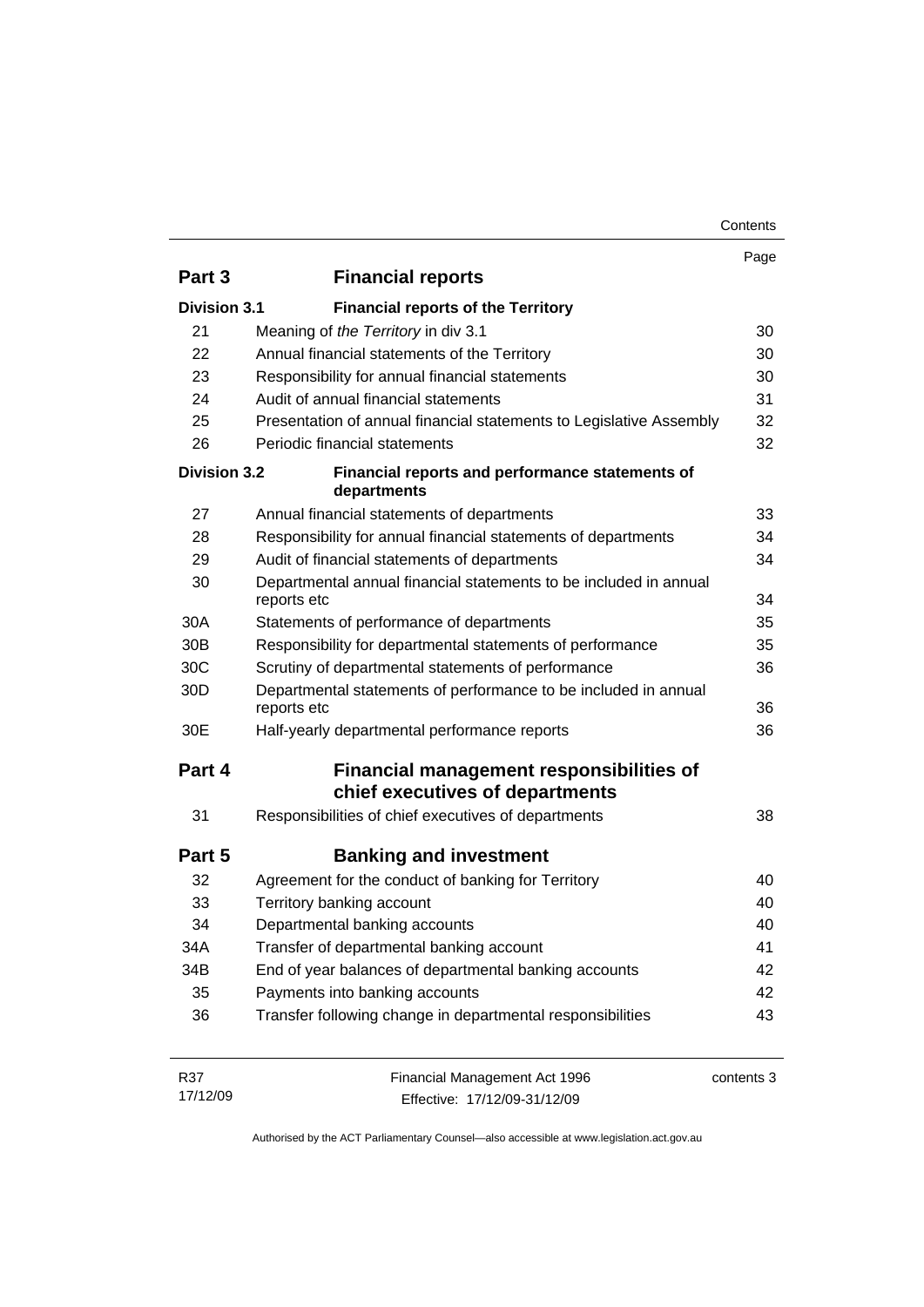| Contents        |                                                                                      |          |
|-----------------|--------------------------------------------------------------------------------------|----------|
|                 |                                                                                      | Page     |
| 36A             | Transfers from departmental banking accounts to territory banking<br>account         | 43       |
| 37              | Payments from territory banking account                                              | 43       |
| 38              | Investment of certain public money                                                   | 44       |
| Part 6          | Borrowing and guarantees                                                             |          |
| 39              | Power of Territory to borrow                                                         | 46       |
| 40              | Treasurer may borrow on behalf of Territory                                          | 46       |
| 41              | Power of territory authorities to borrow                                             | 46       |
| 42              | Borrowings by territory authorities to be approved                                   | 46       |
| 43              | Territory authorities may give security                                              | 47       |
| 44              | Power to approve borrowings not delegable                                            | 47       |
| 45              | Loans to be paid into territory banking account                                      | 47       |
| 46              | Payments by Treasurer                                                                | 47       |
| 47              | <b>Guarantees by Territory</b>                                                       | 47       |
| Part 7          | <b>Trust money</b>                                                                   |          |
| 49              | Identity of trust money                                                              | 49       |
| 50              | Administration of trust money                                                        | 49       |
| 51              | Departmental trust banking accounts                                                  | 49       |
| 51A             | Transfer of departmental trust banking accounts                                      | 50       |
| 51 <sub>B</sub> | Transfers between trust banking accounts-changes in departmental<br>responsibilities | 50       |
| 51C             | Transfers between trust banking accounts-investment                                  | 51       |
| 52              | Transfers between trust banking account and territory banking account                | 51       |
| 53              | Investment of trust money                                                            | 51       |
| 53A             | Unclaimed trust money                                                                | 51       |
| 53B             | Reviewable decision notices                                                          | 53       |
| 53C             | Applications for review                                                              | 53       |
| Part 8          | <b>Financial provisions for territory authorities</b>                                |          |
| 54              | Application-pt 8                                                                     | 54       |
| 55              | Responsibilities of chief executive officers of territory authorities                | 54       |
| 56              | Responsibilities of governing boards of territory authorities                        | 56       |
| 57              | Banking accounts of territory authorities                                            | 57       |
| contents 4      | Financial Management Act 1996                                                        | R37      |
|                 | Effective: 17/12/09-31/12/09                                                         | 17/12/09 |

Effective: 17/12/09-31/12/09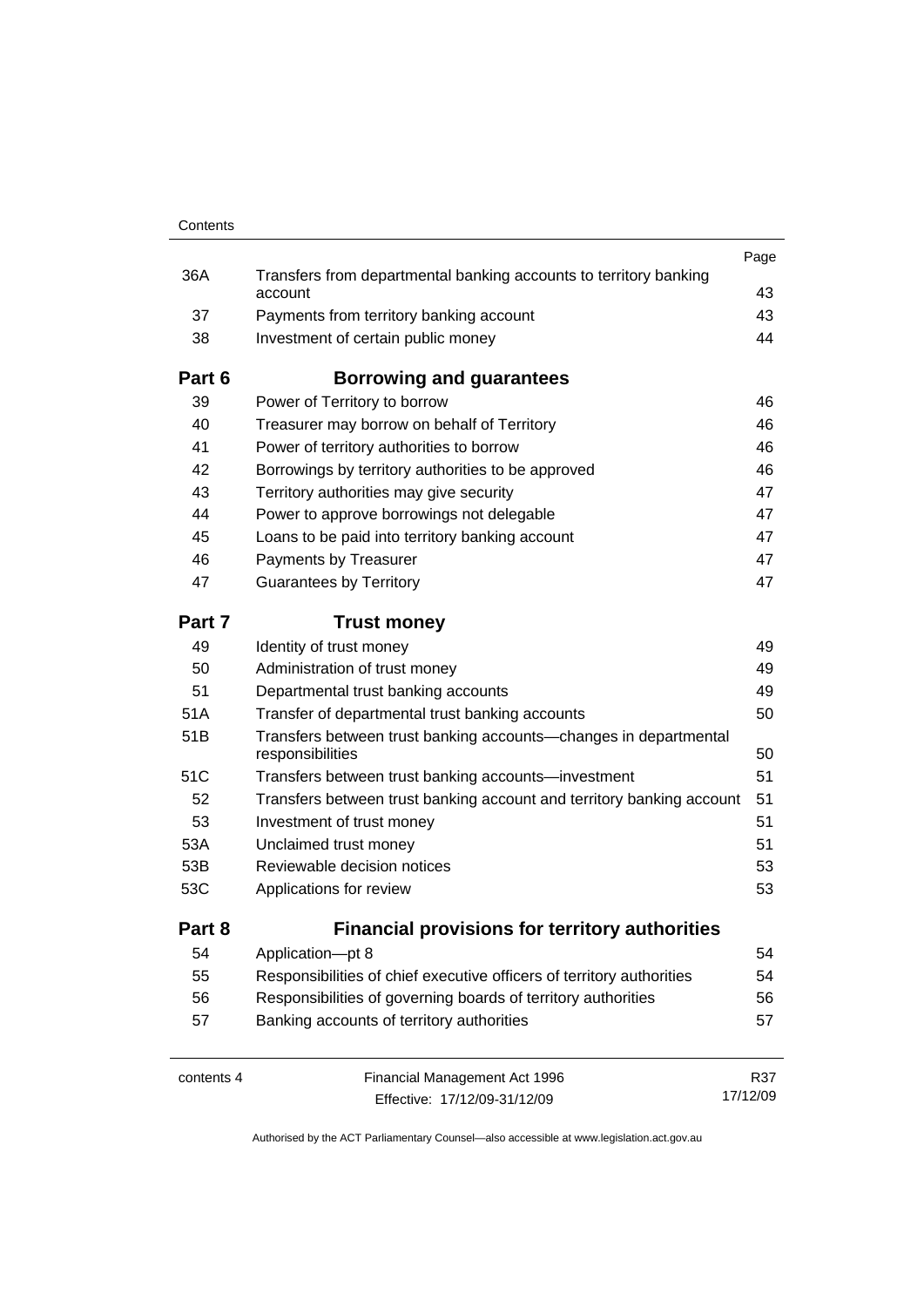| Contents |
|----------|
|----------|

| 58                  | Investment by territory authorities                                                                 | Page<br>58 |  |
|---------------------|-----------------------------------------------------------------------------------------------------|------------|--|
| 59                  | Borrowing by territory authorities                                                                  | 59         |  |
| 60                  | Guarantees by territory authorities                                                                 |            |  |
| 61                  | Territory authority statements of intent                                                            | 60<br>60   |  |
| 62                  | Presentation of statements of intent of territory authorities                                       | 61         |  |
| 63                  | Annual financial statements of territory authorities                                                | 62         |  |
| 64                  | Responsibility for annual financial statements of territory authorities                             | 63         |  |
| 65                  | Audit of annual financial statements of territory authorities                                       | 63         |  |
| 66                  | Annual financial statements of territory authorities to be included in<br>annual reports etc        |            |  |
| 67                  | Treasurer may require interim financial statements etc for territory<br>authorities                 | 64         |  |
| 68                  | Statements of performance of territory authorities                                                  | 65         |  |
| 69                  | Responsibility for territory authority statements of performance                                    | 65         |  |
| 70                  | Scrutiny of territory authority statements of performance                                           | 66         |  |
| 71                  | Territory authority statements of performance to be included in annual<br>reports etc               | 67         |  |
| Part 9              | <b>Governance of territory authorities</b>                                                          |            |  |
| <b>Division 9.1</b> | <b>Definitions and important concepts</b>                                                           |            |  |
| 72                  | Definitions-pt 9                                                                                    | 68         |  |
| 73                  | Nature of relevant territory authorities                                                            | 69         |  |
| 74                  | Powers of territory authorities generally                                                           | 70         |  |
| 75                  | Execution of documents and assumptions people dealing with relevant<br>territory authority may make | 71         |  |
| 76                  | Governing board of territory authority                                                              | 72         |  |
| 77                  | Role of governing board                                                                             | 72         |  |
| <b>Division 9.2</b> | Governing board member appointments                                                                 |            |  |
| 78                  | Appointment of governing board members generally                                                    | 73         |  |
| 79                  | Appointment of chair and deputy chair                                                               | 74         |  |
| 80                  | Appointment of CEO of authority with governing board                                                | 75         |  |
| 81                  | Ending board member appointments                                                                    | 75         |  |
| <b>Division 9.3</b> |                                                                                                     |            |  |
|                     | <b>Functions of governing board members</b>                                                         |            |  |
| 82                  | Chair's functions                                                                                   | 77         |  |

Effective: 17/12/09-31/12/09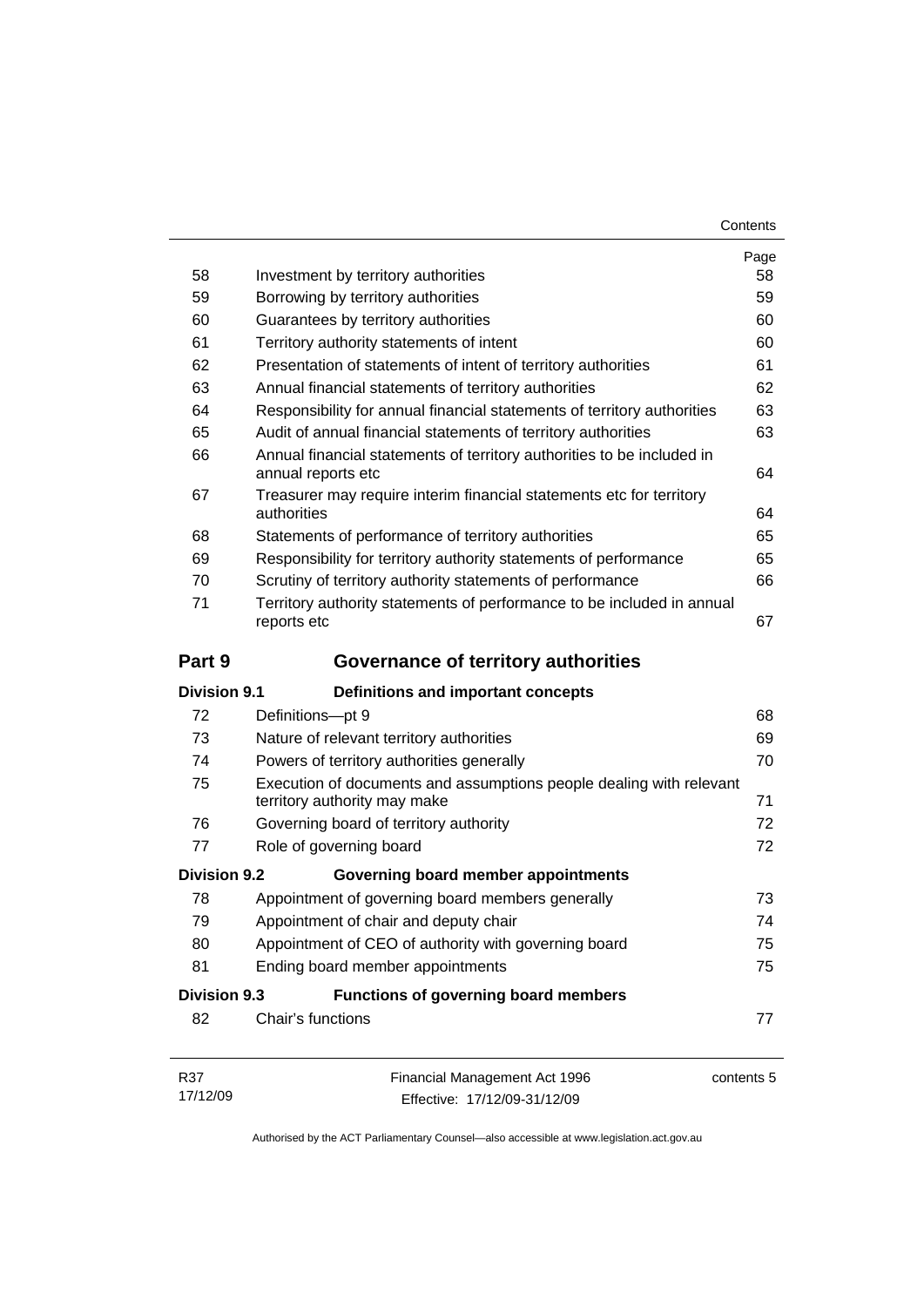#### **Contents**

|                     |                                                                                      | Page     |  |  |
|---------------------|--------------------------------------------------------------------------------------|----------|--|--|
| 83                  | Deputy chair's functions                                                             |          |  |  |
| 84                  | <b>CEO's functions</b>                                                               |          |  |  |
| 85                  | Honesty, care and diligence of governing board members                               |          |  |  |
| 86                  | Conflicts of interest by governing board members                                     |          |  |  |
| 87                  | Agenda to require disclosure of interest item                                        | 79       |  |  |
| 88                  | Disclosure of interests by governing board members                                   | 79       |  |  |
| 89                  | Reporting of disclosed governing board interests to Minister                         | 81       |  |  |
| 90                  | Protection of governing board members from liability                                 | 82       |  |  |
| 91                  | Indemnification and exemption of governing board members                             | 83       |  |  |
| 92                  | Compensation for exercise of functions etc                                           | 84       |  |  |
| <b>Division 9.4</b> | <b>Governing board meetings</b>                                                      |          |  |  |
| 93                  | Time and place of governing board meetings                                           | 84       |  |  |
| 94                  | Presiding member at governing board meetings                                         | 85       |  |  |
| 95                  | Quorum at governing board meetings                                                   | 85       |  |  |
| 96                  | Voting at governing board meetings                                                   | 85       |  |  |
| 97                  | Conduct of governing board meetings etc                                              | 85       |  |  |
| <b>Division 9.5</b> | Requirements and obligations for territory authorities                               |          |  |  |
| 98                  | Limitations on authorities forming corporations etc                                  | 86       |  |  |
| 99                  | Limitations on authorities taking part in joint ventures and trusts                  | 87       |  |  |
| 100                 | Corporations, joint ventures and trusts in which authority has interest              | 88       |  |  |
| 101                 | Obligation of authorities to tell Minister about significant events                  | 89       |  |  |
| 102                 | Ministerial directions to authorities about financial etc statements                 | 90       |  |  |
| 103                 | Application of government policies to authorities                                    | 90       |  |  |
| <b>Division 9.6</b> | <b>Restructuring of territory authorities</b>                                        |          |  |  |
| 104                 | Purpose of div 9.6                                                                   | 91       |  |  |
| 105                 | What territory authorities does div 9.6 apply to?                                    | 91       |  |  |
| 106                 | Responsible Minister may direct div 9.6 authority to sell or transfer<br>assets      | 92       |  |  |
| 107                 | Transfer of assets by declaration-div 9.6 authorities                                | 92       |  |  |
| 108                 | Transfer of contractual rights and liabilities by declaration-div 9.6<br>authorities |          |  |  |
| 109                 | Transfer of liabilities by declaration-div 9.6 authorities                           | 94       |  |  |
| 110                 | Assistance given by authorities for div 9.6                                          | 95       |  |  |
| 111                 | Assistance given by governing board members for div 9.6                              |          |  |  |
| contents 6          | Financial Management Act 1996                                                        | R37      |  |  |
|                     | Effective: 17/12/09-31/12/09                                                         | 17/12/09 |  |  |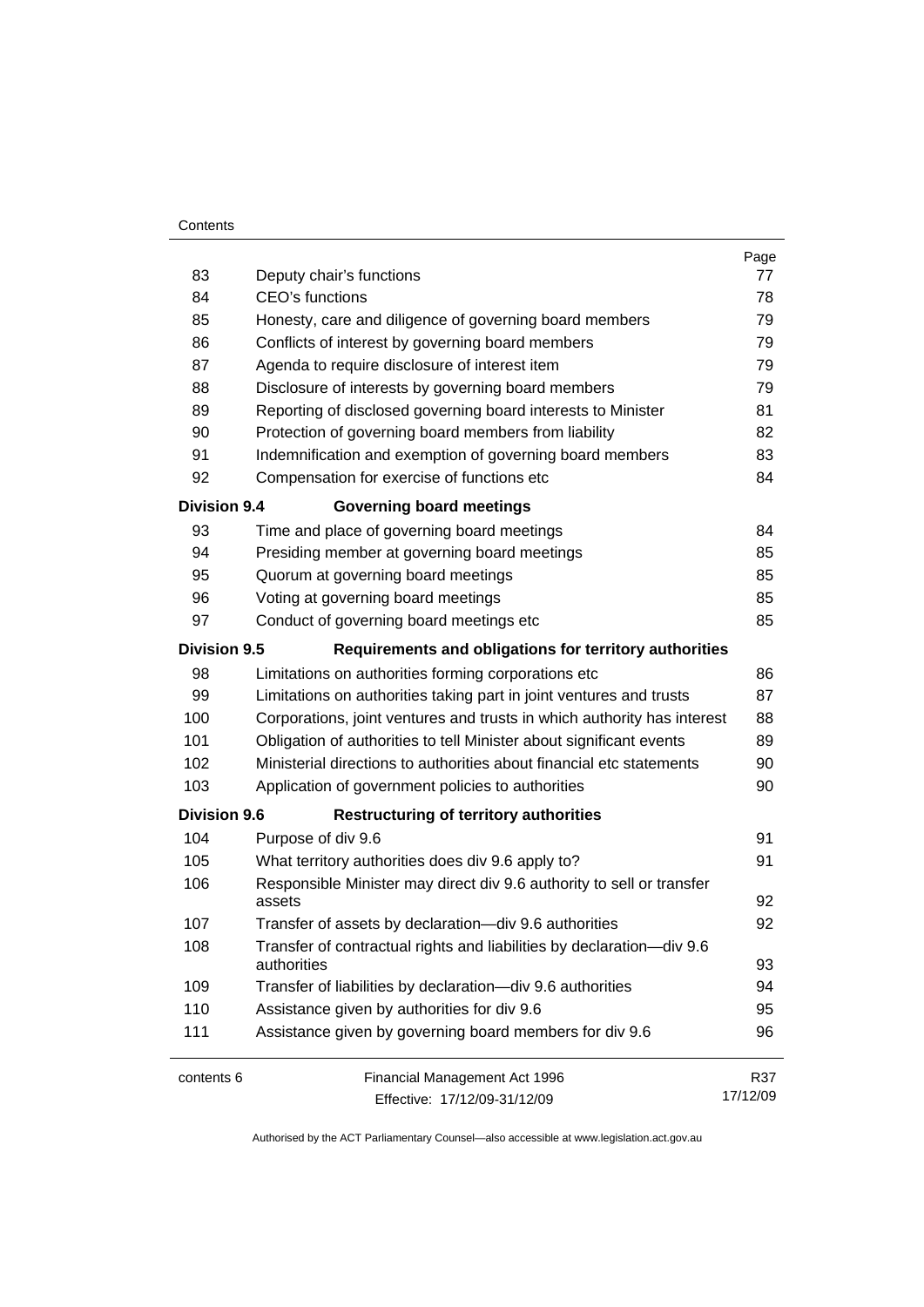|                     |                                                                                                   | Page |  |
|---------------------|---------------------------------------------------------------------------------------------------|------|--|
| 112                 | Use of information by Territory and div 9.6 authorities                                           | 97   |  |
| 113                 | Contracts relating to the protection of information-responsible<br>Minister for div 9.6 authority |      |  |
| 114                 | Contracts relating to the protection of information-div 9.6 authority                             |      |  |
| 115                 | Transfer of pending proceedings-div 9.6 authorities                                               | 99   |  |
| 116                 | Proceedings and evidence-div 9.6 authorities                                                      | 99   |  |
| 117                 | Operation of div 9.6 not breach of contract etc                                                   | 100  |  |
| 118                 | Transfer of assets etc not otherwise disposed of-div 9.6 authorities                              | 101  |  |
| 119                 | Annual reports etc for div 9.6 authorities                                                        | 102  |  |
| <b>Division 9.7</b> | Additional provisions for restructuring of certain<br>territory authorities                       |      |  |
| 120                 | What territory authorities does div 9.7 apply to?                                                 | 104  |  |
| 121                 | Definitions-div 9.7                                                                               | 104  |  |
| 122                 | Vesting of assets, rights and liabilities-div 9.7 authorities                                     | 104  |  |
| 123                 | Proceedings and evidence-div 9.7 authorities                                                      | 105  |  |
| 124                 | Annual reports and financial statements for div 9.7 authorities                                   | 106  |  |
| 125                 | References to div 9.7 authority                                                                   | 107  |  |
| Part 10             | <b>Miscellaneous</b>                                                                              |      |  |
| 130                 | Act of grace payments                                                                             | 108  |  |
| 131                 | Waiver of debts etc                                                                               | 109  |  |
| 132                 | Payments in relation to deceased estates                                                          | 110  |  |
| 133                 | Guideline-making power                                                                            | 111  |  |
| 134                 | Regulation-making power                                                                           | 111  |  |
|                     |                                                                                                   |      |  |
| <b>Dictionary</b>   |                                                                                                   | 112  |  |
| <b>Endnotes</b>     |                                                                                                   |      |  |
| 1                   | About the endnotes                                                                                | 120  |  |
| $\overline{2}$      | Abbreviation key                                                                                  | 120  |  |
| 3                   | Legislation history                                                                               | 121  |  |
| 4                   | Amendment history                                                                                 | 127  |  |
| 5                   | Earlier republications                                                                            | 144  |  |

| R37      | Financial Management Act 1996 | contents 7 |
|----------|-------------------------------|------------|
| 17/12/09 | Effective: 17/12/09-31/12/09  |            |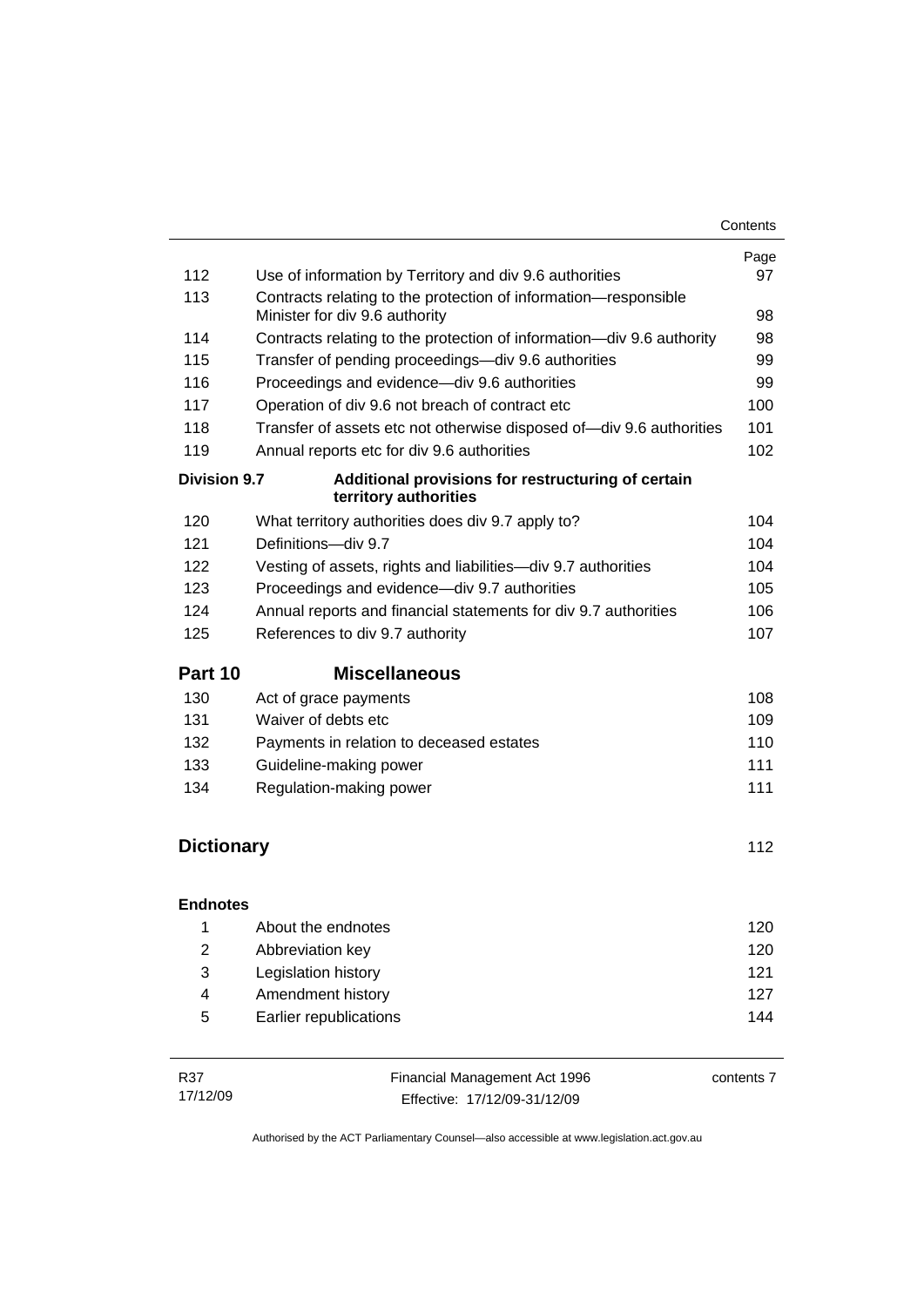**Contents** 

6 Uncommenced amendments [146](#page-155-0)

Page

contents 8 Financial Management Act 1996 Effective: 17/12/09-31/12/09

R37 17/12/09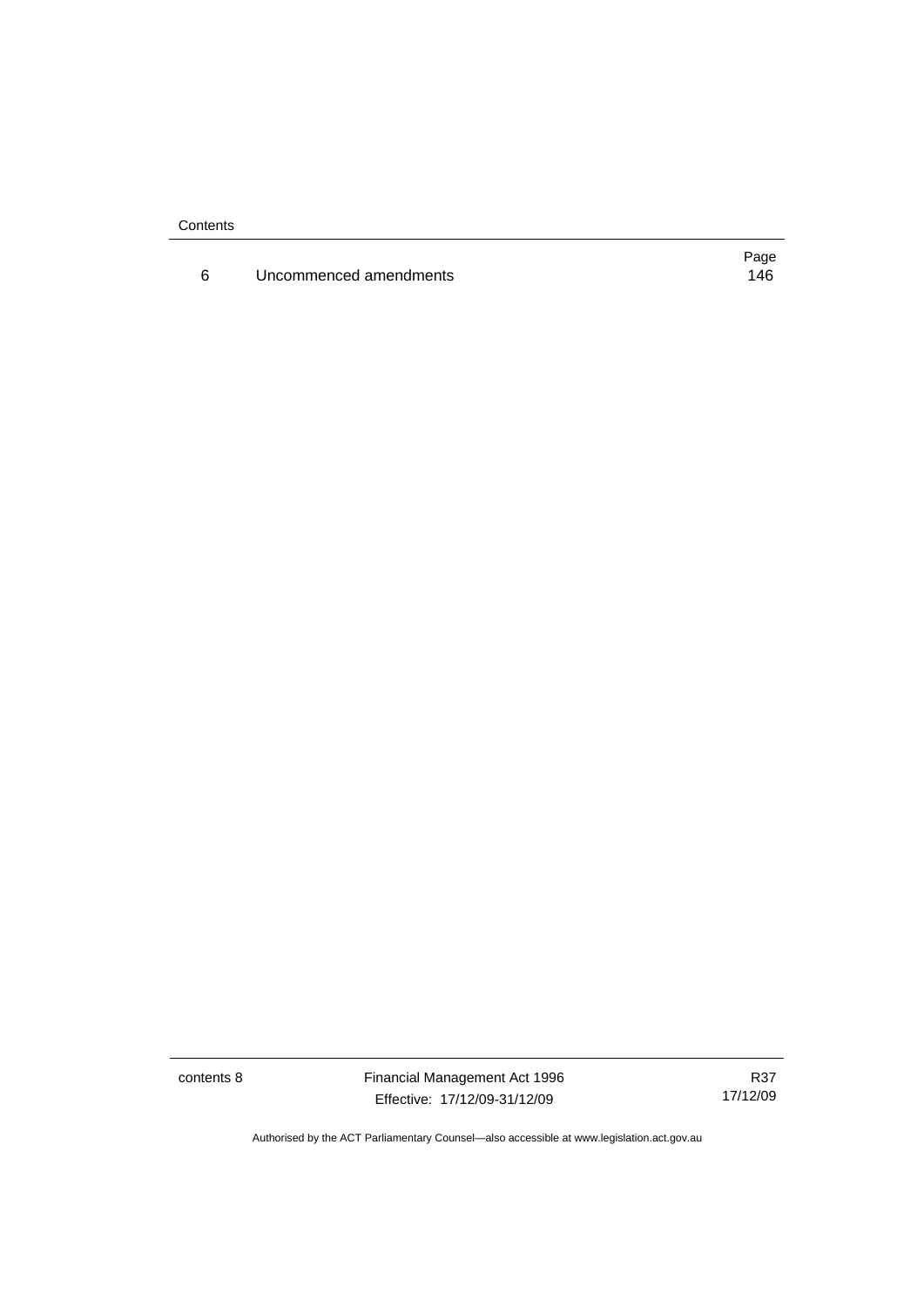<span id="page-10-0"></span>

# **Financial Management Act 1996**

An Act to provide for the financial management of the government of the Territory, to provide for the scrutiny of that management by the Legislative Assembly, to specify financial reporting requirements for the government of the Territory, and for related purposes

R37 17/12/09

l

page 1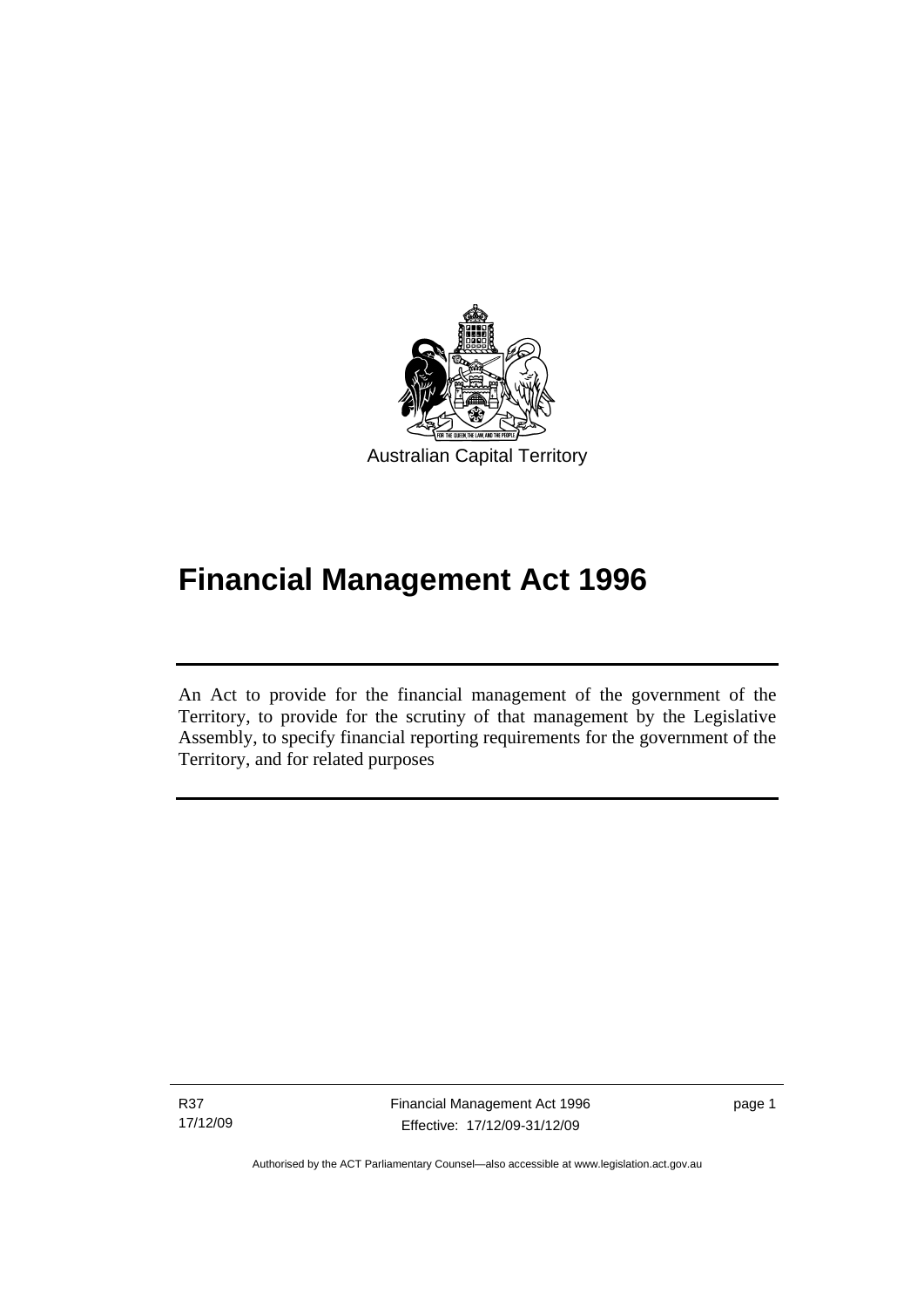#### <span id="page-11-0"></span>Part 1 **Preliminary**

Section 1

# **Part 1** Preliminary

#### **1 Name of Act**

This Act is the *Financial Management Act 1996*.

#### **2 Act subject to Territory Superannuation Provision Protection Act**

This Act is subject to the *Territory Superannuation Provision Protection Act 2000*.

#### **3 Dictionary**

The dictionary at the end of this Act is part of this Act.

*Note 1* The dictionary at the end of this Act defines certain terms used in the Act, and includes references (*signpost definitions*) to other terms defined elsewhere in this Act or in other legislation.

> For example, the signpost definition '*superannuation appropriation* see the *Territory Superannuation Provision Protection Act 2000*, dictionary.' means that the term 'superannuation appropriation' is defined in that dictionary and the definition applies to this Act.

*Note 2* A definition in the dictionary (including a signpost definition) applies to the entire Act unless the definition, or another provision of the Act, provides otherwise or the contrary intention otherwise appears (see Legislation Act, s 155 and s 156).

#### **3A Notes**

A note included in this Act is explanatory and is not part of the Act.

*Note* See the Legislation Act, s 127 (1), (4) and (5) for the legal status of notes.

R37 17/12/09

Authorised by the ACT Parliamentary Counsel—also accessible at www.legislation.act.gov.au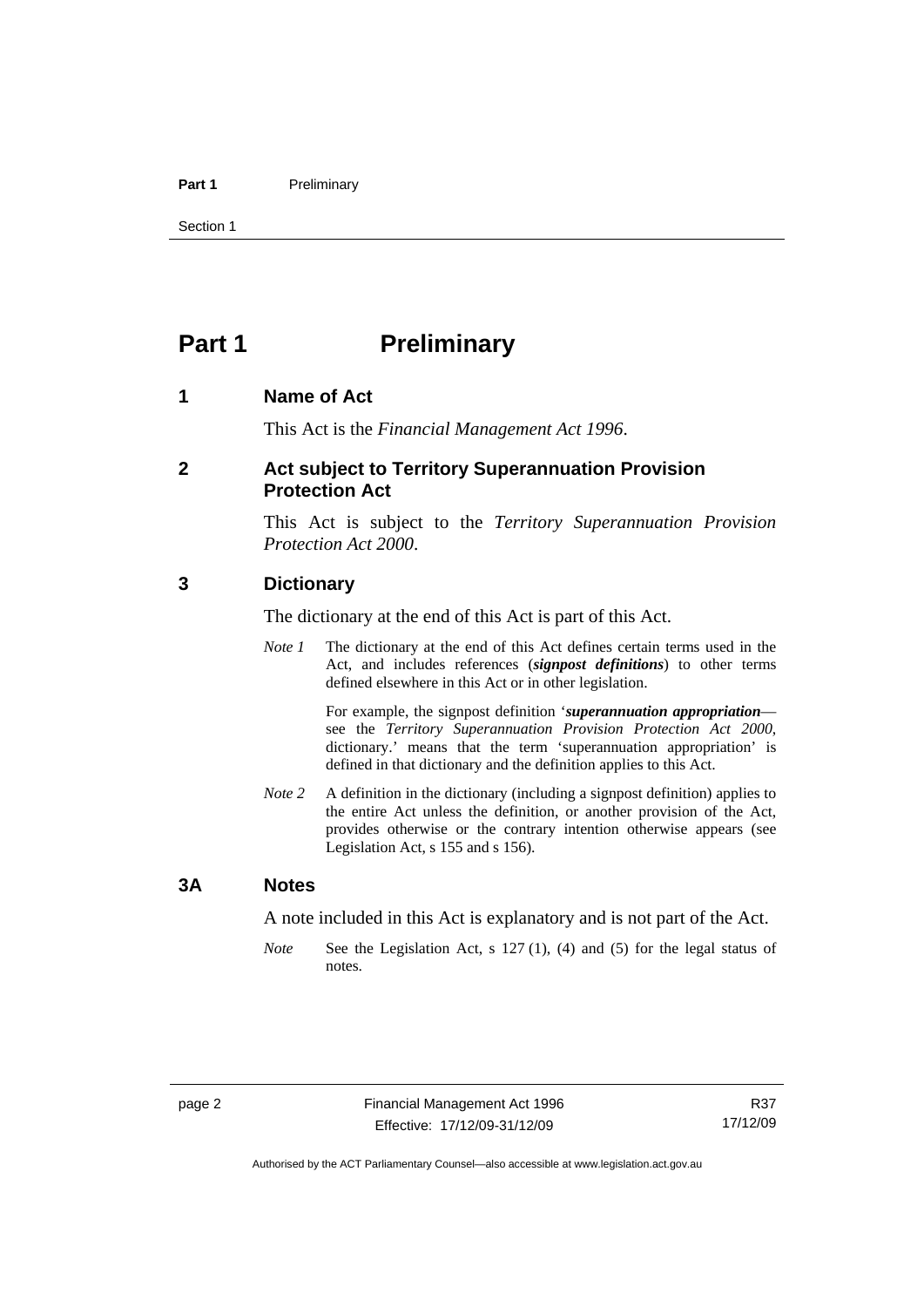#### <span id="page-12-0"></span>**3B Declaration that certain bodies are not territory authorities for Act**

- (1) The Treasurer may declare that a stated body (other than a body mentioned in section 54 (1)) is not a territory authority for this Act or a stated provision of this Act.
- (2) The Treasurer may declare that a stated body mentioned in section 54 (1) is not a territory authority for a stated provision of this Act (other than section 73 (1)).
	- *Note* Section 73 gives territory authorities to which pt 9 (Governance of territory authorities) applies corporate status.
- (3) A declaration is a notifiable instrument.

*Note* A notifiable instrument must be notified under the Legislation Act.

#### **4 Application of pt 2, pt 3 and pt 5 to Legislative Assembly secretariat**

Unless the contrary intention appears, the provisions of part 2, part 3 and part 5 apply to the Legislative Assembly secretariat as if—

- (a) a reference in those provisions to a department included a reference to the Legislative Assembly secretariat; and
- (b) a reference in those provisions to the responsible Minister of a department were a reference to the Speaker of the Legislative Assembly; and
- (c) a reference in those provisions to the responsible chief executive of a department included a reference to the clerk of the Legislative Assembly.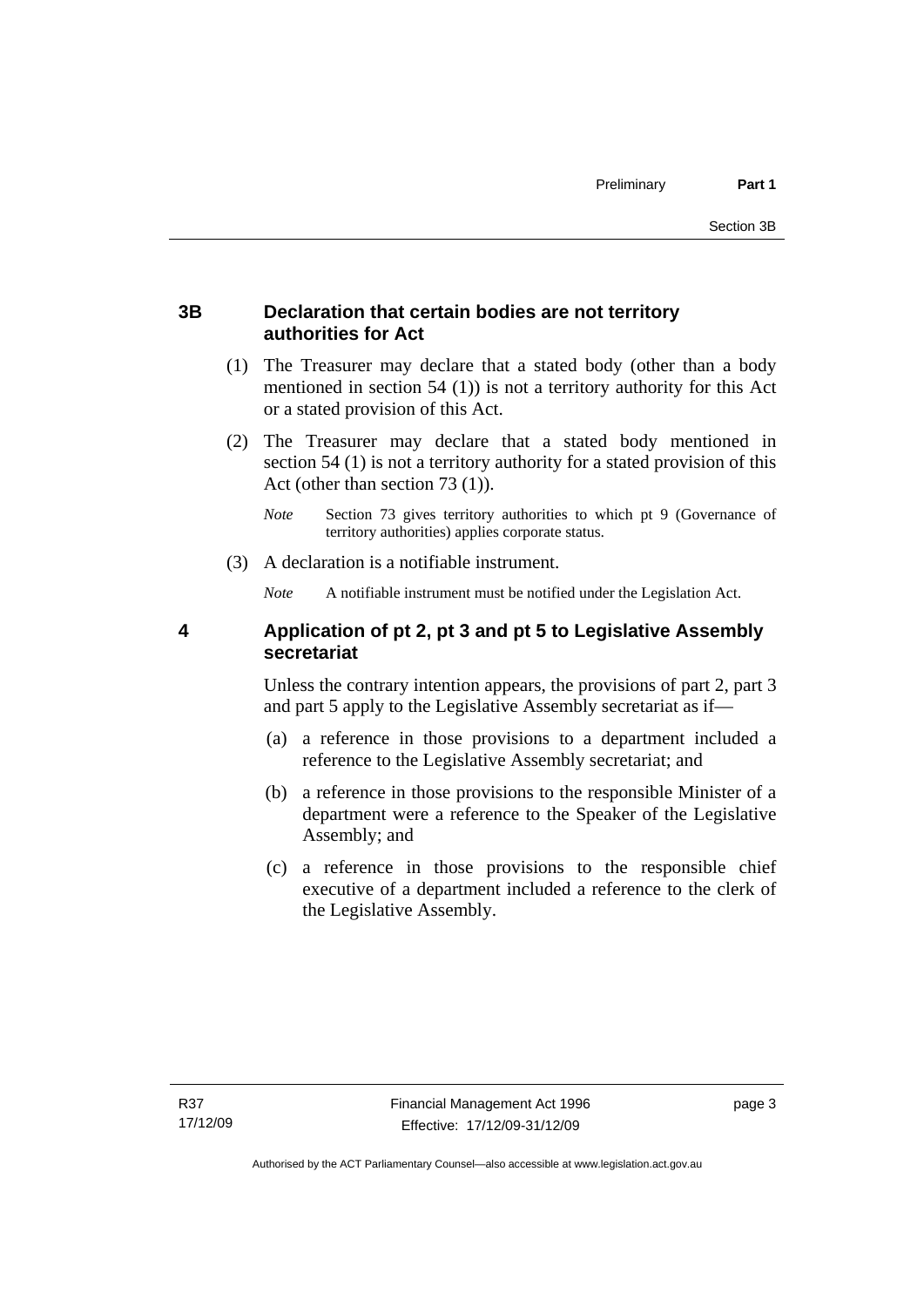# <span id="page-13-0"></span>**Part 2 Budget management**

# **Division 2.1 Appropriations and budgets**

#### **5 Timing of first Appropriation Bill for financial year**

Except as otherwise provided by a resolution of the Legislative Assembly, the first Appropriation Bill relating to a financial year must be introduced into the Legislative Assembly not later than 3 months after the beginning of the financial year.

#### **6 Necessity for appropriation**

No payment of public money must be made otherwise than in accordance with an appropriation.

#### **7 Payments authorised on lapse of appropriation**

If, before the end of a financial year, no Act other than this Act has been passed appropriating public money to meet the requirements of the next financial year, the Treasurer may pay the amounts necessary to meet those requirements subject to the following provisions:

- (a) the authority of the Treasurer under this section ceases on the commencement of the first Appropriation Act for the next financial year;
- (b) on that commencement all payments made under this section for the next financial year are taken for all purposes to have been paid out of money appropriated by that Act;
- (c) the payments made under this section for any purpose must not exceed, in total,  $\frac{1}{2}$  of the amount appropriated by Appropriation Acts for the immediately previous financial year for that purpose.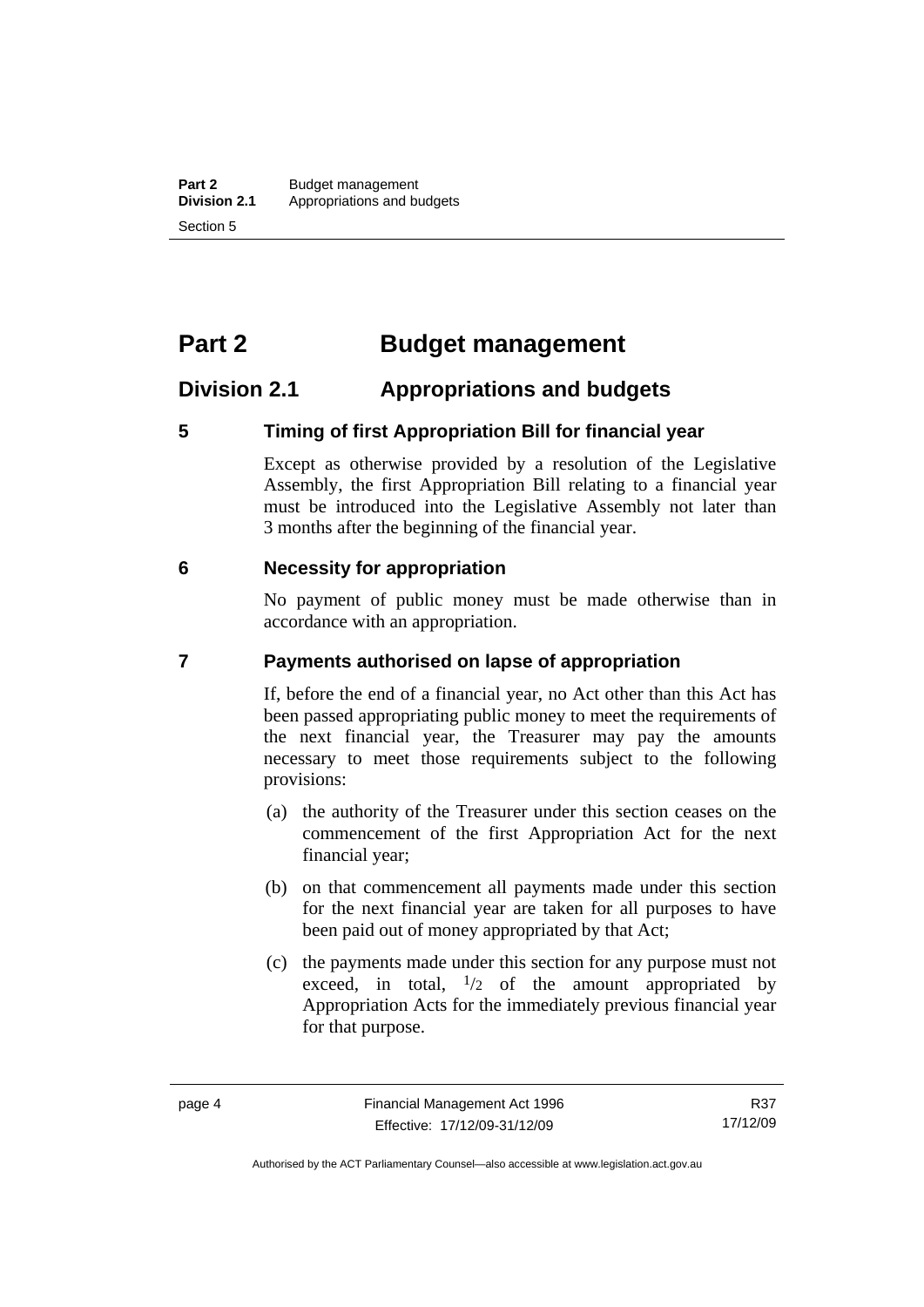#### <span id="page-14-0"></span>**8 Form of appropriations**

- (1) An Appropriation Act may make separate appropriations in relation to each department for—
	- (a) the provision of outputs by the department; and
	- (b) any capital injection to be provided to the department; and
	- (c) any payments to be made by the department on behalf of the Territory.
- (2) An Appropriation Act may make separate appropriations in relation to a territory authority or territory-owned corporation for—
	- (a) the provision of outputs by the authority or corporation; and
	- (b) any capital injection to be provided to the authority or corporation.

#### **9 Net appropriations for outputs**

- (1) An appropriation for the provision of outputs may be expressed to be made for the net cost of providing the outputs.
- (2) Despite section 6, if an appropriation for a department is stated to be made for the net cost of providing outputs, the department may apply the following in paying the expenses and liabilities of the department in providing the outputs:
	- (a) the payments it is entitled to receive otherwise than under an Appropriation Act for providing the outputs;
	- (b) the value of the input tax credits to which it is entitled for taxable supplies in relation to providing the outputs.
- (3) To remove any doubt, it is declared that, if the appropriations made by an Appropriation Act for a department do not state an amount, or state an '0' appropriation, for the provision of outputs by the department, the appropriations have effect as if they included an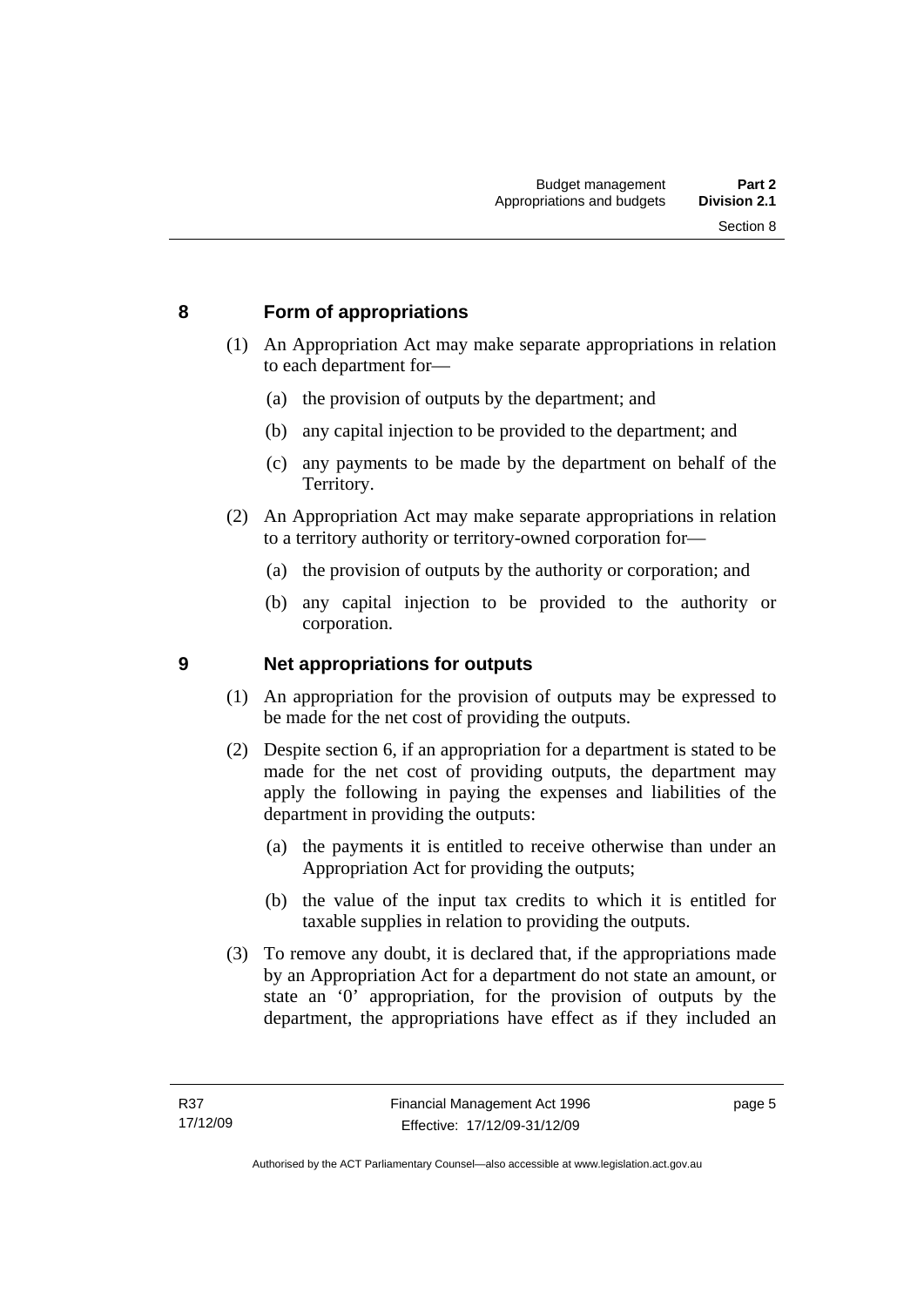<span id="page-15-0"></span>appropriation stated to be made for the provision of outputs by the department at no net cost to the Territory.

#### **9A Net appropriations for capital injections**

- (1) An appropriation for a capital injection may be stated to be made for, or partly for, the net cost of purchasing or developing assets.
- (2) Despite section 6, if an appropriation is stated to be made for, or partly for, the net cost of purchasing or developing assets, the value of the input tax credits to which the relevant entity is entitled for taxable supplies in relation to purchasing or developing the assets may be applied by the entity in paying the expenses and liabilities of the entity in purchasing or developing the assets.
- (3) In this section:

*relevant entity*, in relation to an appropriation for a capital injection, means the department, authority or corporation that is to undertake the purchasing or developing of assets for which the appropriation is made.

#### **9B Appropriations for payments on behalf of Territory to be net appropriations**

Despite section 6 (Necessity for appropriations), if an appropriation for a department is made for payments to be made on behalf of the Territory, the department may apply input tax credits to which the Territory is entitled for taxable supplies for which the payments are made towards the payments under the appropriation.

#### **10 Budget papers**

The Treasurer must, for each financial year, immediately after the presentation of the bill for the first Appropriation Act relating to the year, present to the Legislative Assembly—

- (a) the proposed budget for the Territory for the year; and
- (b) the proposed budget for each department for the year; and

R37 17/12/09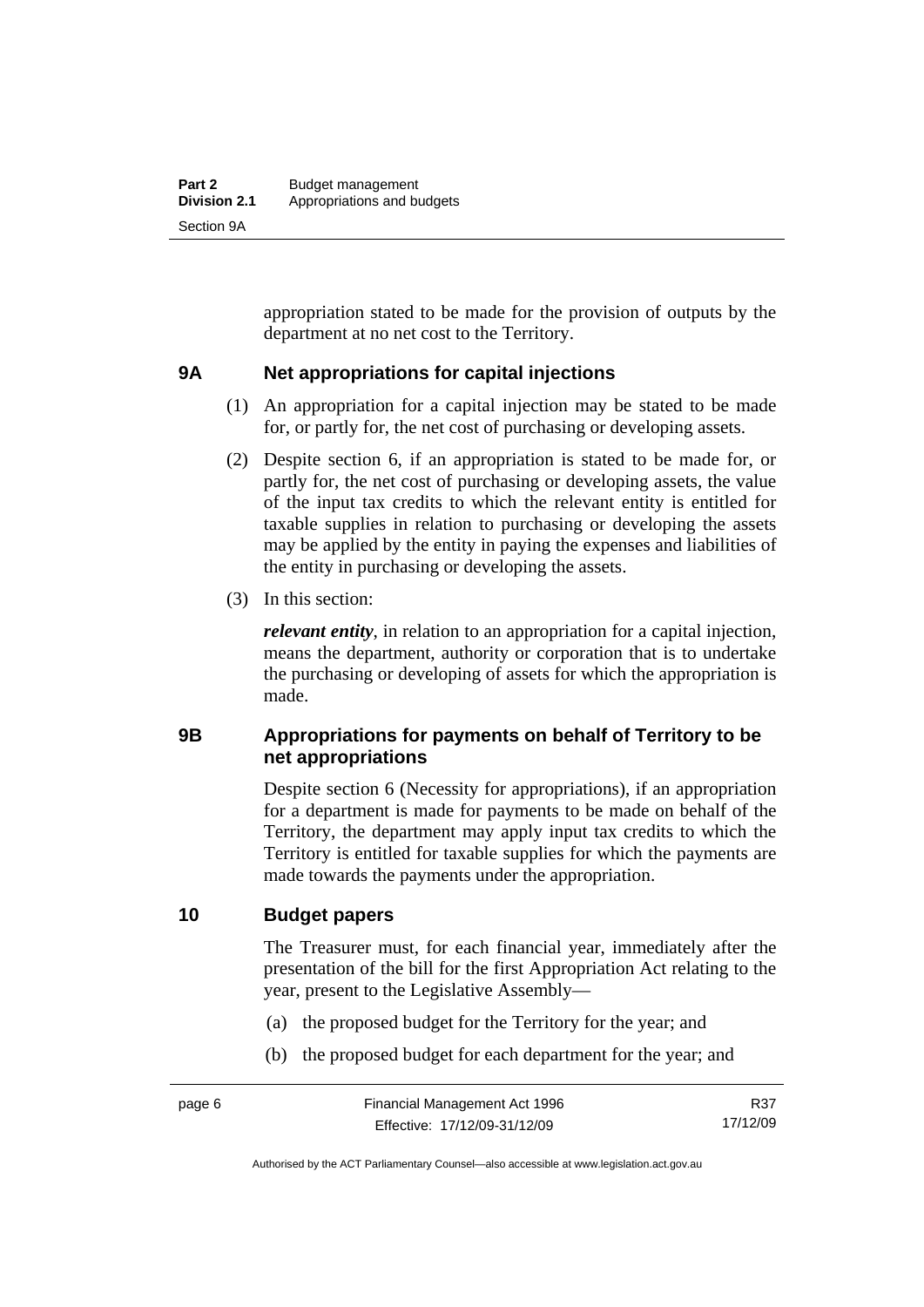- <span id="page-16-0"></span> (c) the proposed budget for each territory authority and territory-owned corporation for the year; and
- (d) a consolidated financial management statement in relation to—
	- (i) the general government sector; and
	- (ii) the public trading enterprise sector.

### **11 Territory budgets**

- (1) The proposed budget for the Territory for a financial year presented to the Legislative Assembly under section 10 (a) must include—
	- (a) a financial policy objectives and strategies statement under section 11A for the financial year; and
	- (b) a statement of the economic or other assumptions used to make the budget estimates; and
	- (c) a statement about the sensitivity of the budget estimates to changes in the economic or other assumptions; and
	- (d) a statement of the risks, quantified if possible, that may affect the budget estimates, including contingent liabilities; and
	- (e) the financial statements required under the financial management guidelines.
- (2) The proposed budget must be prepared in a form that assists a comparison, for each appropriation unit, between the budget for the Territory for the previous financial year and the proposed budget.
- (3) The financial statements included in the proposed budget under subsection (1) (e) must include budget estimates, for each appropriation unit, for each of the next 3 financial years.
- (4) The proposed budget must be prepared taking into account—
	- (a) the principles of responsible fiscal management;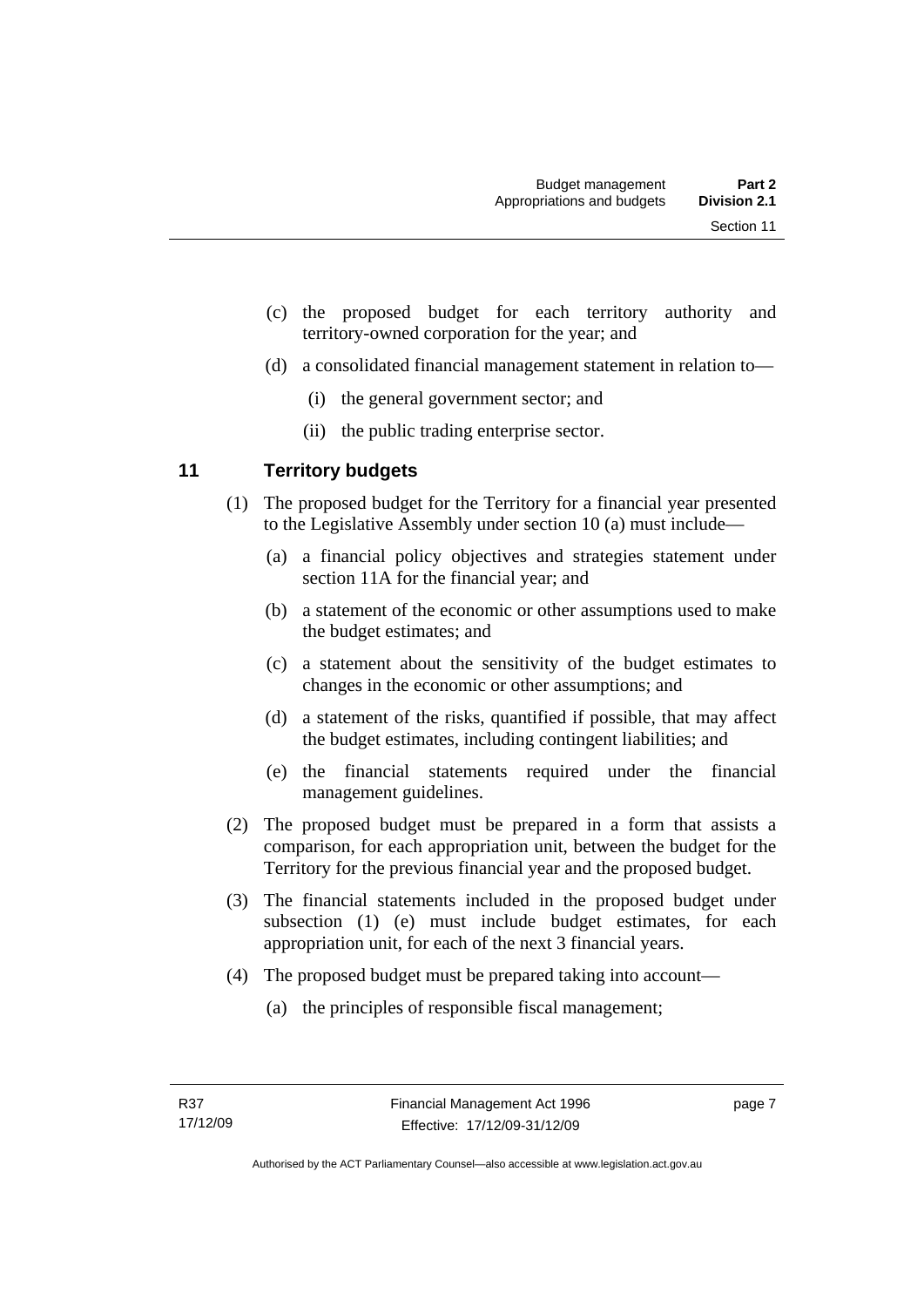- (b) the object of providing a basis for sustainable social and economic services and infrastructure fairly to all ACT residents; and
- (c) the object of ecologically sustainable development.
- (5) The proposed budget may depart from the principles of responsible fiscal management, but if it does depart—
	- (a) any departure must be temporary; and
	- (b) the Treasurer must present to the Legislative Assembly, when the first Appropriation Bill for the financial year is presented to the Legislative Assembly, a statement setting out—
		- (i) the reasons for the departure; and
		- (ii) the approach intended to be taken to return to the principles; and
		- (iii) when the principles are expected to be returned to.
- (6) In this section:

*ecologically sustainable development* means the effective integration of economic and environmental considerations in decision-making processes achievable through implementation of the following principles:

- (a) the precautionary principle;
- (b) the inter-generational equity principle;
- (c) conservation of biological diversity and ecological integrity;
- (d) improved valuation and pricing of environmental resources.

*fiscal risks* include the following:

 (a) risks from the level of the Territory's general government sector debt;

R37 17/12/09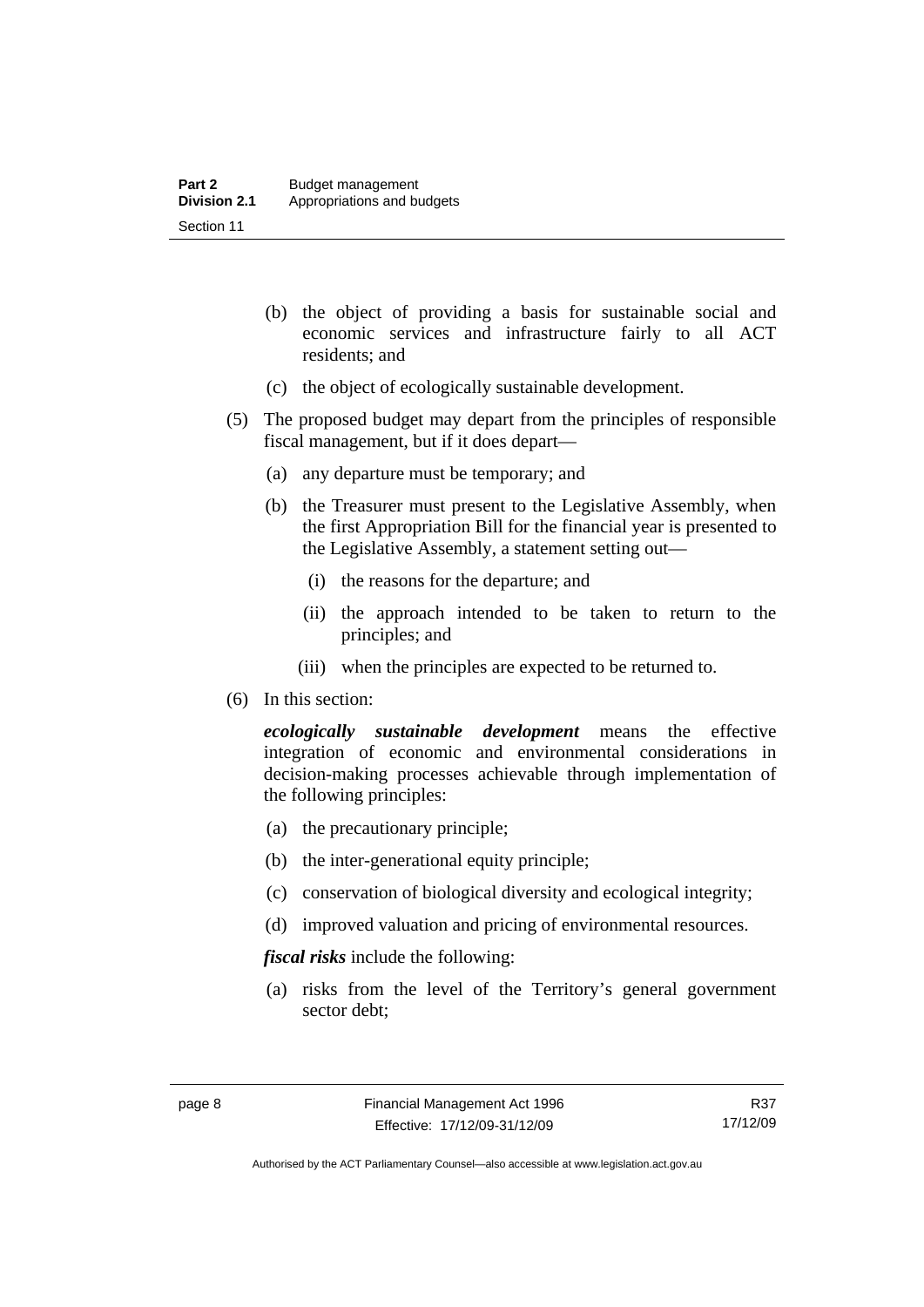- (b) commercial risks from ownership of corporations and public enterprises;
- (c) risks from changes in the structure of the Territory's tax base;
- (d) risks from management of the Territory's assets and liabilities.

*inter-generational equity principle* means that the present generation should ensure that the health, diversity and productivity of the environment is maintained or enhanced for the benefit of future generations.

*precautionary principle* means that, if there is a threat of serious or irreversible environmental damage, a lack of full scientific certainty should not be used as a reason for postponing measures to prevent environmental degradation.

*principles of responsible fiscal management* means the following principles:

- (a) ensuring that the total liabilities of the Territory are at prudent levels to provide a buffer against factors that may impact adversely on the level of total Territory liabilities in the future, and ensuring that, until prudent levels have been achieved, the total operating expenses of the Territory in each financial year are less than its operating income levels in the same financial year;
- (b) when prudent levels of total Territory liabilities have been achieved, maintaining the levels by ensuring that, on average, over a reasonable period of time, the total operating expenses of the Territory do not exceed its operating income levels;
- (c) achieving and maintaining levels of Territory net worth to provide a buffer against factors that may impact adversely on levels of Territory net worth in the future;
- (d) managing prudently the fiscal risks of the Territory;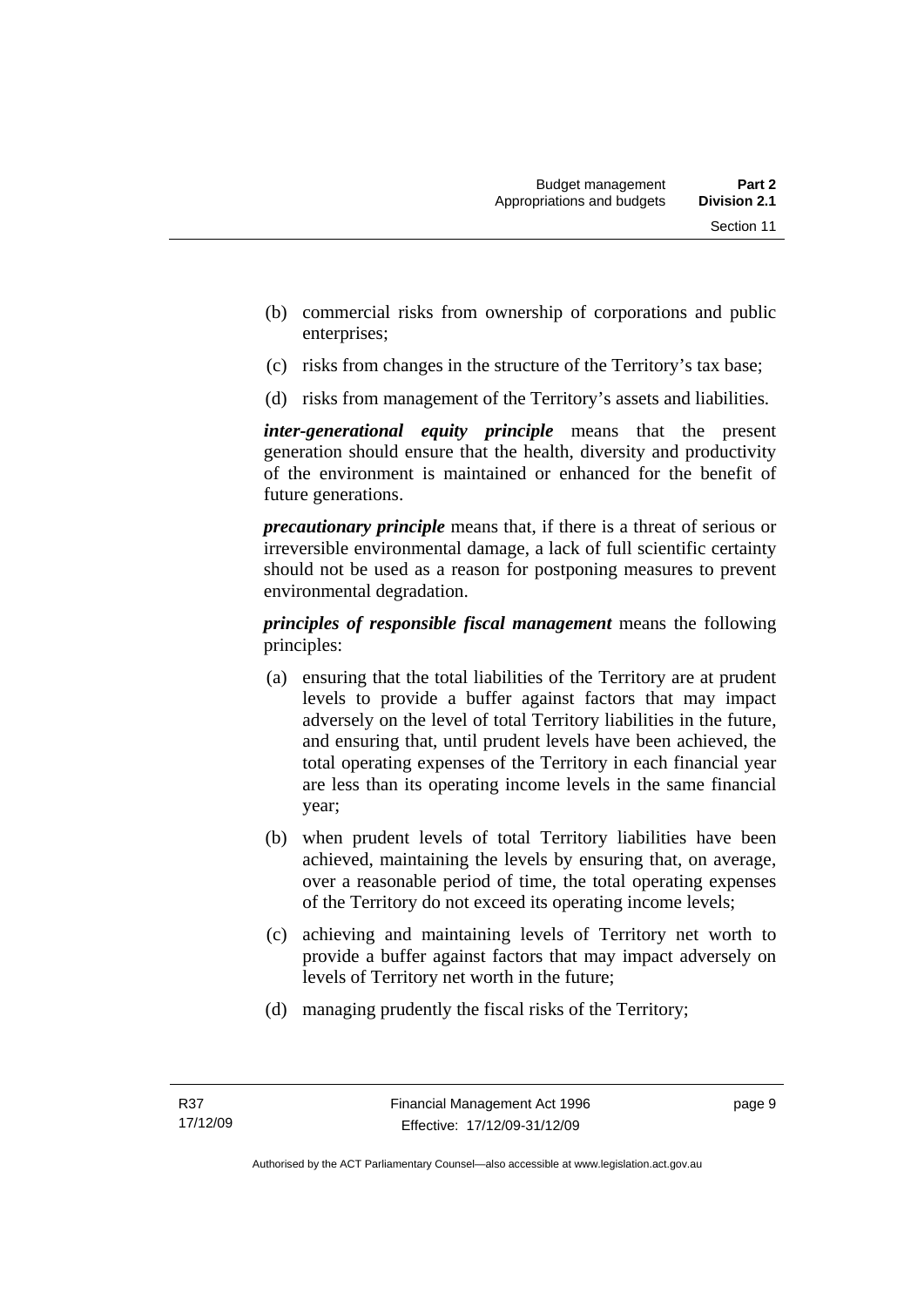- <span id="page-19-0"></span> (e) pursuing spending and taxing policies that are consistent with a reasonable degree of stability and predictability in the level of the tax burden;
- (f) giving full, accurate and timely disclosure of financial information about the activities of the government and its agencies.

#### **11A Financial policy objectives and strategies statement**

- (1) The purposes of a financial policy objectives and strategies statement included in a proposed budget under section 11 (1) (a) are—
	- (a) to make transparent the government's financial strategies; and
	- (b) to establish a benchmark for evaluating the government's conduct of financial policy.
- (2) The statement must be based on the principles of responsible fiscal management.
- (3) The statement must—
	- (a) state the government's long-term financial objectives within which financial policy for the financial year and the next 3 financial years will be framed; and
	- (b) explain the broad strategic priorities on which the budget is based; and
	- (c) state the key financial measures that the government has identified as being important and against which financial policy will be set and assessed; and
	- (d) state, for the financial year and the next 3 financial years—
		- (i) the government's short-term financial objectives; and
		- (ii) the targets for each stated key financial measure; and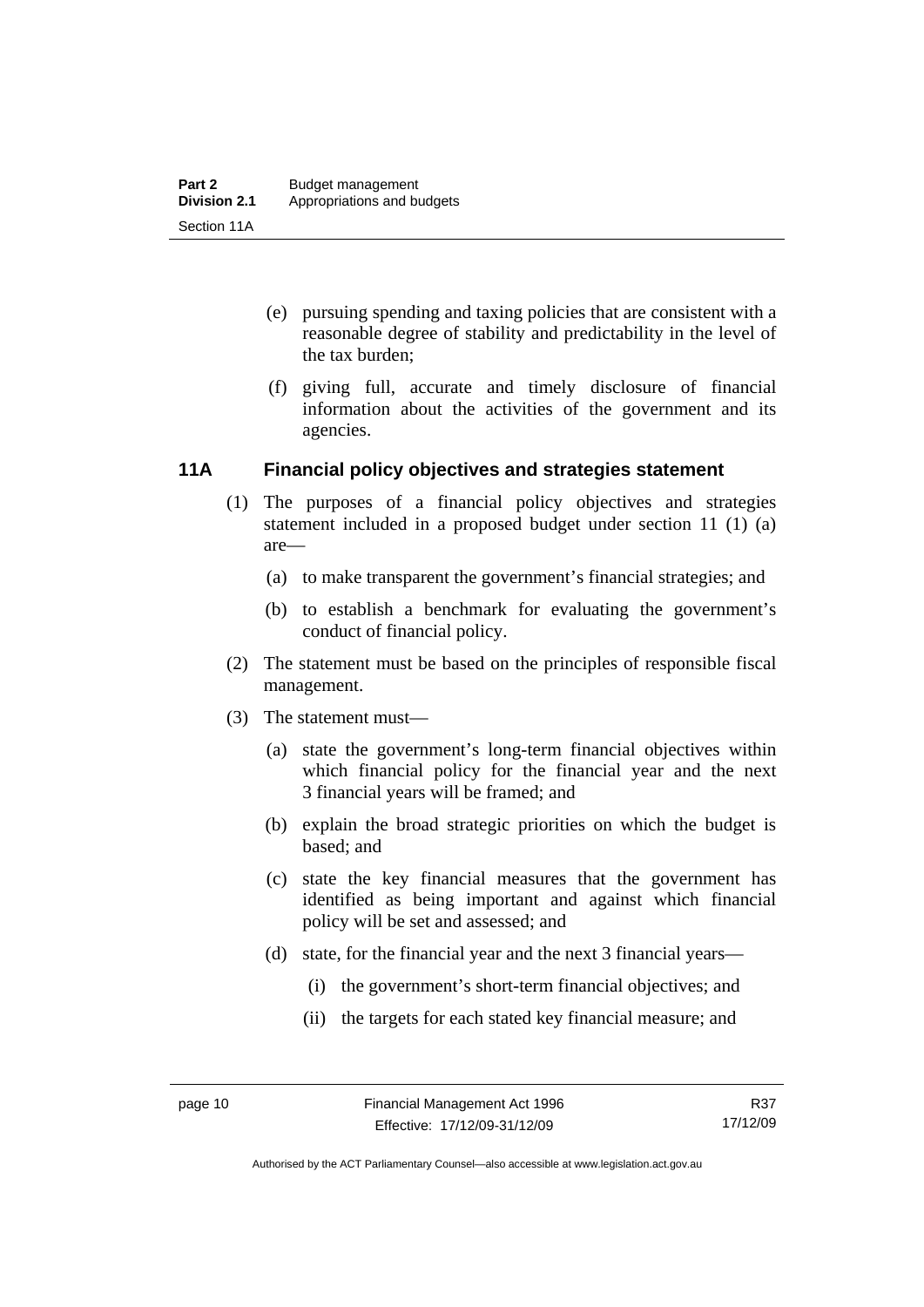- <span id="page-20-0"></span> (e) explain how the financial objectives and strategic priorities mentioned in paragraphs (a), (b) and (d) relate to the principles of responsible fiscal management; and
- (f) state the reasons for any changes from the previous financial policy objectives and strategies statement.
- (4) In this section:

*principles of responsible fiscal management*—see section 11 (6).

# **12 Departmental budgets**

- (1) A proposed budget for a department for a financial year presented to the Legislative Assembly under section 10 (b) must include—
	- (a) the financial statements required under the financial management guidelines; and
	- (b) a statement that sets out the outputs and classes of outputs it is proposed the department should provide during the year and the performance criteria to be met by the department in providing the outputs; and
	- (c) if, during the year, the department is to be given a capital injection that must be repaid—a statement that—
		- (i) states that the capital injection is a capital injection; and
		- (ii) sets out the conditions under which the injection is to be given, including the requirements about the time within which it must be repaid.
- (2) Subsection (1) (b) does not apply to the Legislative Assembly secretariat.
- (3) A proposed budget must be in a form that facilitates a comparison between—
	- (a) the proposed budget for the department; and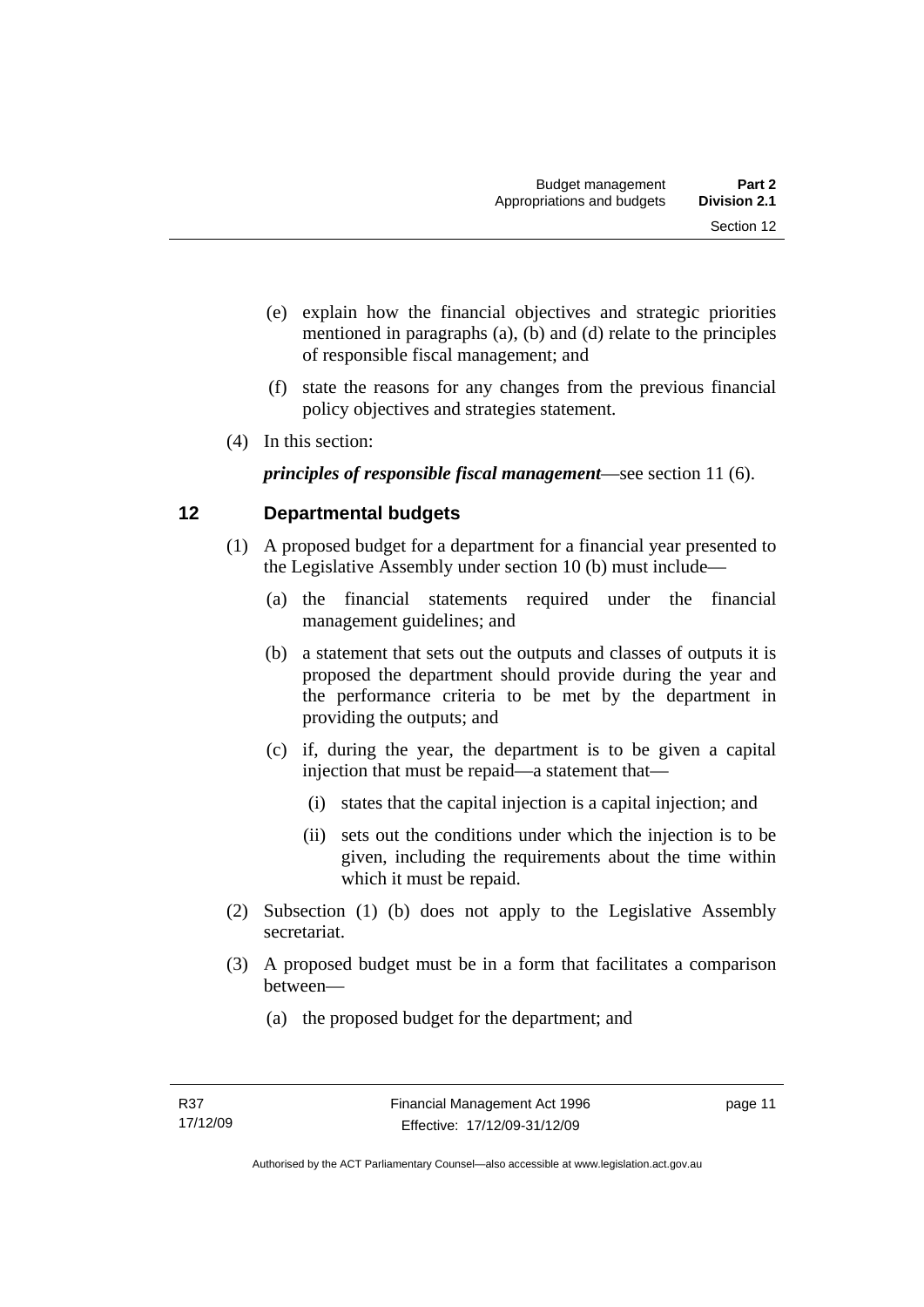- <span id="page-21-0"></span> (b) the budget for the department for the previous financial year; and
- (c) the estimated results for the department for the previous financial year.
- (4) A proposed budget must also include, for the financial statements mentioned in subsection (1) (a), budget estimates for each of the next 3 financial years.

#### **12A Territory authority and territory-owned corporation budgets**

- (1) A proposed budget presented to the Legislative Assembly under section 10 (c) for a territory authority or territory-owned corporation for a financial year must include—
	- (a) the financial statements required under the financial management guidelines; and
	- (b) for a prescribed territory authority or prescribed territory-owned corporation—a statement that sets out the outputs and classes of outputs it is proposed that the authority or corporation should provide during the year and the performance criteria to be met by the authority in providing the outputs; and
	- (c) for a territory authority or territory-owned corporation that, during the year, is to be given a capital injection that must be repaid—a statement that—
		- (i) states that the capital injection is an injection that must be repaid; and
		- (ii) sets out the conditions under which the injection is to be given, including the requirements about the time within which it must be repaid.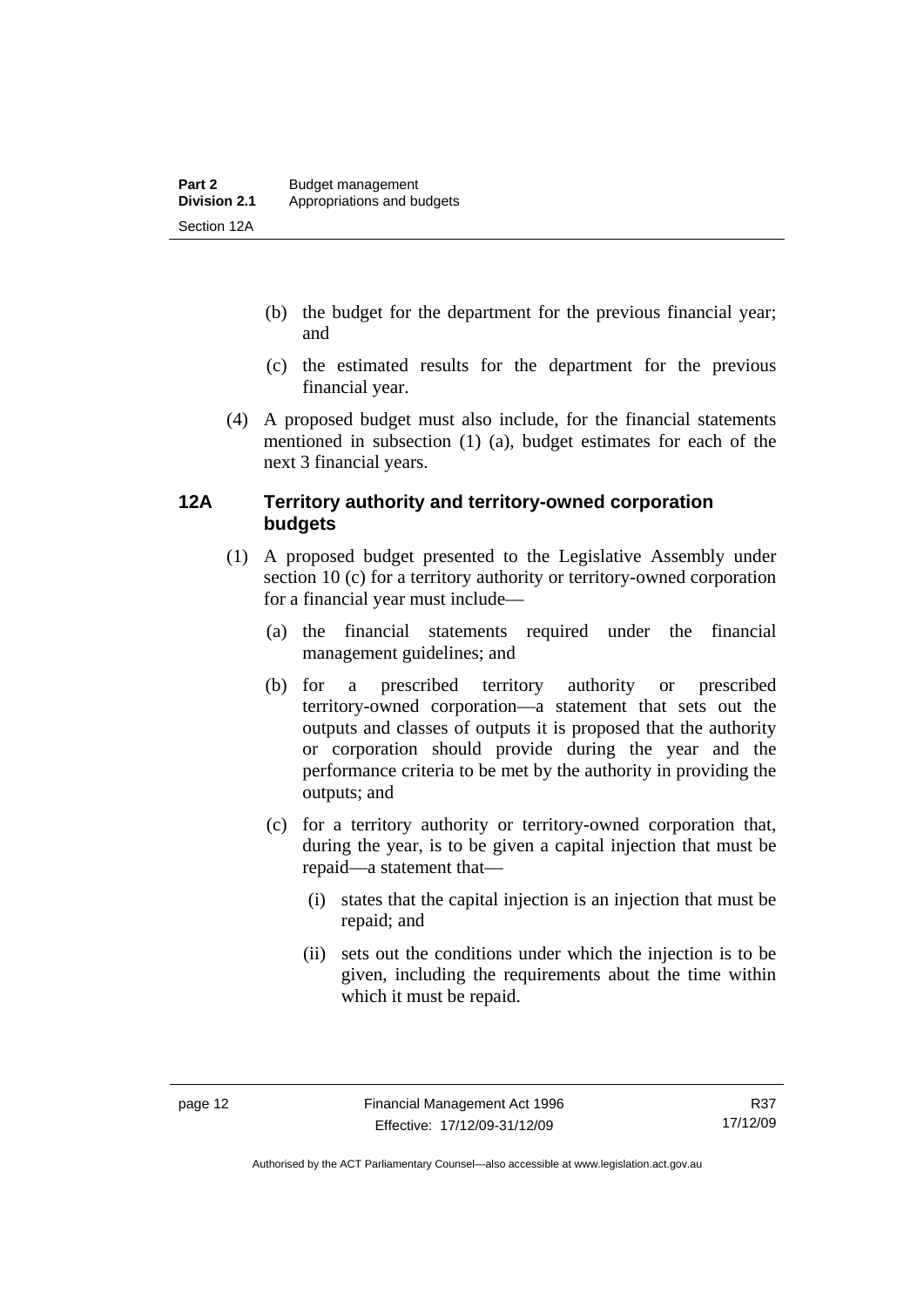- <span id="page-22-0"></span> (2) A proposed budget must be in a form that facilitates a comparison between—
	- (a) the proposed budget for the authority or corporation; and
	- (b) the budget for the authority or corporation for the previous financial year; and
	- (c) the estimated results for the authority or corporation for the previous financial year.
- (3) A proposed budget must also include, for the financial statements mentioned in subsection (1) (a), budget estimates for each of the next 3 financial years.

#### **13 Supplementary budget papers**

- (1) The Treasurer must, on the presentation of a bill for an Appropriation Act other than the first Appropriation Act relating to a financial year, present to the Legislative Assembly supplementary budget papers.
- (2) The supplementary budget papers must, for each department, territory authority and territory-owned corporation for which an appropriation is provided by the bill (an *affected entity*)—
	- (a) state, for each purpose mentioned in section 8 that applies to the affected entity—
		- (i) the amount of the appropriation provided in the first Appropriation Act; and
		- (ii) the variations (if any) previously made to the appropriation under this Act; and
		- (iii) the amount of the appropriation provided by the bill; and
		- (iv) the total amount appropriated for the entity for the financial year; and
	- (b) indicate the impact of the proposed variation.

page 13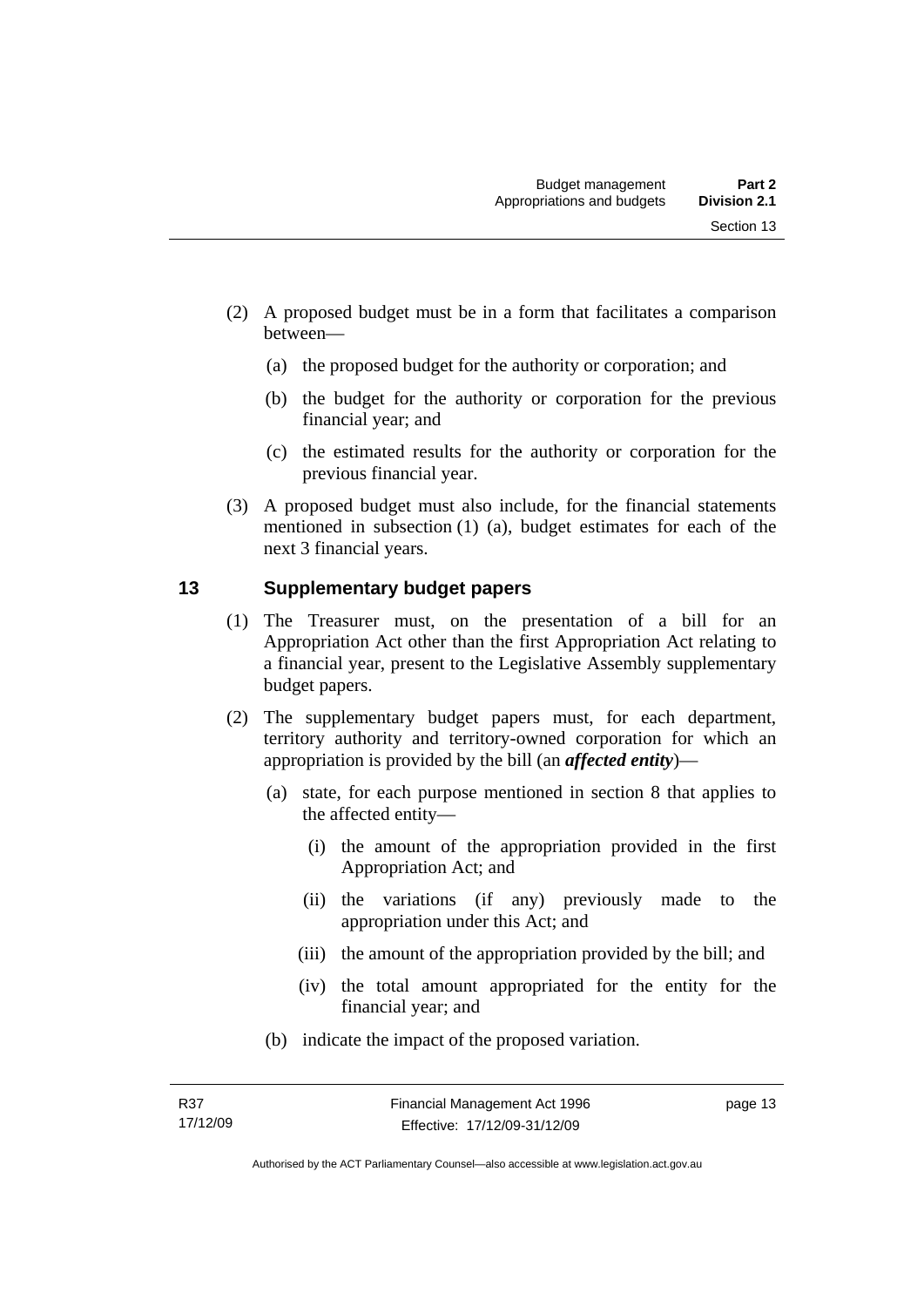- <span id="page-23-0"></span> (3) For subsection (2) (b), the supplementary budget papers need not include an original or final budgeted financial statement (a *budgeted statement*) for an affected entity.
- (4) If the supplementary budget papers do not include a budgeted statement for an affected entity—
	- (a) the supplementary budget papers must state the reasons why the budgeted statement for the entity is not included; and
	- (b) the Treasurer must present the budgeted statement for the entity to the Legislative Assembly as soon as practicable after the passing of the bill.
- (5) A budgeted statement for an affected entity—
	- (a) must include details of the impact on the budget of the entity of all variations to the appropriation that happened in the financial year before the passing of the bill; and
	- (b) may show the impact of variations other than variations resulting from additional appropriations.

#### **Example for par (b)**

the impact of revised economic forecasts

*Note* An example is part of the Act, is not exhaustive and may extend, but does not limit, the meaning of the provision in which it appears (see Legislation Act, s 126 and s 132).

#### **13A Amendment of budgets for supplementary appropriation**

- (1) If an appropriation is made for a department, territory authority or territory-owned corporation by an Appropriation Act other than the first Appropriation Act for a financial year, the budget for the department, authority or corporation is amended in accordance with—
	- (a) the supplementary budget papers presented to the Legislative Assembly under section 13 (1) in relation to the bill for the Act by which the appropriation was made; and

R37 17/12/09

Authorised by the ACT Parliamentary Counsel—also accessible at www.legislation.act.gov.au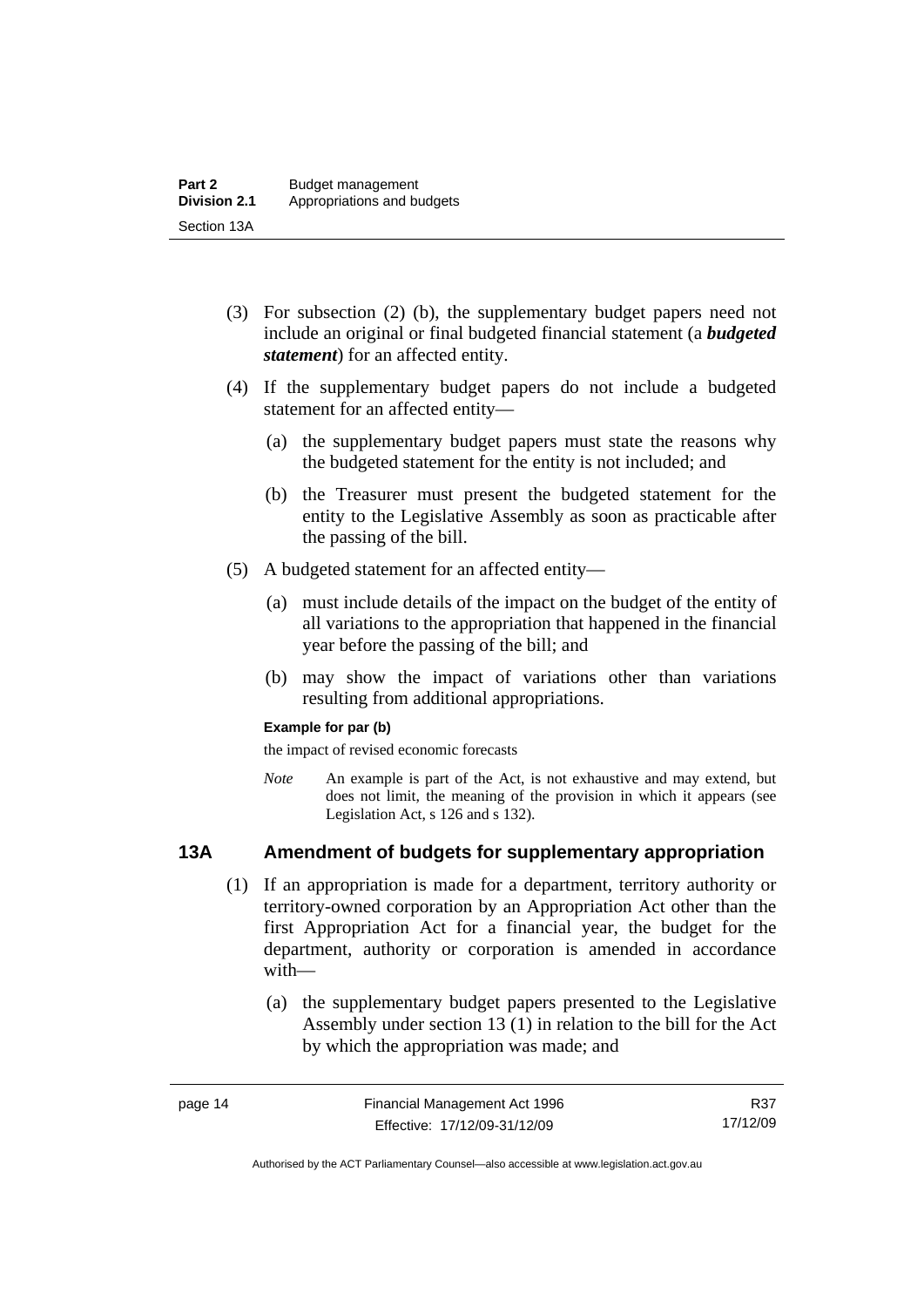- <span id="page-24-0"></span> (b) any statement presented to the Legislative Assembly under section 13 (4) (b) in relation to the bill.
- (2) In this section:

*budget*, for the department, territory authority or territory-owned corporation, means the budget for the department, authority or corporation for the financial year presented to the Legislative Assembly under section 10 (b) or (c) (Budget papers) and, if the budget has been amended under this Act, the budget as amended.

## **14 Transfer of funds between appropriations**

- (1) Despite section 6, the Executive may, in writing, direct that appropriations made by an Appropriation Act be varied by transfers of funds between the appropriations.
- (3) A transfer of funds between appropriations under this section must not cause an appropriation from which funds are transferred to be reduced by more than 3%.
- (4) If the Executive gives a direction under subsection (1), the Treasurer must present the following to the Legislative Assembly within 3 sitting days after the direction is given:
	- (a) a copy of the direction;
	- (b) a statement of the reasons for giving it.
- (5) Subsection (1) does not apply to a superannuation appropriation.

## **15 Transfer of funds within appropriations**

- (1) The Executive may, in writing, direct that funds within the same appropriation that are allocated for the provision of different classes of outputs be reallocated in relation to those classes of outputs.
- (2) If a reallocation of funds under subsection (1) involves an amount larger than 3% of the appropriation within which the reallocation is made or \$150 000 (whichever is the larger), the Treasurer must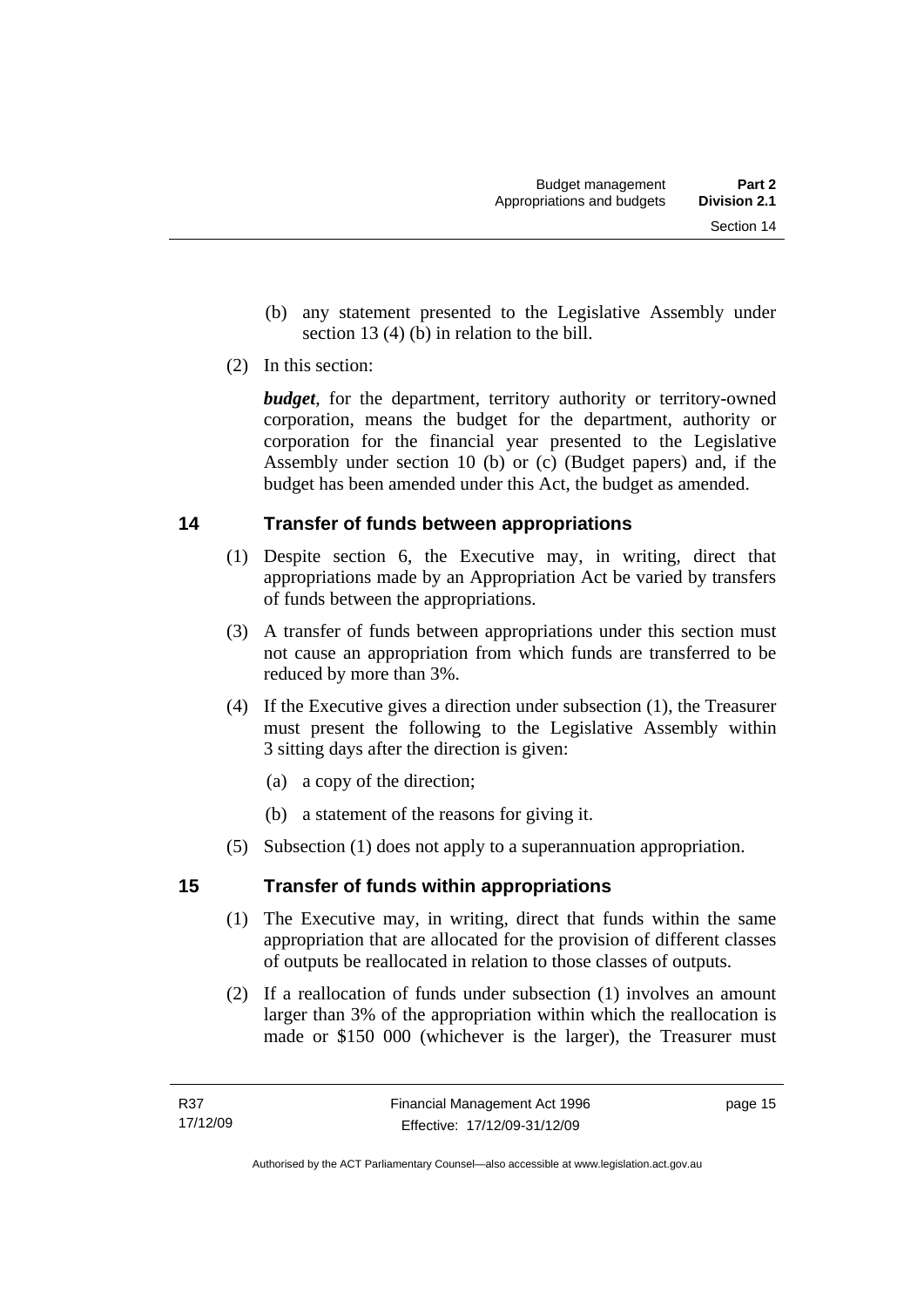<span id="page-25-0"></span>present the following to the Legislative Assembly within 3 sitting days after a direction is given:

- (a) a copy of the direction;
- (b) a statement of the reasons for the reallocation.

#### **15A Reclassification of certain appropriations**

- (1) If an appropriation has been classified by the Act by which it was made as an appropriation for payments to be made by a department on behalf of the Territory, the Treasurer may, if the Treasurer is satisfied that the appropriation should be classified as an appropriation for the provision of outputs by the department, in writing, direct that the classification of the appropriation be changed accordingly.
- (2) If an appropriation has been classified by the Act by which it was made as an appropriation for the provision of outputs by a department, the Treasurer may, if the Treasurer is satisfied that the appropriation should be classified as an appropriation for payments to be made by the department on behalf of the Territory, in writing, direct that the classification of the appropriation be changed accordingly.
- (3) If the Treasurer gives a direction under subsection (1) or (2), the Treasurer must present a copy of the direction to the Legislative Assembly within 3 sitting days after the direction is given.

#### **16 Transfer of functions after Appropriation Act passed**

- (1) This section applies if, after an Appropriation Act for a financial year is passed, the responsibility for a service or function for which an appropriation is made in the Act is transferred from the entity to which the appropriation is made to another entity.
- (2) The Treasurer may, in writing, direct that the appropriation does not lapse but may, in accordance with the direction, be issued to, or applied by, the other entity for the service or function.

Authorised by the ACT Parliamentary Counsel—also accessible at www.legislation.act.gov.au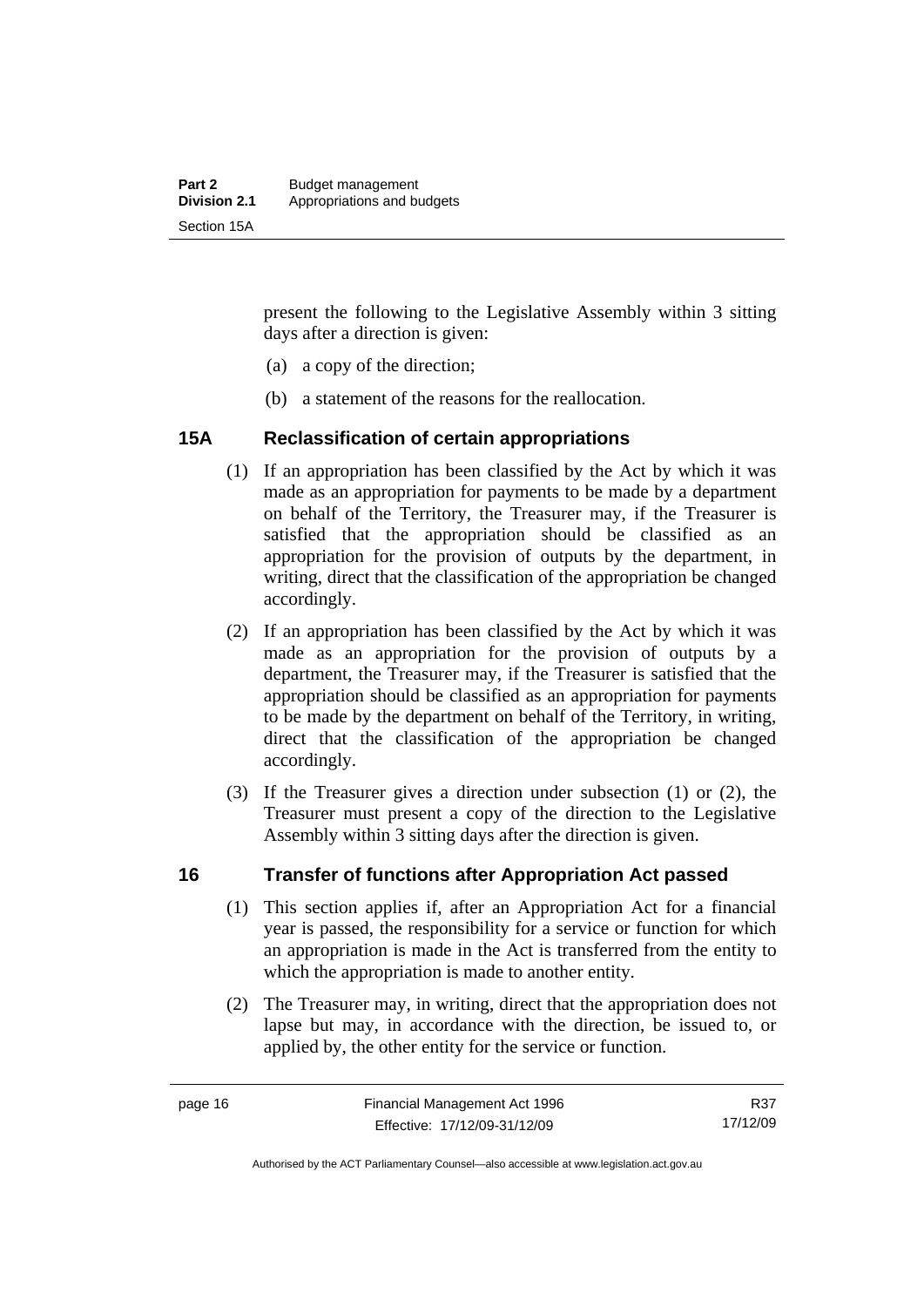- <span id="page-26-0"></span> (3) If the Treasurer gives a direction under subsection (2), the Treasurer must present a copy of the direction to the Legislative Assembly within 3 sitting days after the day it is given.
- (4) This section does not apply to a superannuation appropriation.
- (5) In this section:

*entity* means a department, territory authority or territory-owned corporation.

#### **16A Appropriation for accrued employee entitlements**

- (1) This section applies if—
	- (a) an employee entitlement exists in relation to an entity in a financial year; and
	- (b) the total amount of employee entitlements paid, or required to be paid, by the entity in the financial year exceeds the amount appropriated for the entity in relation to employee entitlements for the financial year.
- (2) The Treasurer may, in writing, authorise an appropriation for the entity for the amount that the total amount paid, or required to be paid, in the financial year exceeds the amount appropriated for the entity for the financial year.
- (3) If the Treasurer authorises an appropriation under this section, the Treasurer must present a copy of the authorisation to the Legislative Assembly within 3 sitting days after the day the appropriation is authorised.
- (4) In this section:

*entity* means a department, territory authority or territory-owned corporation.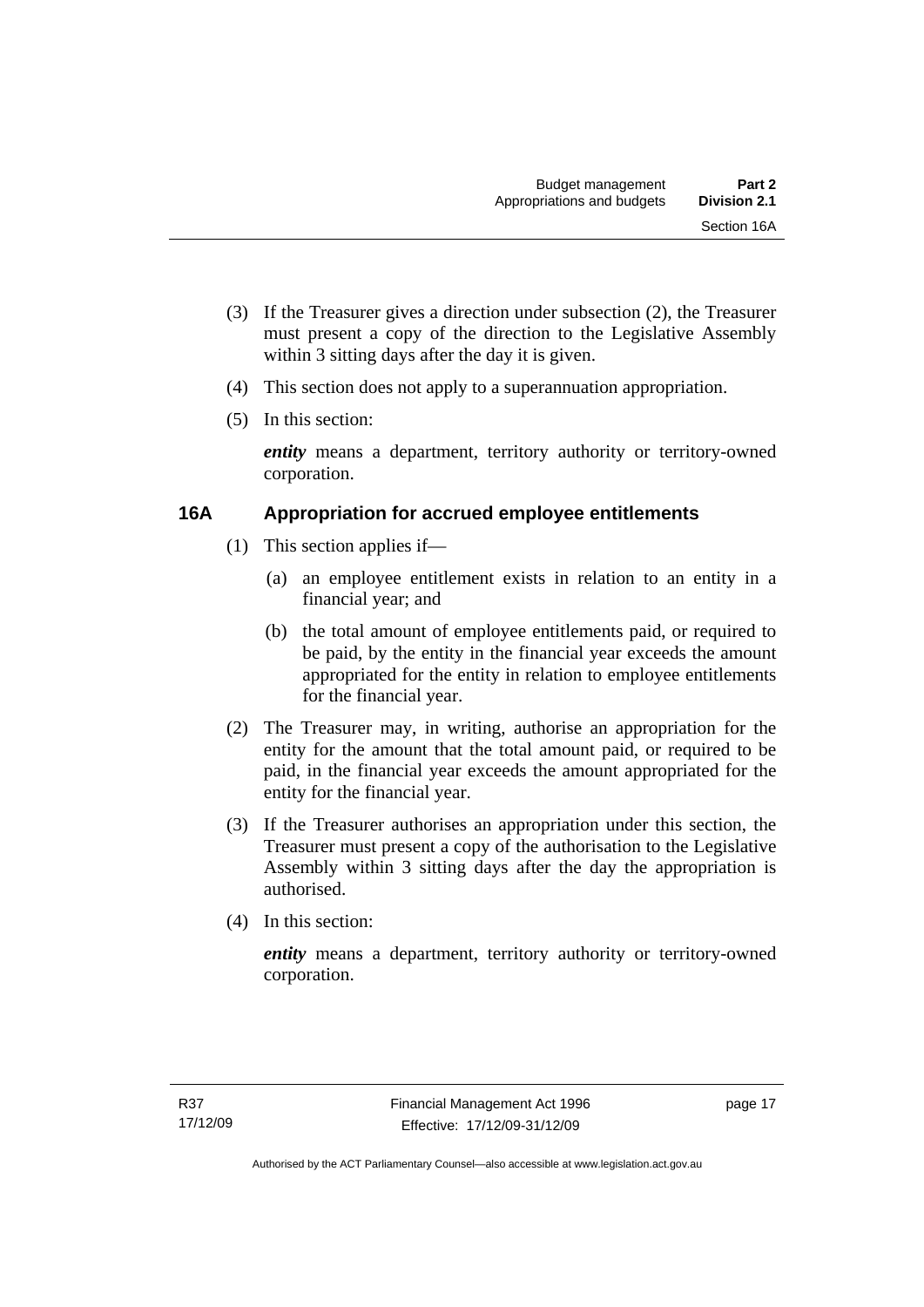#### <span id="page-27-0"></span>**16B Rollover of undispersed appropriation**

- (1) This section applies to an amount of appropriation if, at the end of the financial year in which the appropriation is made, the amount is not dispersed to the entity to which it is appropriated.
- (2) The Treasurer may, in writing, authorise the amount to be dispersed to the entity in the following financial year.
- (3) The Treasurer may give the authorisation in the financial year in which the appropriation is made, or in the following financial year.
- (4) The authorisation must identify—
	- (a) the entity to which the amount is to be dispersed; and
	- (b) the appropriation type; and
	- (c) the amount authorised to be dispersed; and
	- (d) the purpose for which the amount may be dispersed.
- (5) If the Treasurer authorises an amount to be dispersed under this section—
	- (a) the amount is taken to be an amount of appropriation for the financial year in which the amount is authorised to be dispersed; and
	- (b) the amount is in addition to the appropriation to the entity for that financial year.
- (6) If the Treasurer authorises an amount to be dispersed under this section, the Treasurer must present a copy of the authorisation to the Legislative Assembly within 3 sitting days after the day the appropriation is authorised.
- (7) In this section:

*entity*—see section 16A (4).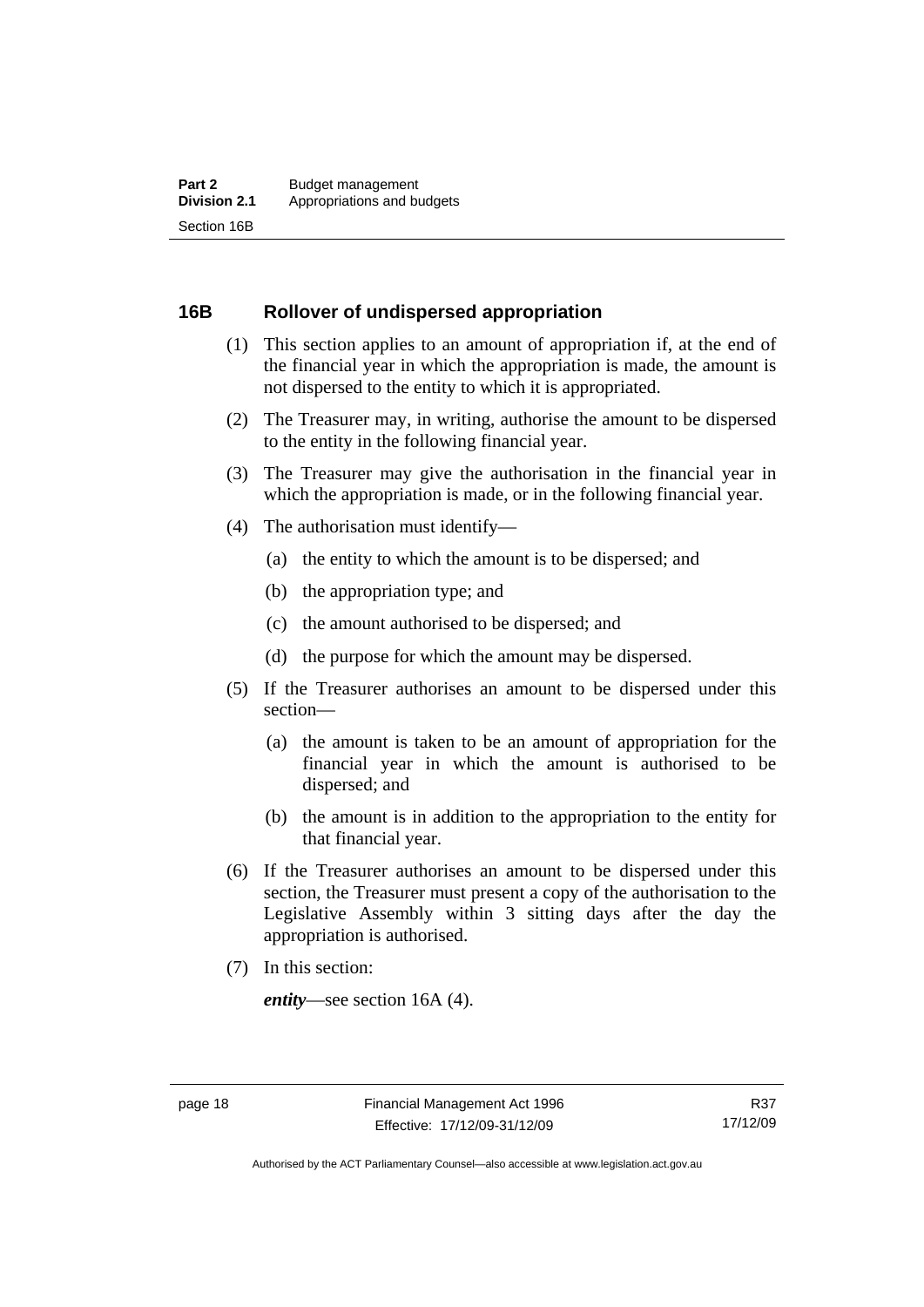#### <span id="page-28-0"></span>**17 Variation of appropriations for Commonwealth grants**

- (1) This section applies to an appropriation that is declared by the Act by which it is made to be an appropriation to which this section applies.
- $(2)$  If—
	- (a) an appropriation to which this section applies is to be funded in whole or in part by a payment made to the Territory by the Commonwealth for a nominated purpose; and
	- (b) an estimate of the level of the funding to be provided to the Territory by the Commonwealth for that purpose is contained in the budget papers presented to the Legislative Assembly in conjunction with the bill for the Act by which the appropriation was made; and
	- (c) the level of funding provided to the Territory by the Commonwealth for that purpose for the financial year for which the appropriation was made is greater than the level of funding specified in those budget papers;

the Treasurer may, in writing, direct that the appropriation be increased by an amount not exceeding the difference between the level of funding specified in the budget papers and the level of funding provided by the Commonwealth.

 (3) If the Treasurer gives a direction under subsection (2), the Treasurer must present a copy of the direction to the Legislative Assembly within 3 sitting days after it is given.

#### **17A Variations of appropriations for certain payments to Commonwealth**

 (1) This section applies to an appropriation that is declared by the Act by which it is made to be an appropriation to which the section applies.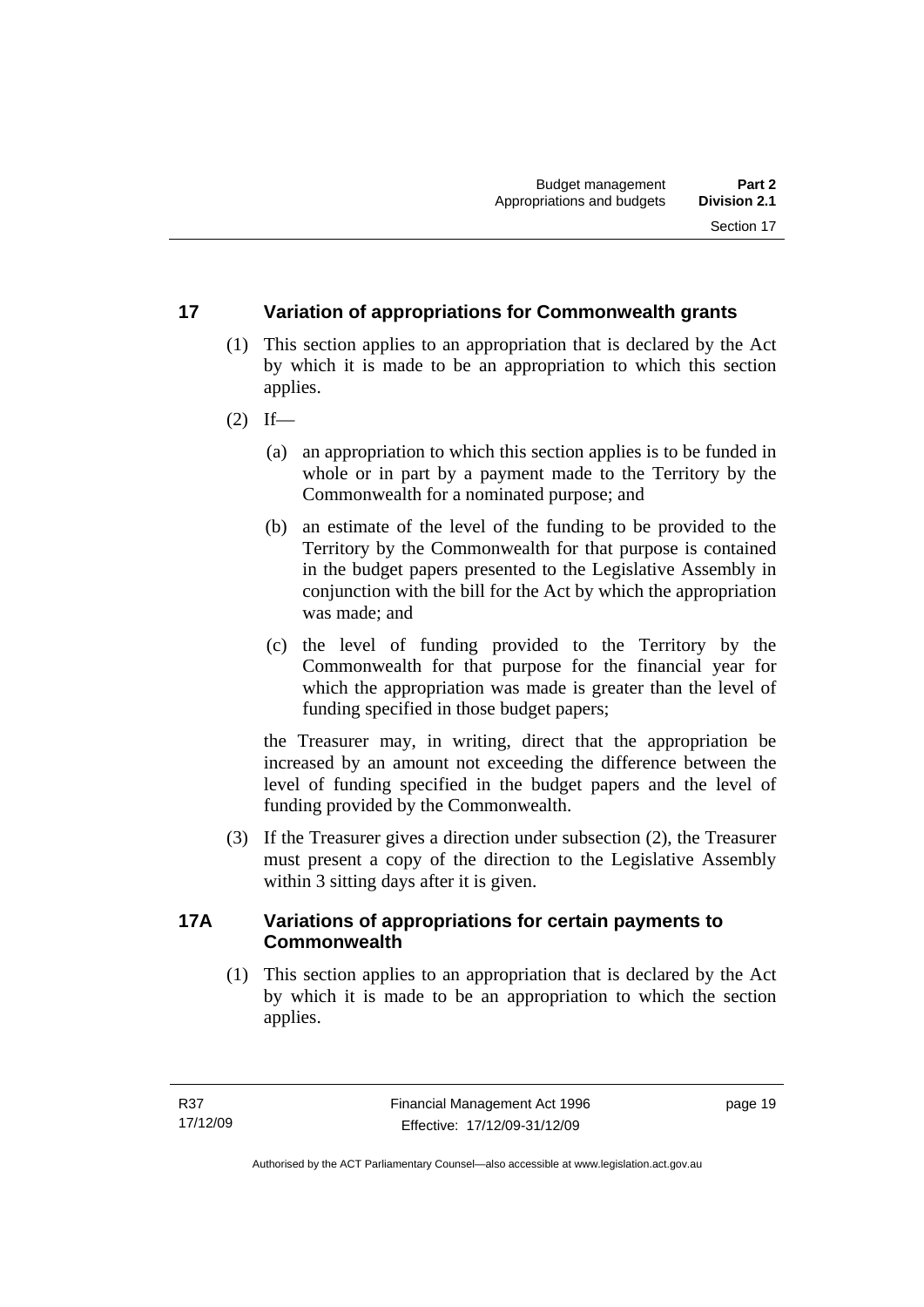#### <span id="page-29-0"></span> $(2)$  If—

- (a) an appropriation to which this section applies is made completely or partially for a payment required to be made to the Commonwealth for the provision of a service; and
- (b) an estimate of the amount of the payment is contained in the budget papers presented to the Legislative Assembly in conjunction with the bill for the Act by which the appropriation is made; and
- (c) the amount of the payment exceeds the amount of the estimate;

the Treasurer may, in writing, direct that the appropriation be increased by an amount not more than the difference between the amount of the estimate and the amount of the payment.

 (3) If the Treasurer gives a direction under subsection (2), the Treasurer must present a copy of the direction to the Legislative Assembly within 3 sitting days after it is given.

#### **18 Treasurer's advance**

- (1) This section applies to expenditure that is—
	- (a) in excess of the amount specifically appropriated for expenditure of that kind; or
	- (b) not provided for by an appropriation.
- (2) The Treasurer may, in writing, authorise the appropriation if—
	- (a) the Treasurer is satisfied that—
		- (i) there is an urgent need for the expenditure; and
		- (ii) the expenditure is not provided for, or is insufficiently provided for, because of a prescribed circumstance; and
	- (b) the total expenditure authorised under this subsection in any financial year does not exceed the amount appropriated for that year for this section.

R37 17/12/09

Authorised by the ACT Parliamentary Counsel—also accessible at www.legislation.act.gov.au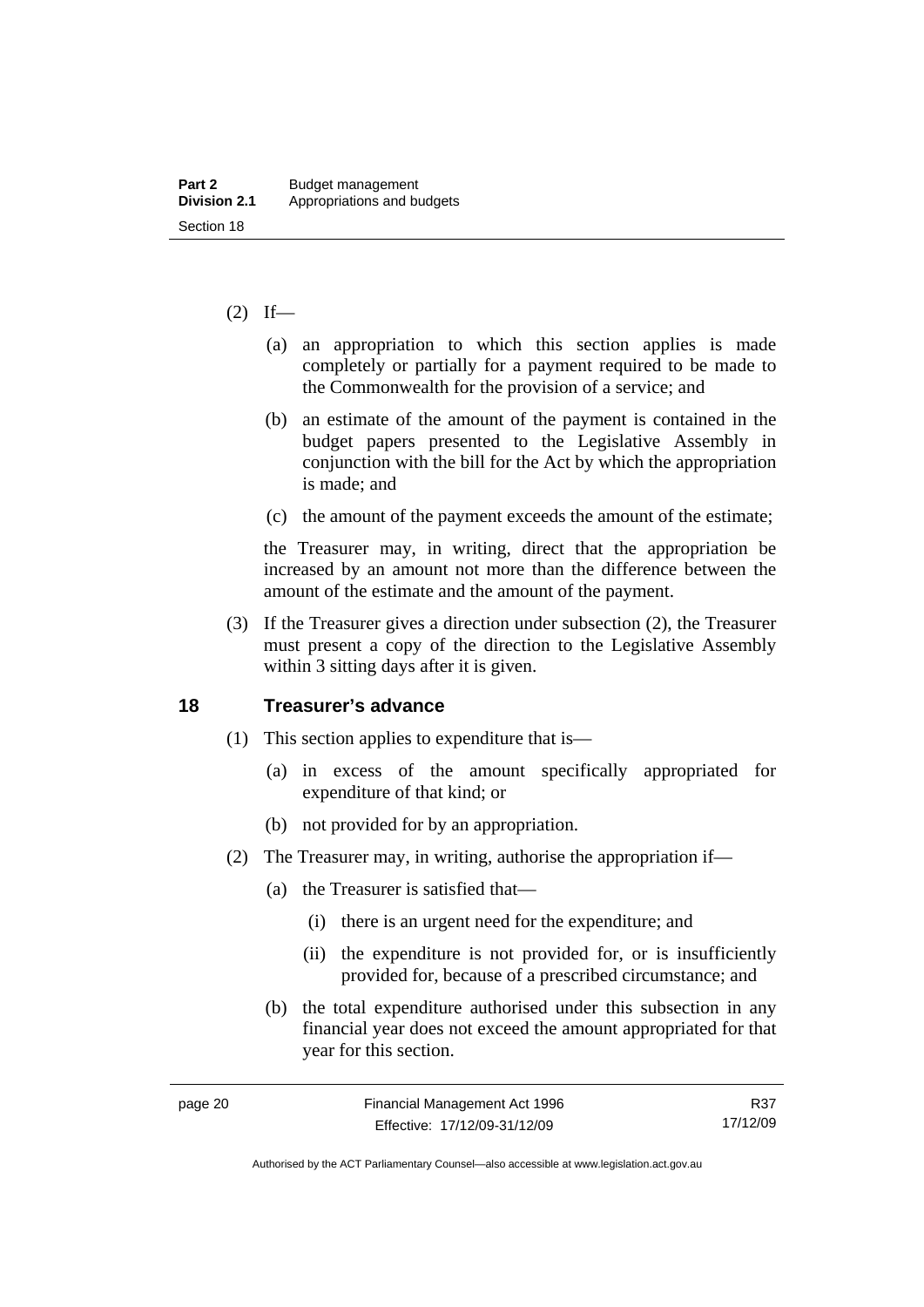- <span id="page-30-0"></span> (3) The amount appropriated for this section for a financial year must not exceed 1% of the total amount appropriated by all Appropriation Acts for that year.
- (4) The financial management guidelines may prescribe when there is an *urgent need for expenditure* for subsection (2) (a) (i).
- (5) In this section:

#### *expenditure* means—

- (a) a payment for, or entering into a contract to make a payment for, an output delivery, including a payment for goods, services or grants; or
- (b) a payment on behalf of the Territory, or entering into a contract to make a payment on behalf of the Territory, including a payment for goods, services or grants; or
- (c) a payment from, or entering into a contract to make a payment from, a capital injection.

*prescribed circumstance*—each of the following is a *prescribed circumstance* in relation to expenditure:

- (a) there was an erroneous omission or understatement in an appropriation;
- (b) the expenditure was unforeseen until after the last day when it was practicable to provide for it in the relevant Appropriation Bill before the bill was introduced into the Legislative Assembly.

*relevant Appropriation Bill*, for expenditure, means the 1st Appropriation Bill for the financial year when the expenditure is to happen.

#### **18A Assembly to be told about treasurer's advance**

 (1) This section applies if the Treasurer authorises expenditure under section 18 for a financial year.

page 21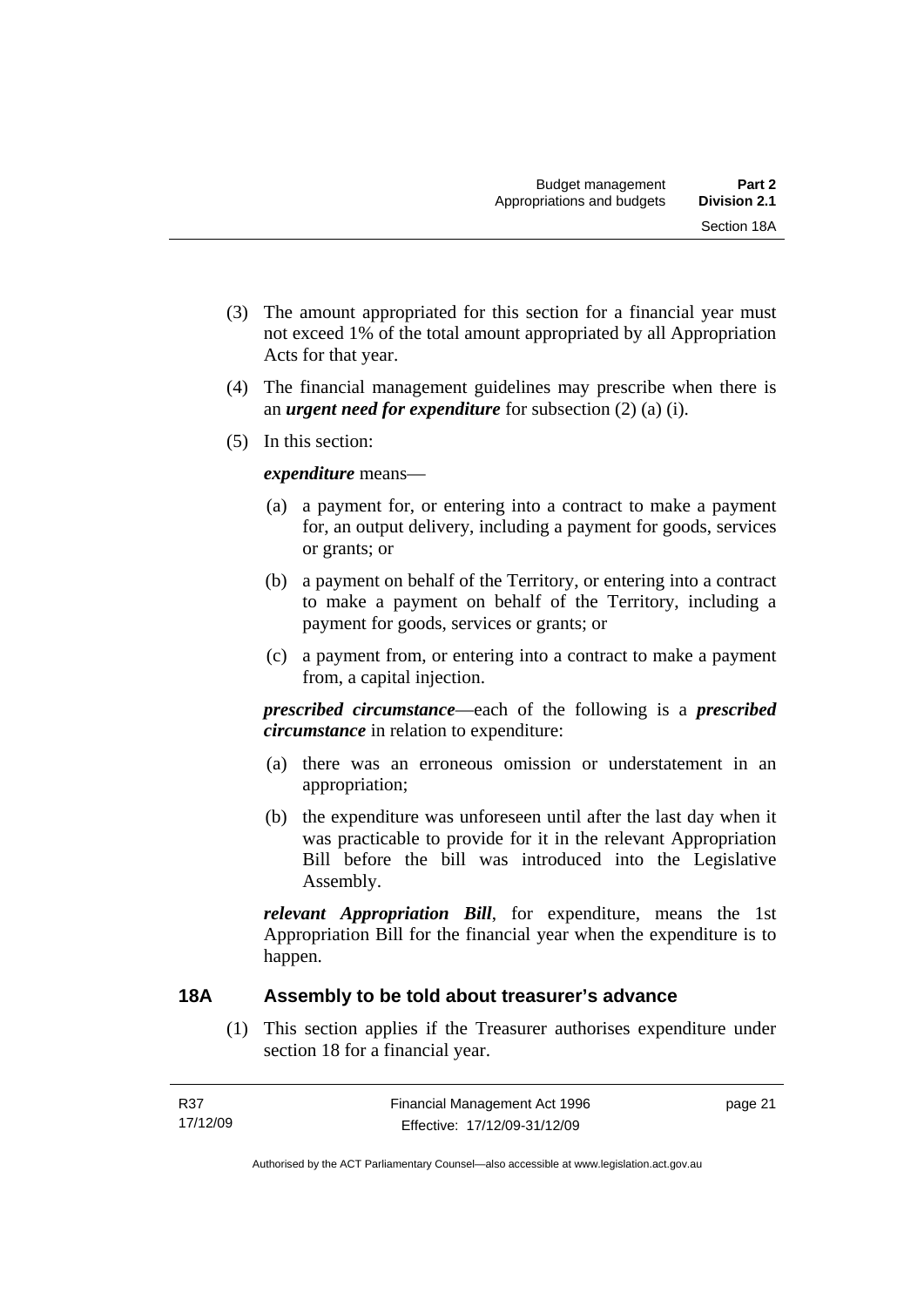- <span id="page-31-0"></span> (2) Within 3 sitting days after the day when the authorisation is given, the Treasurer must present to the Legislative Assembly—
	- (a) a copy of the authorisation; and
	- (b) a statement of the reasons for giving it; and
	- (c) a summary of the total expenditure authorised under section 18 for the financial year to date.
- (3) Within 3 sitting days after the end of the financial year, the Treasurer must present to the Legislative Assembly a summary of the total expenditure authorised.

#### **19 Refunds of payments made without liability**

- (1) If a payment is made to the Territory in purported discharge of a liability that does not exist, the amount paid may be refunded to the person by whom the payment was made whether or not there is an appropriation available for that purpose.
- (2) If a payment made to the Territory to discharge a liability exceeds the amount of the liability, the amount by which the payment exceeds the liability may be refunded to the person by whom the payment was made whether or not there is an appropriation available for that purpose.
- $(3)$  If—
	- (a) a person has paid an amount to the Territory for tax claimed by the Territory to be owing from the person; and
	- (b) a court or tribunal of competent jurisdiction subsequently finds that the person was not liable for that tax or was liable for an amount of tax less than the amount paid;

the amount paid, or the amount by which the payment exceeds the liability, may be refunded to the person who made the payment whether or not there is an appropriation available for that purpose.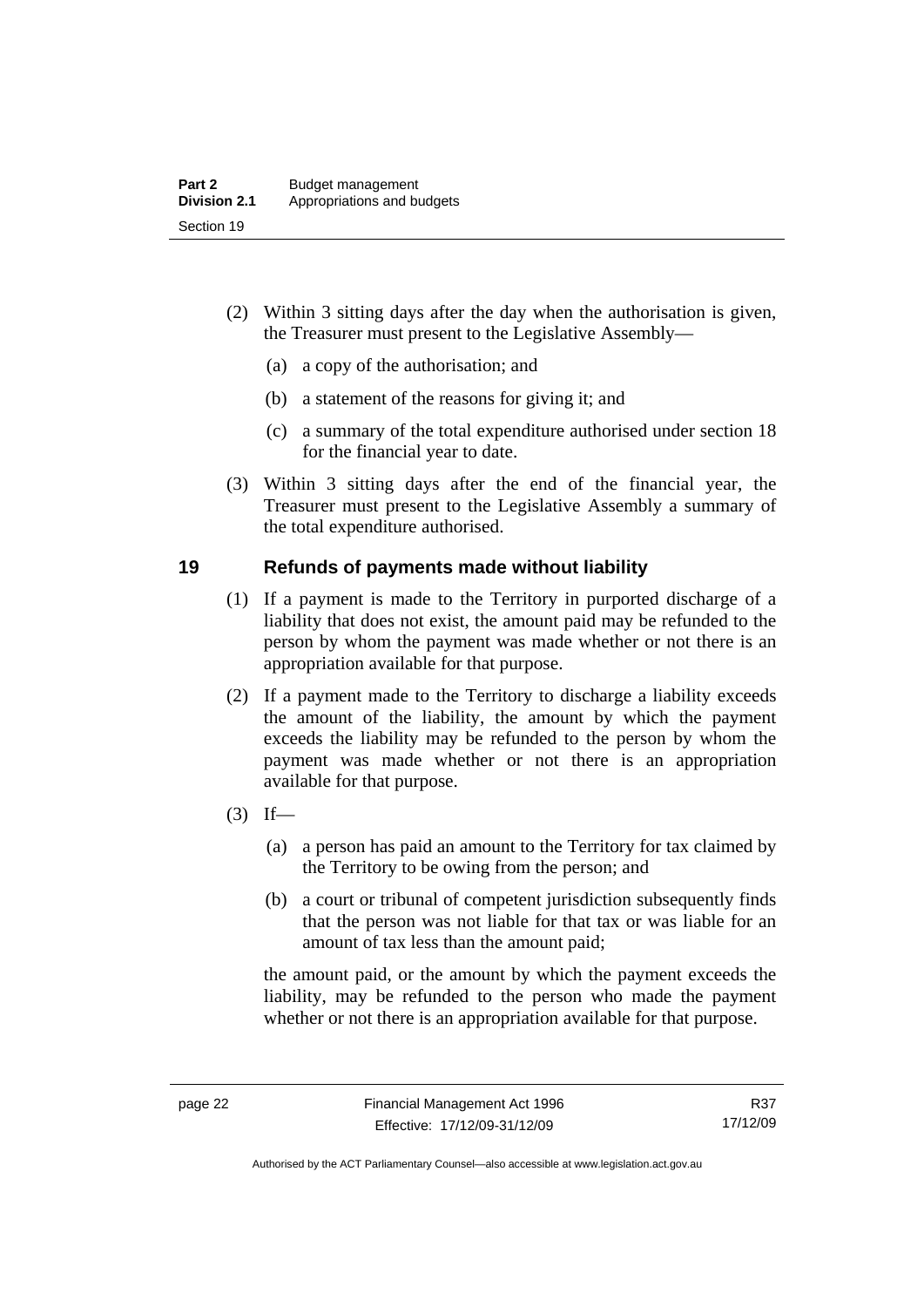### <span id="page-32-0"></span>**19A Payments for Territory GST liabilities**

Payments may be made to the Commonwealth for the GST liabilities of the Territory whether or not there is an appropriation for the purpose.

#### **19AA Payments for Territory GST administration costs**

Despite section 6, payments may be made to the Commonwealth for GST administration costs payable by the Territory (including by way of deduction by the Commonwealth from GST revenue payable to the Territory) whether or not there is an appropriation for the purpose.

#### **19B Authorisation of expenditure of certain Commonwealth grants**

- (1) Despite section 6, if—
	- (a) funds have been provided to the Territory by the Commonwealth under an agreement that specifies how the funds may be applied; and
	- (b) no appropriation has been made in relation to the funds;

the Treasurer may, in writing, authorise the expenditure of the funds in accordance with the agreement.

 (2) If the Treasurer gives an authorisation under subsection (1), the Treasurer must present a copy of the authorisation to the Legislative Assembly within 3 sitting days after it is given.

#### **19C Amendment of capital injection conditions**

 (1) This section applies in relation to the conditions of a capital injection set out in a statement included in a proposed budget for a department, a territory authority or a territory-owned corporation for a financial year under section 12 (1) (c) (ii) or section  $12A(1)$  (c) (ii).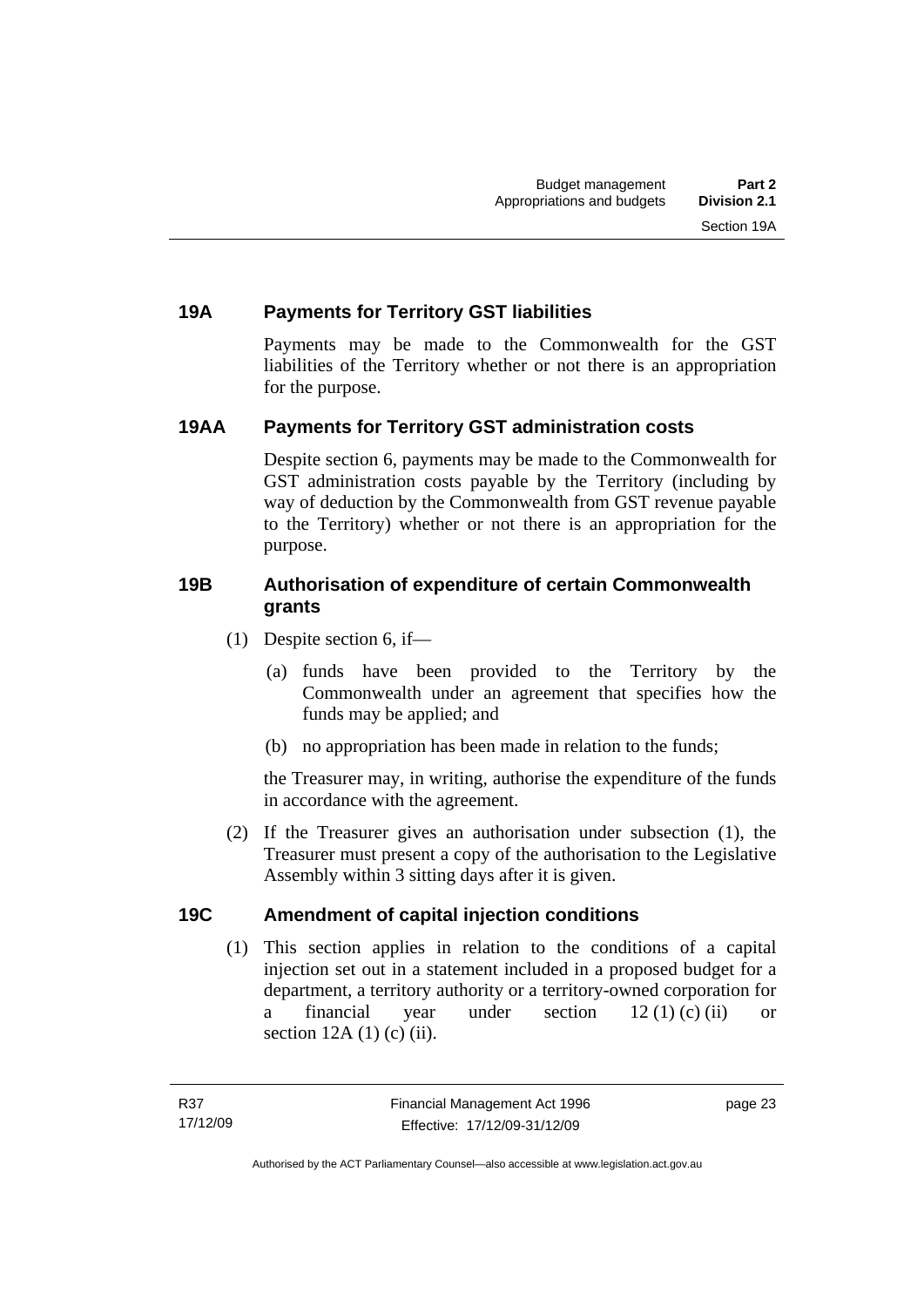- <span id="page-33-0"></span>(2) The Treasurer may, in writing, amend the conditions.
- (3) An amendment must state the Treasurer's reasons for the amendment.
- (4) An amendment is a notifiable instrument.

*Note* A notifiable instrument must be notified under the Legislation Act.

#### **19D Amendment of performance criteria**

- (1) This section applies in relation to the performance criteria set out in a statement included in a proposed budget for a department, a prescribed territory authority or a prescribed territory-owned corporation for a financial year under section 12 (1) (b) or section 12A (1) (b).
- (2) The responsible Minister for the department, territory authority or territory-owned corporation may, in writing, amend the performance criteria.
- (3) Without limiting subsection (2) the responsible Minister may amend the performance criteria if—
	- (a) the appropriations for the department, authority or corporation are varied under section 14 (Transfer of funds between appropriations) or section 17 (Variation of appropriations for Commonwealth grants); or
	- (b) a direction is given under section 15 (1) (Transfer of funds within appropriations) in relation to an appropriation made for the department, authority or corporation; or
	- (c) funds are transferred to or from the department, authority or corporation under section 16 (Transfer of functions after Appropriation Act passed); or
	- (d) funds are given to the department, authority or corporation under section 18 (Treasurer's advance); or

R37 17/12/09

Authorised by the ACT Parliamentary Counsel—also accessible at www.legislation.act.gov.au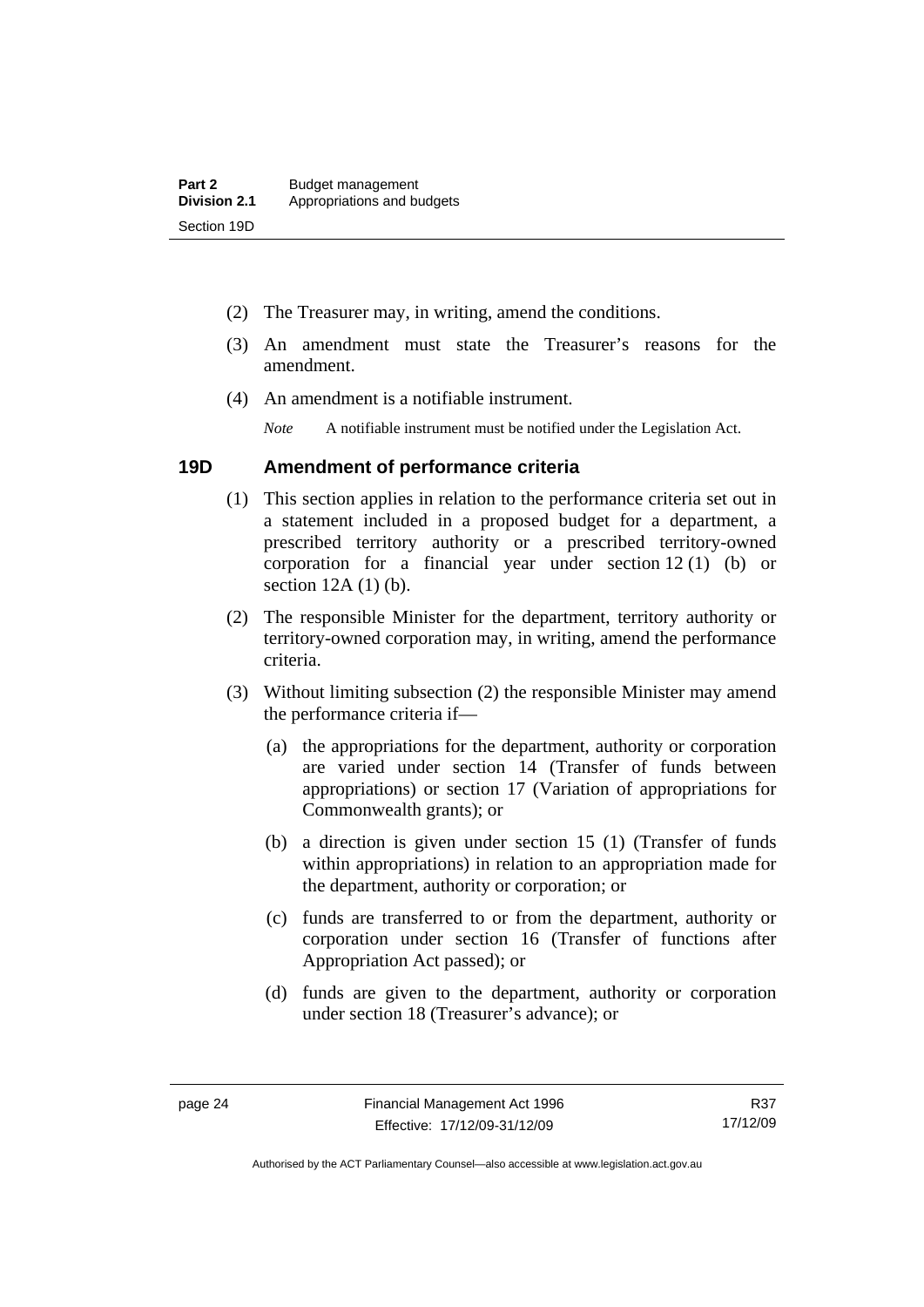- (e) funds mentioned in section 19B (Authorisation of expenditure of certain Commonwealth grants) are given to the department, authority or corporation; or
- (f) changes happen in the priorities of the department, authority or corporation; or
- (g) the Minister is satisfied that other performance criteria should be adopted for the provision of outputs by the department, authority or corporation.
- (4) An amendment of the performance criteria must be made in a way that—
	- (a) for a department—the budget as amended will comply with section 12(3); and
	- (b) for a territory authority or territory-owned corporation—the budget as amended will comply with section 12A (2).
- (5) An amendment of the performance criteria is a notifiable instrument.

*Note* A notifiable instrument must be notified under the Legislation Act.

(6) In this section:

*budget*, for the department, territory authority or territory-owned corporation, means the budget for the department, authority or corporation for the financial year presented to the Legislative Assembly under section 10 (b) or (c) (Budget papers) and, if the budget has been amended under this Act, the budget as amended.

*prescribed territory authority* means a territory authority prescribed for section  $12A(1)$  (b).

*prescribed territory-owned corporation* means a territory-owned corporation prescribed for section 12A (1) (b).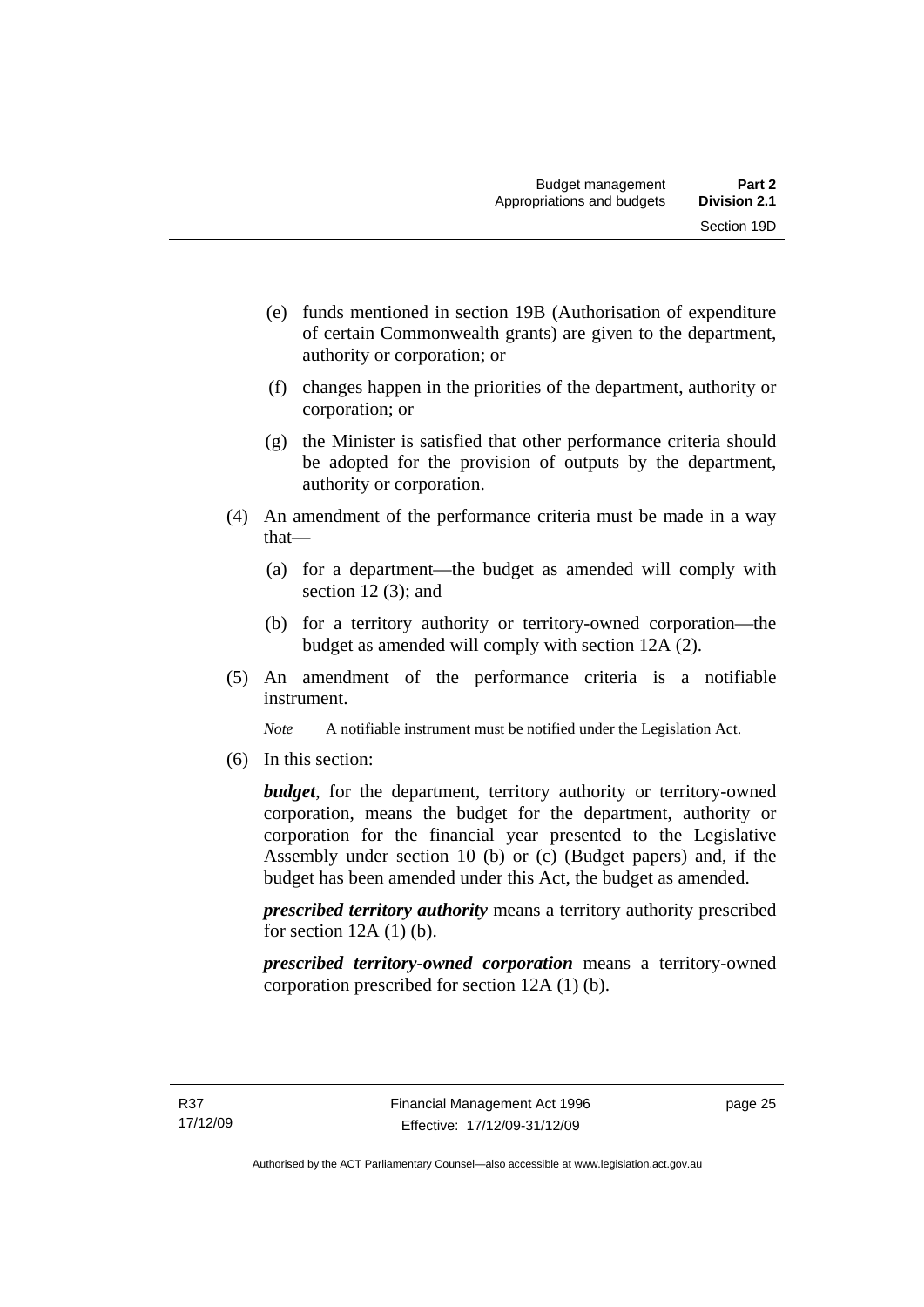#### <span id="page-35-0"></span>**20 Budgets for Legislative Assembly secretariat**

Before the beginning of a financial year, the Speaker of the Legislative Assembly may—

- (a) after consultation with an appropriate committee of the Legislative Assembly, advise the Treasurer of the appropriations that the Speaker considers should be made for the Legislative Assembly secretariat for the financial year; and
- (b) provide the Treasurer with a draft budget for the Legislative Assembly secretariat for the financial year that contains the information mentioned in section 12 other than that mentioned in subsection  $(1)$  (b).

# **Division 2.2 Budget reviews and pre-election updates**

#### **20A Budget review**

- (1) The Treasurer must prepare a budget review for each financial year.
- (2) The Treasurer must present the budget review for a financial year to the Legislative Assembly not later than 15 February in the financial year.
	- *Note* This is the same day as financial statements for the 2nd quarter of the financial year are required to be presented under s 26 (Periodic financial statements).
- (3) However, if a sitting day does not fall in that year on or before 15 February, the Treasurer must give copies of the budget review to each member of the Legislative Assembly on or before that day.

#### **20B Purpose and contents of budget review**

 (1) The purpose of the budget review for a financial year is to give updated information to allow the assessment of the government's financial performance against the financial policy objectives and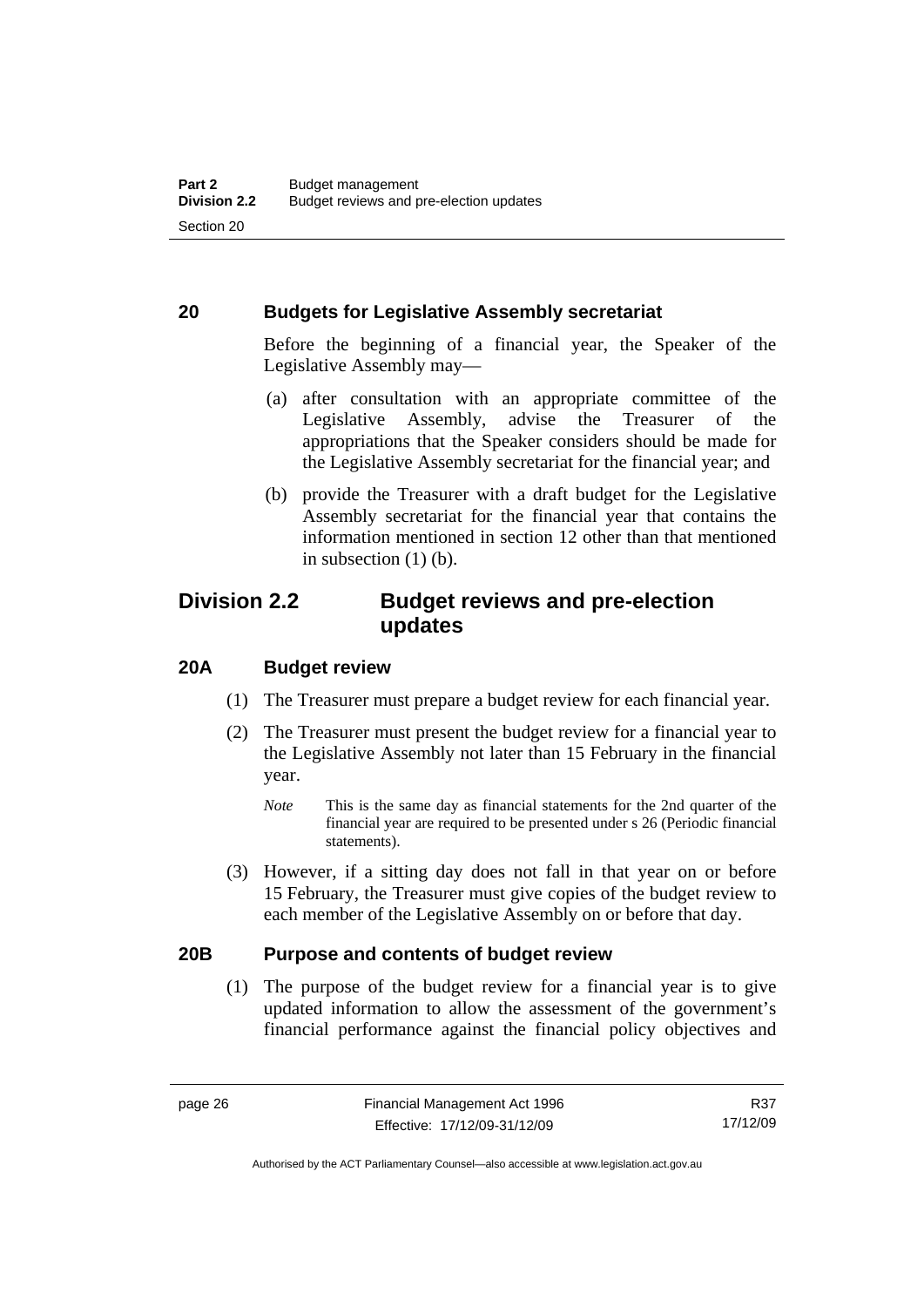strategies set out in the financial policy objectives and strategies statement for the Territory budget for the financial year.

- (2) The budget review for a financial year must be based on the financial policy objectives and strategies statement for the Territory budget for the financial year.
- (3) The budget review for a financial year must—
	- (a) include updated financial statements required under the financial management guidelines for the general government sector for the financial year; and
	- (b) include whole-of-year results for the previous financial year, the budget for the financial year, the estimated financial position of the Territory at the end of the financial year and updated budget estimates for each of the next 3 financial years; and
	- (c) include a review of the financial policy objectives and strategies statement included in the budget for the financial year that satisfies the requirements of section 11A (2) and (3); and
	- (d) state the date as at when the review was done.
- (4) However, if particular information required to be included in the budget review is unchanged from information set out in full in the budget for the Territory under section 11 (1) for the financial year, the review may instead summarise the information and state that it is unchanged from that set out in the budget.
- (5) For subsection (3):

*budget*, for a financial year, means the budget for the year presented to the Legislative Assembly under section 10 (a) (Budget papers) and, if that budget has been amended under this Act, the budget as amended.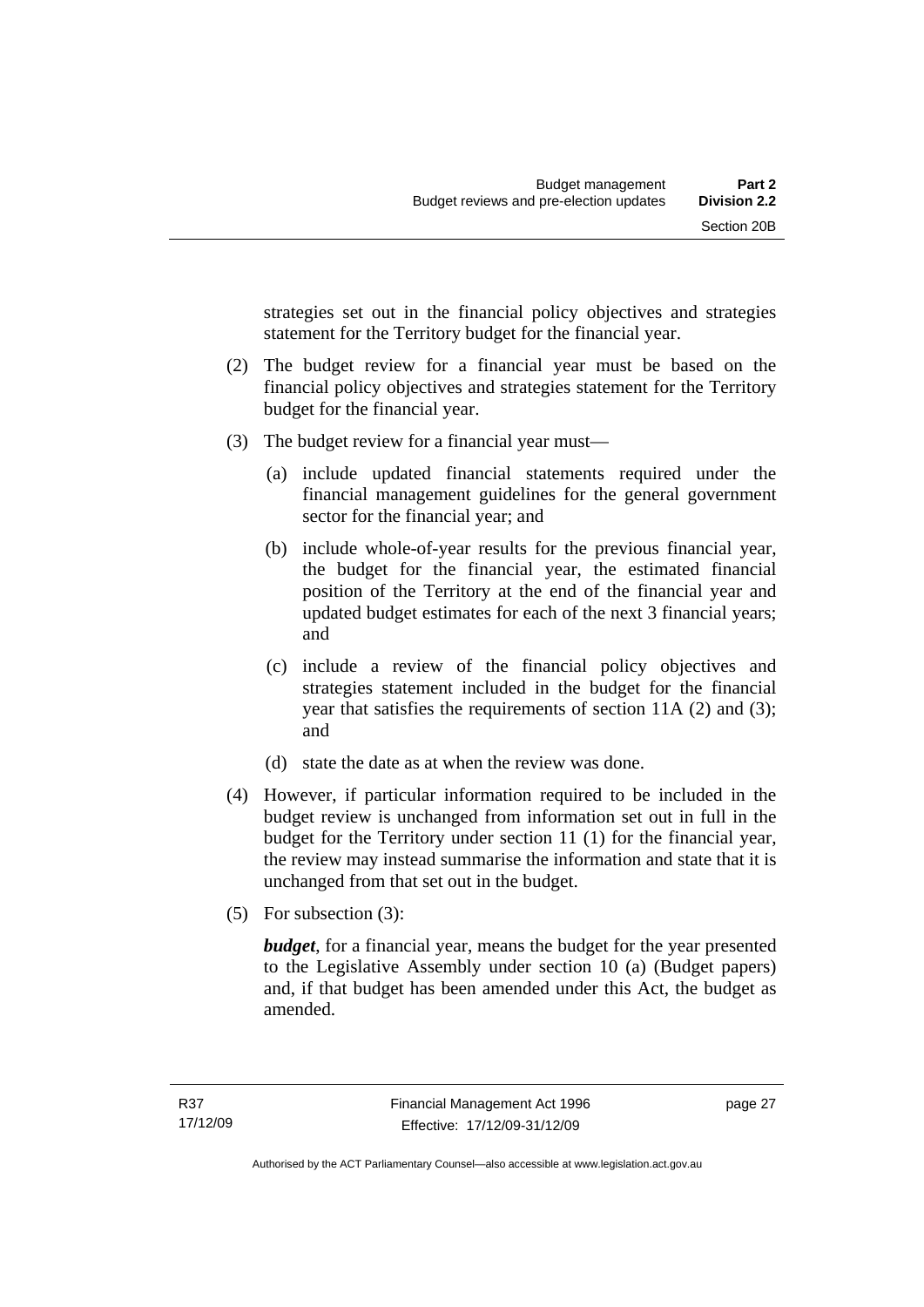### **20C Pre-election budget update**

- (1) At least 30 days before the polling day for an ordinary election, the chief executive must prepare a pre-election budget update and give it to the parliamentary counsel for notification.
- (2) At least 20 days before the polling day for an election mentioned in the Self-Government Act, section 16 (Dissolution of Assembly by Governor-General) or section 48 (Resolution of no confidence in Chief Minister), the chief executive must prepare a pre-election budget update and give it to the parliamentary counsel for notification.
- (3) A pre-election budget update is a notifiable instrument.

*Note* A notifiable instrument must be notified under the Legislation Act.

(4) In this section:

*ordinary election*—see the *Electoral Act 1992*, dictionary.

*polling day*—see the *Electoral Act 1992*, dictionary.

#### **20D Purpose and contents of pre-election budget update**

- (1) The purpose of a pre-election budget update for an election is—
	- (a) to allow the assessment of the government's financial performance against the financial policy objectives and strategies set out in the latest financial policy objectives and strategies statement; and
	- (b) to give the electorate an accurate picture of the Territory's financial position before the election.
- (2) A pre-election budget update must be based on the latest financial policy objectives and strategies statement.
- (3) A pre-election budget update for an election must include—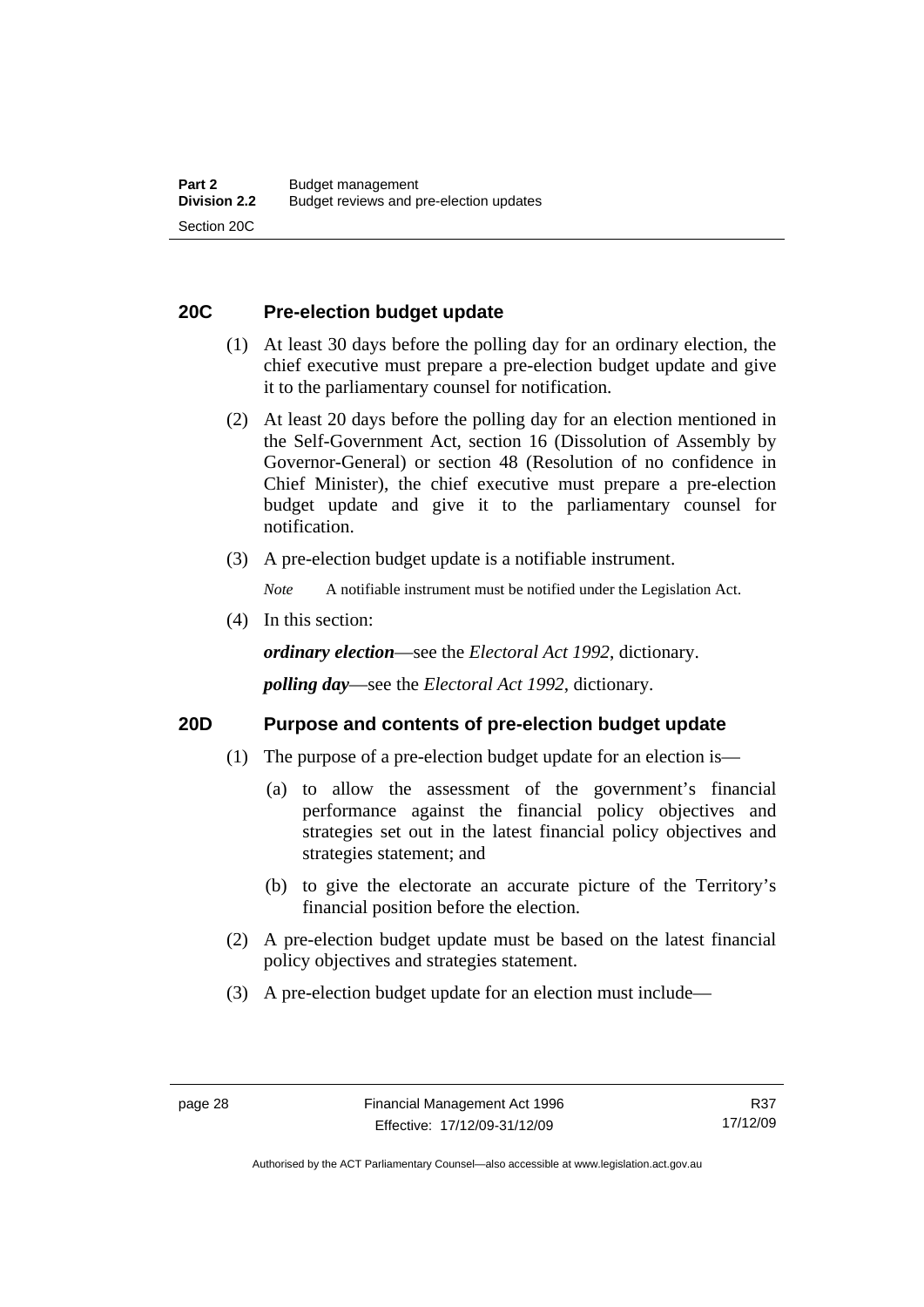- (a) updated financial statements required under the financial management guidelines for the financial year in which the election is to be held; and
- (b) updated budget estimates for the general government sector, the public trading enterprise sector and the Territory for that financial year and for each of the next 3 financial years; and
- (c) a statement of the economic or other assumptions used in preparing the updated financial statements and budget estimates; and
- (d) a statement about the sensitivity of the updated financial statements and budget estimates to changes in the economic or other assumptions; and
- (e) a statement of the risks, quantified if possible, that may affect the economic or other assumptions, including—
	- (i) contingent liabilities; and
	- (ii) publicly announced government commitments that are not yet included in the updated financial statements and budget estimates.
- (4) Information in the pre-election budget update must—
	- (a) take into account government decisions and other circumstances that may have material effect on the financial statements and budget estimates; and
	- (b) state the date as at when the updating was done.
- (5) However, if particular information required to be included in the pre-election budget update is unchanged from information set out in full in the latest financial statements, the budget estimates mentioned in section 11 (Territory budgets) or budget review, the pre-election budget update may instead summarise the information and state that it is unchanged from that set out in the financial statements, budget estimates or budget review.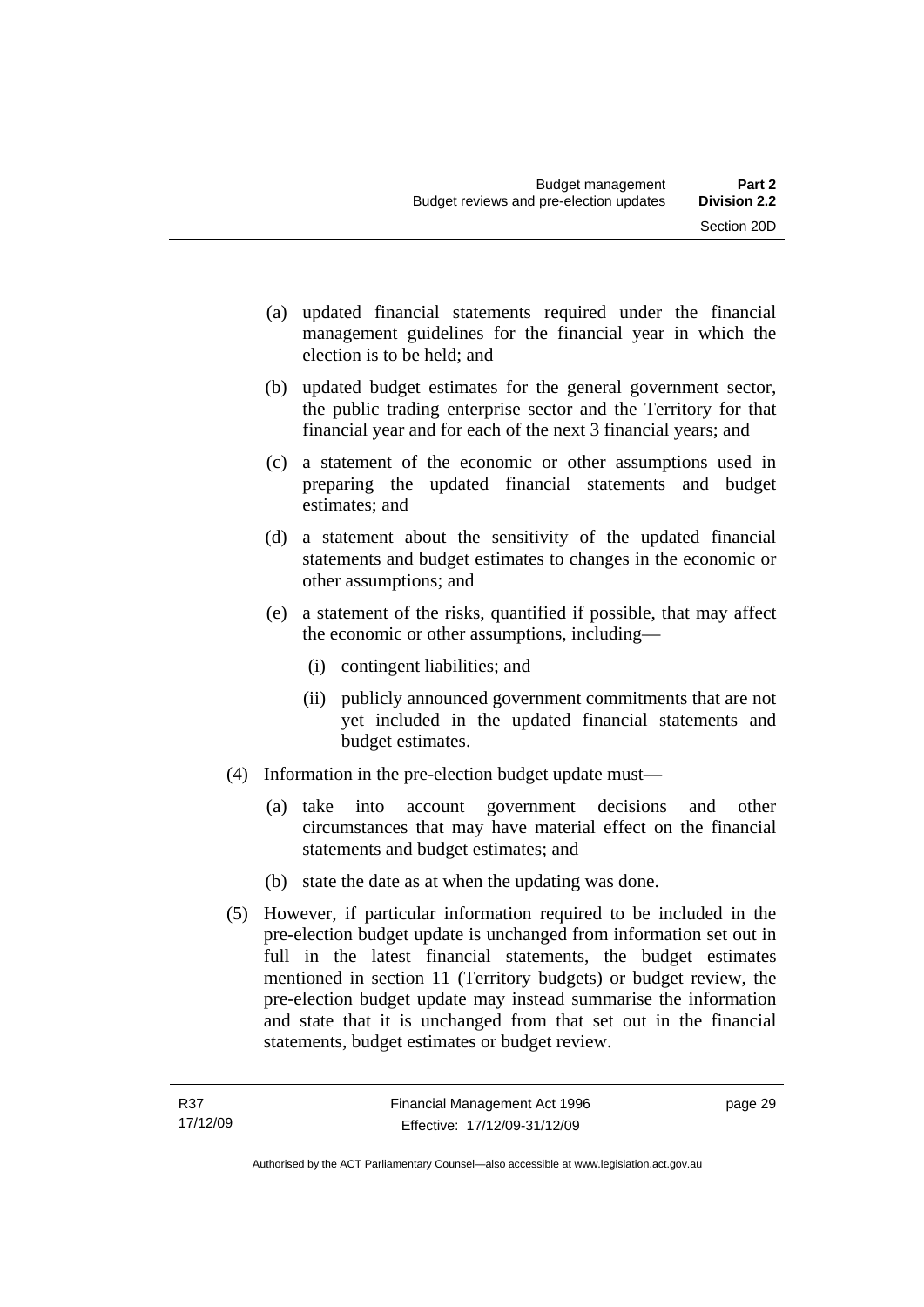# **Part 3 Financial reports**

# **Division 3.1 Financial reports of the Territory**

### **21 Meaning of** *the Territory* **in div 3.1**

In this division, a reference to *the Territory* includes a reference to all territory authorities and all territory-owned corporations.

# **22 Annual financial statements of the Territory**

- (1) The Treasurer must, as soon as practicable after the end of a financial year, prepare annual financial statements for the Territory for that year.
- (2) The statements must be prepared in accordance with generally accepted accounting principles and include—
	- (a) the financial statements required under the financial management guidelines; and
	- (b) a statement of the accounting policies adopted by the Territory; and
	- (c) the other statements that are necessary to fairly reflect the financial operations of the Territory during the year and its financial position at the end of the year.

#### **23 Responsibility for annual financial statements**

- (1) Annual financial statements of the Territory must have endorsed on them, or attached to them, a statement of responsibility signed by—
	- (a) the Treasurer; and
	- (b) the chief executive of the administrative unit to which responsibility for the administration of this Act has been

R37 17/12/09

Authorised by the ACT Parliamentary Counsel—also accessible at www.legislation.act.gov.au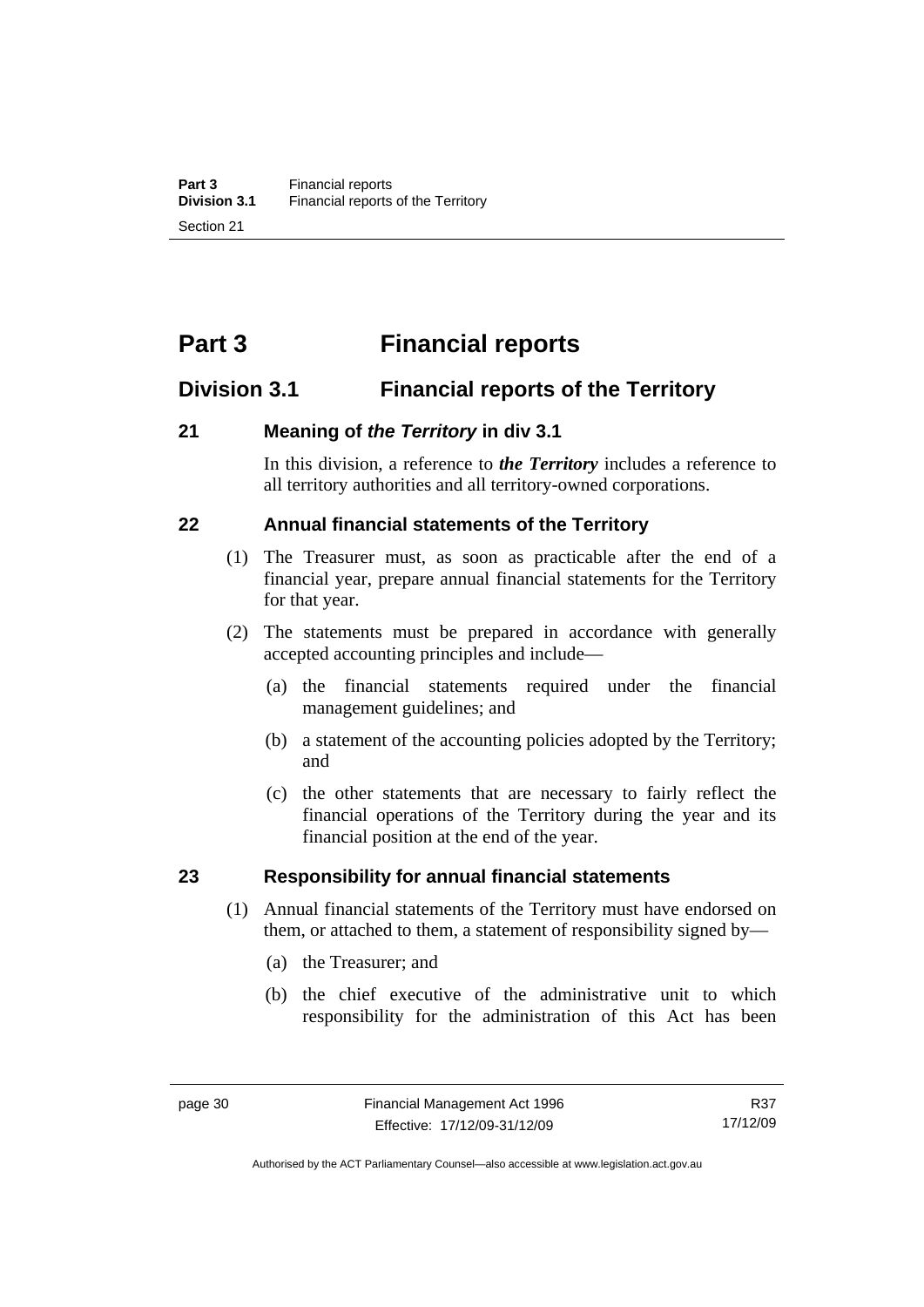allocated under the *Public Sector Management Act 1994*, section 14.

- (2) A statement of responsibility must comprise—
	- (a) a statement by the Treasurer that in his or her opinion the financial statements fairly reflect the financial operations of the Territory during the year to which they relate and the financial position of the Territory at the end of the year; and
	- (b) a statement by the chief executive that the financial statements have been prepared in accordance with generally accepted accounting principles.

# **24 Audit of annual financial statements**

- (1) The Treasurer must give the auditor-general the annual financial statements of the Territory for a financial year within 3 months after the end of the year.
- (2) The auditor-general must, within 30 days after the auditor-general receives the annual financial statements under subsection (1), give the Treasurer an audit opinion about the statements.
- (3) Despite subsections (1) and (2), if an ordinary election is to be held in the year after the end of the financial year—
	- (a) the Treasurer must give the auditor-general the annual financial statements of the Territory for the financial year in sufficient time for the auditor-general to give an audit opinion about the statements within 3 months after the end of the financial year; and
	- (b) the auditor-general must give an audit opinion to the Treasurer within 3 months after the end of the financial year.
- (4) In this section:

*ordinary election*—see the *Electoral Act 1992*, dictionary.

page 31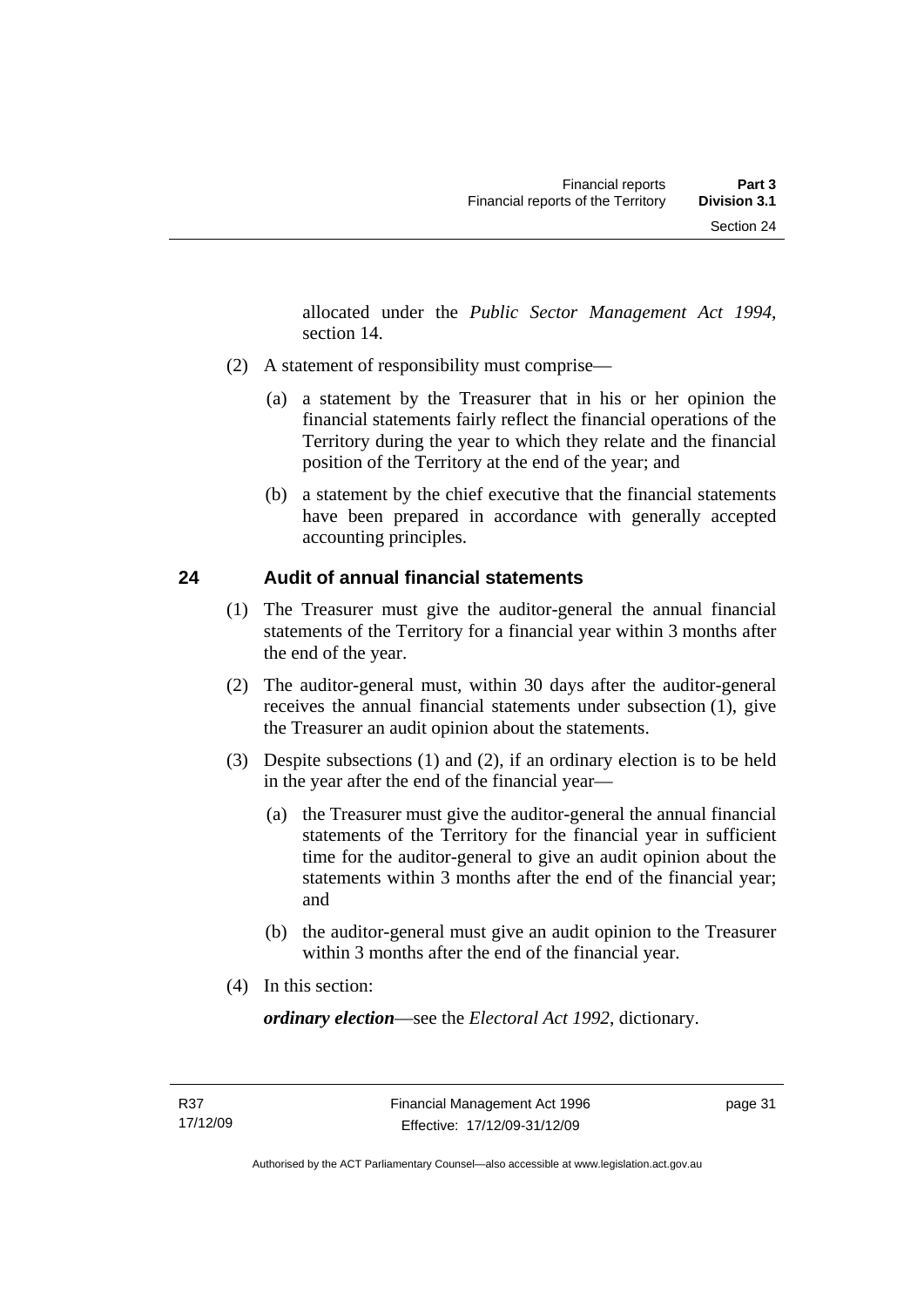# **25 Presentation of annual financial statements to Legislative Assembly**

- (1) If the Treasurer receives, under section 24 (2), an audit opinion about annual financial statements, the Treasurer must present to the Legislative Assembly, within 3 sitting days after receiving the opinion—
	- (a) a copy of the annual financial statements; and
	- (b) a copy of the audit opinion.
- (2) If the Treasurer receives, under section 24 (3) (b), an audit opinion about annual statements, the Treasurer must give to each member of the Legislative Assembly, within 7 days after receiving the opinion—
	- (a) a copy of the annual financial statements; and
	- (b) a copy of the audit opinion.

#### **26 Periodic financial statements**

- (1) Within 45 days after the end of each quarter of a financial year, the Treasurer must prepare financial statements for—
	- (a) the quarter; and
	- (b) the period from the beginning of the financial year until the end of the quarter.
- (2) The statements must be prepared in accordance with the financial management guidelines.
- (3) The Treasurer must present copies of the statements prepared under subsection (1) to the Legislative Assembly on the first sitting day after they are prepared.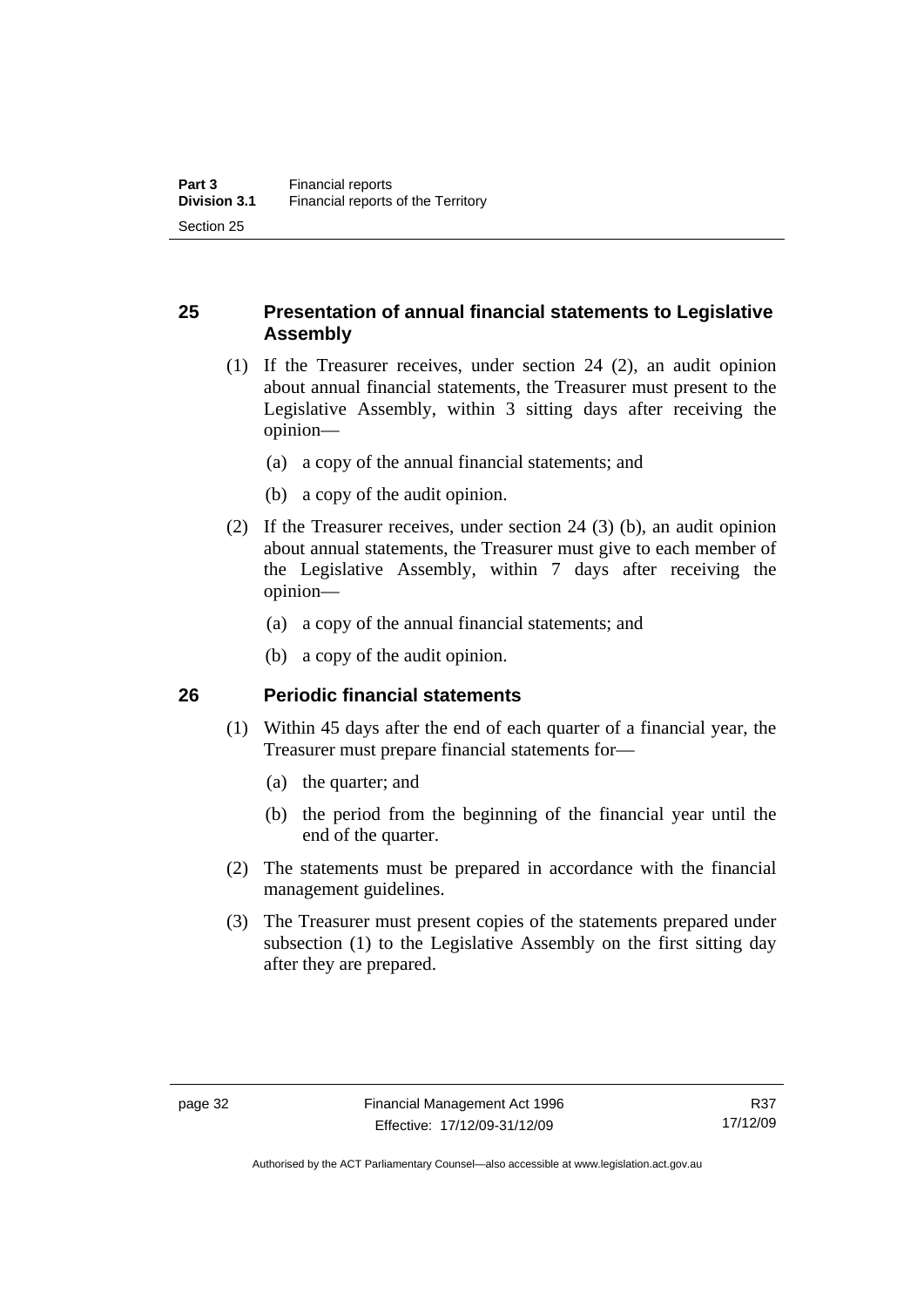(4) If the first sitting day mentioned in subsection (3) does not fall within 45 days after the end of the relevant quarter, the Treasurer must give copies of the statements prepared under subsection (1) to each member of the Legislative Assembly within the 45 days.

# **Division 3.2 Financial reports and performance statements of departments**

# **27 Annual financial statements of departments**

- (1) A department must, as soon as practicable after the end of each financial year, prepare annual financial statements relating to its operations during the year.
- (2) The annual financial statements of a department must be prepared in accordance with generally accepted accounting principles and in a form that facilitates a comparison between the financial operations of the department during the year and the estimates of those operations contained in the budget for the department for the financial year.
- (3) The annual financial statements must include—
	- (a) the financial statements required under the financial management guidelines; and
	- (b) if a change was made during the year to the conditions of a capital injection set out under section 12 (1) (c) (ii) (Departmental budgets) in a statement included in a proposed budget for the department for a financial year—a statement of the change and the reasons for it; and
	- (c) a statement of the accounting policies adopted by the department; and
	- (d) any other statements necessary to fairly reflect the financial operations of the department during the year and its financial position at the end of the year.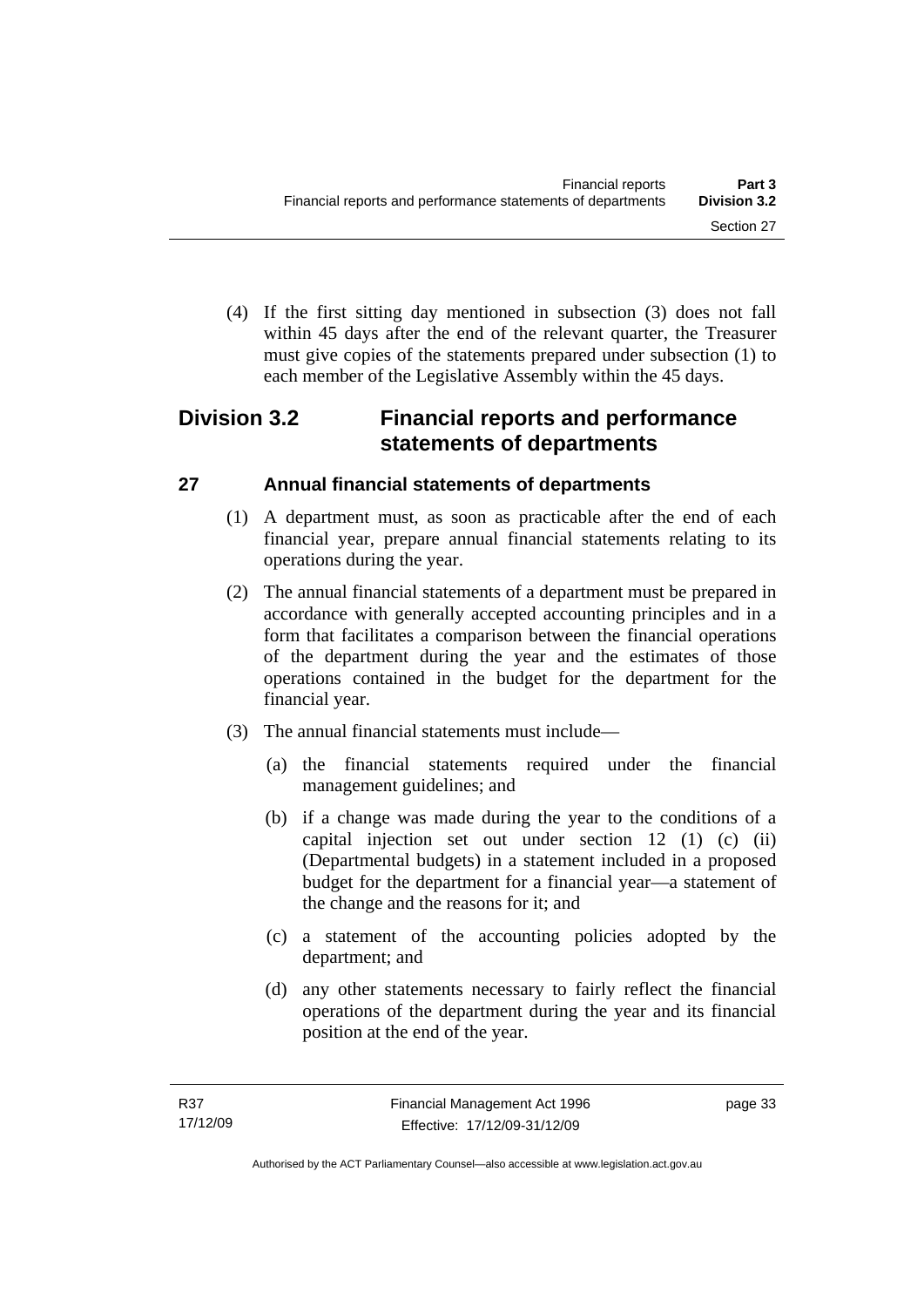(4) In this section:

*budget*, for a department for a financial year, means the budget for the department for the year presented to the Legislative Assembly under section 10 (b) (Budget papers).

### **28 Responsibility for annual financial statements of departments**

- (1) The annual financial statements of a department for a financial year must have endorsed on them, or attached to them, a statement of responsibility signed by the responsible chief executive.
- (2) The statement of responsibility must state that, in the responsible chief executive's opinion, the annual financial statements fairly reflect the financial operations of the department during the financial year and the financial position of the department at the end of the year.

# **29 Audit of financial statements of departments**

- (1) The responsible chief executive of a department must give the auditor-general the financial statements of the department for a financial year as soon as practicable after the statements are prepared.
- (2) The financial statements must have endorsed on them, or attached to them, the statement of responsibility made for them.
- (3) The auditor-general must give the responsible chief executive an audit opinion about the financial statements as soon as practicable after the auditor-general receives them.

# **30 Departmental annual financial statements to be included in annual reports etc**

A report prepared under the *Annual Reports (Government Agencies) Act 2004* for a department for a financial year must include, or have attached to it—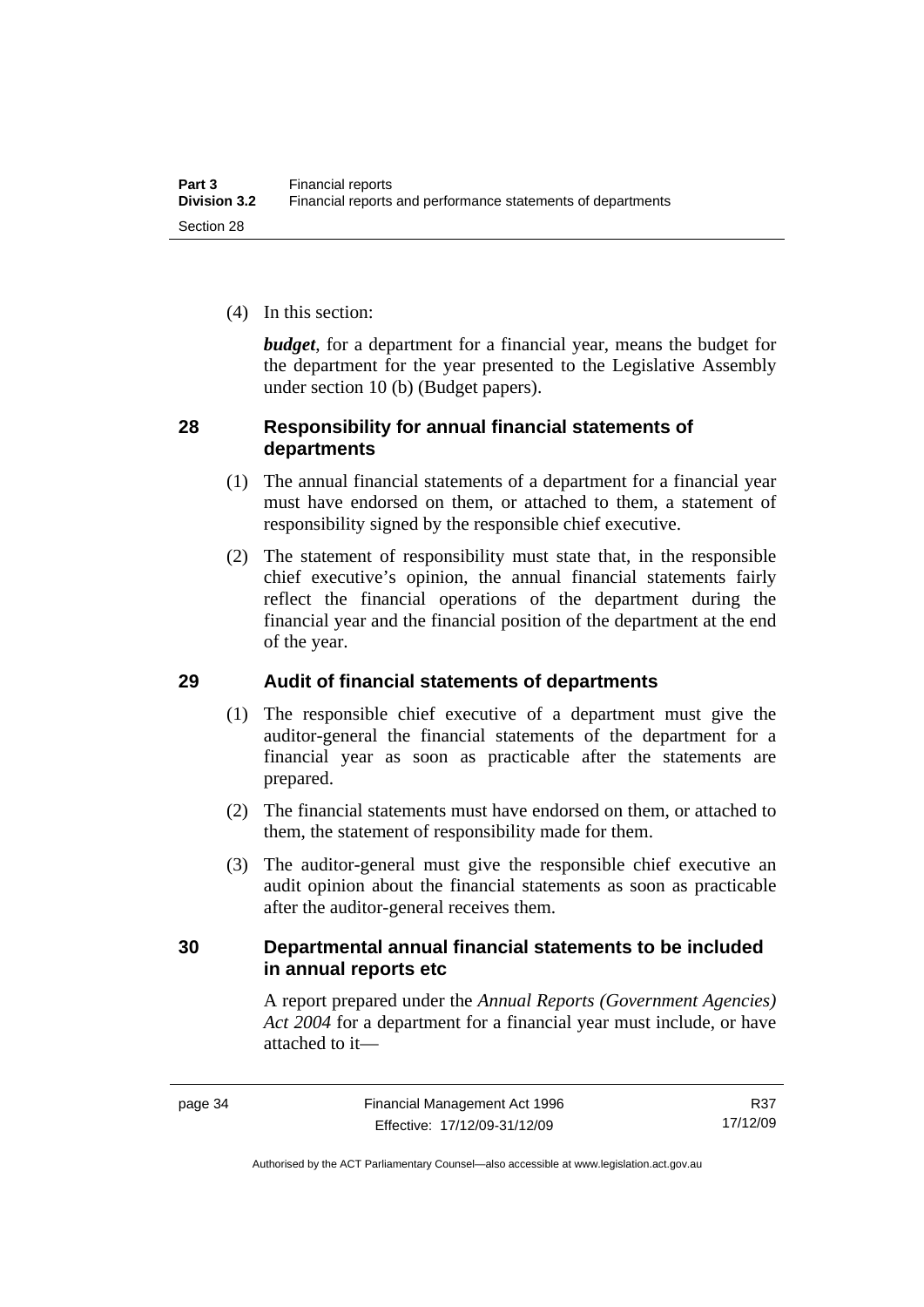- (a) the department's annual financial statements for the year; and
- (b) the audit opinion under section 29 (3) about the financial statements.

#### **30A Statements of performance of departments**

- (1) As soon as practicable after the end of each financial year, each department must prepare a statement of the performance of the department in providing each class of outputs provided by it during the year.
- (2) The statement must—
	- (a) compare the performance of the department in providing each class of the outputs with the forecast of the performance in the department's budget for the year; and
	- (b) give particulars of the extent to which the performance criteria set out in the budget for the provision of the outputs were met.
- (3) In this section:

*budget*, for the department, means the budget for the department for the financial year presented to the Legislative Assembly under section 10 (b) (Budget papers) and, if that budget has been amended under this Act, the budget as amended.

#### **30B Responsibility for departmental statements of performance**

- (1) A statement of performance of a department for a financial year must have endorsed on it, or attached to it, a statement of responsibility signed by the responsible chief executive.
- (2) The statement of responsibility must state that, in the responsible chief executive's opinion, the statement of performance fairly reflects the performance of the department in providing each class of outputs during the financial year.

page 35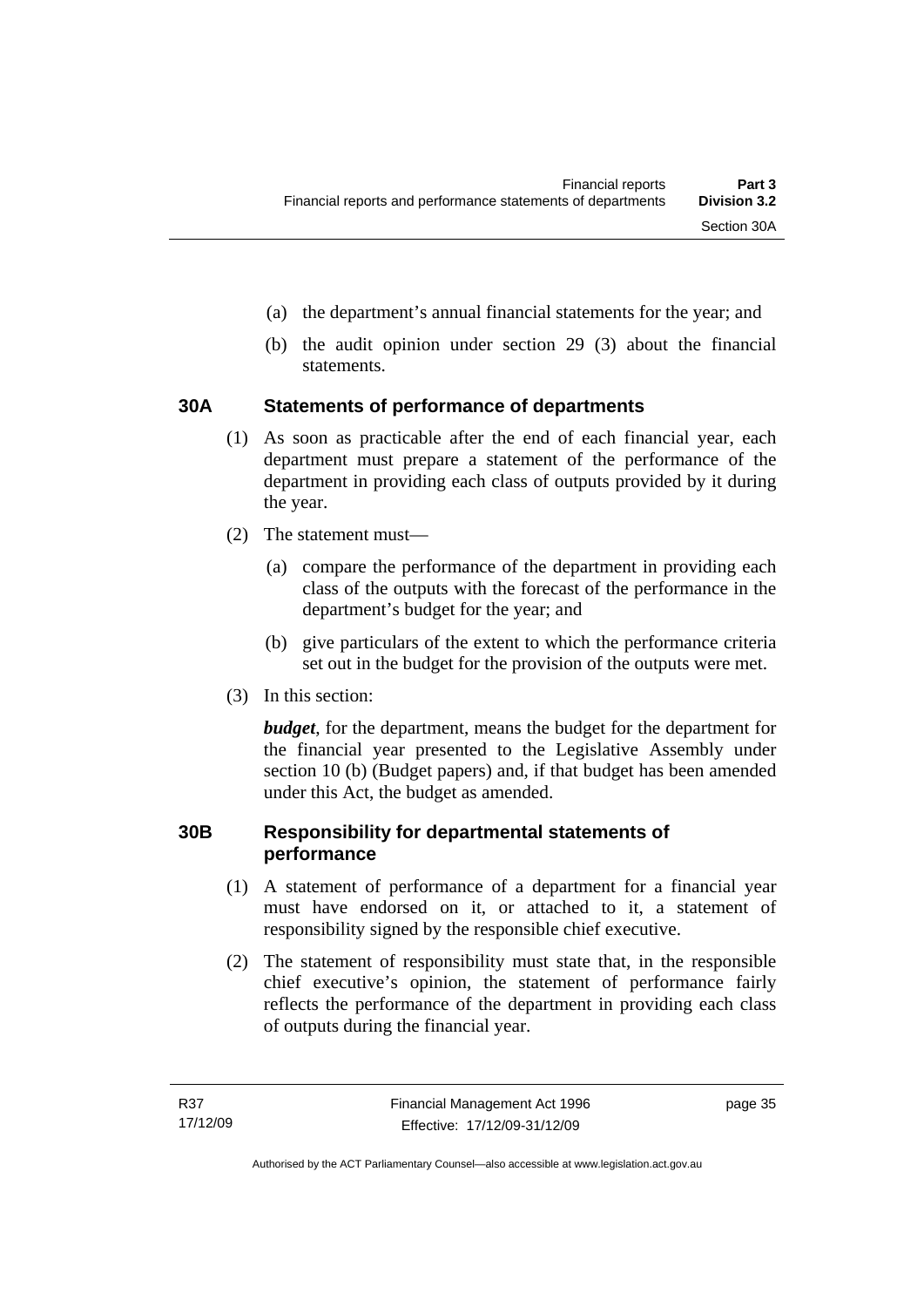### **30C Scrutiny of departmental statements of performance**

- (1) The responsible chief executive of a department must give the auditor-general the department's statement of performance for a financial year as soon as practicable after the statement is prepared.
- (2) The statement of performance must have endorsed on it, or attached to it, the statement of responsibility made for it under section 30B.
- (3) The auditor-general must give the chief executive a report about the statement of performance as soon as practicable after the auditor-general receives it.
- (4) The report must be prepared in accordance with the financial management guidelines.

# **30D Departmental statements of performance to be included in annual reports etc**

A report prepared under the *Annual Reports (Government Agencies) Act 2004* for a department for a financial year must include, or have attached to it—

- (a) the department's statement of performance for the year; and
- (b) the auditor-general's report under section 30C (3) about the statement of performance.

# **30E Half-yearly departmental performance reports**

- (1) Within 30 days after 31 December in each financial year, each Minister must prepare a half-yearly performance report for each department for which the Minister is responsible.
- (2) The report must include—
	- (a) a progress report on delivery of outputs; and
	- (b) an explanation of any significant variations from performance criteria.

R37 17/12/09

Authorised by the ACT Parliamentary Counsel—also accessible at www.legislation.act.gov.au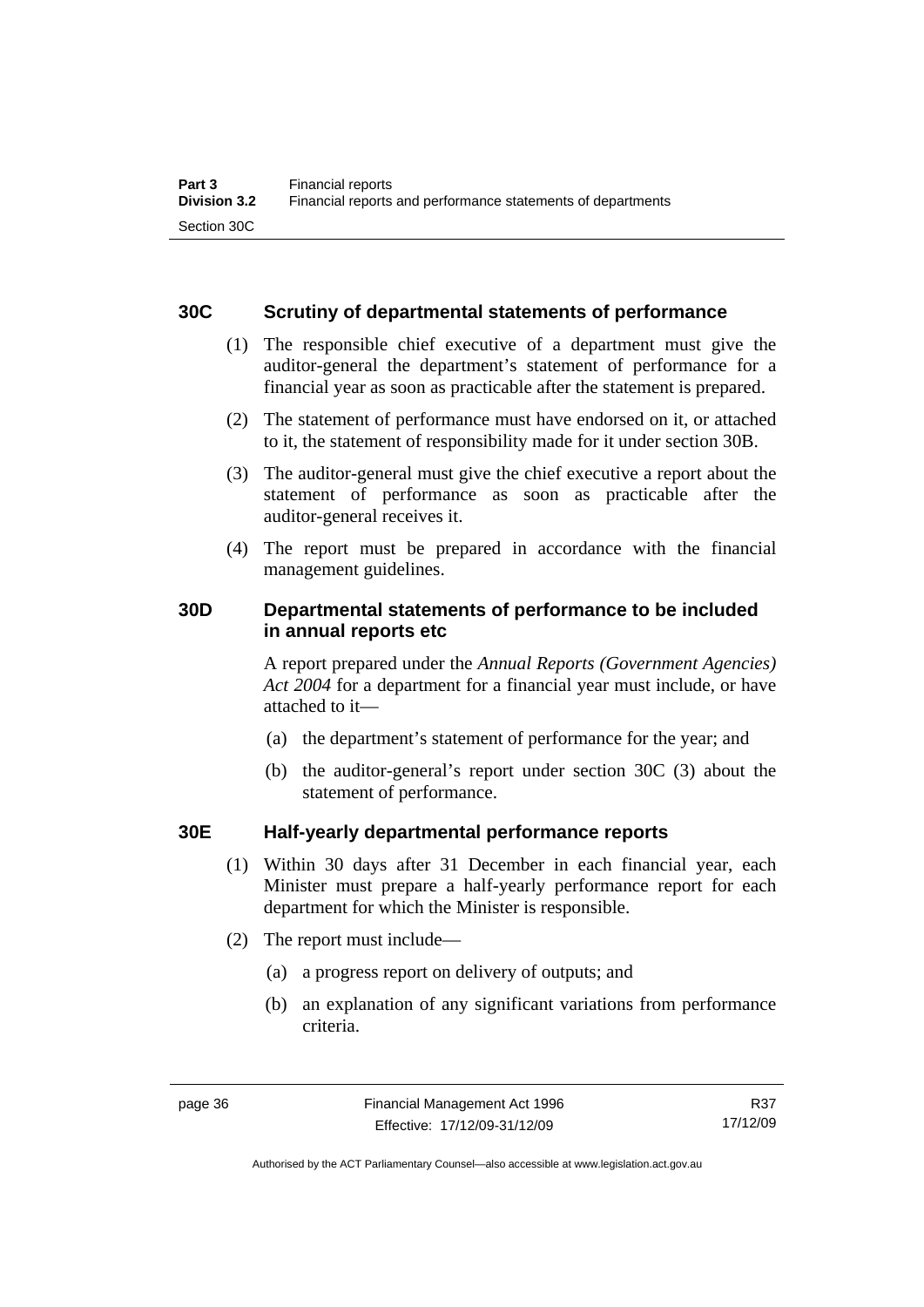- (3) The Minister must present the report to the Legislative Assembly on the first sitting day after the report is prepared.
- (4) If the report is not presented to the Legislative Assembly under subsection (3) within 30 days after 31 December, the Minister must make a copy of the report available to members of the Legislative Assembly within the 30 days.
- (5) This section does not apply to the Legislative Assembly secretariat.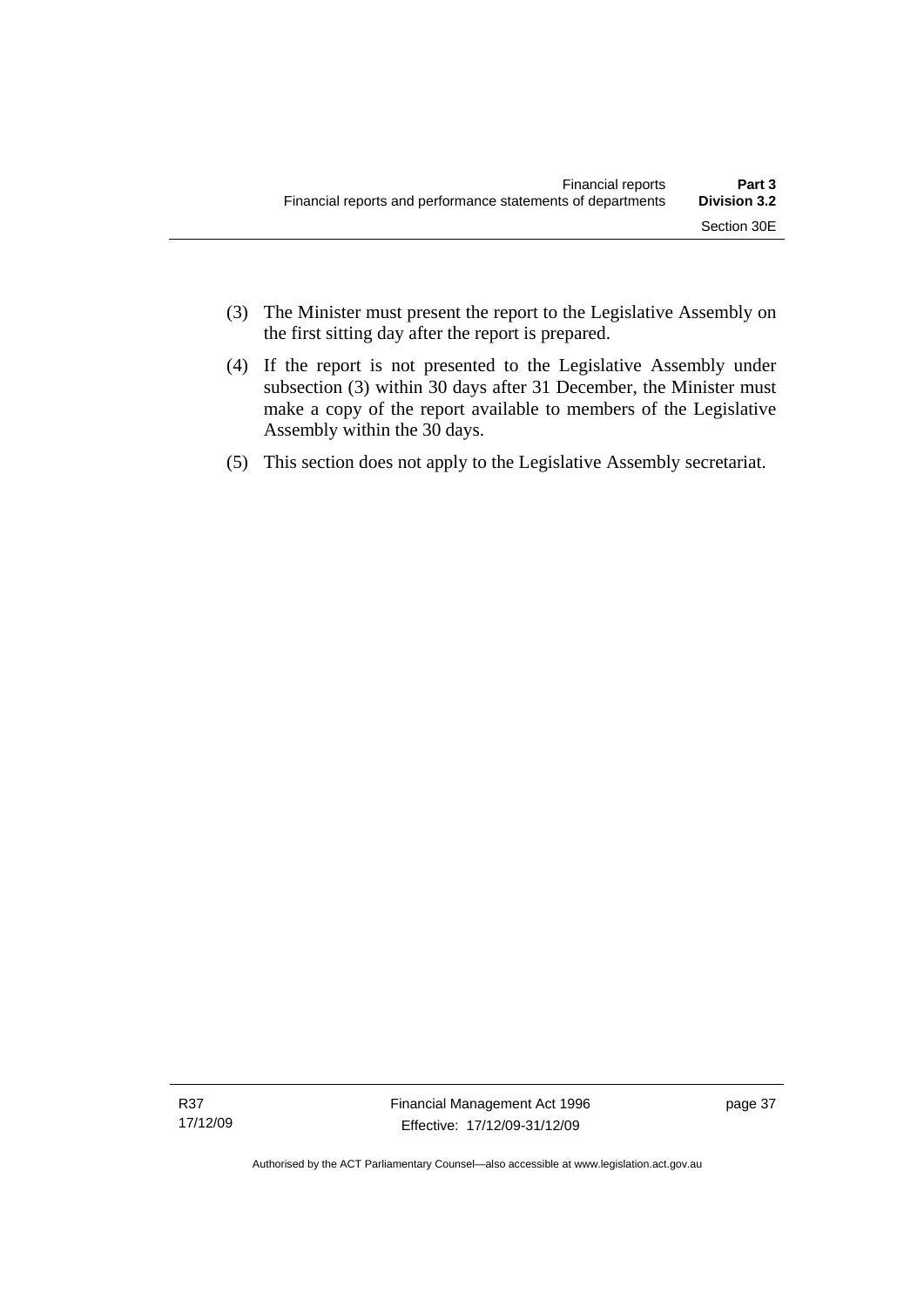# **Part 4 Financial management responsibilities of chief executives of departments**

#### **31 Responsibilities of chief executives of departments**

- (1) The responsible chief executive of a department is accountable to the responsible Minister of the department for the efficient and effective financial management of the department.
- (2) Without limiting subsection (1), the responsible chief executive of a department is responsible, under the responsible Minister, for ensuring—
	- (a) that money spent by the department is spent in accordance with appropriations made for the department (including appropriations available under section 34B); and
	- (b) that, as far as practicable, the operations of the department for a financial year are consistent with, and comparable to, the budget for the department for the year; and
	- (c) that the officers and employees of the department comply with this Act (including the financial management guidelines); and
		- *Note* A reference to an Act includes a reference to the statutory instruments made or in force under the Act, including any guideline (see Legislation Act, s 104).
	- (d) that proper accounts and records are kept of the transactions and affairs of the department in accordance with generally accepted accounting principles; and
	- (e) that adequate control is maintained over the assets of the department and assets in the control of the department; and
	- (f) that adequate control is maintained over the incurring of liabilities by the department.

R37 17/12/09

Authorised by the ACT Parliamentary Counsel—also accessible at www.legislation.act.gov.au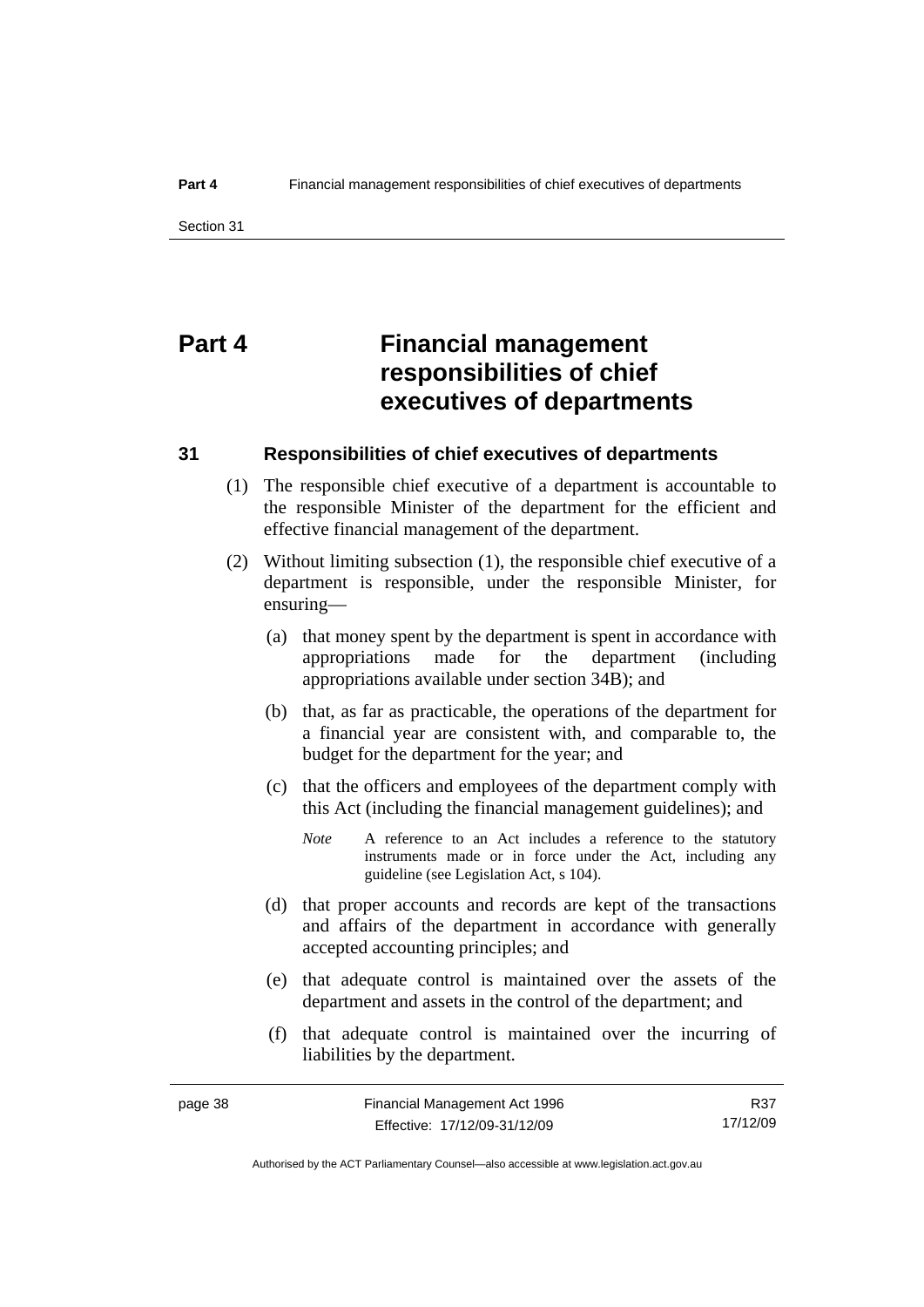- (3) A report prepared under the *Annual Reports (Government Agencies) Act 2004* for a financial year by the responsible chief executive of a department must include an explanation of material variations between the actual results of the department for the year and the budget for the department for the year.
- (4) In this section:

*budget*, for a department for a financial year, means the budget for the department for the year presented to the Legislative Assembly under section 10 (b) (Budget papers) and, if that budget has been amended under this Act, the budget as amended.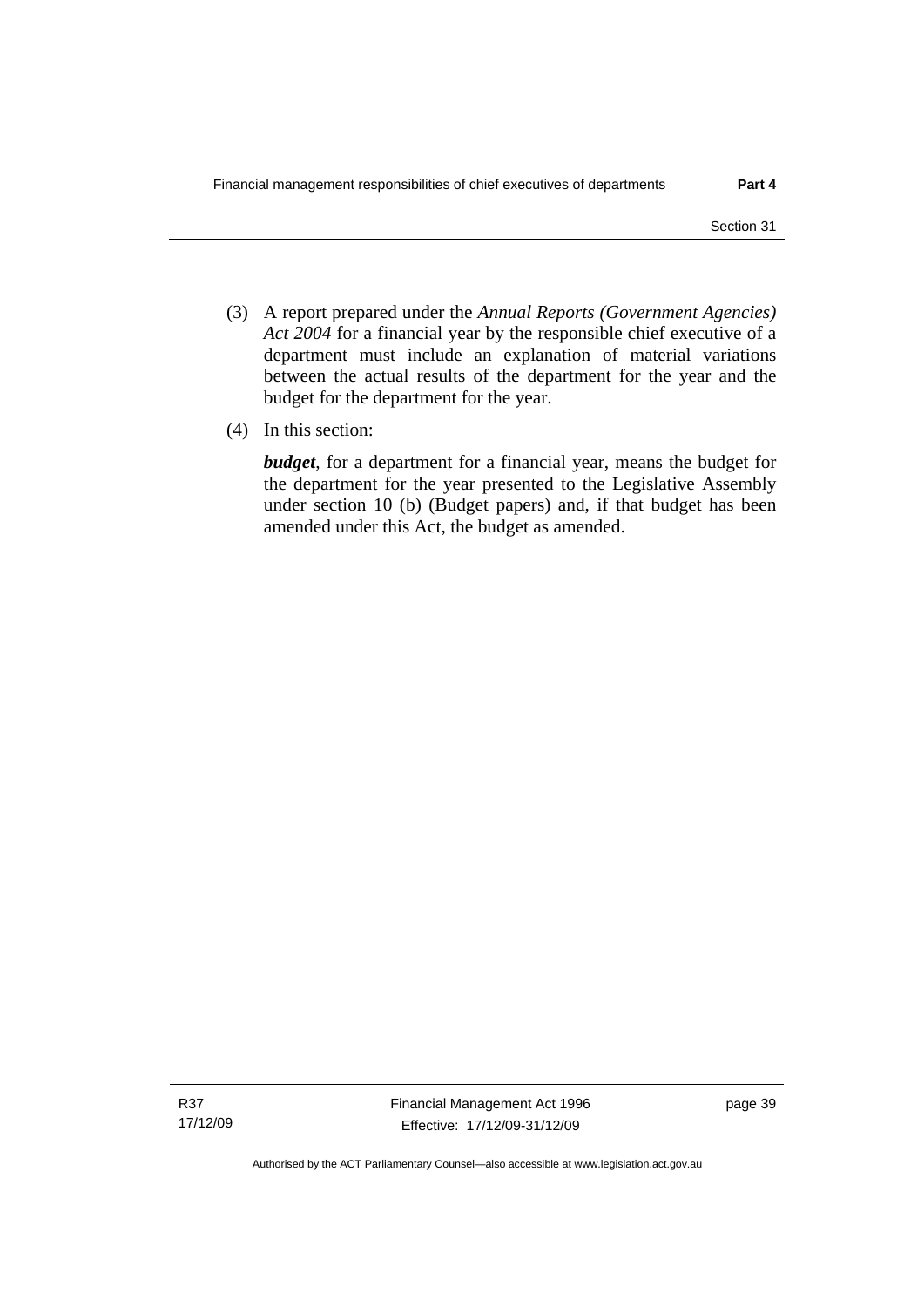#### **Part 5 Banking and investment**

# **Part 5 Banking and investment**

#### **32 Agreement for the conduct of banking for Territory**

- (1) The Treasurer may enter into an agreement with an authorised deposit-taking institution relating to the conduct of banking for the Territory.
- (2) An agreement must not be entered into unless it contains a provision to the effect that it may be terminated by the Territory at any time subject to the giving of written notice that specifies the date the termination is to take effect.

#### **33 Territory banking account**

The Treasurer must open and maintain a banking account for the purposes of the Territory.

#### **34 Departmental banking accounts**

- (1) The responsible Minister or the responsible chief executive may open 1 or more banking accounts for the purposes of the relevant department.
- (2) A departmental banking account must be maintained by the chief executive.
- (3) A departmental banking account must not, without the Treasurer's written approval, be opened or maintained otherwise than with an authorised deposit-taking institution with which an agreement is in force under section 32.
- (4) The responsible Minister or the responsible chief executive of a department may close a departmental banking account of the department.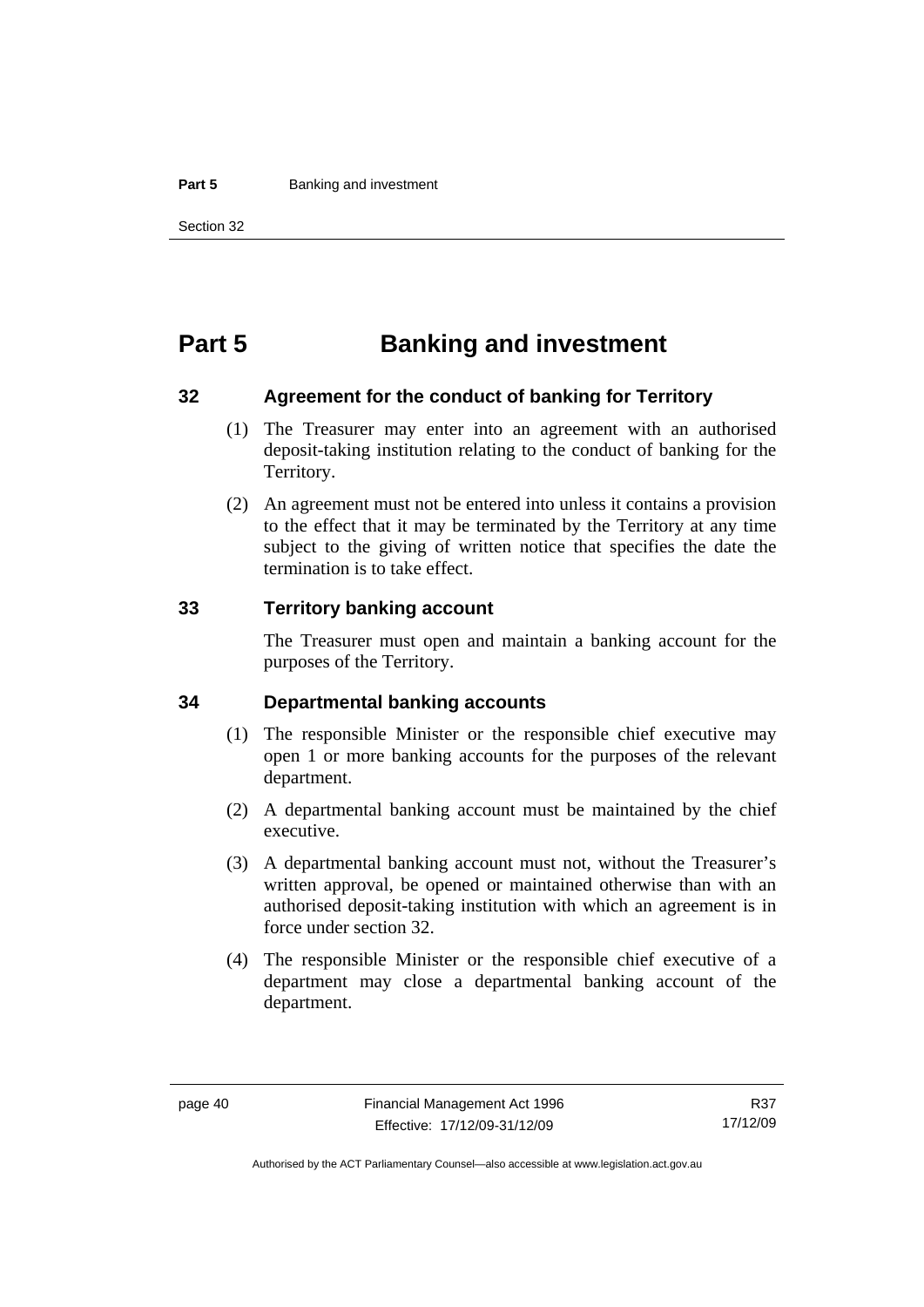- (5) If the responsible Minister or the responsible chief executive of a department closes a departmental banking account under subsection (4), he or she must transfer any money standing to the credit of the account to another departmental banking account of the department or to the territory banking account.
- (6) The Treasurer may, at any time, after consultation with the responsible Minister, close or suspend the operation of a departmental banking account.
- (7) A Minister or a chief executive must not open or operate a departmental banking account otherwise than in accordance with this Act.

# **34A Transfer of departmental banking account**

- (1) If, in the Treasurer's opinion, it is desirable, because of changes in departmental responsibilities, to transfer a departmental banking account from a department to another department, the Treasurer may, in writing, direct the responsible chief executive of the department that holds the account to arrange for it to be transferred to another department nominated in the direction.
- (2) A chief executive who receives a direction under subsection (1) must comply with the direction.
- (3) A departmental banking account transferred in accordance with a direction under subsection (1) becomes a departmental banking account of the department to which it is transferred.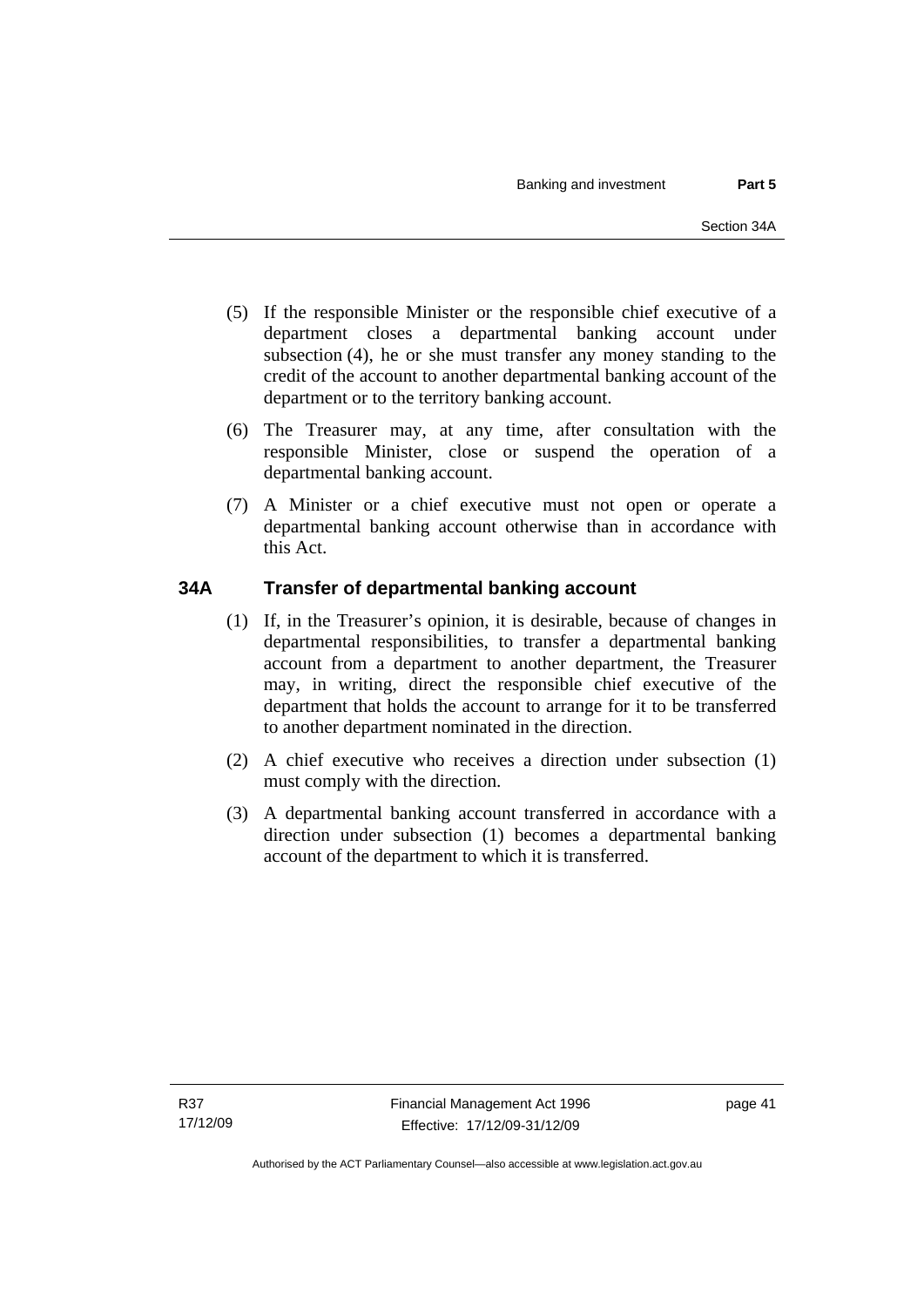#### **Part 5 Banking and investment**

#### **34B End of year balances of departmental banking accounts**

- (1) If at the end of a financial year amounts appropriated for a department for that financial year are held in a departmental banking account, the amounts may be applied after the end of that financial year for the purposes for which they were appropriated.
- (2) If at the end of a financial year a departmental banking account has a debit balance, the chief executive of the department must devise and implement a scheme to recoup the amount of the deficit.

#### **35 Payments into banking accounts**

- (1) All public money is the property of the Territory.
- (2) If public money is received by a person other than for the purpose of making a payment in the course of his or her duties, the person must take reasonable steps to safeguard the money until it is paid into a banking account in accordance with this section.
- (3) Money must be paid into a departmental banking account of a department if the money is—
	- (a) money that may be disbursed to the department as a consequence of an appropriation; or
	- (b) a receipt relating to the operations of the department; or
	- (c) a receipt relating to the sale or disposal of assets of the Territory held by the department.
- (4) All public money, except money payable into a departmental banking account, must be paid into the territory banking account.
- (5) The Treasurer may issue financial management guidelines regarding the banking of public money.

R37 17/12/09

Authorised by the ACT Parliamentary Counsel—also accessible at www.legislation.act.gov.au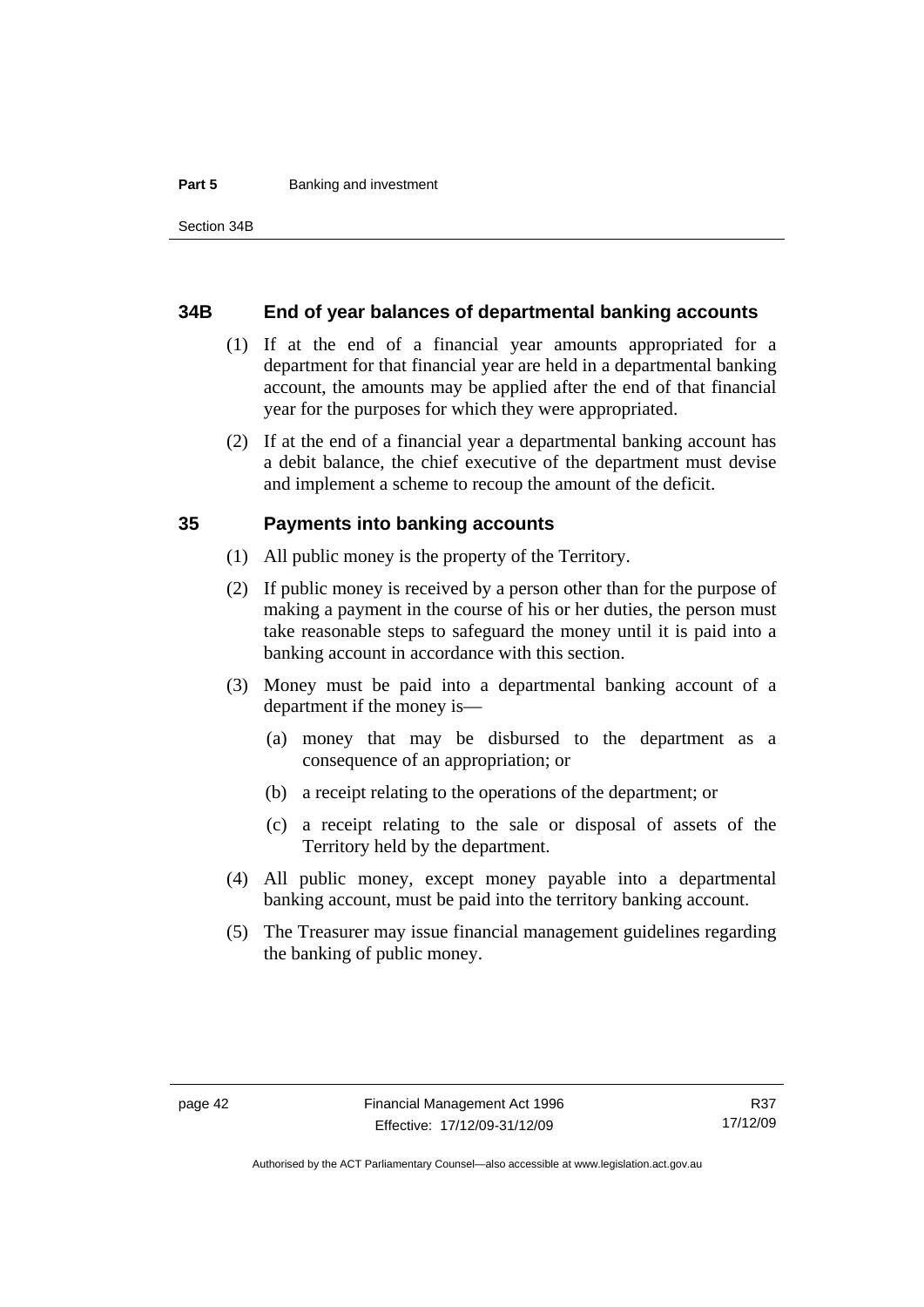# **36 Transfer following change in departmental responsibilities**

- (1) If, in the Treasurer's opinion, it is necessary as a consequence of changes in departmental responsibilities, to transfer to another account money held in the territory banking account or a departmental banking account, the Treasurer must decide the amount to be transferred and direct that the transfer be made.
- (2) The Treasurer must not exercise the powers under subsection (1) in relation to a departmental banking account except after consultation with the responsible Minister.

# **36A Transfers from departmental banking accounts to territory banking account**

If, in the Executive's opinion, it is desirable for the management of the public money of the Territory to transfer an amount held in a departmental banking account to the territory banking account, the Executive may direct that the transfer be made.

# **37 Payments from territory banking account**

- (1) An amount must not be paid out of the territory banking account except under an appropriation to a departmental banking account, a territory authority banking account or a territory-owned corporation banking account.
- (2) This section is subject to—
	- (a) the *Territory Superannuation Provision Protection Act 2000*, section 11 (2) (which is about transfers between the territory banking account and departmental banking accounts to facilitate investment of superannuation funds); and
	- (b) this Act, section 38 (3) (which is about transfers of public money to facilitate investment); and

page 43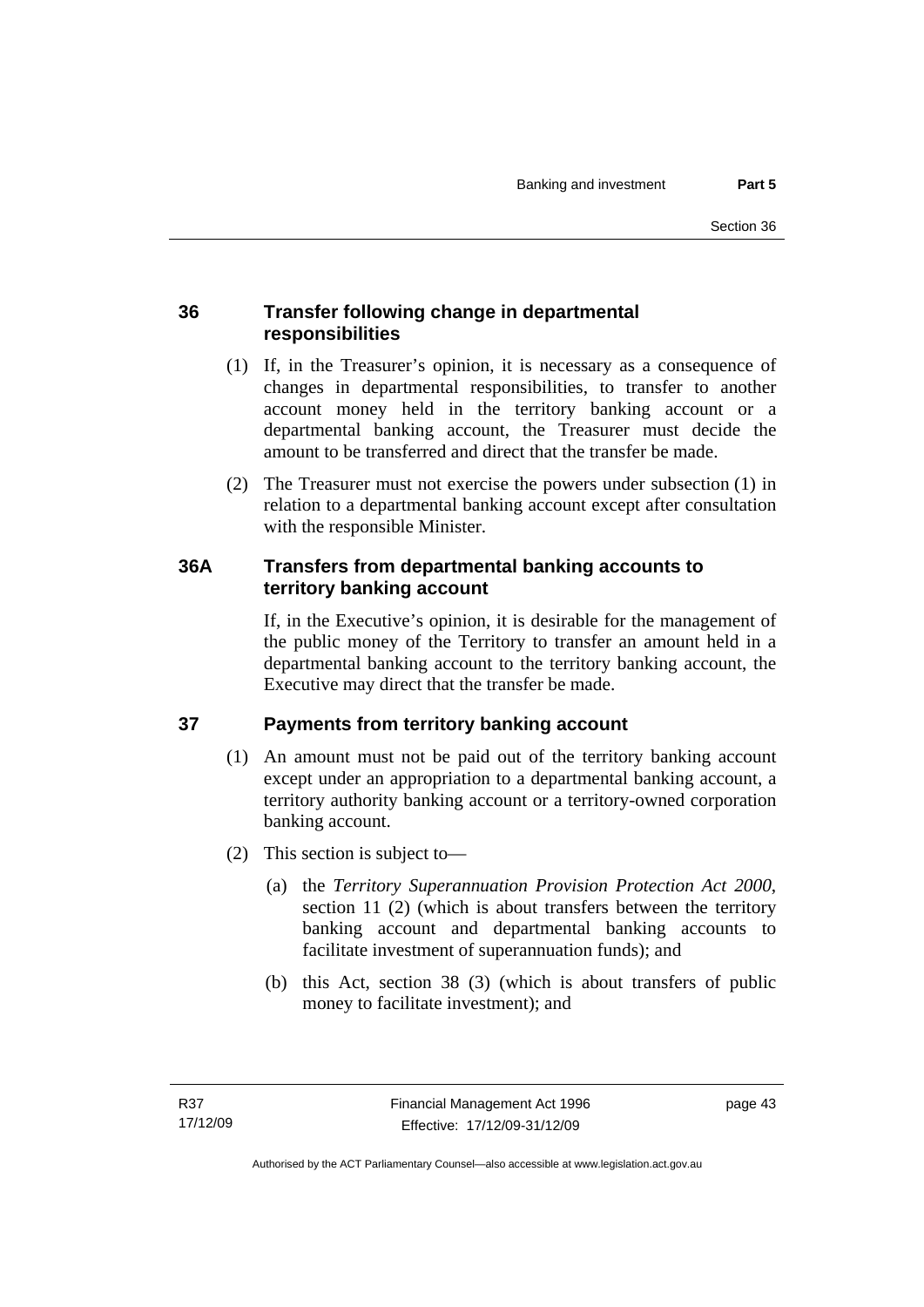#### **Part 5 Banking and investment**

Section 38

- (c) this Act, section 38 (7) (which is about the payment of interest on certain investments of public money); and
- (d) this Act, section 58 (7) (which is about transfers between the territory banking account and territory authorities of interest earned on certain investments for territory authorities).
- (3) This section does not apply to an overdraft or credit facility for a territory authority approved under section 59 (5).

#### **38 Investment of certain public money**

- (1) The Treasurer may invest any money held in the territory banking account or departmental banking accounts for the period and on the terms and conditions the Treasurer considers appropriate—
	- (a) on deposit with an authorised deposit-taking institution; or
	- (b) in the purchase of a bill of exchange that is drawn or accepted by an authorised deposit-taking institution; or
	- (c) in a loan to a person who is a dealer in the short-term money market; or
	- (d) in Territory, State or Commonwealth securities; or
	- (e) in any investment prescribed under the financial management guidelines for this paragraph.
- (2) However, an investment may be made under this section only to increase or protect the financial wealth of the Territory.
- (3) Transfers of money for investment, including transfers between the territory banking account and departmental banking accounts to facilitate investment, may be made without appropriation.
- (4) Interest received from the investment of public money under this section shall be paid to the territory banking account.

R37 17/12/09

Authorised by the ACT Parliamentary Counsel—also accessible at www.legislation.act.gov.au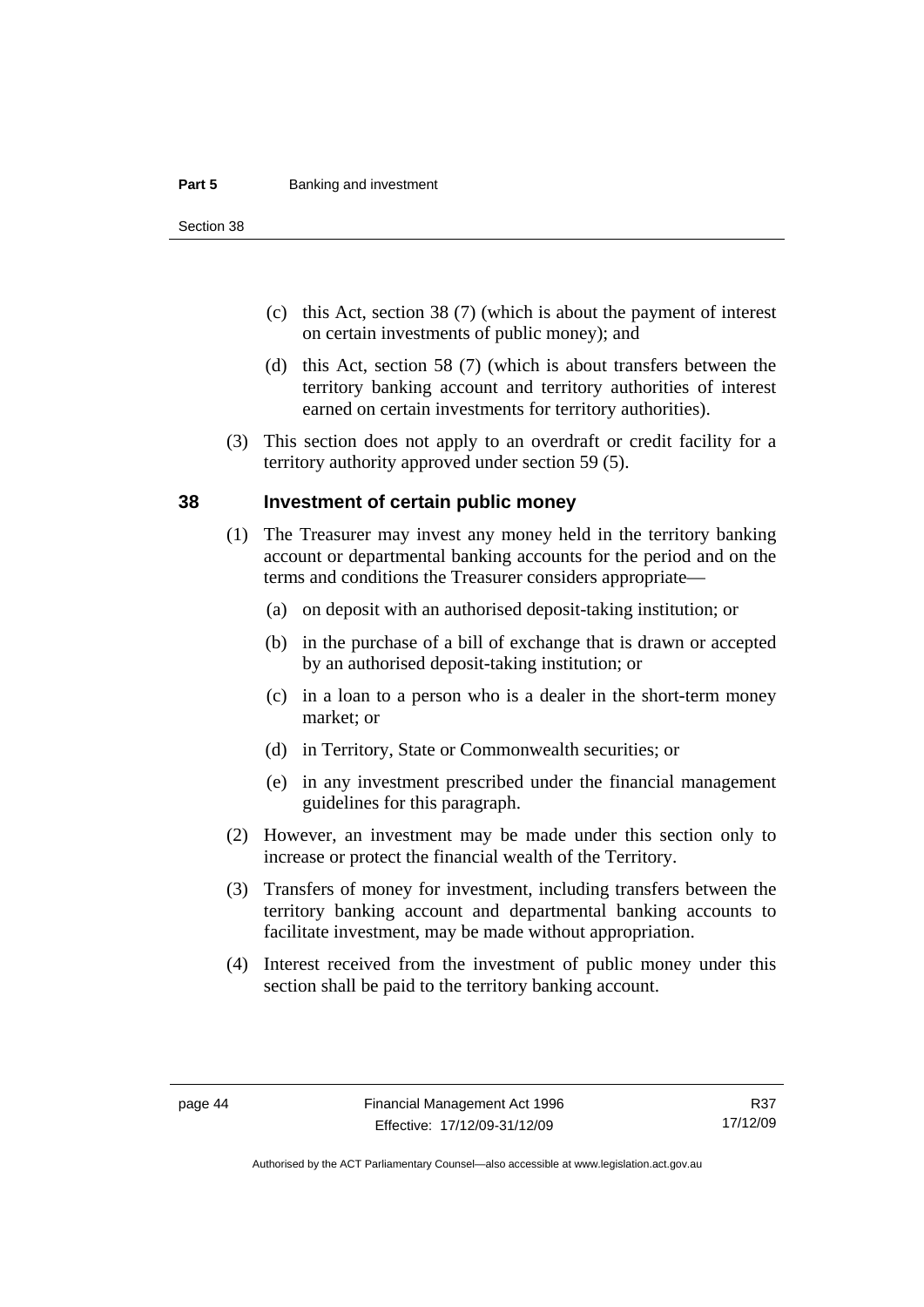- (5) However, if an investment of public money is made or managed for the Territory by an entity other than a department, the entity may deduct from the interest received by the entity for the investment—
	- (a) a fee charged by the entity for making or managing the investment; and
	- (b) expenses reasonably incurred by the entity in making or managing the investment.
- (6) The Treasurer may decide the amounts of interest from investments under this section that are to be credited to departmental banking accounts.
- (7) The amounts decided by the Treasurer may be paid from the territory banking account without further appropriation.
- (8) However, the total of the amounts paid under subsection (7) must not exceed the total of the interest received from investments under this section.
- (9) This section does not apply to money held in a superannuation banking account.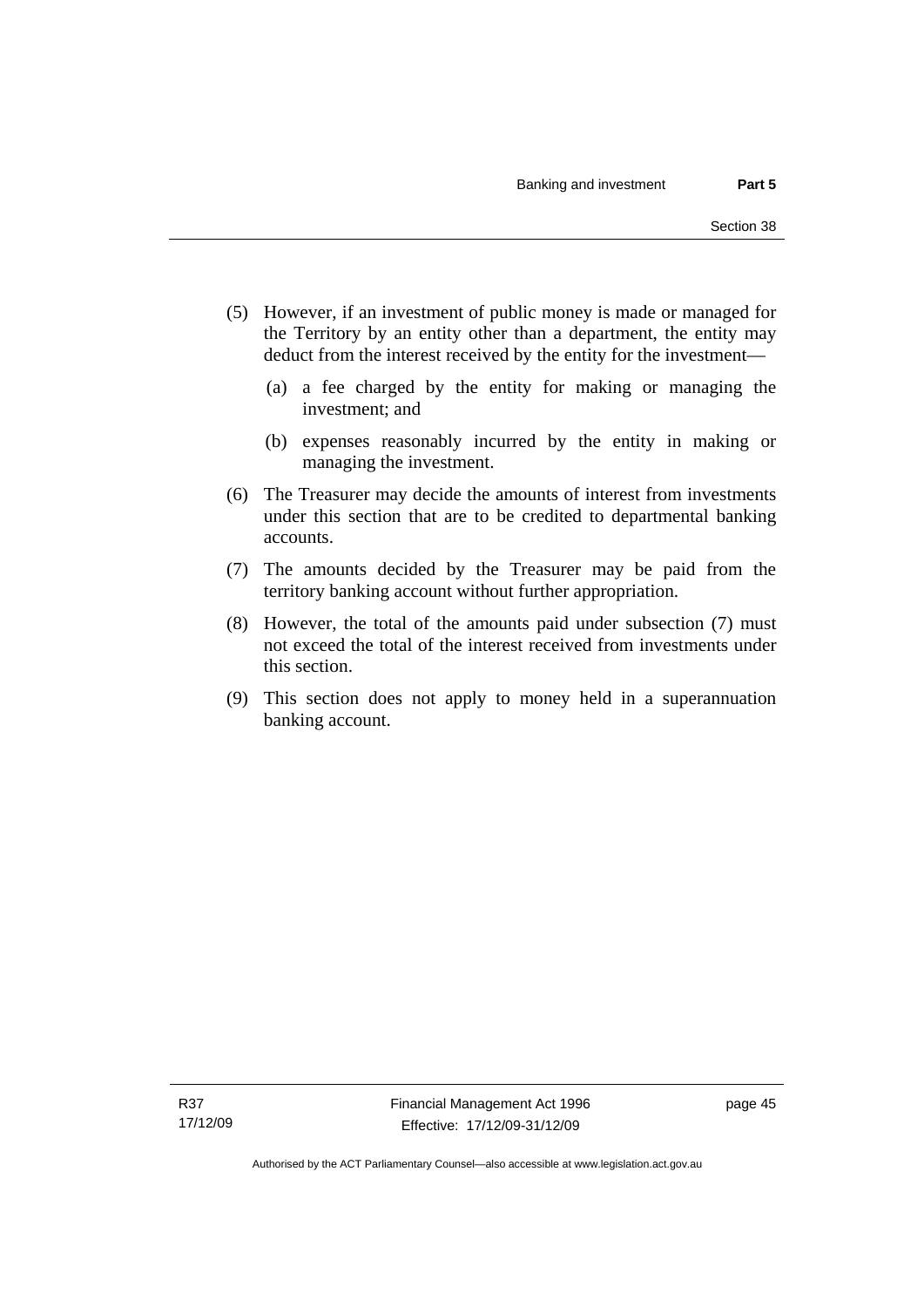#### **Part 6 Borrowing and guarantees**

Section 39

# **Part 6 Borrowing and guarantees**

#### **39 Power of Territory to borrow**

The Territory may only borrow in accordance with this Act or another law of the Territory.

### **40 Treasurer may borrow on behalf of Territory**

The Treasurer may, on behalf of the Territory, if necessary or expedient in the public interest to do so—

- (a) borrow money; or
- (b) give security for the repayment of an amount borrowed or the payment of interest on an amount borrowed; or
- (c) enter into a financing lease.

#### **41 Power of territory authorities to borrow**

Despite any other Act, a territory authority may only borrow (other than from the Territory) in accordance with this Act.

#### **42 Borrowings by territory authorities to be approved**

- (1) A territory authority must not borrow unless—
	- (a) the borrowing is approved in writing by the Treasurer; and
	- (b) the terms and conditions of the borrowing include the terms and conditions (if any) specified in the approval and are otherwise consistent with the approval; and
	- (c) the borrowing is within the borrowing limits (if any) of the authority for the financial year in which the borrowing is entered into, that are approved in writing by the Treasurer.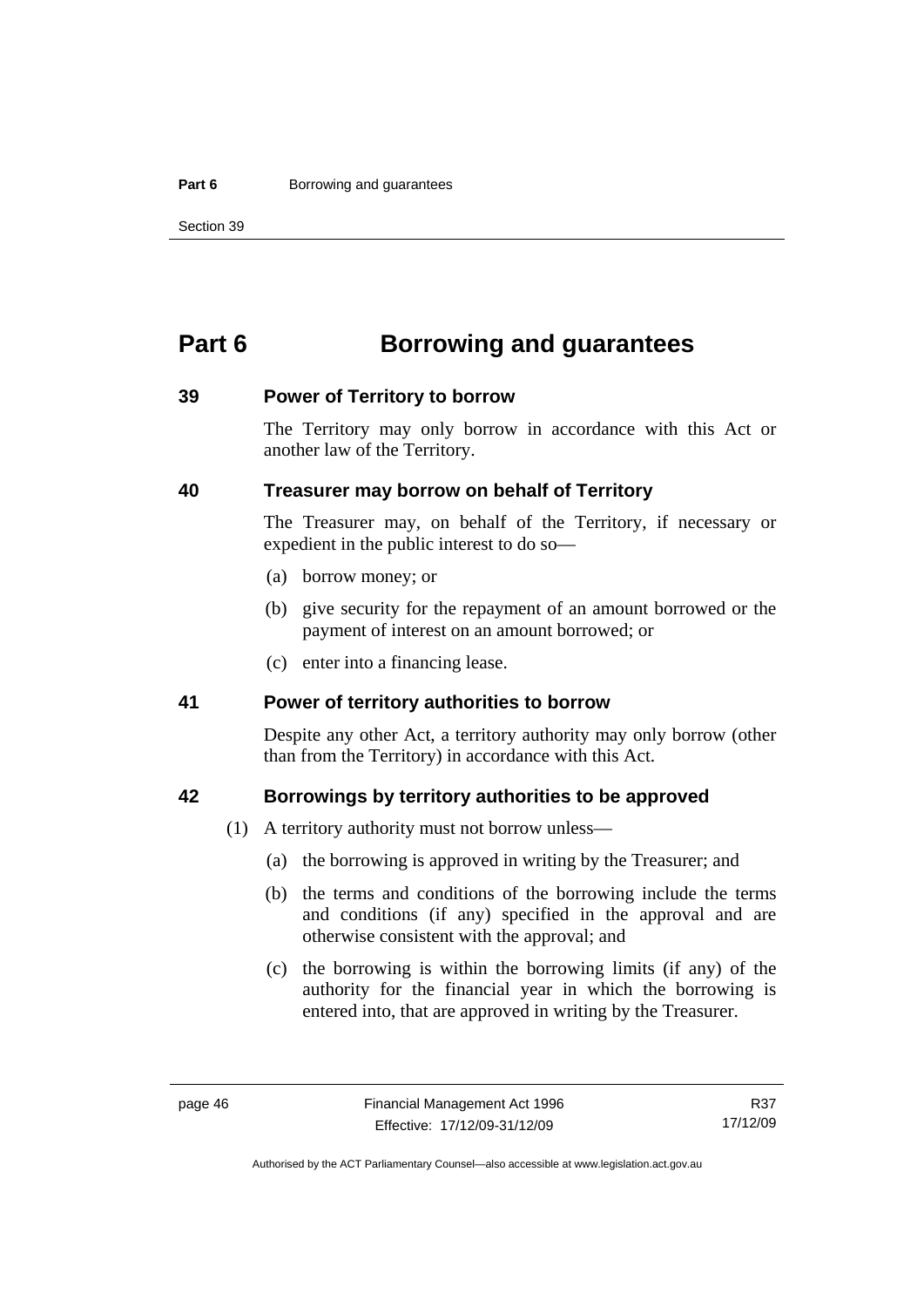(2) However, subsection (1) (a) and (b) does not apply to a loan made to a territory authority under section 59 (1) (b).

# **43 Territory authorities may give security**

Subject to the Treasurer's approval of the borrowing under section 42 (1) (a), a territory authority may give security for the repayment of an amount borrowed, or for the payment of interest on that amount, by issuing securities.

### **44 Power to approve borrowings not delegable**

The Treasurer must not delegate to anyone the power under section 42 (1) (a) to approve borrowings by territory authorities.

# **45 Loans to be paid into territory banking account**

Subject to this Act and any other Act, the proceeds of a loan raised on behalf of the Territory must be paid into the territory banking account.

# **46 Payments by Treasurer**

The Treasurer may, without further appropriation, make payments needed for—

- (a) payment of interest on borrowings made for the Territory; or
- (b) repayment of borrowings made for the Territory; or
- (c) payment of the expenses of making or repaying borrowings for the Territory.

# **47 Guarantees by Territory**

 (1) The Territory may only give a guarantee for the payment of money or the performance of an obligation in accordance with this Act.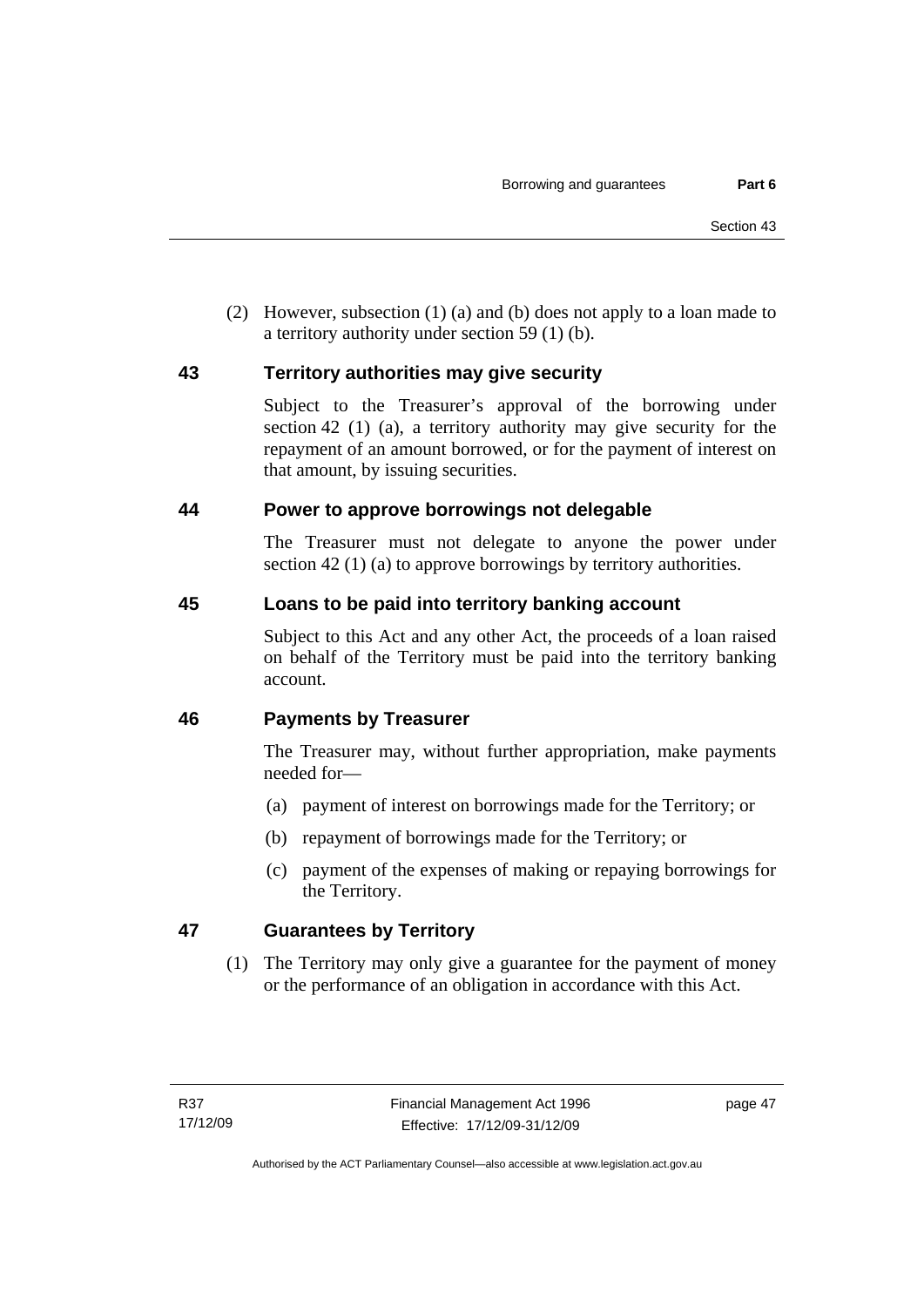#### **Part 6 Borrowing and guarantees**

Section 47

- (2) The Treasurer may approve in writing a guarantee by the Territory for the payment of money or the performance by any person of an obligation under a contract, subject to any conditions the Treasurer may specify in the approval.
- (3) If the Treasurer approves a guarantee under subsection (2), the Treasurer must present a copy of the approval to the Legislative Assembly within 3 sitting days after the approval is given.

page 48 Financial Management Act 1996 Effective: 17/12/09-31/12/09

Authorised by the ACT Parliamentary Counsel—also accessible at www.legislation.act.gov.au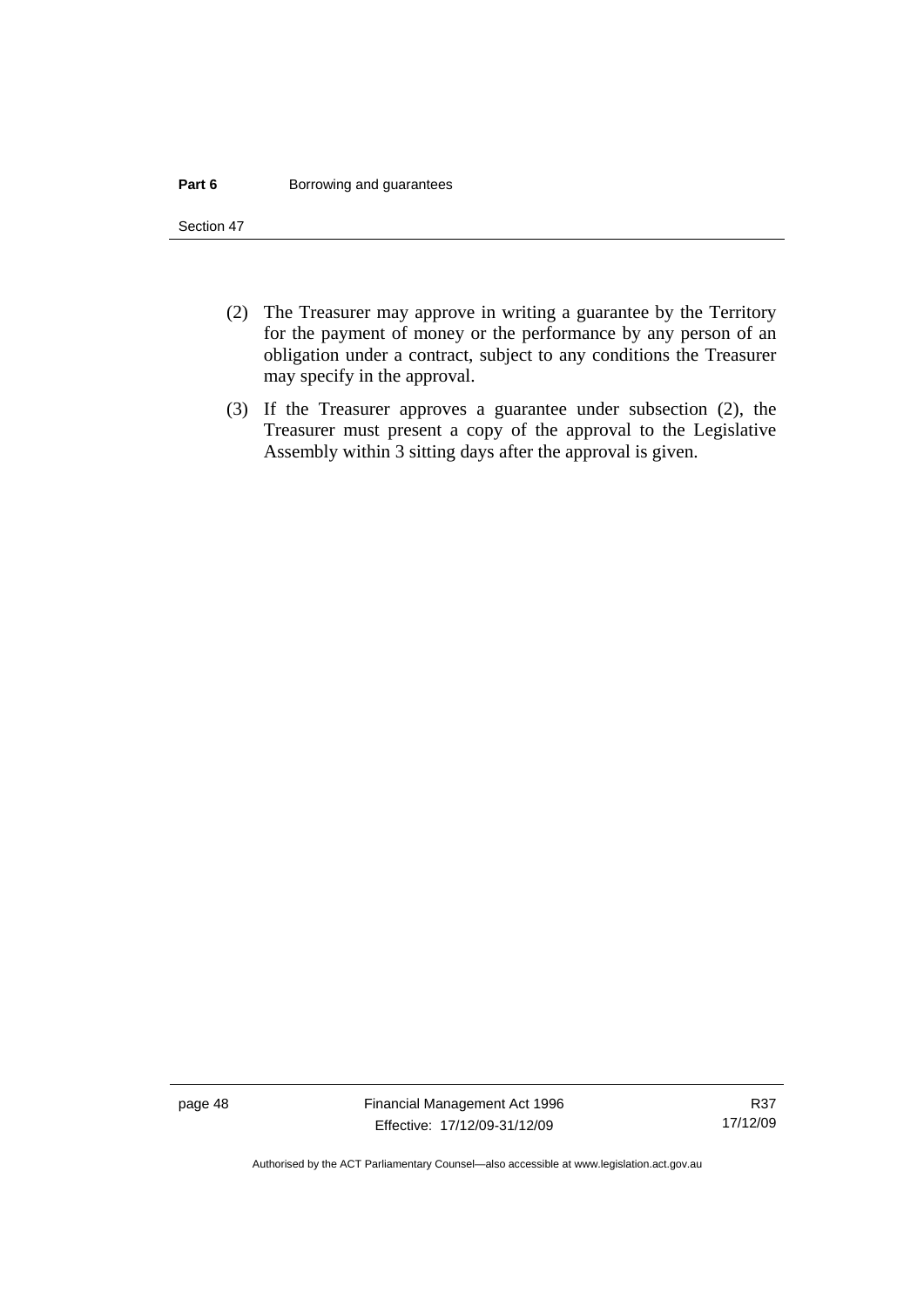# **Part 7 Trust money**

### **49 Identity of trust money**

All trust money held by the Territory must be accounted for separately from public money.

# **50 Administration of trust money**

- (1) Trust money must be administered by the appropriate department on behalf of the Territory.
- (2) The Treasurer may, in writing, specify a department as the appropriate department in relation to an amount of trust money.
- (3) In this section:

*appropriate department*, in relation to an amount of trust money, means—

- (a) except if paragraph (b) applies—the department responsible for matters or enactments that relate most closely to the purpose of the payment; or
- (b) the department specified under subsection (2).

# **51 Departmental trust banking accounts**

- (1) The responsible Minister or the responsible chief executive may open a trust banking account for the purposes of the relevant department.
- (2) A trust banking account must be maintained by the chief executive.
- (3) A trust banking account must not, without the Treasurer's written approval, be opened or maintained otherwise than with an authorised deposit-taking institution with which an agreement is in

page 49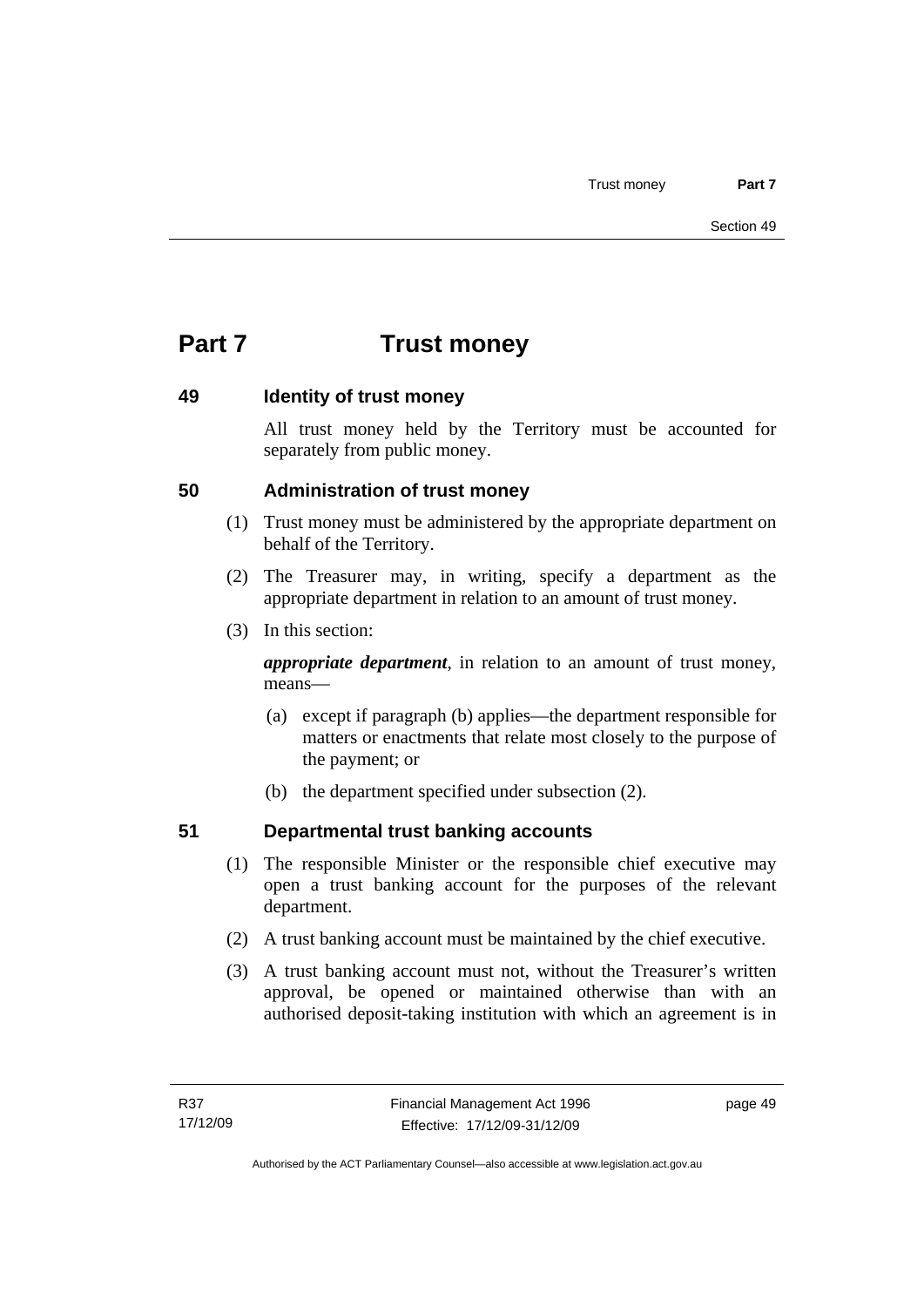#### **Part 7** Trust money

Section 51A

force under section 32 (Agreement for the conduct of banking for Territory).

- (4) No money may be held in a trust banking account other than trust money.
- (5) A Minister or a chief executive must not open or operate a trust banking account otherwise than in accordance with this Act.

#### **51A Transfer of departmental trust banking accounts**

- (1) This section applies if the Treasurer believes that it is desirable, because of changes in departmental responsibilities, to transfer a departmental trust banking account from a department to another department.
- (2) The Treasurer may, in writing, direct the responsible chief executive of the department that holds the account to arrange for it to be transferred to the other department.
- (3) If a chief executive receives a direction under subsection (2), the chief executive must comply with it.
- (4) An account transferred in accordance with the direction becomes a trust banking account of the department to which it is transferred.

#### **51B Transfers between trust banking accounts—changes in departmental responsibilities**

- (1) This section applies if the Treasurer believes that it is necessary, because of changes in departmental responsibilities, to transfer an amount held in a departmental trust banking account (the *first account*) to a trust banking account of another department.
- (2) The Treasurer may, in writing, direct the responsible chief executive of the department that holds the first account to transfer the amount.
- (3) If a chief executive receives a direction under subsection (2), the chief executive must comply with it.

R37 17/12/09

Authorised by the ACT Parliamentary Counsel—also accessible at www.legislation.act.gov.au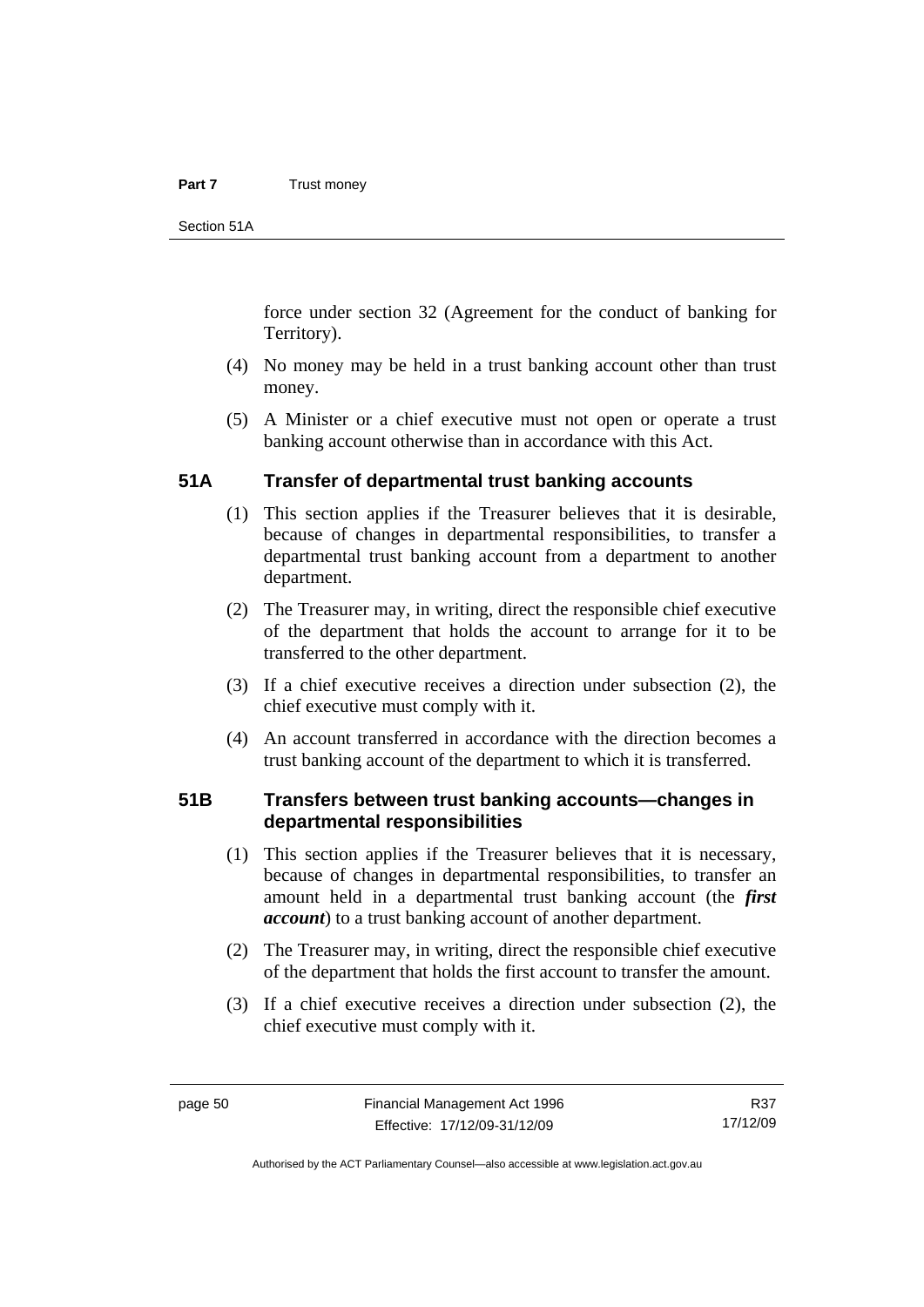### **51C Transfers between trust banking accounts—investment**

Amounts may at any time be transferred between trust banking accounts to facilitate investment of trust money.

# **52 Transfers between trust banking account and territory banking account**

Amounts may only be transferred between a trust banking account and the territory banking account—

- (a) to facilitate investment of the trust money; or
- (b) to make a payment required by section 53A (6) (Unclaimed trust money).

#### **53 Investment of trust money**

The Treasurer may invest trust money as if the Treasurer were a trustee under the *Trustee Act 1925.*

# **53A Unclaimed trust money**

- (1) For this section, money held in a trust banking account is unclaimed trust money if—
	- (a) not less than 6 years has elapsed since the date the money became payable; and
	- (b) during that period, no-one entitled to the money has requested that the money be paid to him or her or according to his or her direction.
- (2) If on 1 January in any year a trust banking account contains unclaimed trust money, the chief executive responsible for maintaining the account must, on or before 31 January in the year, give to the Treasurer a statement of all unclaimed trust money held in the account.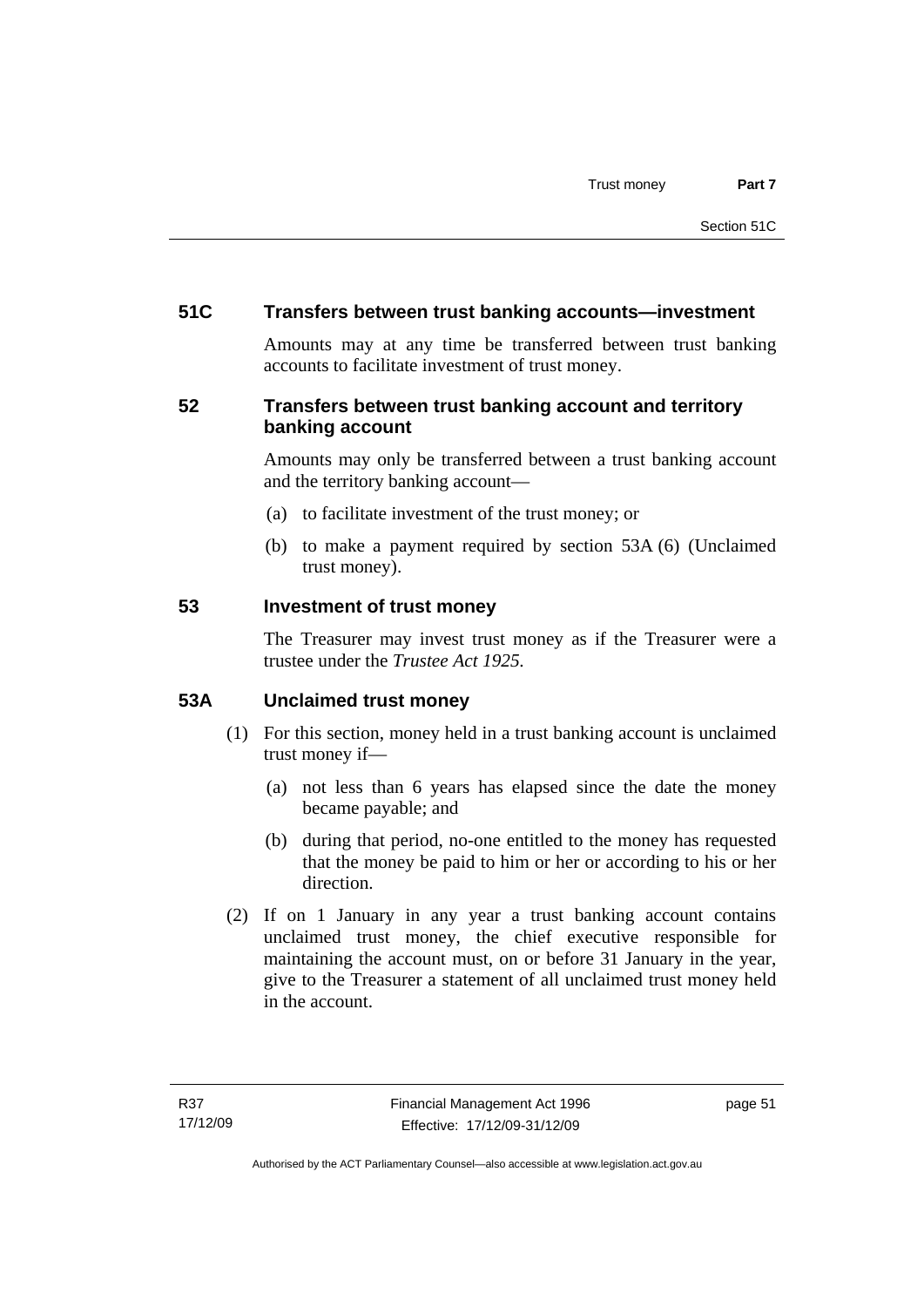- (3) The statement must set out—
	- (a) the name, and last-known address, of each person entitled to unclaimed trust money held in the account; and
	- (b) the amount of the trust money to which each of those people is entitled; and
	- (c) the authorised deposit-taking institution, and the branch of the institution, with which the trust money is held.
- (4) The statement is a notifiable instrument.

*Note* A notifiable instrument must be notified under the Legislation Act.

- (5) The chief executive must also publish the statement in a newspaper published in the ACT.
- (6) The total amount shown in the statement must be paid into the territory banking account when the statement is given to the Treasurer and, on being paid into that account, becomes public money of the Territory.
- (7) A person who claims to be entitled to any money paid into the territory banking account in accordance with subsection (6) may apply to the Treasurer for a payment of an amount equal to the money to which the person is entitled.
- (8) The Treasurer must consider each application and either refuse it or approve it completely or partly.
- (9) The Treasurer must give the applicant written notice of his or her decision.
- (10) A payment approved by the Treasurer under subsection (8) may be made whether or not an appropriation is available for the purpose.

Authorised by the ACT Parliamentary Counsel—also accessible at www.legislation.act.gov.au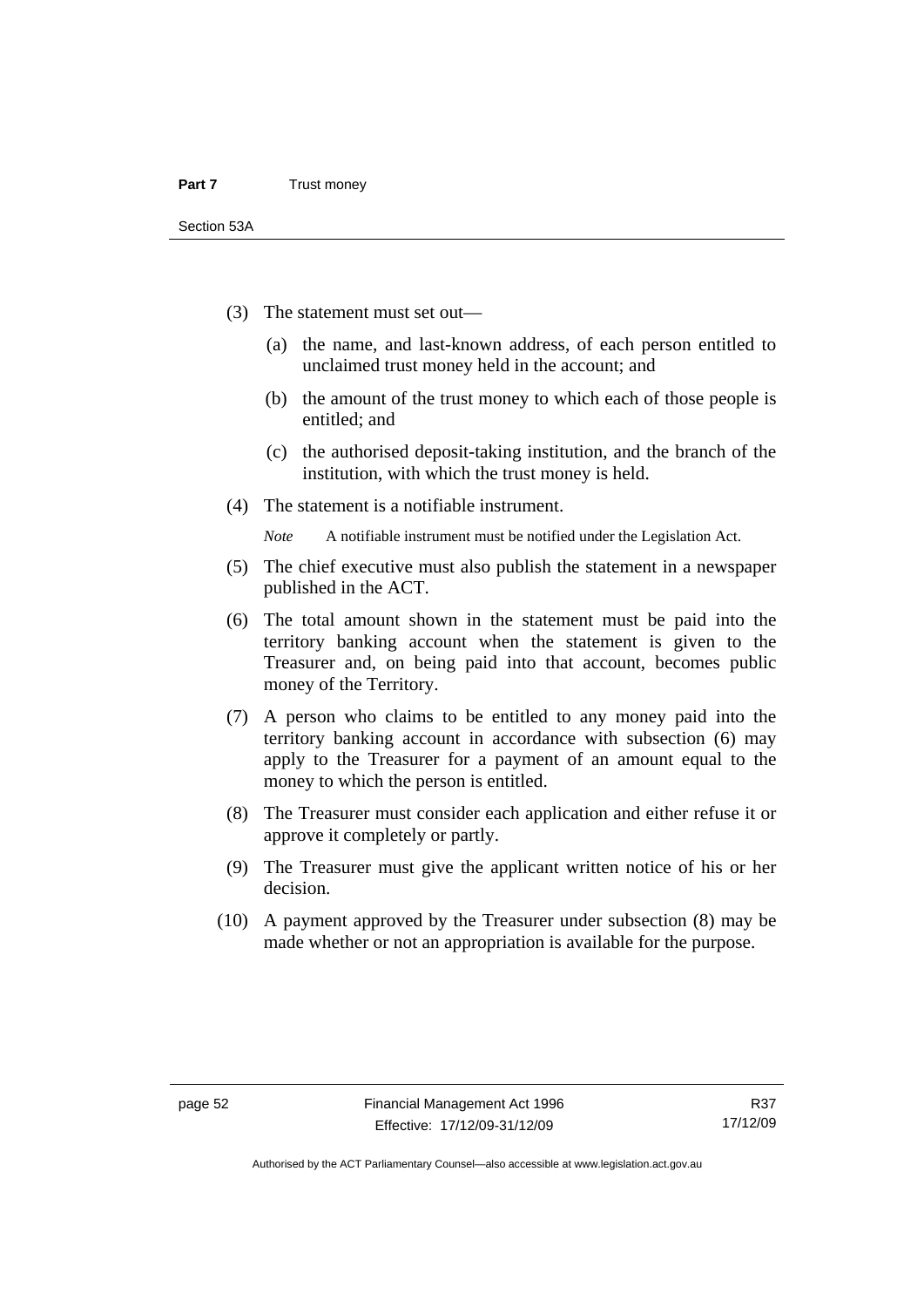#### **53B Reviewable decision notices**

If the Treasurer refuses an application under section 53A (8), completely or partly, the Treasurer must give a reviewable decision notice to the applicant.

- *Note 1* The Treasurer must also take reasonable steps to give a reviewable decision notice to any other person whose interests are affected by the decision (see *ACT Civil and Administrative Tribunal Act 2008*, s 67A).
- *Note 2* The requirements for reviewable decision notices are prescribed under the *ACT Civil and Administrative Tribunal Act 2008*.

### **53C Applications for review**

The following may apply to the ACAT for review of a decision under section 53A (8):

- (a) an applicant for payment under section 53A (8);
- (b) any other person whose interests are affected by the decision.
- *Note* If a form is approved under the *ACT Civil and Administrative Tribunal Act 2008* for the application, the form must be used.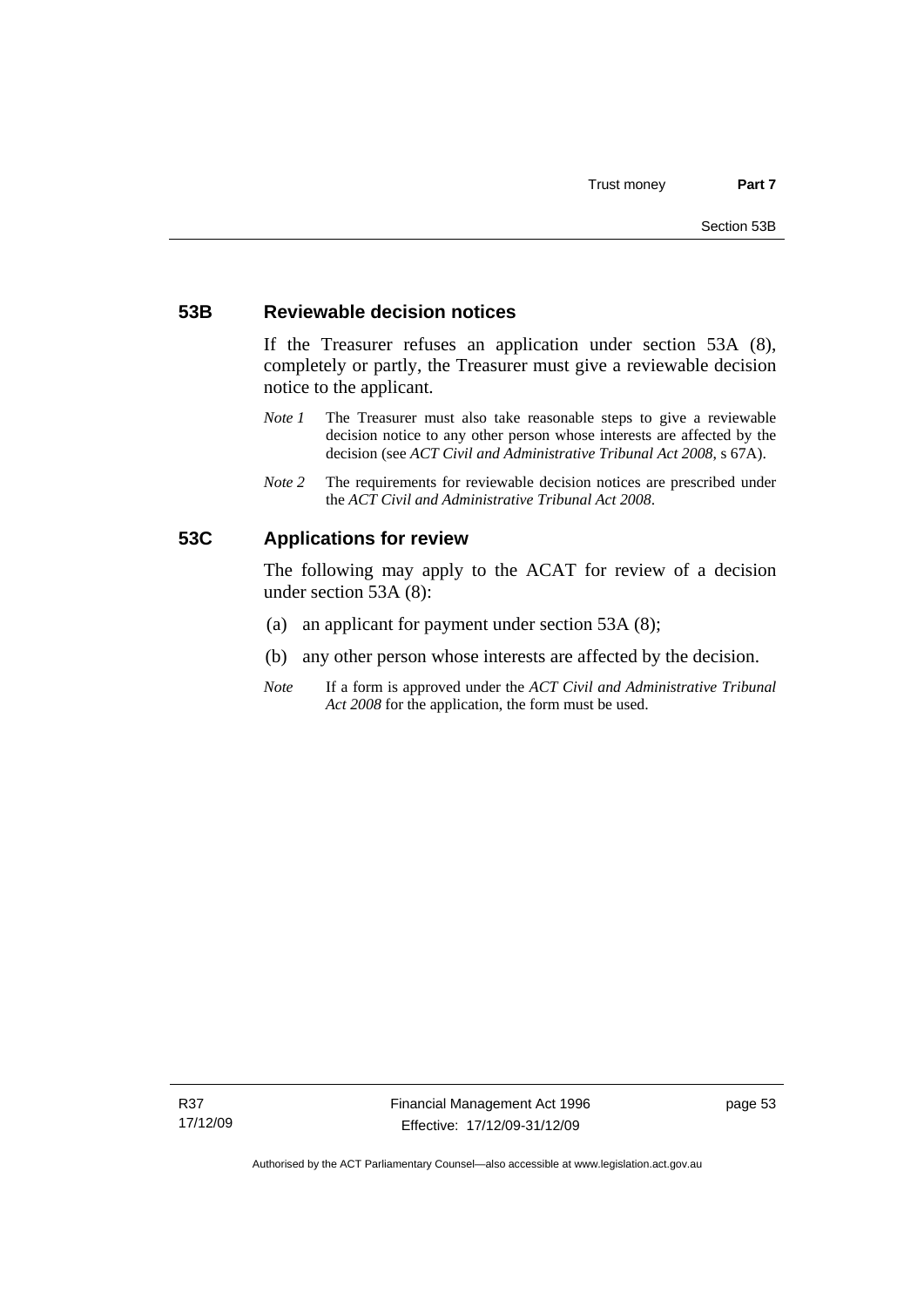Section 54

# **Part 8 Financial provisions for territory authorities**

# **U 54 Application—pt 8**

- (1) This part applies to the following territory authorities:
	- ACT Gambling and Racing Commission
	- ACT Insurance Authority
	- Australian Capital Territory Public Cemeteries Authority
	- Building and Construction Industry Training Fund Authority
	- Canberra Institute of Technology
	- Cleaning Industry Long Service Leave Authority
	- Construction Industry Long Service Leave Authority
	- Cultural Facilities Corporation
	- Exhibition Park Corporation
	- Independent Competition and Regulatory Commission for the Australian Capital Territory
	- Land Development Agency
	- Legal Aid Commission (A.C.T.)
	- Public Trustee for the Australian Capital Territory
	- University of Canberra.
- (2) This part also applies to a territory authority prescribed by the financial management guidelines.

# **55 Responsibilities of chief executive officers of territory authorities**

- (1) This section applies to a territory authority if the authority does not have a governing board.
	- *Note* Section 76 (2) sets out the territory authorities that have governing boards.

R37 17/12/09

Authorised by the ACT Parliamentary Counsel—also accessible at www.legislation.act.gov.au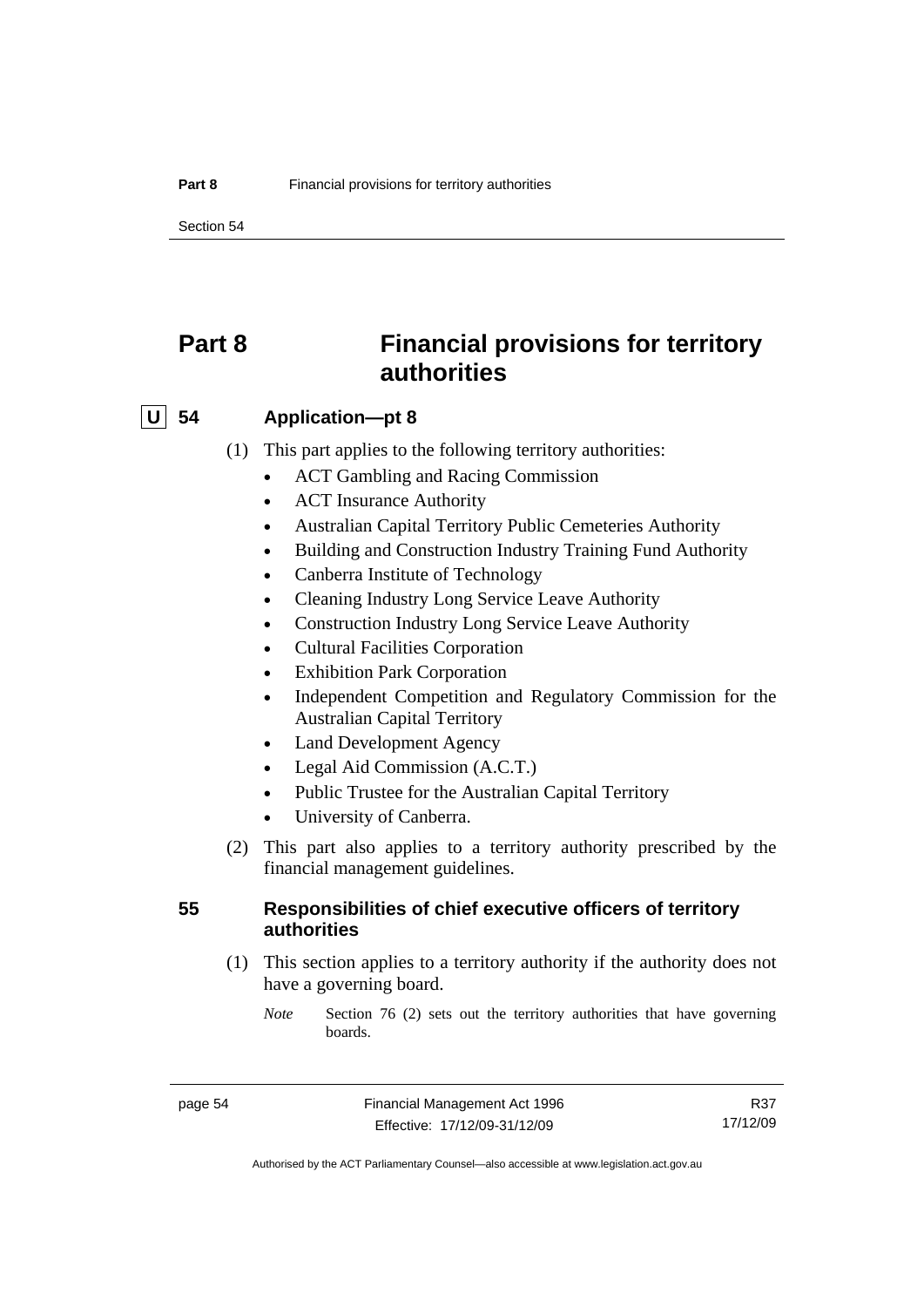- (2) The chief executive officer of the territory authority is responsible, under the responsible Minister, for the efficient and effective financial management of the authority.
- (3) Without limiting subsection (2), the chief executive officer of the territory authority is responsible, under the responsible Minister, for ensuring the following:
	- (a) that the expenses incurred by the authority are properly authorised;
	- (b) that, if an appropriation is made in relation to the authority, any amount of the appropriation spent by the authority is spent in accordance with the appropriation;
	- (c) that, as far as practicable, the operations of the authority during a financial year are consistent with, and comparable to, the estimates in the authority's statement of intent for the year.
	- (d) that payments made by the authority are properly authorised and correctly made;
	- (e) that the staff of the authority comply with the requirements of this Act;
		- *Note* A reference to an Act includes a reference to the statutory instruments made or in force under the Act, including in this case the financial management guidelines (see Legislation Act, s 104).
	- (f) that proper accounts and records are kept of the transactions and affairs of the authority in accordance with generally accepted accounting principles;
	- (g) that adequate control is maintained over the assets of the authority and assets under the authority's control;
	- (h) that adequate control is maintained over the incurring of liabilities by the authority.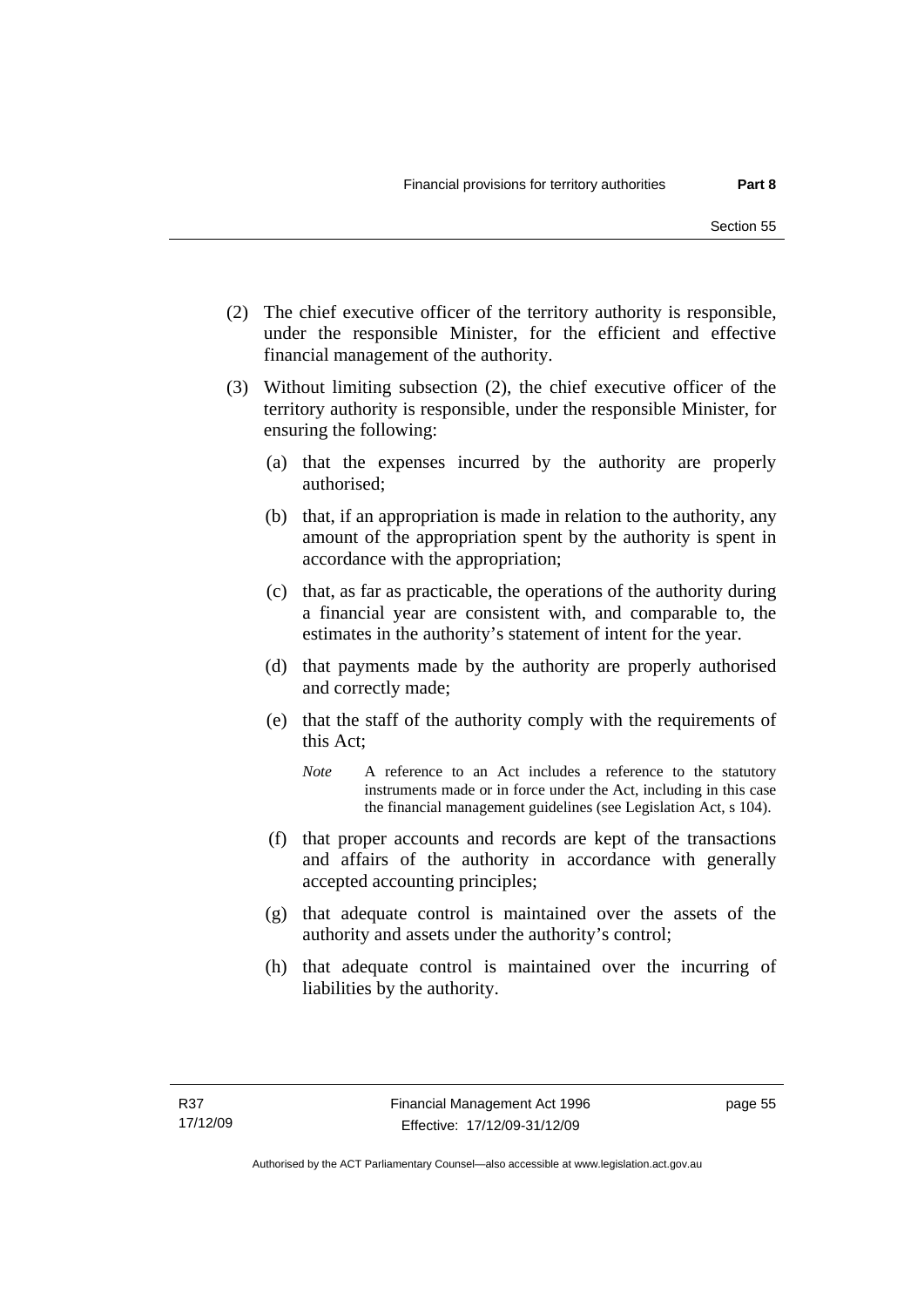Section 56

 (4) A report prepared by the territory authority under the *Annual Reports (Government Agencies) Act 2004* for a financial year must include an explanation of material variations between the actual results of the authority for the year and the estimates in the authority's statement of intent for the year.

#### **56 Responsibilities of governing boards of territory authorities**

 (1) This section applies to a territory authority if the authority has a governing board.

- (2) The governing board of the territory authority is responsible, under the responsible Minister, for the efficient and effective financial management of the authority.
- (3) Without limiting subsection (2), the governing board of the territory authority is responsible, under the responsible Minister, for ensuring the following:
	- (a) that expenses incurred by the authority are properly authorised;
	- (b) that, if an appropriation is made in relation to the authority, any amount of the appropriation spent by the authority is spent in accordance with the appropriation;
	- (c) that, as far as practicable, the operations of the authority during a financial year are consistent with, and comparable to, the estimates in the authority's statement of intent for the year;
	- (d) that payments made by the authority are properly authorised and correctly made;

*Note* Section 76 (2) sets out the territory authorities that have governing boards.

R37 17/12/09

Authorised by the ACT Parliamentary Counsel—also accessible at www.legislation.act.gov.au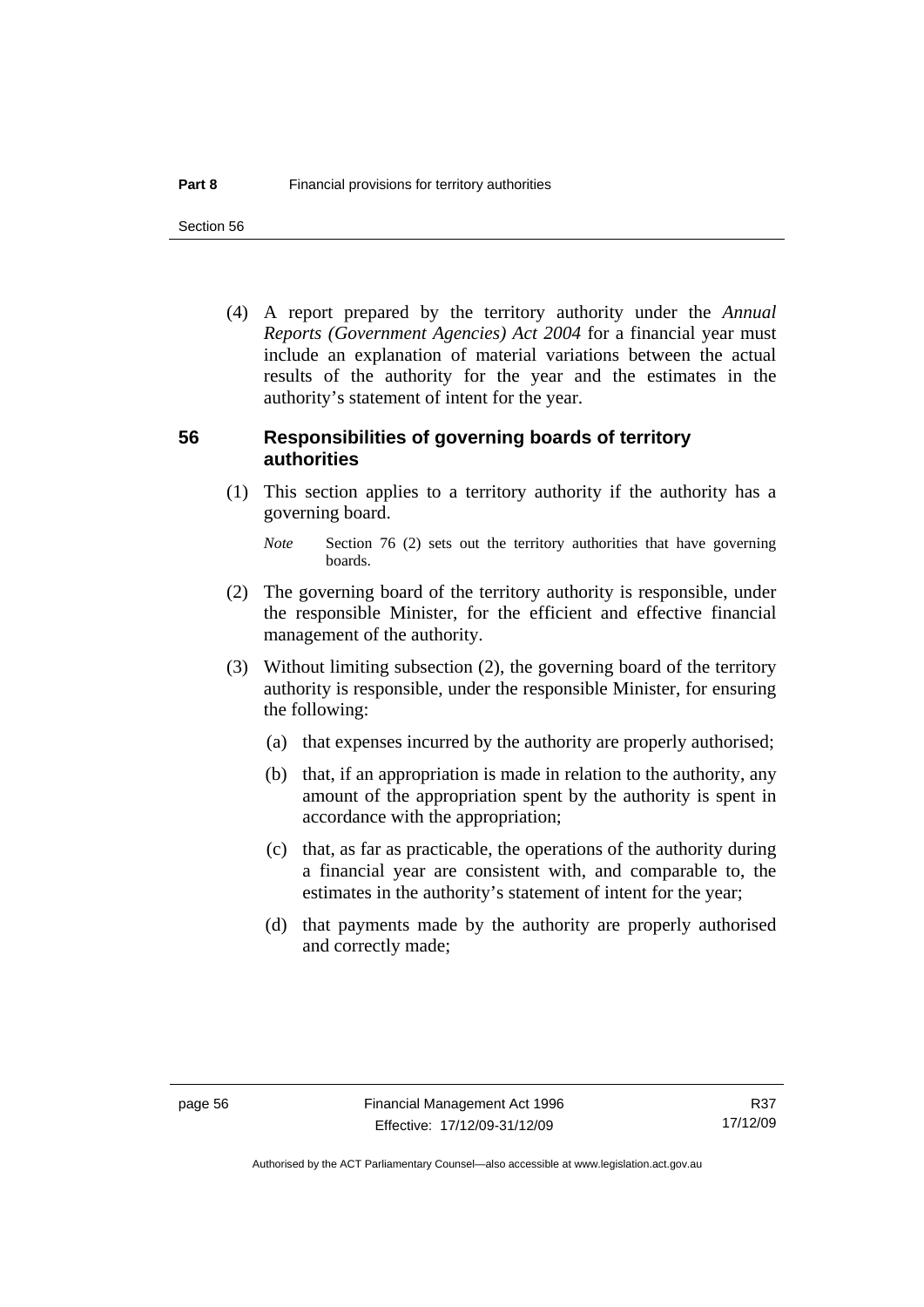- (e) that the staff of the authority comply with the requirements of this Act;
	- *Note* A reference to an Act includes a reference to the statutory instruments made or in force under the Act, including in this case the financial management guidelines (see Legislation Act, s 104).
- (f) that proper accounts and records are kept of the transactions and affairs of the authority in accordance with generally accepted accounting principles;
- (g) that adequate control is maintained over the assets of the authority and assets under the authority's control;
- (h) that adequate control is maintained over the incurring of liabilities by the authority.
- (4) A report prepared by the territory authority under the *Annual Reports (Government Agencies) Act 2004* for a financial year must include an explanation of material variations between the actual results of the authority for the year and the estimates in the authority's statement of intent for the year.

# **57 Banking accounts of territory authorities**

- (1) A territory authority may open 1 or more banking accounts for the purposes of the authority.
- (2) A territory authority must at all times keep at least 1 banking account.
- (3) A banking account of a territory authority must not, without the Treasurer's written approval, be opened or kept otherwise than with an authorised deposit-taking institution with which an agreement is in force under section 32 (Agreement for the conduct of banking for Territory).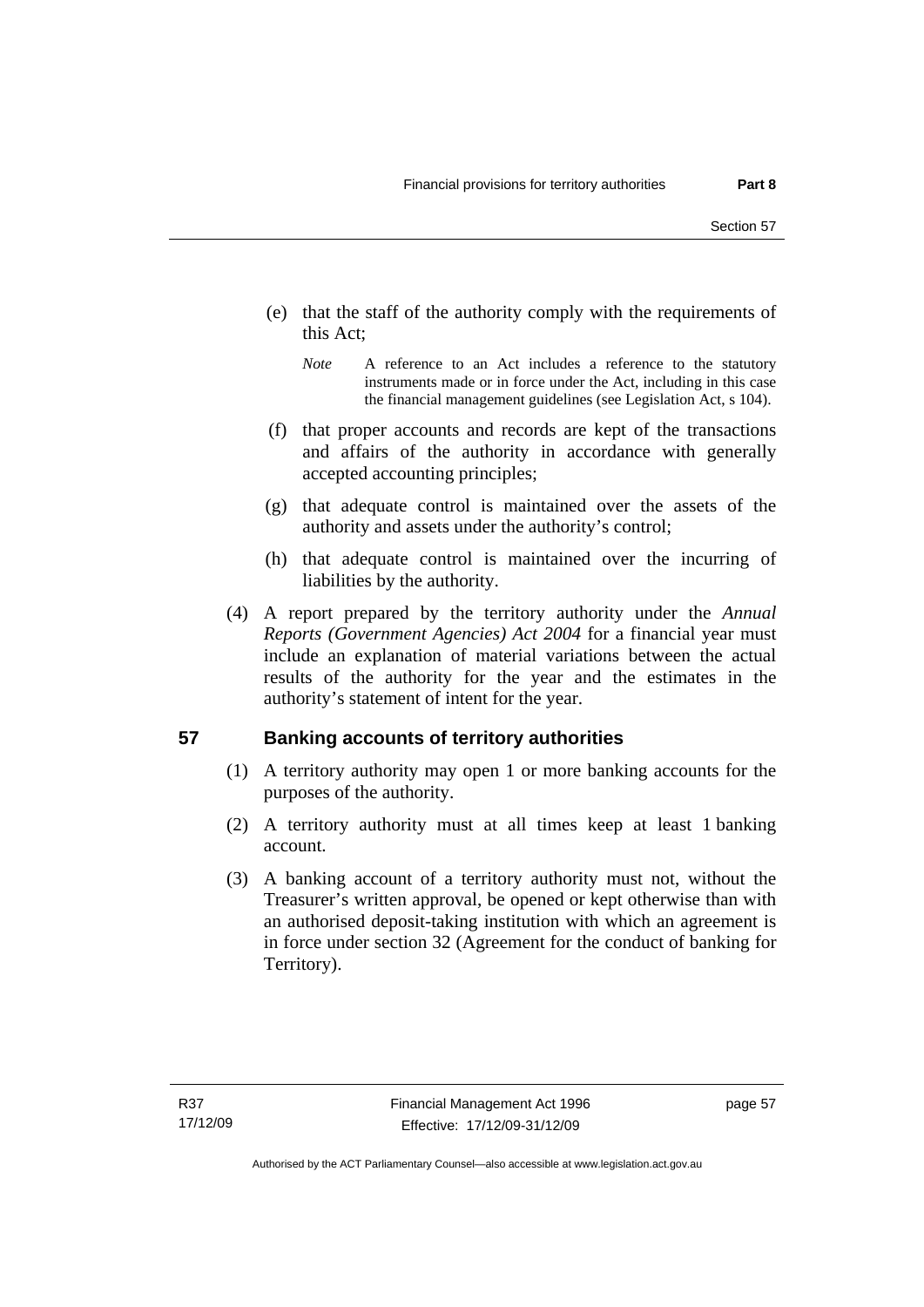Section 58

#### **58 Investment by territory authorities**

- (1) Funds not immediately required for the purposes of a territory authority may be invested—
	- (a) on deposit with an authorised deposit-taking institution; or
	- (b) in Territory, State or Commonwealth securities; or
	- (c) by the Treasurer, for the territory authority, in an investment mentioned in section 38 (1) (a) to (e); or
	- (d) in an investment prescribed for this paragraph.
- (2) However, the funds of the territory authority may only be invested under this section to increase or protect the financial wealth of the authority.
- (3) Transfers between the territory banking account and the banking account of a territory authority to facilitate investments may be made without appropriation.
- (4) Interest received by the Treasurer for the investment of funds of a territory authority must be paid to the territory authority.
- (5) However, if an investment of funds of a territory authority is made or managed by a department, the department may deduct from the interest received by the department for the investment—
	- (a) a fee charged by the department for making or managing the investment; and
	- (b) expenses reasonably incurred by the department in making or managing the investment.
- (6) Interest that is to be paid to a territory authority under subsection (4) may be paid direct to the territory authority or through the territory banking account.
- (7) If interest to be paid to a territory authority is paid into the territory banking account under subsection (6), the interest may be paid to the authority from that account without further appropriation.

R37 17/12/09

Authorised by the ACT Parliamentary Counsel—also accessible at www.legislation.act.gov.au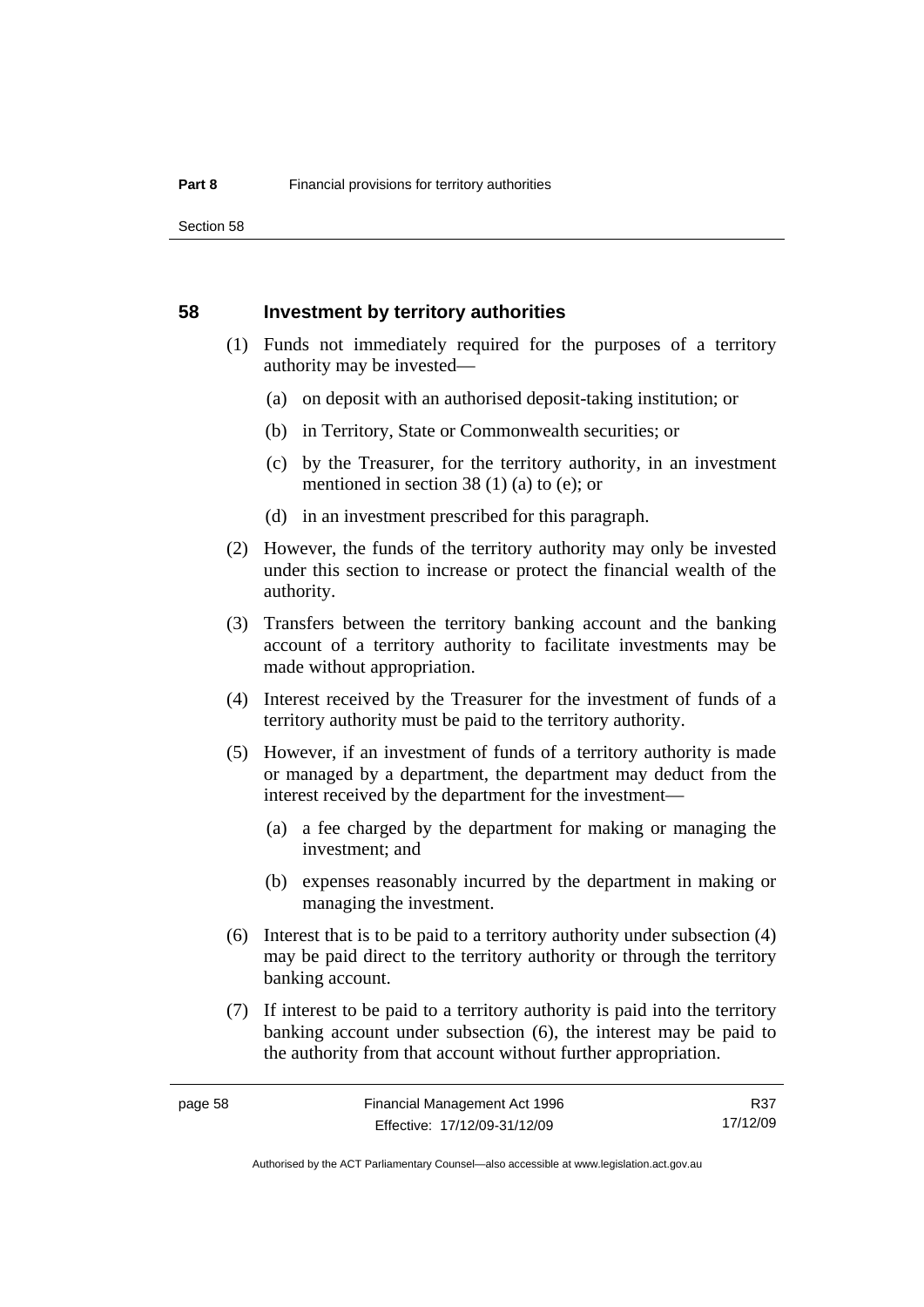(8) This section does not apply to money held on trust by a territory authority.

### **59 Borrowing by territory authorities**

- (1) The Treasurer may, on the terms and conditions the Treasurer considers appropriate—
	- (a) borrow money for a territory authority; or
	- (b) lend public money to a territory authority.
- (2) A borrowing may be secured by the territory authority's assets approved by the Treasurer for this section.
- (3) A territory authority may arrange an overdraft or credit facility only with the written approval of the Treasurer.
- (4) A loan under subsection (1) (b) may be made only from—
	- (a) money appropriated for the purpose of making the loan; or
	- (b) money appropriated for purposes that include the purpose of making the loan.
- (5) However, subsection (4) does not apply to an overdraft or credit facility for a territory authority from the territory banking account that is approved, in writing, by the Treasurer for the authority.
- (6) The Treasurer may approve an overdraft or credit facility for a territory authority under subsection (5) only if satisfied that it is for a purpose consistent with a function of the authority.
- (7) An approval under subsection (5) must state, for the overdraft or credit facility—
	- (a) each purpose for which it may be used; and
	- (b) the maximum amount that may be outstanding at any time; and
	- (c) conditions about—
		- (i) the repayment of principal; and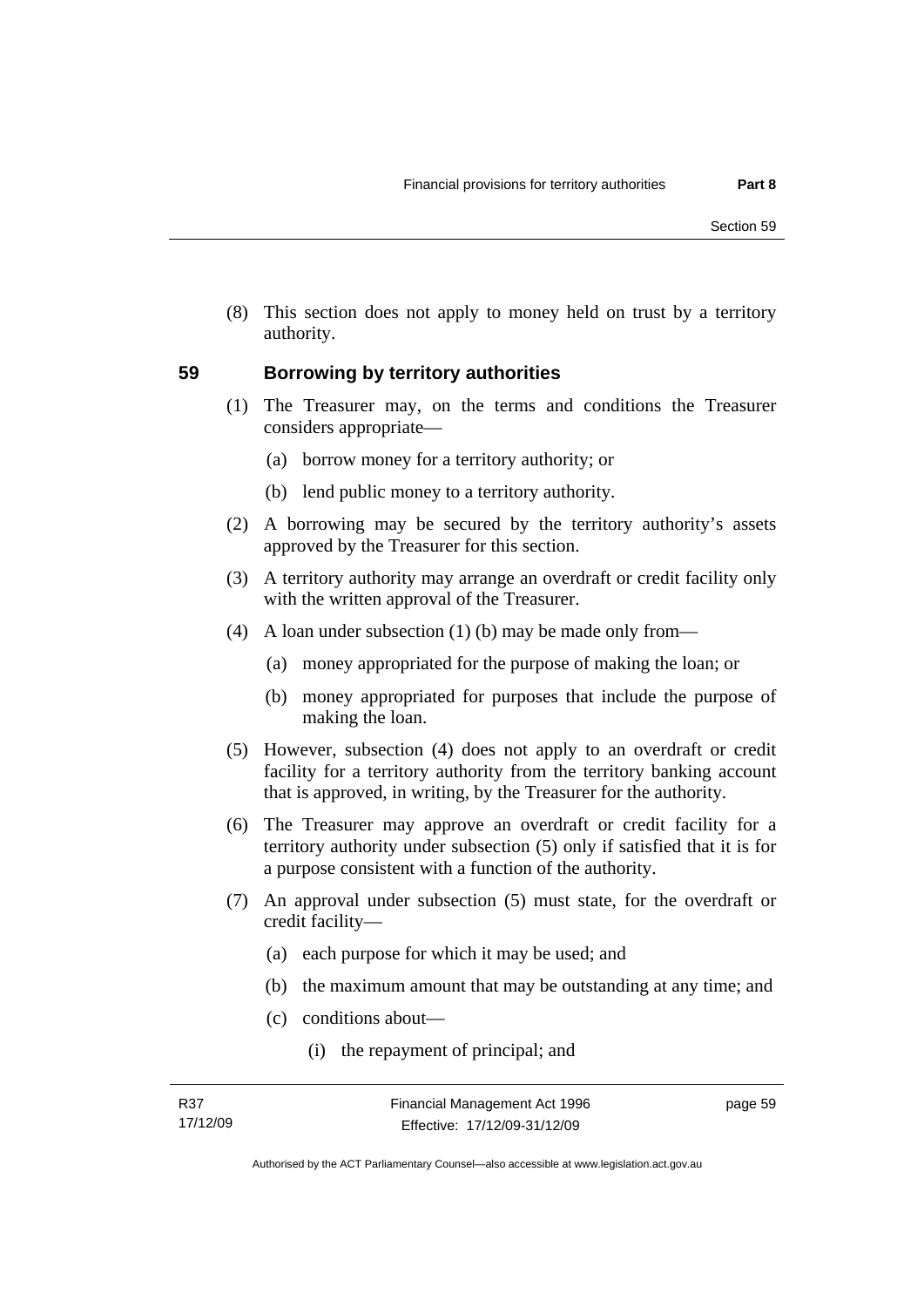- (ii) the interest rate; and
- (iii) the repayment of interest.
- (8) An approval under subsection (5) may also state any other condition that the Treasurer requires.
- (9) An approval under subsection (5) is a disallowable instrument.
	- *Note* A disallowable instrument must be notified, and presented to the Legislative Assembly, under the Legislation Act.
- (10) An overdraft or credit facility approved under subsection (5) must be reviewed annually by the Treasurer.

#### **60 Guarantees by territory authorities**

A territory authority may only give a guarantee with the written approval of the Treasurer.

#### **61 Territory authority statements of intent**

- (1) A territory authority must give the Treasurer a statement (a *statement of intent*) for each financial year.
- (2) A territory authority must consult the responsible Minister in preparing a statement of intent.
- (3) A territory authority must show the responsible Minister a copy of the proposed statement of intent, and take into consideration any comment by the Minister, before giving it to the Treasurer.
- (4) A statement of intent must be—
	- (a) in the form the Treasurer requires; and
	- (b) as agreed between the relevant person for the authority and the Treasurer; and
	- (c) provided to the Treasurer within the period the Treasurer requires.
- (5) A statement of intent for a financial year must include the following:

R37 17/12/09

Authorised by the ACT Parliamentary Counsel—also accessible at www.legislation.act.gov.au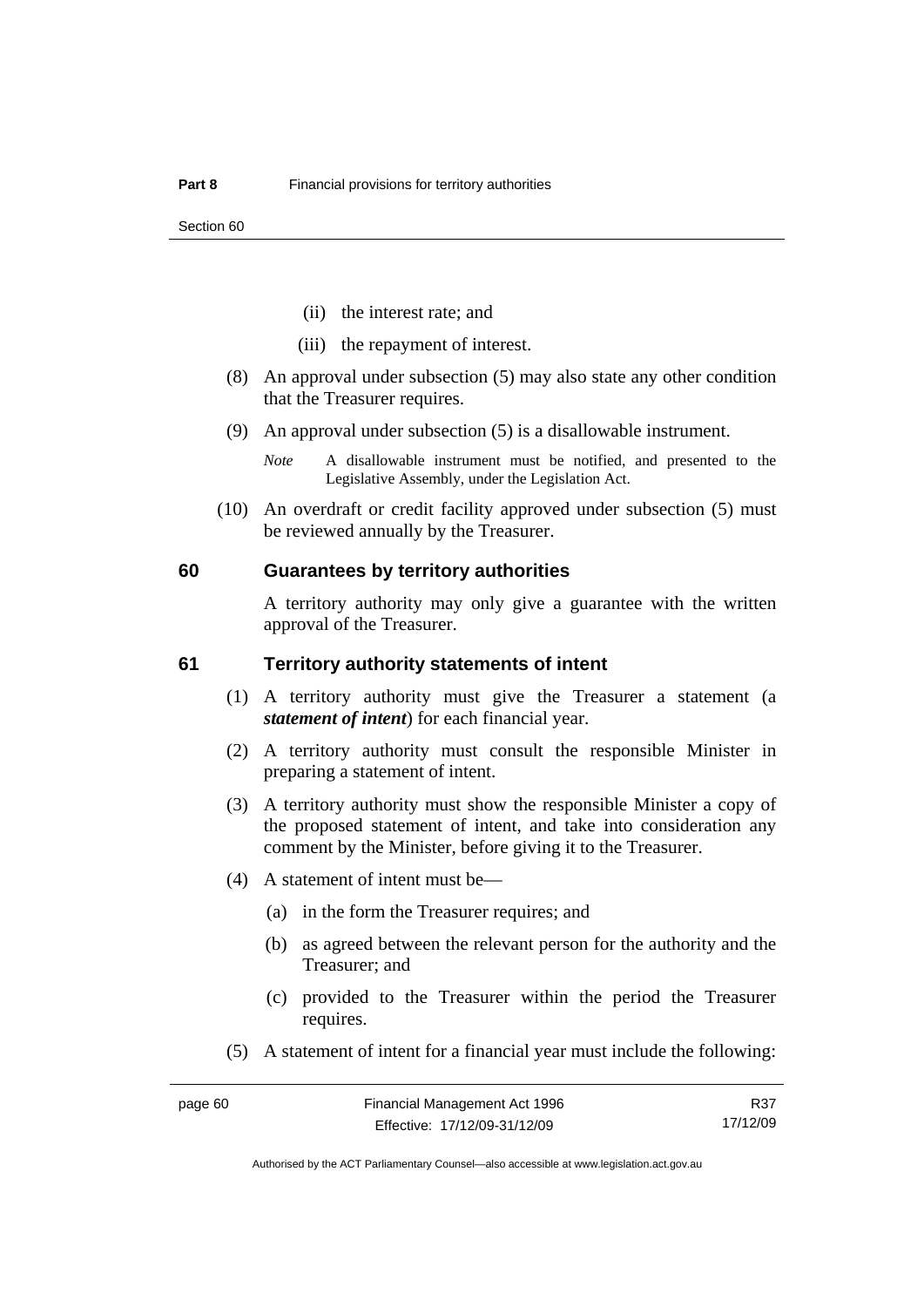- (a) the financial statements required under the financial management guidelines;
- (b) a statement of the objectives of the authority for the year, and each of the next 3 financial years;
- (c) a statement of the nature and scope of the activities to be carried out by the authority during the year, and each of the next 3 financial years;
- (d) the performance criteria and other measures by which the performance of the authority may be assessed against its objectives for the year, and each of the next 3 financial years;
- (e) an assessment of the performance (or estimated performance) of the authority in the previous financial year against its objectives for that year;
- (f) the results of any review under section 59 (10) in the previous financial year of an overdraft or credit facility approved for the authority;
- (g) any other information the Treasurer directs.
- (6) In this section:

*relevant person*, for a territory authority, means—

- (a) if the authority has a governing board—the chair of the governing board; or
- (b) if the authority does not have a governing board—the chief executive officer.

### **62 Presentation of statements of intent of territory authorities**

 (1) The Treasurer must present to the Legislative Assembly, with the budget papers for a financial year, a statement of intent for each territory authority for the year.

page 61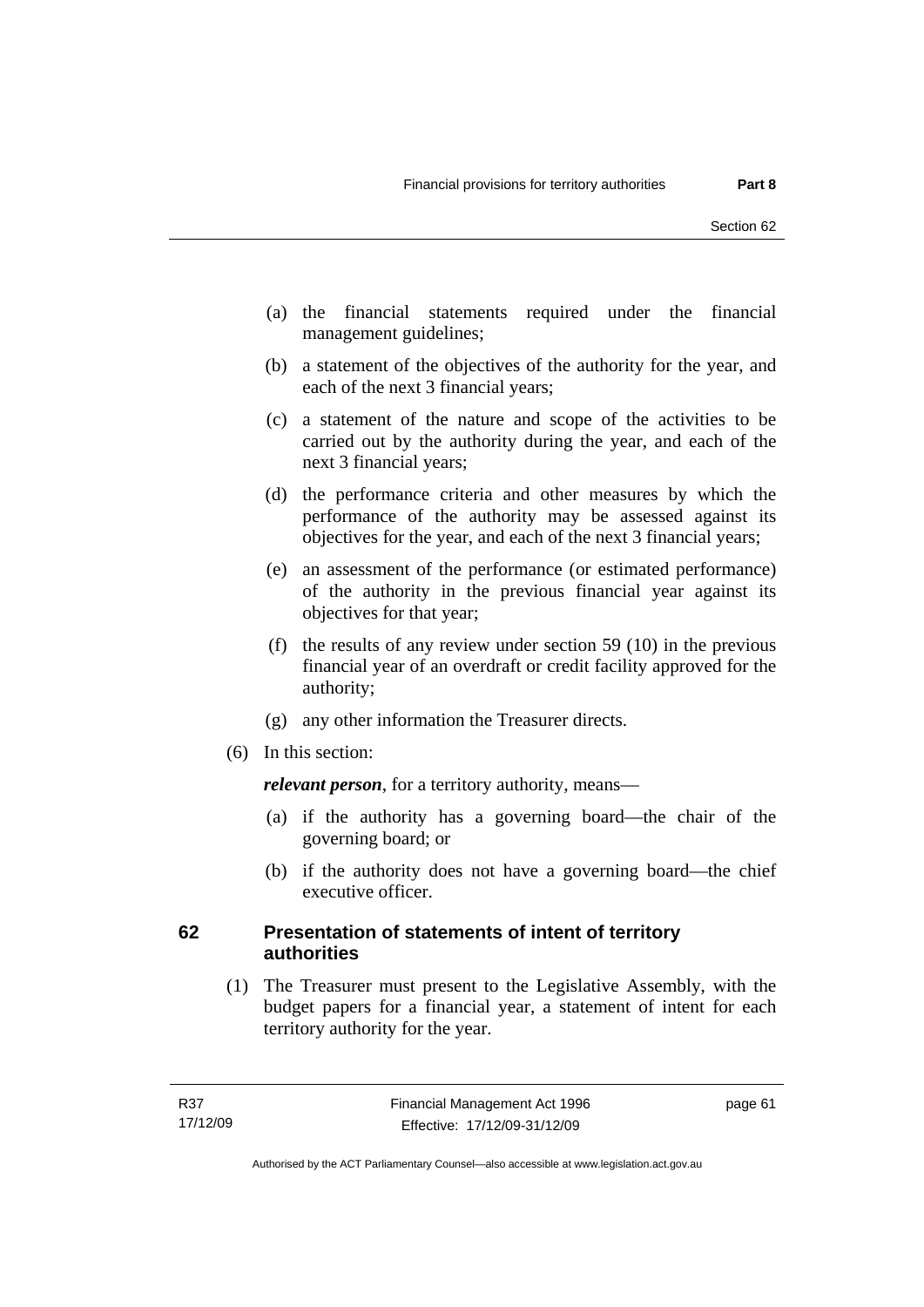- (2) If the Treasurer does not present to the Legislative Assembly, with the budget papers for a financial year, a statement of intent for a territory authority, the Treasurer must—
	- (a) as soon as practicable after the budget papers are presented, explain to the Legislative Assembly why the statement of intent was not presented; and
	- (b) present the statement of intent to the Legislative Assembly as soon as practicable after presenting the budget papers.

#### **63 Annual financial statements of territory authorities**

- (1) As soon as practicable after the end of each financial year, each territory authority must prepare annual financial statements for its operations during the year.
- (2) The annual financial statements must be prepared in accordance with generally accepted accounting principles and in a form that facilitates a comparison between the financial operations of the territory authority during the financial year and the estimates of the operations in the authority's statement of intent for the year.
- (3) The annual financial statements must include—
	- (a) the financial statements required under the financial management guidelines; and
	- (b) if a change was made during the year to the conditions of a capital injection set out under section 12A (1) (c) (ii) (Territory authority and territory-owned corporation budgets) in a statement included in a proposed budget for the authority for a financial year—a statement of the change and the reasons for it; and
	- (c) any other statement necessary to fairly reflect the financial operations of the authority during the year and its financial position at the end of the year.

R37 17/12/09

Authorised by the ACT Parliamentary Counsel—also accessible at www.legislation.act.gov.au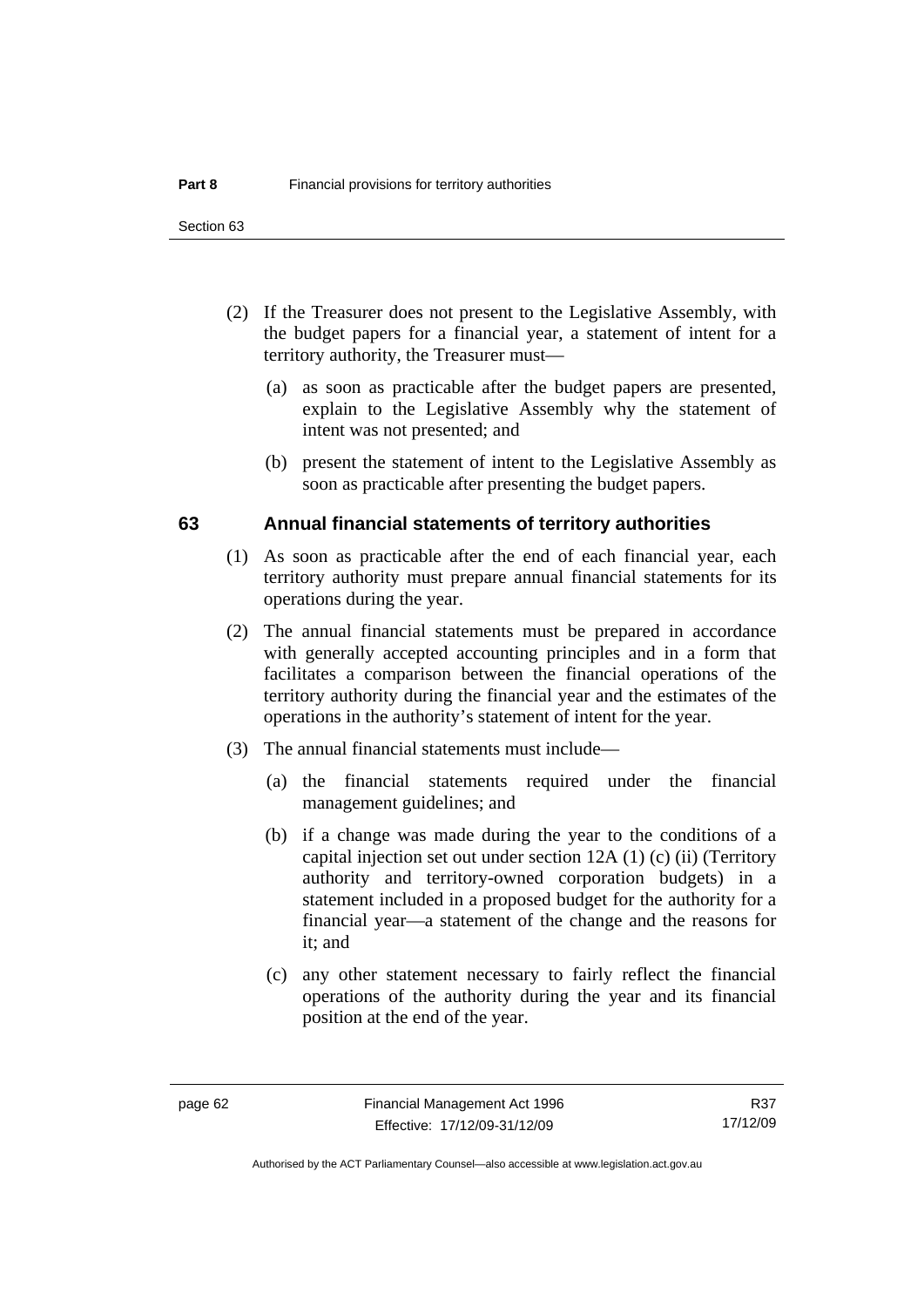## **64 Responsibility for annual financial statements of territory authorities**

- (1) The annual financial statements of a territory authority for a financial year must have endorsed on them, or attached to them, a statement of responsibility signed by the relevant person for the authority.
- (2) The statement of responsibility must—
	- (a) include a statement of the relevant person's responsibility for the preparation of the annual financial statements and the judgments exercised in preparing them; and
	- (b) state that, in the relevant person's opinion, the financial statements fairly reflect the financial operations of the authority during the financial year and the financial position of the authority at the end of the year.
- (3) In this section:

*relevant person*, for the territory authority, means—

- (a) if the authority has a governing board—the chair of the governing board; or
- (b) if the authority does not have a governing board—the chief executive officer.

## **65 Audit of annual financial statements of territory authorities**

- (1) The chief executive officer of a territory authority must give the auditor-general the annual financial statements of the authority for a financial year within the prescribed period after the end of the year.
- (2) The financial statements given to the auditor-general must have endorsed on them, or attached to them, the statement of responsibility made for them under section 64.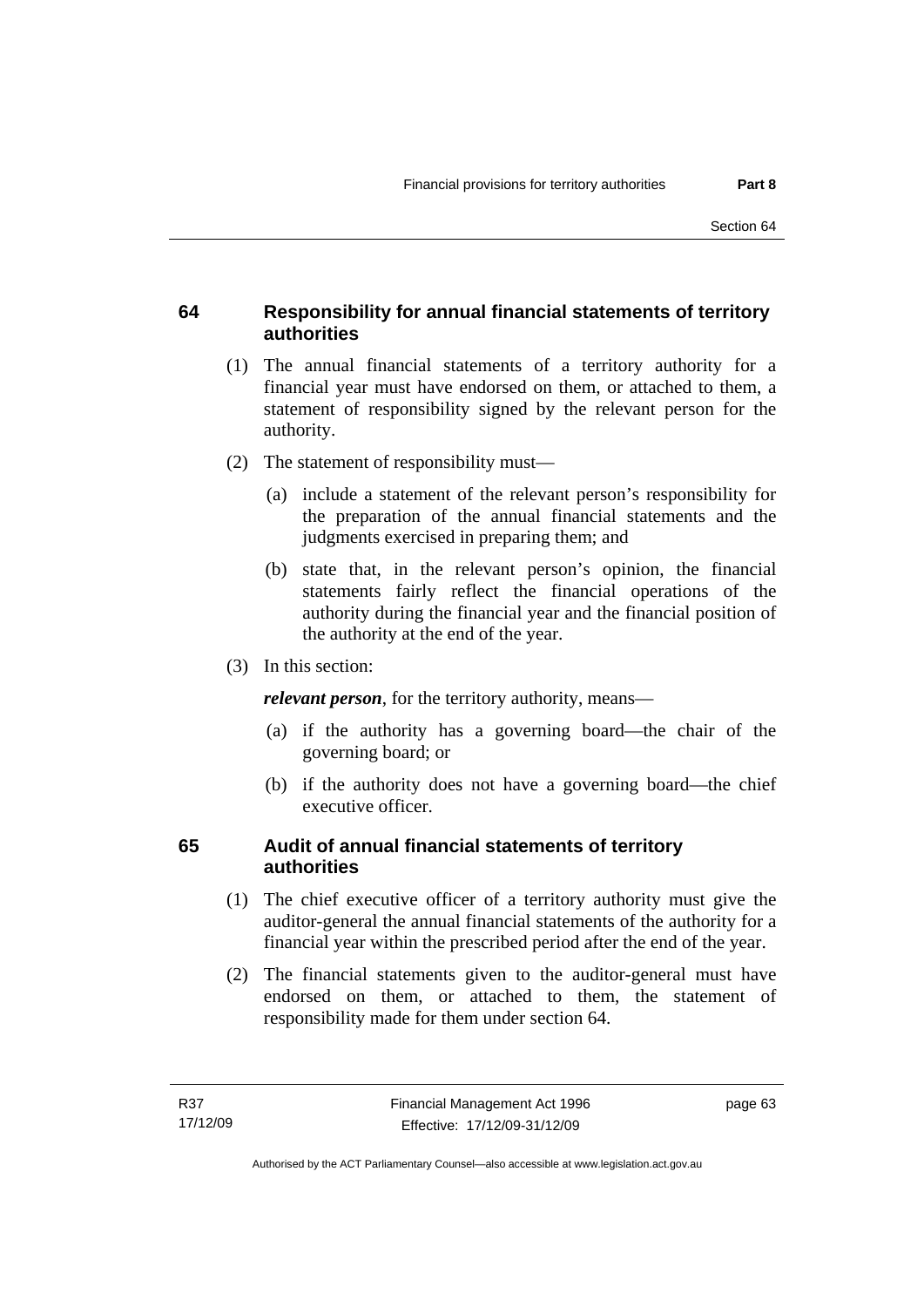Section 66

 (3) The auditor-general must give the chief executive officer an audit opinion about the financial statements as soon as practicable after the auditor-general receives them.

#### **66 Annual financial statements of territory authorities to be included in annual reports etc**

A report prepared under the *Annual Reports (Government Agencies) Act 2004* for a territory authority for a financial year must include, or have attached to it—

- (a) the authority's annual financial statements for the year; and
- (b) the audit opinion under section 65 (3) about the financial statements.

#### **67 Treasurer may require interim financial statements etc for territory authorities**

- (1) The Treasurer may, in writing, direct the relevant person for a territory authority to give the responsible Minister of the authority and the Treasurer financial or other statements relating to the authority for each month, quarter or other stated period of the year.
- (2) The relevant person must prepare the statements required by the direction and give them to the responsible Minister and Treasurer within 1 month after the day the person receives the direction or, if a longer period for compliance is stated in the direction, within the longer period.
- (3) In this section:

*relevant person*, for a territory authority, means—

- (a) if the authority has a governing board—the chair of the governing board; or
- (b) if the authority does not have a governing board—the chief executive officer.

R37 17/12/09

Authorised by the ACT Parliamentary Counsel—also accessible at www.legislation.act.gov.au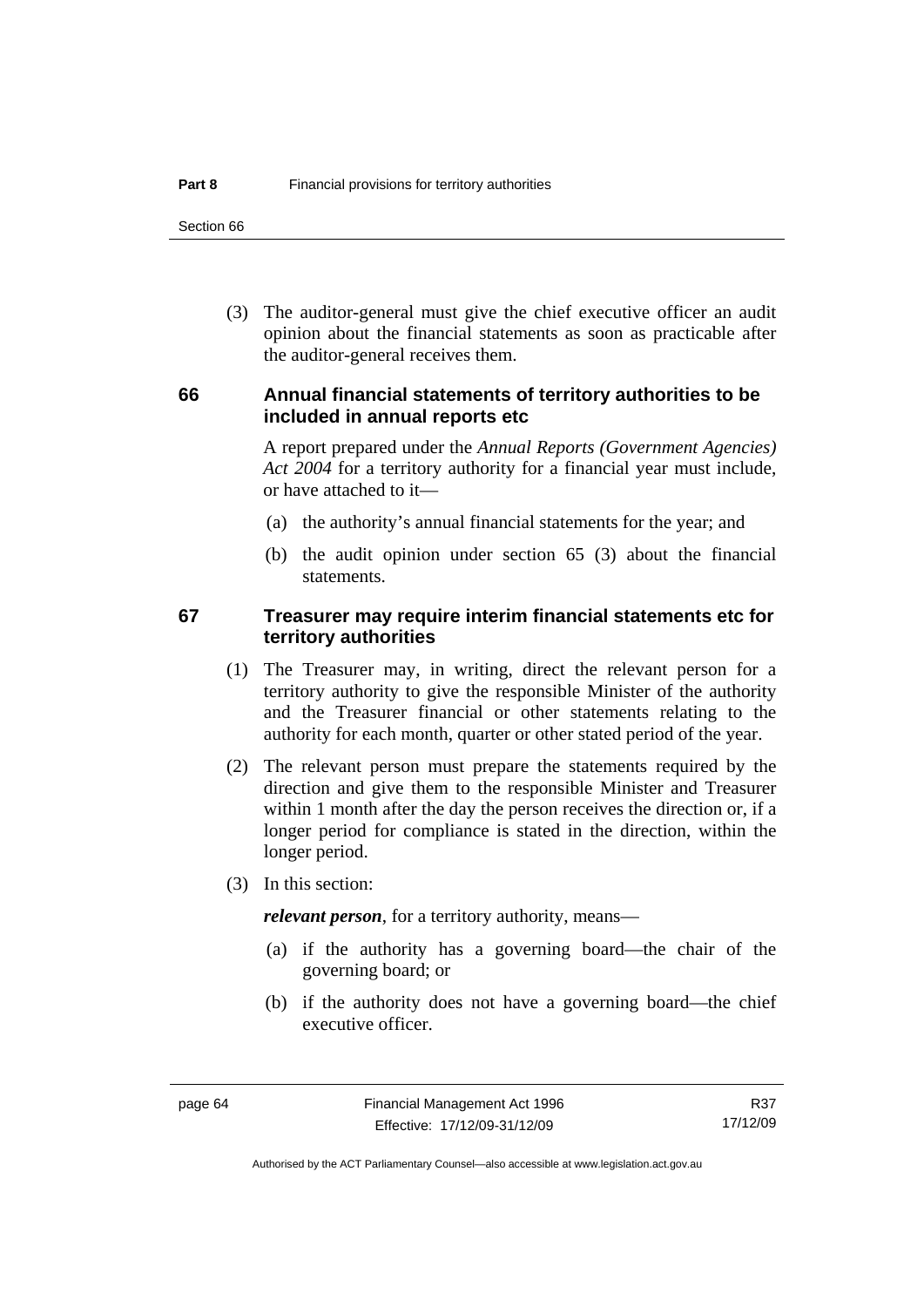# **68 Statements of performance of territory authorities**

- (1) As soon as practicable after the end of each financial year, each territory authority must prepare a statement of the performance of the authority in meeting the objectives in the authority's statement of intent for the year.
- (2) The statement must assess the performance by reference to the performance criteria and other measures included in the statement of intent in accordance with section 61 (5) (d).
- (3) For a prescribed territory authority, the statement must also include a statement of the performance of the authority in providing each class of outputs provided by it during the year and, in particular—
	- (a) compare the performance of the territory authority in providing each class of the outputs with the forecast of the performance in the authority's budget for the year; and
	- (b) give particulars of the extent to which the performance criteria set out in the budget for the provision of the outputs were met.
- (4) In this section:

*budget*, for the territory authority, means the budget for the authority for the financial year presented to the Legislative Assembly under section 10 (c) (Budget papers) and, if that budget has been amended under this Act, the budget as amended.

*prescribed territory authority* means a territory authority prescribed for section 12A (1) (b) (Territory authority and territory-owned corporation budgets).

## **69 Responsibility for territory authority statements of performance**

 (1) A statement of performance of a territory authority for a financial year must have endorsed on it, or attached to it, a statement of responsibility signed by the relevant person for the authority.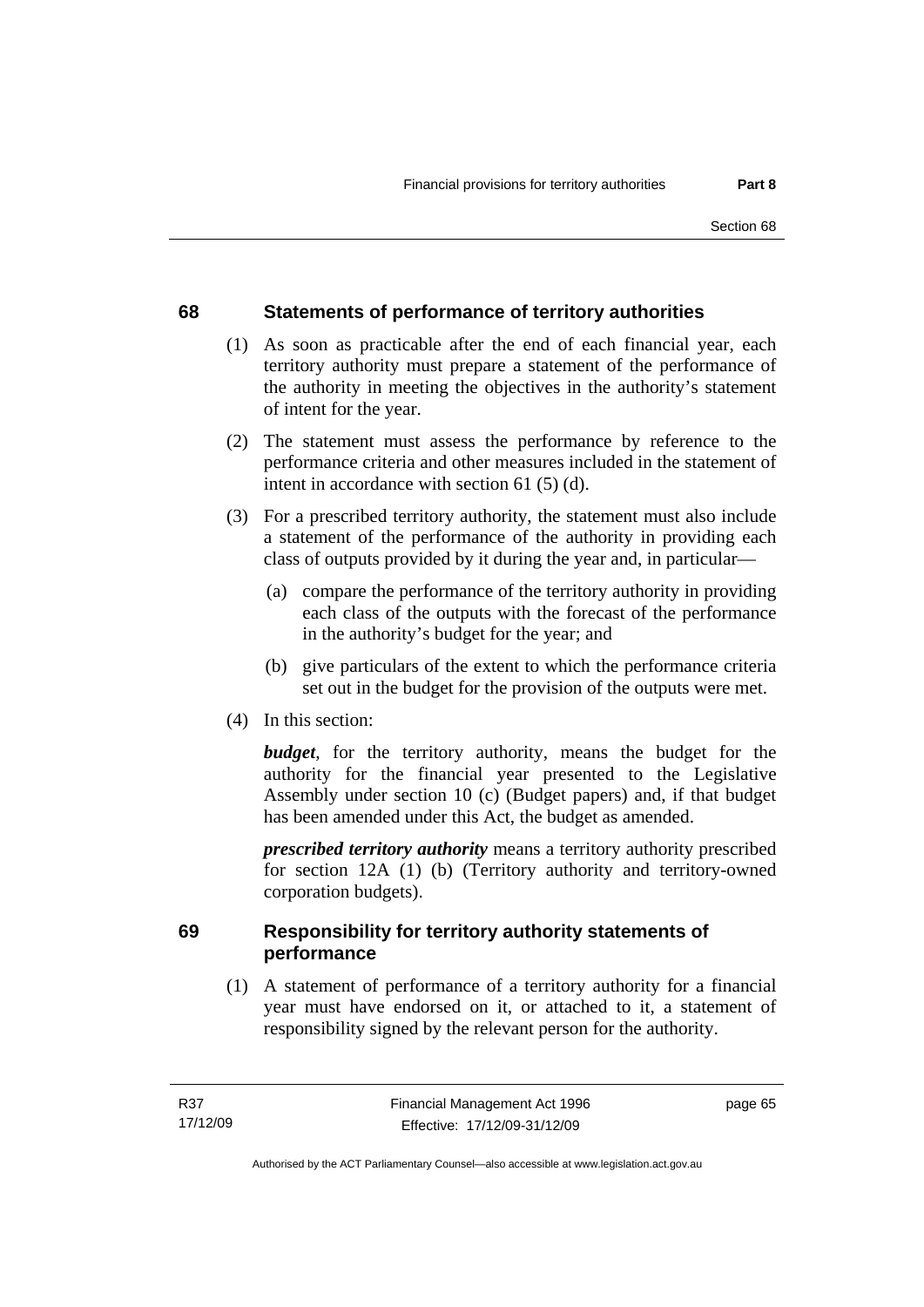Section 70

- (2) The statement of responsibility must—
	- (a) include a statement of the relevant person's responsibility for the preparation of the statement of performance and the judgments exercised in preparing them; and
	- (b) state that, in the relevant person's opinion, the statement of performance fairly reflects the performance of the authority during the financial year.
- (3) In this section:

*relevant person*, for the territory authority, means—

- (a) if the authority has a governing board—the chair of the governing board; or
- (b) if the authority does not have a governing board—the chief executive officer.

#### **70 Scrutiny of territory authority statements of performance**

- (1) The chief executive officer of a territory authority must give the auditor-general the authority's statement of performance for a financial year within the prescribed period after the end of the year.
- (2) The statement of performance given to the auditor-general must have endorsed on it, or attached to it, the statement of responsibility made for it under section 69.
- (3) The auditor-general must give the chief executive officer a report about the statement of performance as soon as practicable after the auditor-general receives it.
- (4) The report must be prepared in accordance with the financial management guidelines.

R37 17/12/09

Authorised by the ACT Parliamentary Counsel—also accessible at www.legislation.act.gov.au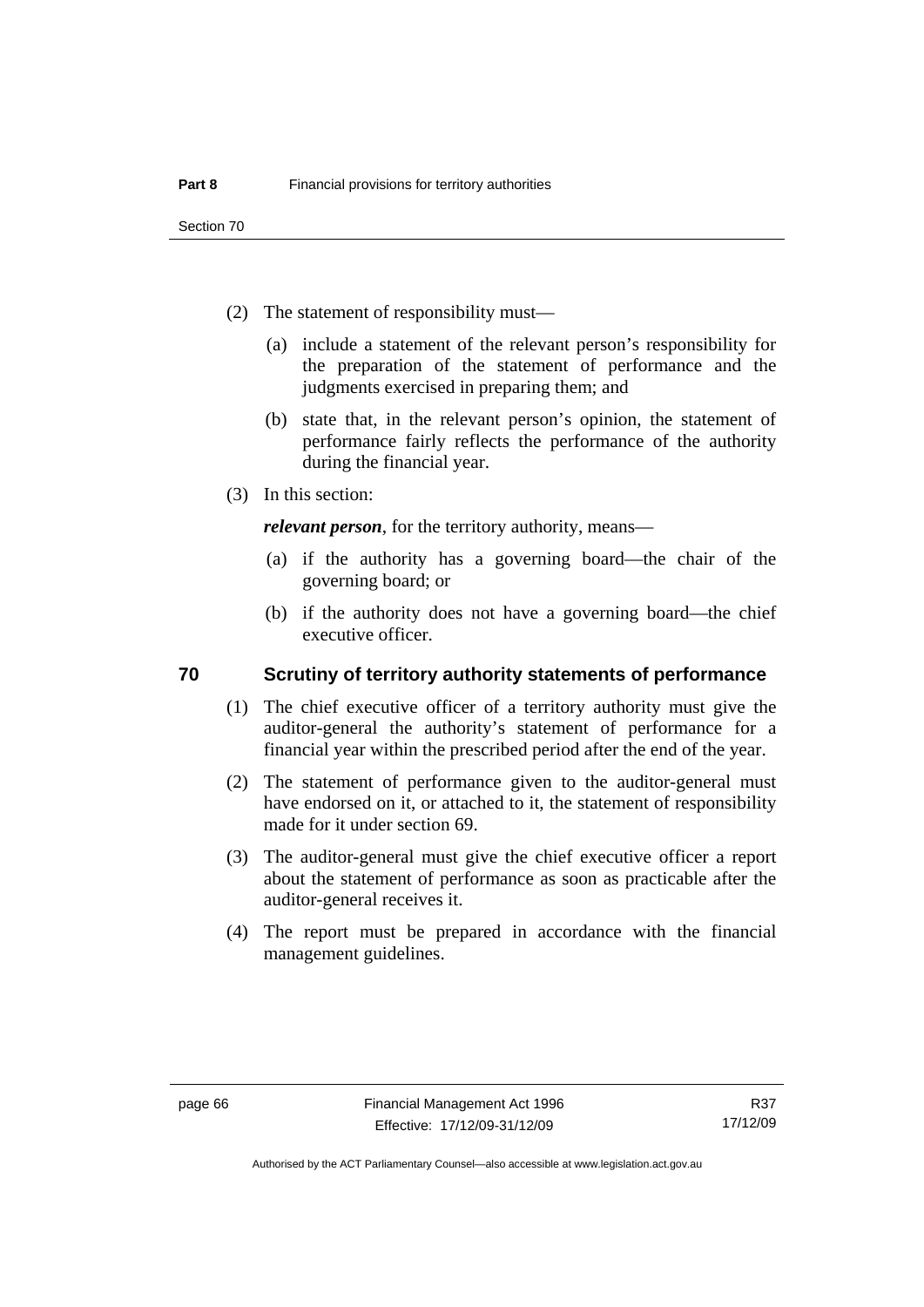#### **71 Territory authority statements of performance to be included in annual reports etc**

A report prepared under the *Annual Reports (Government Agencies) Act 2004* for a territory authority for a financial year must include, or have attached to it—

- (a) the authority's statement of performance for the year; and
- (b) the auditor-general's report under section 70 (3) about the statement of performance.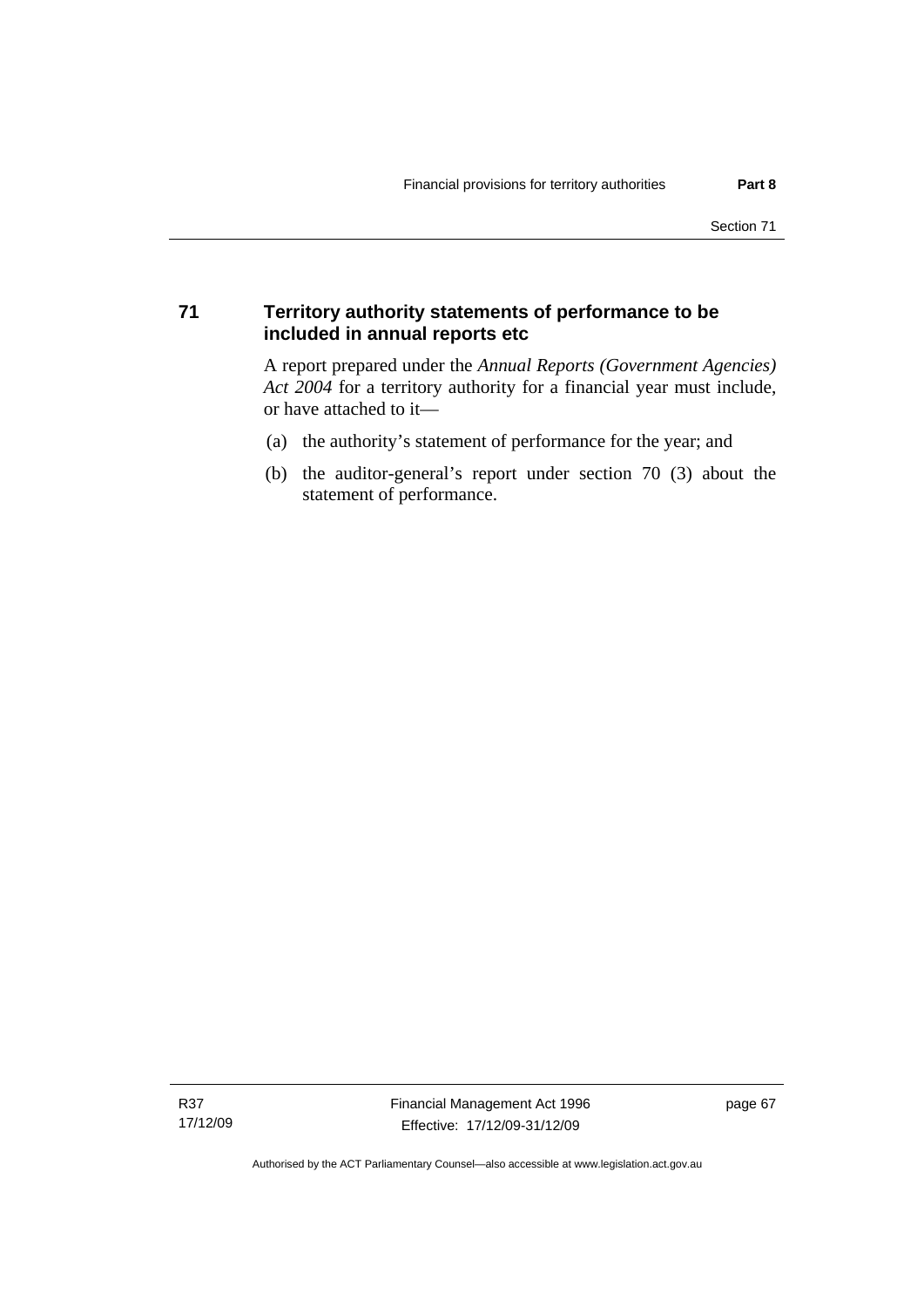# **Part 9 Governance of territory authorities**

*Notes for pt 9* 

- *Note 1* Div 9.1 and div 9.5 apply to a territory authority, whether or not it has a governing board, unless the establishing Act otherwise provides (see eg the *Legal Aid Act 1977*, s 94A).
- *Note 2* The Legislation Act contains provisions relevant to territory authorities, including the following:
	- making appointments (s 206, s 207)
	- consultation with a committee of the Legislative Assembly (div 19.3.3)
	- eligibility for reappointment (s 208 and dict, pt 1, def *appoint*)
	- acting appointments (s 209)
	- resignations (s 210)
	- effect of appointment irregularity or defect (s 212).
- *Note 3* The *Remuneration Tribunal Act 1995* allows terms and conditions for people appointed to be set by determination under that Act.

# **Division 9.1 Definitions and important concepts**

#### **72 Definitions—pt 9**

In this part:

*applicable governmental policies*, for a territory authority—see section 103.

*establishing Act*, for a territory authority, governing board or governing board member, means the Act that establishes the authority or governing board.

*financial year*, for a territory authority, means—

(a) a period of 12 months beginning on 1 July; or

R37 17/12/09

Authorised by the ACT Parliamentary Counsel—also accessible at www.legislation.act.gov.au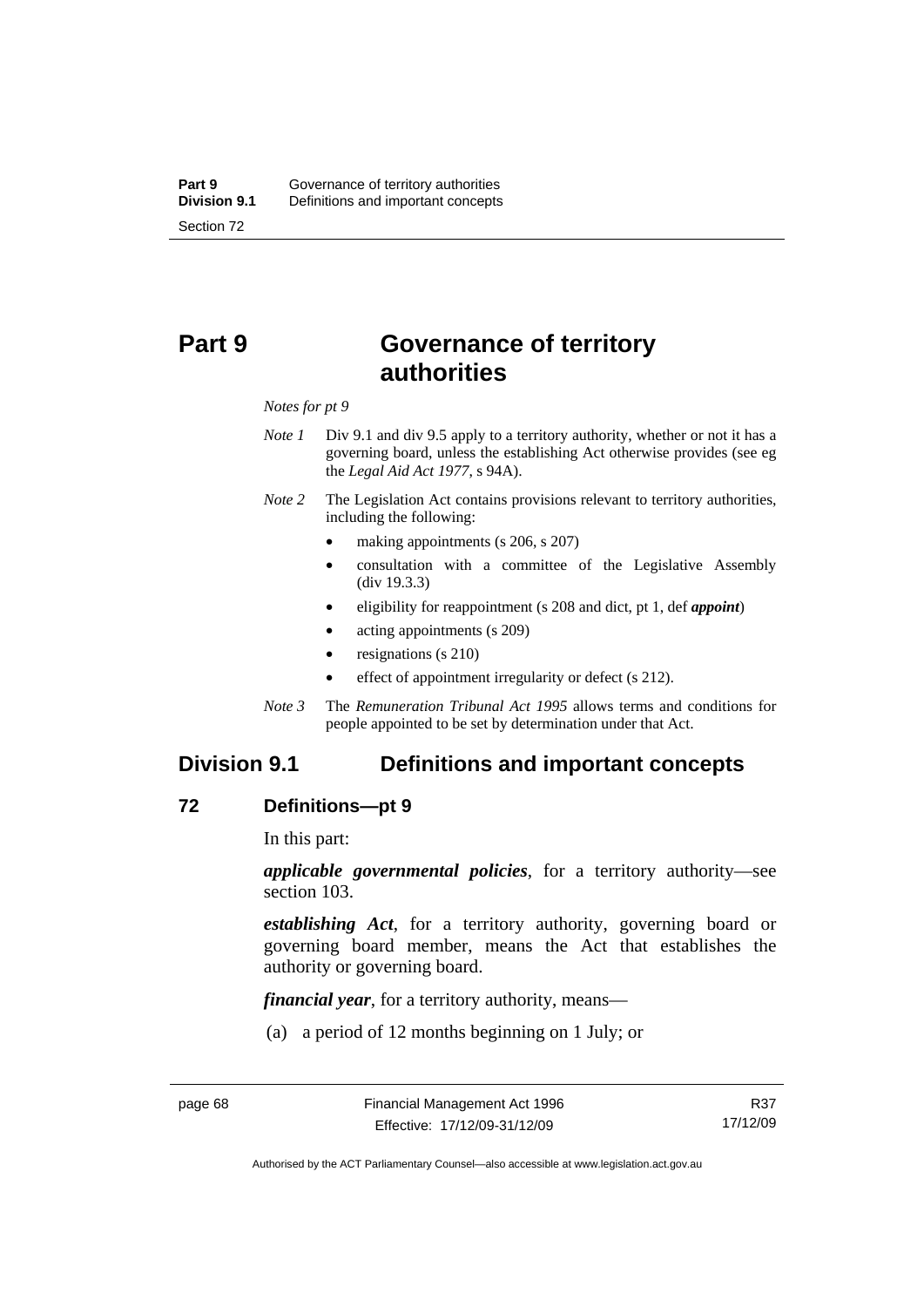(b) if the territory authority has, in writing, fixed another 12-month period as its financial year—the period fixed.

*governing board member*, for a territory authority with a governing board, includes the CEO.

*material interest*—see section 88 (4).

*relevant territory authority*—a territory authority to which part 8 applies is a *relevant territory authority*, unless the establishing Act for the authority provides otherwise.

#### **73 Nature of relevant territory authorities**

- (1) A relevant territory authority—
	- (a) is a corporation; and
	- (b) may sue and be sued in its corporate name; and
	- (c) may have a seal.
- (2) A relevant territory authority represents the Territory when exercising its functions, unless the establishing Act for the authority or another territory law otherwise provides.
- (3) A relevant territory authority has the same status, privileges and immunities as the Territory so far as it represents the Territory.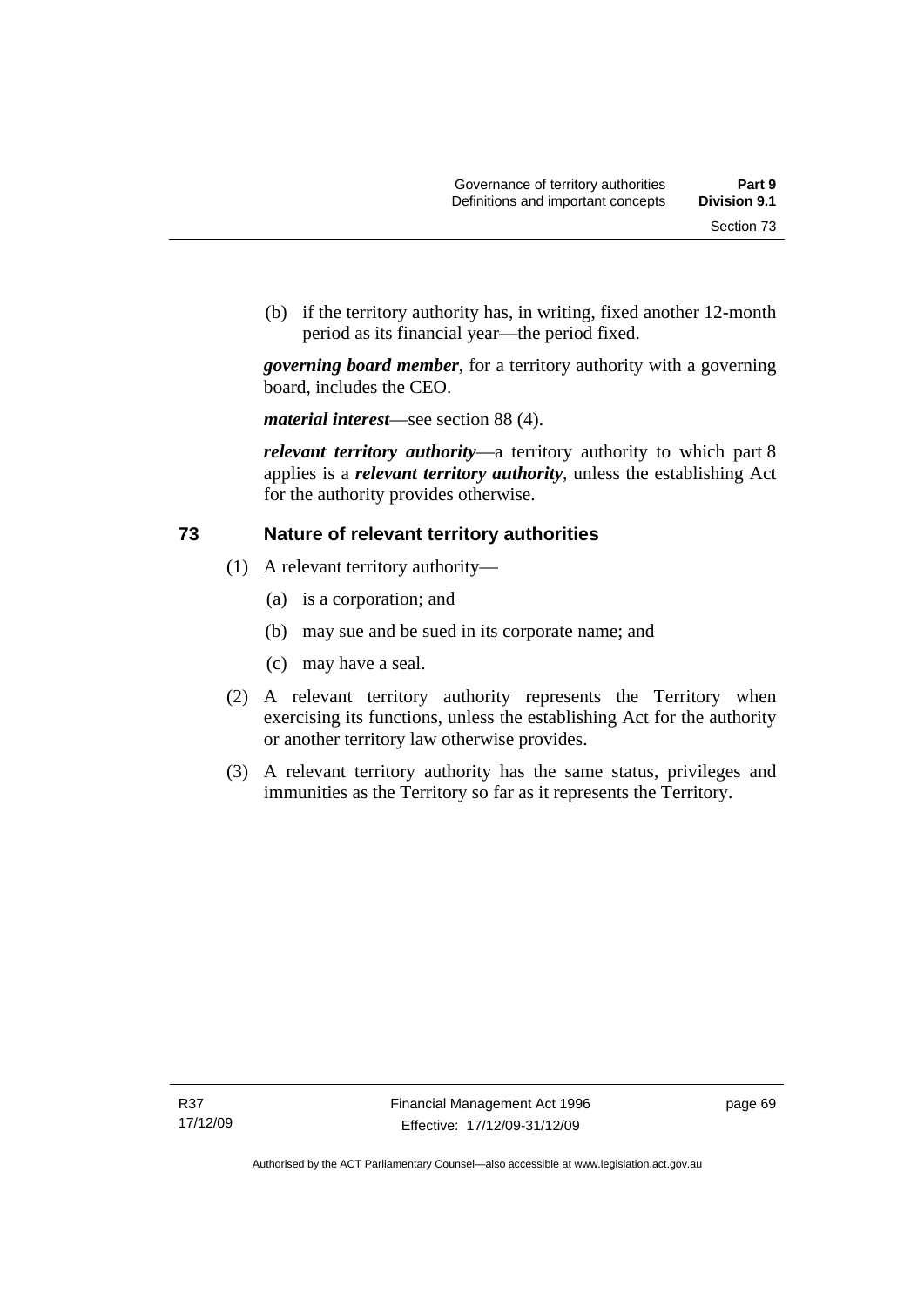#### **74 Powers of territory authorities generally**

 (1) A relevant territory authority has the legal capacity and powers of an individual both in and outside the ACT (including outside Australia).

#### **Examples**

- 1 to enter into a contract
- 2 to own, deal with and dispose of property
- 3 to act as trustee
- *Note* An example is part of the Act, is not exhaustive and may extend, but does not limit, the meaning of the provision in which it appears (see Legislation Act, s 126 and s 132).
- (2) Without limiting subsection (1), a relevant territory authority—
	- (a) has the powers given to it under this Act or another territory law; and
	- (b) may do anything that it is authorised to do by a territory law or a law of another jurisdiction; and
	- (c) may exercise its powers in and outside the ACT (including outside Australia).

#### **Example for par (b)**

A territory authority may arrange for the authority to be registered or recognised under a law of another jurisdiction.

- (3) A relevant territory authority's legal capacity to do something is not affected by the fact that the authority's interests are not, or would not be, served by doing it.
- (4) To remove any doubt, this section does not—
	- (a) authorise a relevant territory authority to do anything that is prohibited by a territory law or a law of another jurisdiction; and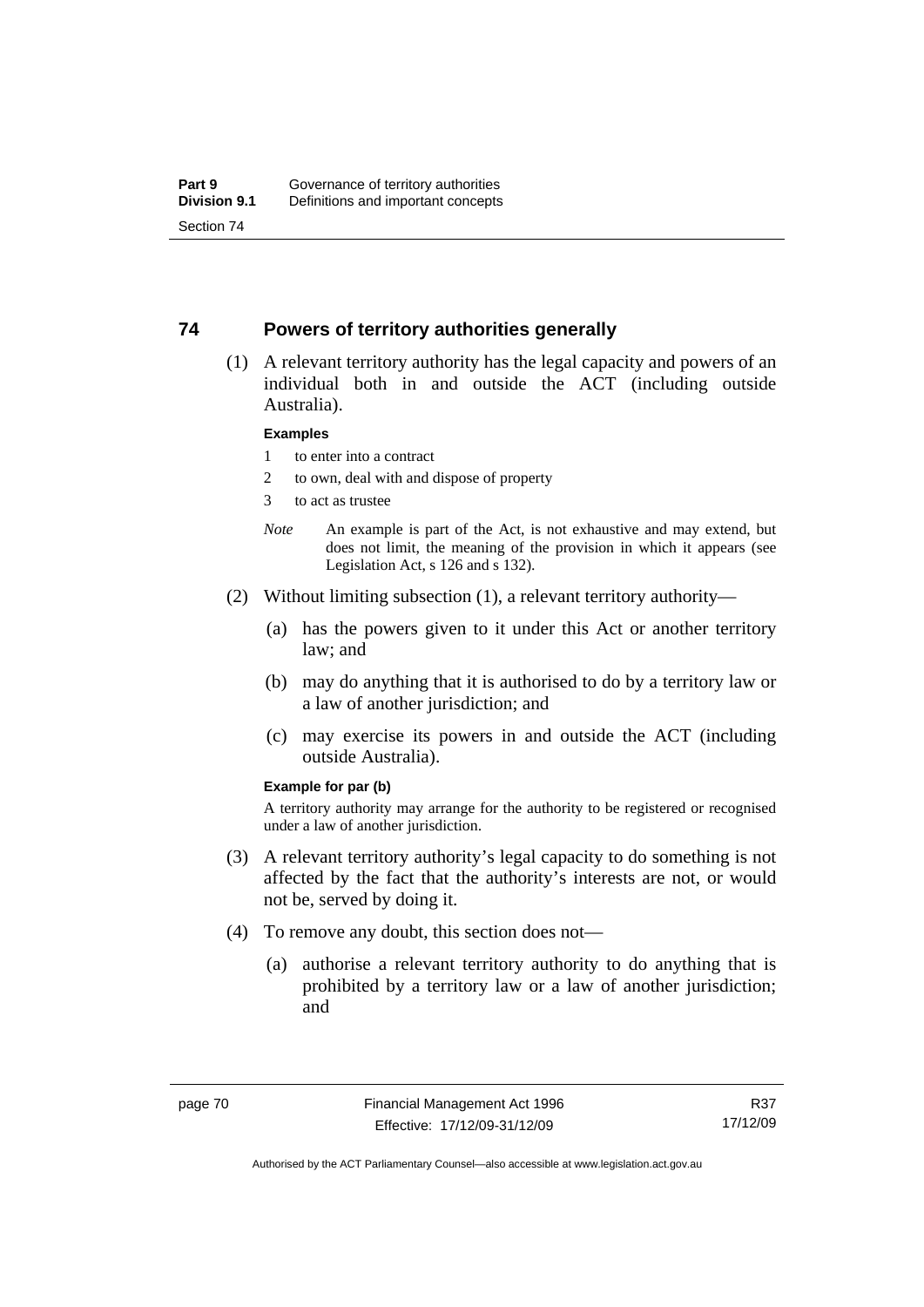- (b) give a relevant territory authority a right that a territory law or a law of another jurisdiction denies to the authority.
- (5) In this section:

*another jurisdiction* means the Commonwealth, a State, another Territory or a foreign country.

#### **75 Execution of documents and assumptions people dealing with relevant territory authority may make**

(1) In this section:

*applied Corporations Act provisions* means the following provisions of the Corporations Act:

- (a) section 127 (which is about the execution of documents by a company);
- (b) section 128 (which is about a person's entitlement to make certain assumptions in dealing with a company);
- (c) section 129 (which is about the assumptions that may be made).
- (2) The applied Corporations Act provisions apply to a relevant territory authority as if—
	- (a) a reference to a *company* were a reference to the authority; and
	- (b) a reference to a *common seal* were a reference to any seal of the authority; and
	- (c) a reference to a *director* were a reference to a board member; and
	- (d) a reference to a company's *constitution* were a reference to this Act and the establishing Act; and
	- (e) a reference to an *officer* of a company were a reference to the chief executive officer and any member of staff of the authority; and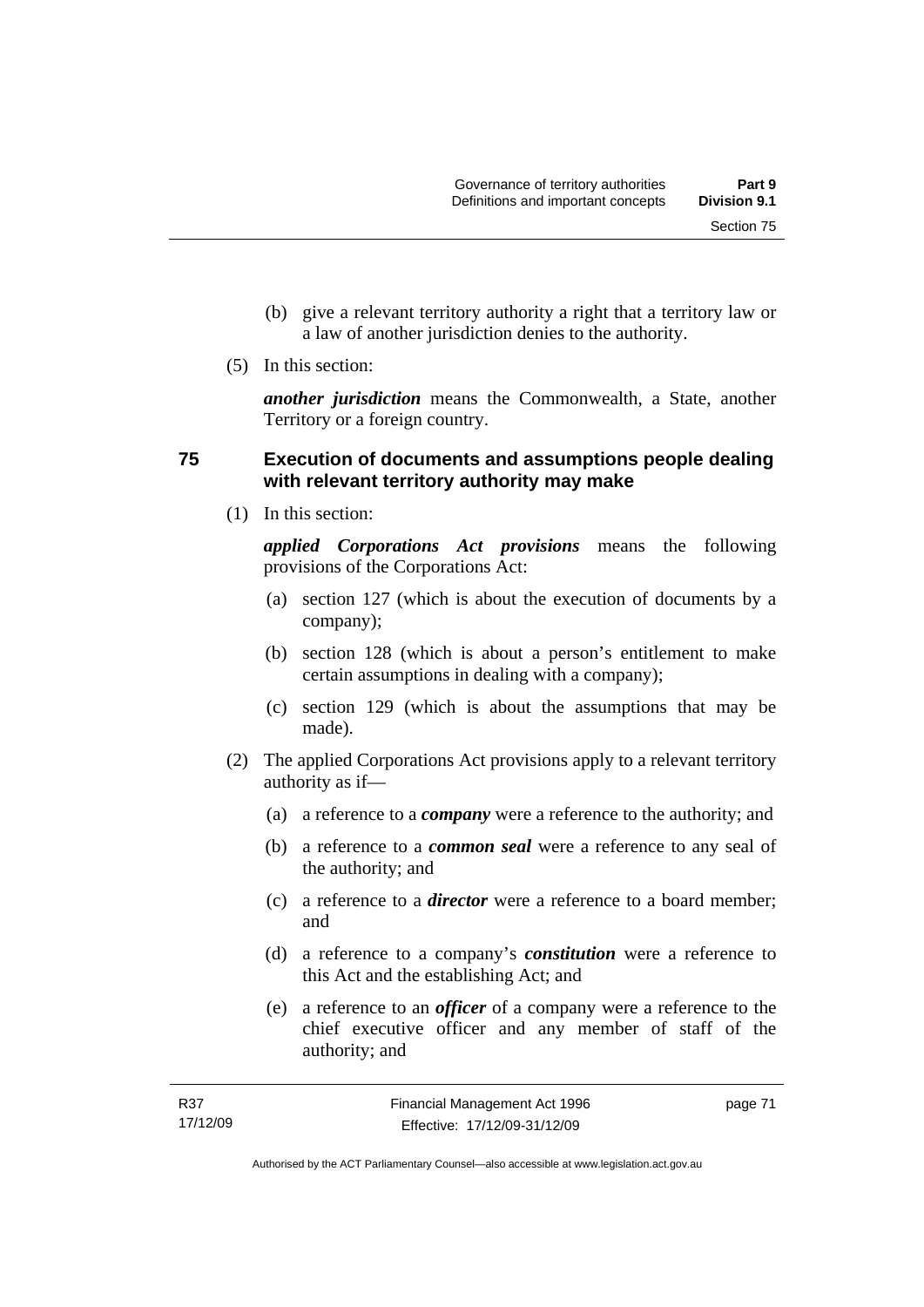- (f) a reference to *information available to the public from ASIC*  were a reference to information available to the public from the Territory; and
- (g) any other necessary changes, and any change prescribed by regulation, were made.

## **U 76 Governing board of territory authority**

- (1) A territory authority has a governing board if the establishing Act for the authority establishes a governing board for the authority.
- (2) To remove any doubt, only the following territory authorities have governing boards:
	- ACT Gambling and Racing Commission
	- Australian Capital Territory Public Cemeteries Authority
	- Building and Construction Industry Training Fund Authority
	- Cleaning Industry Long Service Leave Authority
	- Construction Industry Long Service Leave Authority
	- Cultural Facilities Corporation
	- **Exhibition Park Corporation**
	- Land Development Agency
	- a territory authority prescribed by the financial management guidelines.

# **77 Role of governing board**

- (1) If a territory authority has a governing board, the governing board has the following functions:
	- (a) setting the authority's policies and strategies;
	- (b) governing the authority consistently with the authority's establishing Act and other relevant legislation;
	- (c) ensuring, as far as practicable, that the authority operates in a proper, effective and efficient way;

R37 17/12/09

Authorised by the ACT Parliamentary Counsel—also accessible at www.legislation.act.gov.au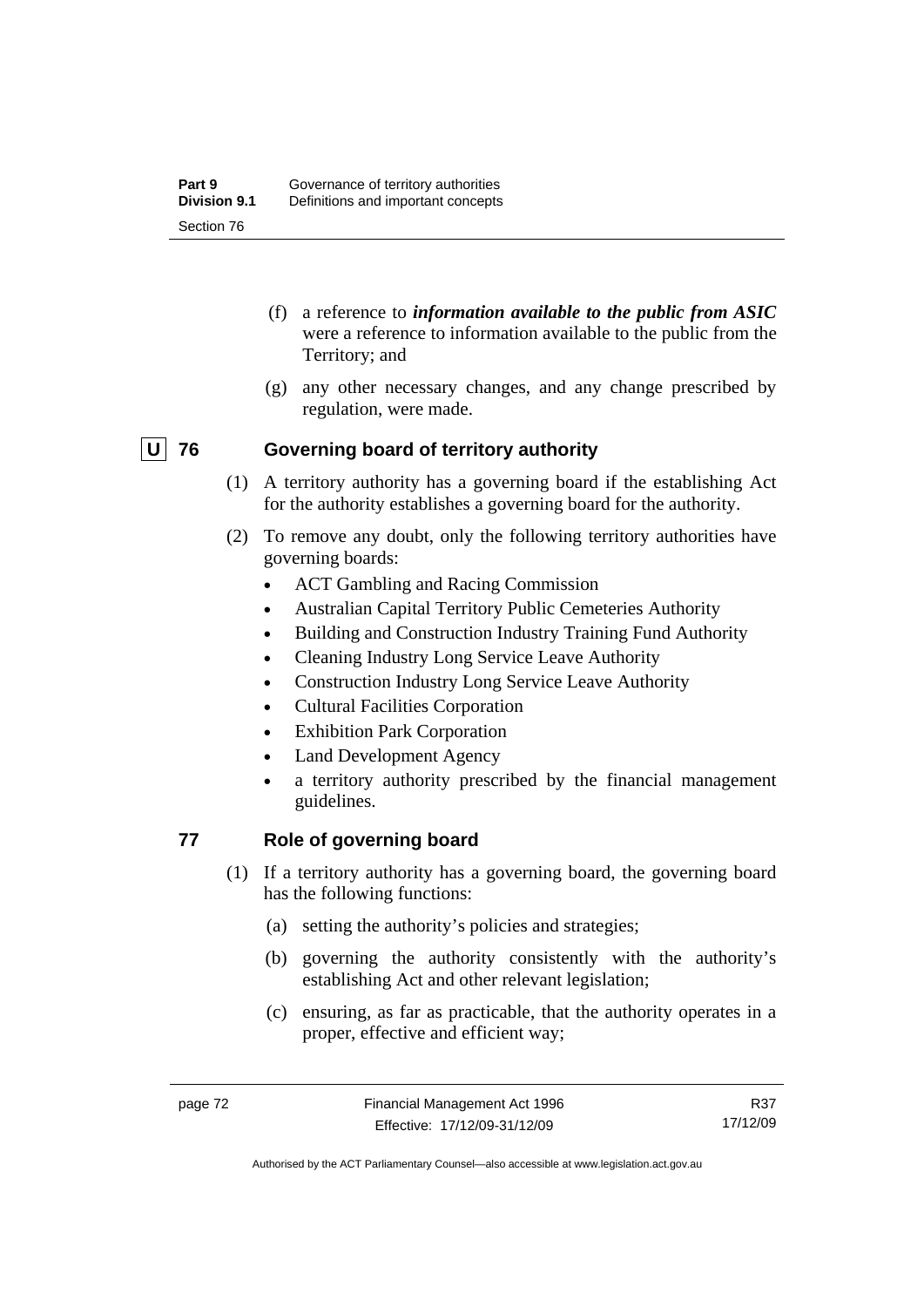(d) ensuring, as far as practicable, that the authority complies with applicable governmental policies (if any).

#### **Examples of policies for par (a)**

- 1 risk management
- 2 communication with government
- 3 corporate planning
- *Note* An example is part of the Act, is not exhaustive and may extend, but does not limit, the meaning of the provision in which it appears (see Legislation Act, s 126 and s 132).
- (2) This section does not limit the functions of a governing board.

# **Division 9.2 Governing board member appointments**

#### **U** 78 Appointment of governing board members generally

- (1) This section applies to the appointment of the members of the governing board of a territory authority, other than the CEO.
- (2) The responsible Minister for the territory authority may appoint the members.
	- *Note 1* For the making of appointments (including acting appointments), see the Legislation Act, pt 19.3.
	- *Note* 2 In particular, an appointment may be made by naming a person or nominating the occupant of a position (see s 207).
	- *Note 3* Certain Ministerial appointments require consultation with an Assembly committee and are disallowable (see Legislation Act, div 19.3.3).
- (3) The only criteria for deciding whether to appoint a person as a member are—
	- (a) the contribution the person can make to the goals and objectives of the governing board; and
	- (b) the criteria stated in applicable governmental policies (if any) relating to appointments.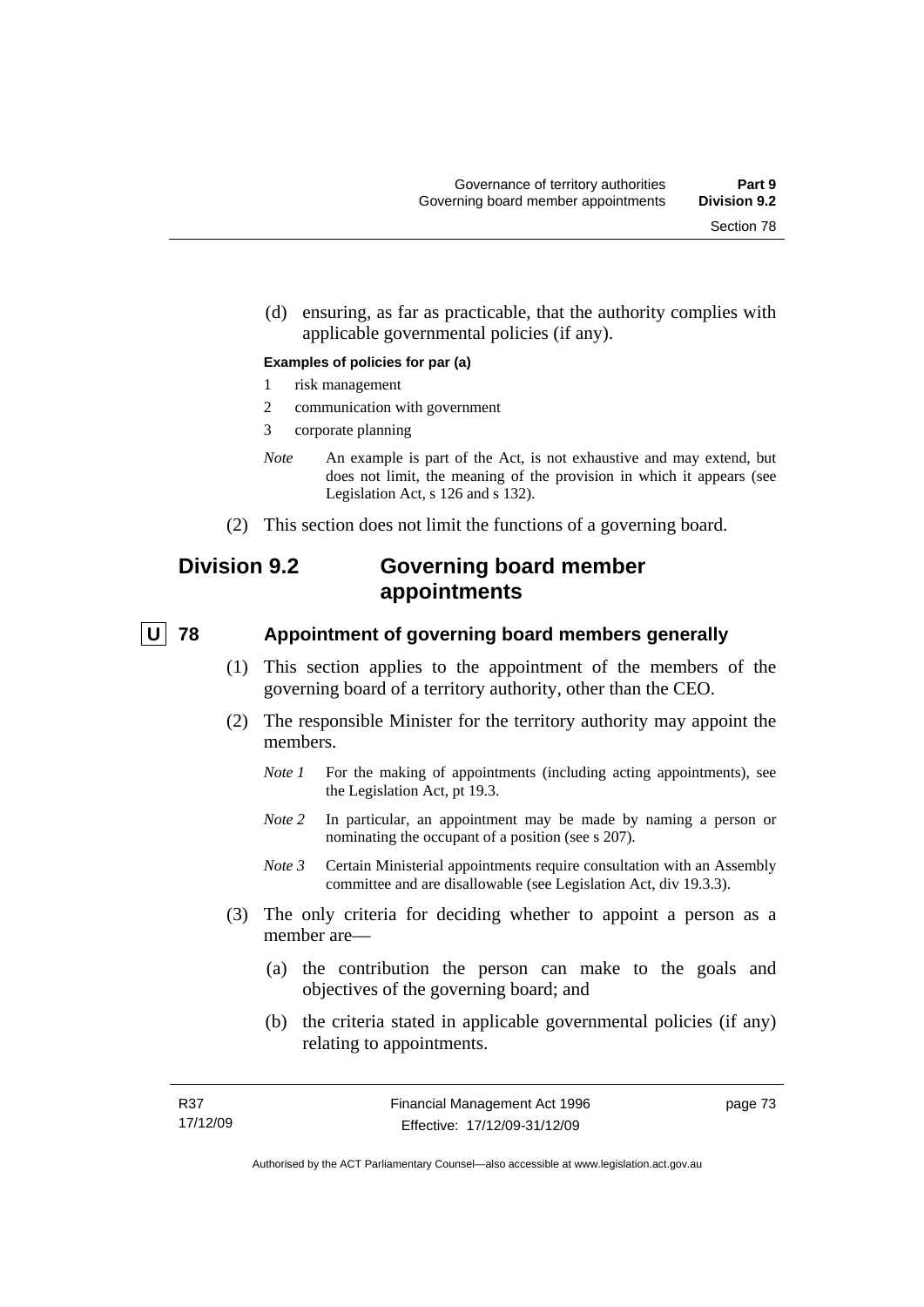- (4) However, the establishing Act may prescribe other criteria for deciding whether to appoint a person as a member.
- (5) An appointment of a member—
	- (a) must not be for longer than 3 years, unless the establishing Act allows a longer period; and
	- (b) is an appointment under the provision of the establishing Act that establishes the governing board.
- (6) The conditions of appointment of a member (other than a member required under the establishing Act to be a public servant or statutory office holder) are the conditions agreed between the Minister and the member, subject to any determination under the *Remuneration Tribunal Act 1995*.

#### **U 79 Appointment of chair and deputy chair**

- (1) The responsible Minister for a territory authority with a governing board may appoint a chair for the board and, unless the establishing Act otherwise provides, a deputy chair for the board.
	- *Note 1* For the making of appointments (including acting appointments), see the Legislation Act, pt 19.3.
	- *Note 2* In particular, an appointment may be made by naming a person or nominating the occupant of a position (see s 207).
	- *Note 3* Certain Ministerial appointments require consultation with an Assembly committee and are disallowable (see Legislation Act, div 19.3.3).
- (2) However, the responsible Minister must not appoint the CEO of the territory authority as chair or deputy chair.
- (3) The responsible Minister must try to ensure that the governing board of a territory authority always has a chair and, unless the establishing Act otherwise provides, deputy chair.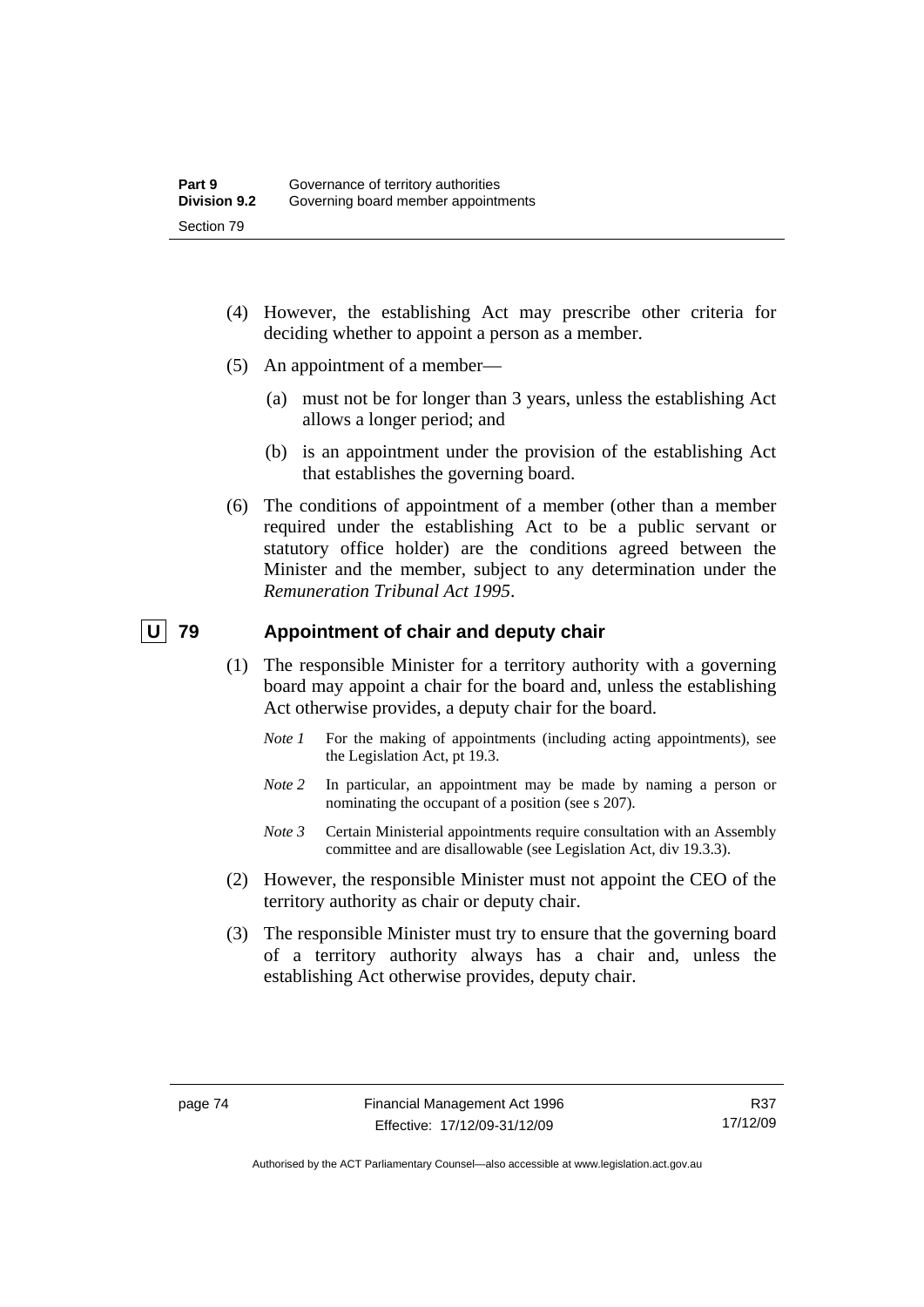#### **80 Appointment of CEO of authority with governing board**

- (1) This section applies to a territory authority with a governing board.
- (2) The governing board of the territory authority must, after consulting the responsible Minister, appoint a CEO for the authority.
	- *Note 1* For the making of appointments (including acting appointments), see the Legislation Act, pt 19.3.
	- *Note 2* In particular, an appointment may be made by naming a person or nominating the occupant of a position (see s 207).
- (3) However, if the CEO is required under the establishing Act to be a public servant, the chief executive of the administrative unit responsible for the establishing Act must, after consulting the governing board and the responsible Minister, appoint a CEO for the authority.
- (4) The CEO is a member of the governing board.
- (5) However, the CEO is not a member of the governing board if it is considering or deciding—
	- (a) the appointment, or the ending of the appointment, of the CEO; or
	- (b) the CEO's conditions of appointment.
- (6) The conditions of appointment of a CEO (other than a CEO required under the establishing Act to be a public servant) are the conditions agreed between the governing board and the CEO, subject to any determination under the *Remuneration Tribunal Act 1995*.

## **81 Ending board member appointments**

- (1) This section applies to a governing board member other than the CEO.
- (2) The responsible Minister may end the member's appointment—
	- (a) if the member contravenes a territory law; or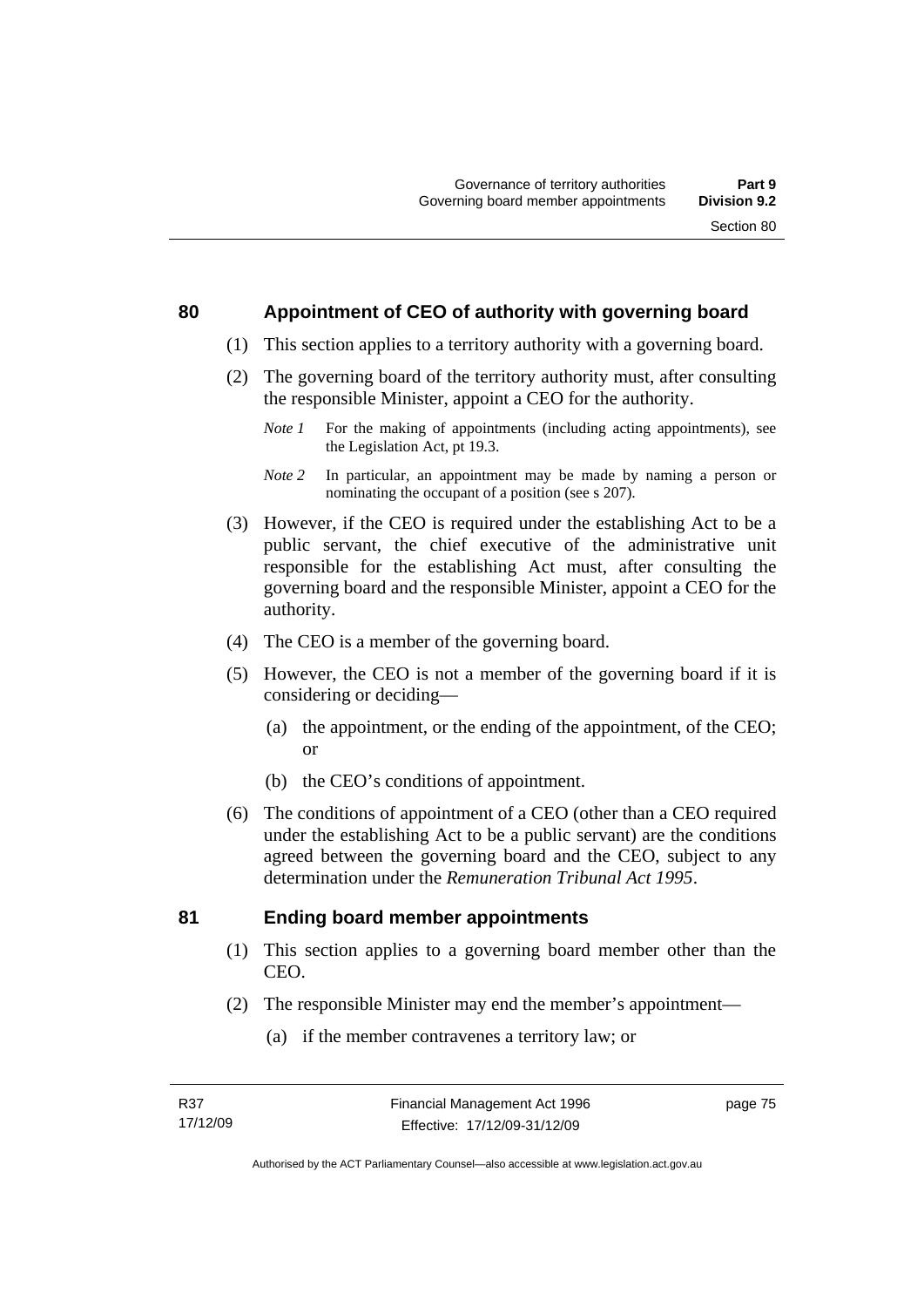- (b) for misbehaviour; or
- (c) if the member becomes bankrupt or executes a personal insolvency agreement; or
- (d) if the member is convicted, or found guilty, in Australia of an offence punishable by imprisonment for at least 1 year; or
- (e) if the member is convicted, or found guilty, outside Australia of an offence that, if it had been committed in the ACT, would be punishable by imprisonment for at least 1 year; or
- (f) if the member exercises the member's functions other than in accordance with section 85 (Honesty, care and diligence of governing board members); or
- (g) if the member fails to take all reasonable steps to avoid being placed in a position where a conflict of interest arises during the exercise of the member's functions; or
- (h) if the member contravenes section 88 (Disclosure of interests by governing board members); or
- (i) if the member is absent from 3 consecutive meetings of the board, otherwise than on approved leave; or
- (j) for physical or mental incapacity, if the incapacity substantially affects the exercise of the member's functions.
- *Note* A person's appointment also ends if the person resigns (see Legislation Act, s 210).
- (3) The Minister may also end the appointment of the member (the *member concerned*) if the board tells the Minister in writing that it has resolved, by a majority of at least  $\frac{2}{3}$  of the members, to recommend to the Minister that the member's appointment be ended.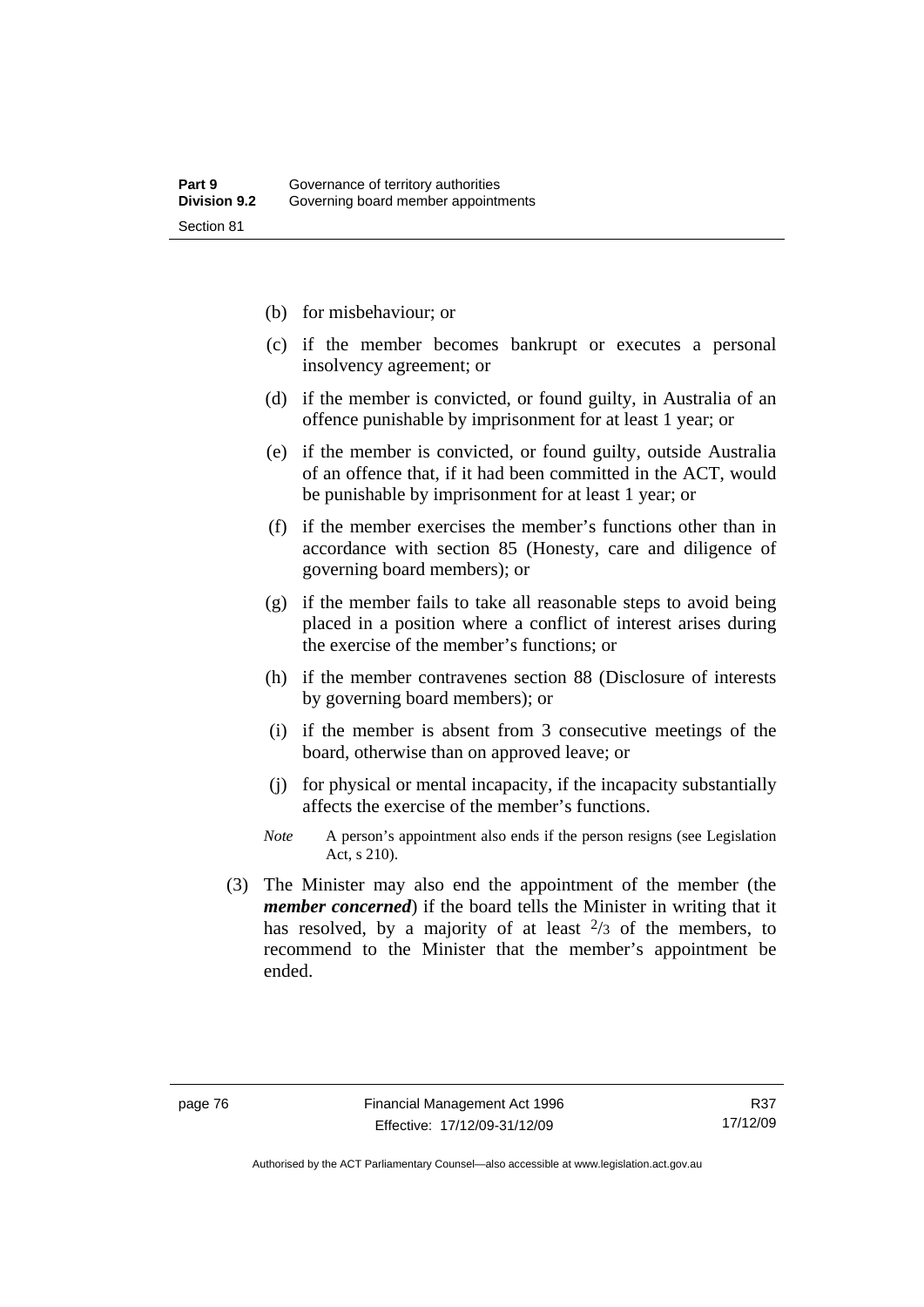- (4) The governing board may pass a resolution mentioned in subsection (3) only if—
	- (a) at least 3 weeks written notice of the intention to consider the proposed resolution has been given to the member concerned; and
	- (b) the member concerned has been given an opportunity to make submissions and present documents to a meeting of the board; and
	- (c) if the member concerned has used the opportunity mentioned in paragraph (b)—a summary of the member's submissions is recorded in the minutes of the board and a copy of any documents presented is included in the minutes.

# **Division 9.3 Functions of governing board members**

## **82 Chair's functions**

The chair of the governing board of a territory authority has the following functions:

- (a) managing the affairs of the governing board;
- (b) ensuring, as far as practicable, that there is a good working relationship between the governing board and management of the authority;
- (c) ensuring the responsible Minister is kept informed about the operations of the authority.

## **83 Deputy chair's functions**

 (1) If the chair of the governing board of a territory authority is absent or cannot for any reason exercise the functions of the chair, the deputy chair of the governing board must exercise the functions of the chair.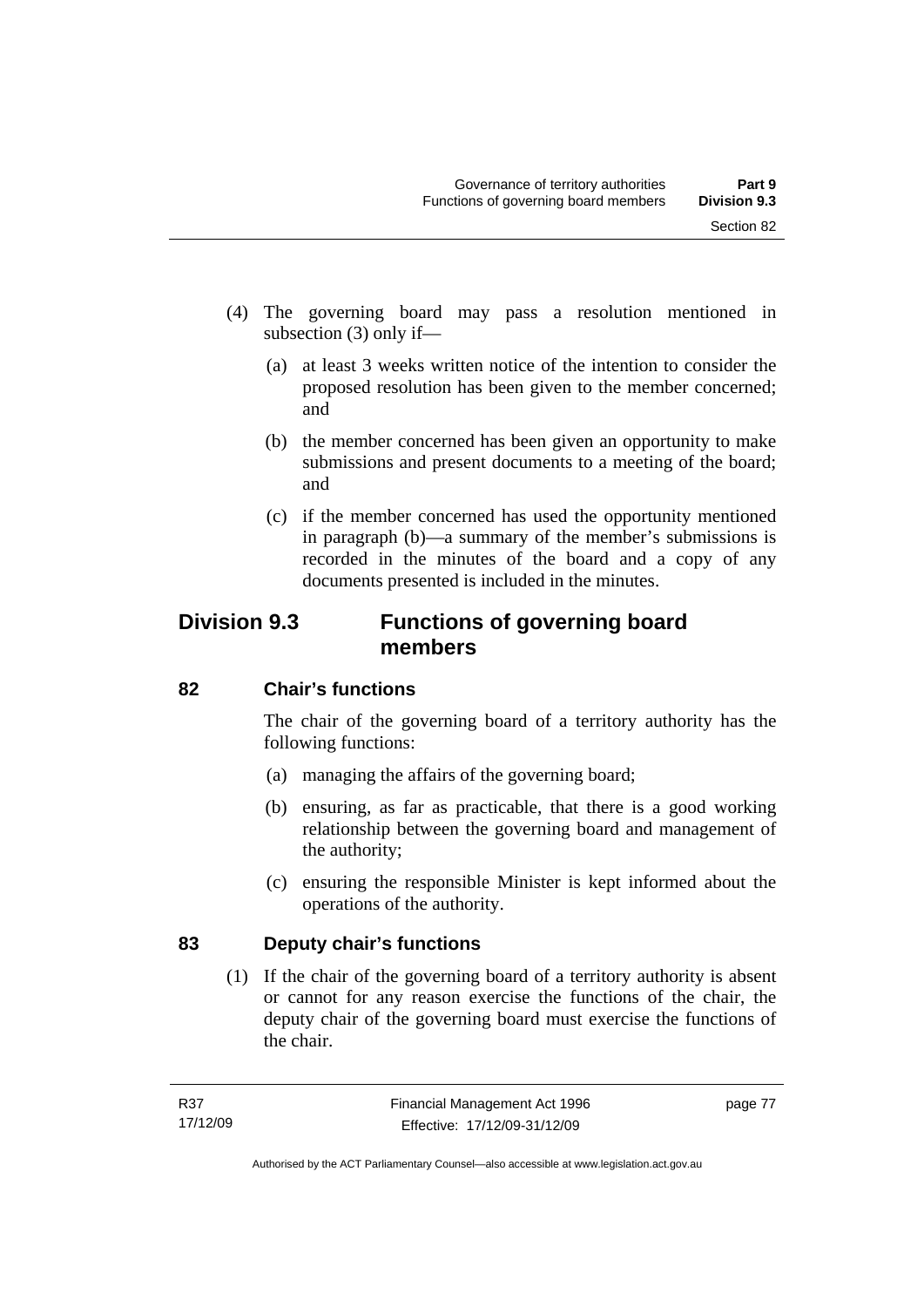- (2) However, this section does not apply to a territory authority if the establishing Act for the authority provides that it need not have a deputy chair.
	- *Note* The Legislation Act, s 209 deals with acting appointments.

#### **84 CEO's functions**

- (1) The CEO of a territory authority with a governing board has the following functions:
	- (a) ensuring, as far as practicable, that the authority's statement of intent is implemented effectively and efficiently;

**Example of implementation of statement of intent**  achieving objectives in statement of intent

- (b) managing the day-to-day operations of the authority in accordance with—
	- (i) applicable governmental policies (if any); and
	- (ii) the policies of the authority set by the board; and
	- (iii) each legal requirement that applies to the authority;

#### **Example for par (iii)**

a direction by the independent competition and regulatory commission that relates to the authority

- (c) regularly advising the board about the operation and financial performance of the authority;
- (d) immediately advising the board about significant events.
	- *Note* An example is part of the Act, is not exhaustive and may extend, but does not limit, the meaning of the provision in which it appears (see Legislation Act, s 126 and s 132).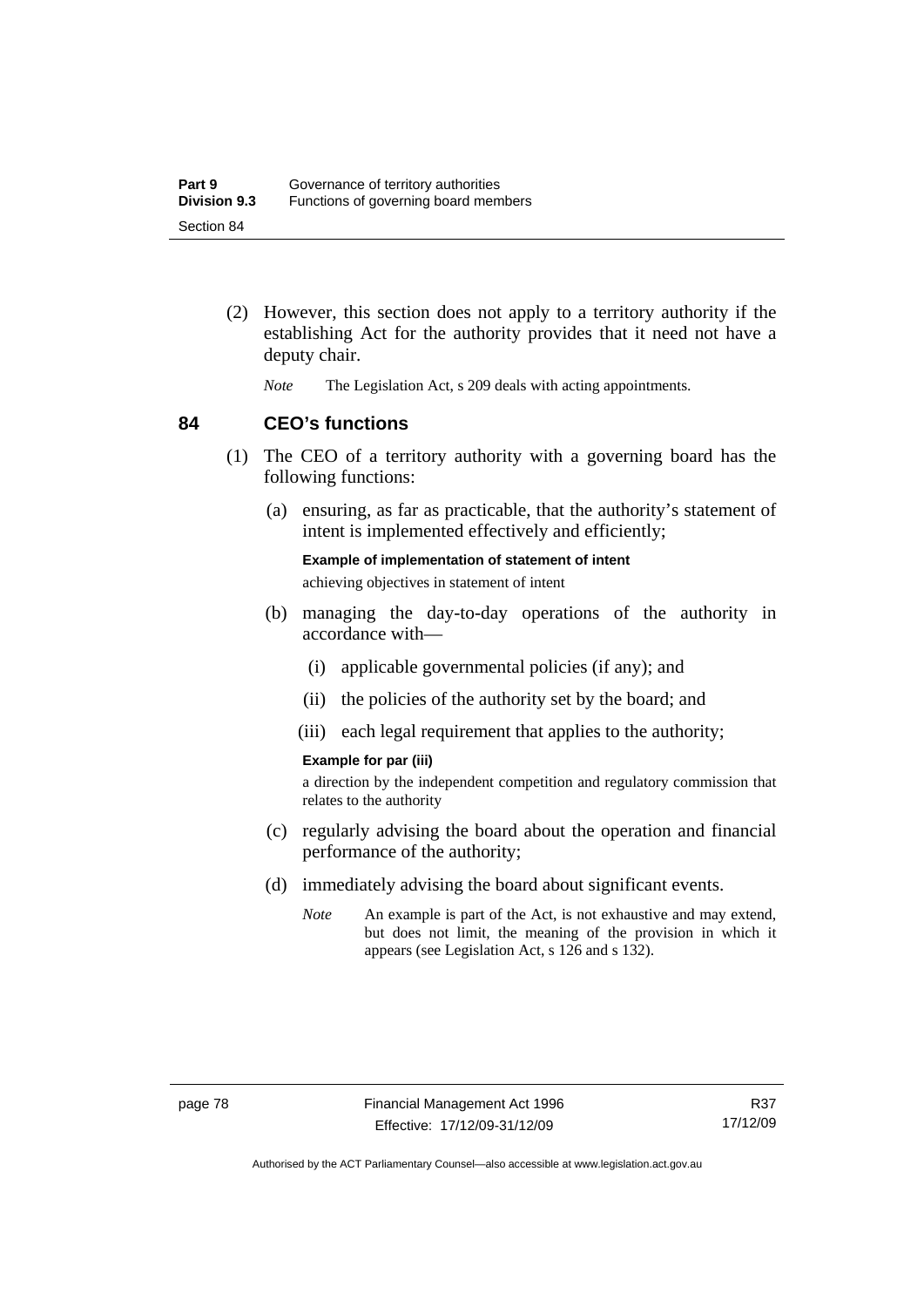(2) In this section:

*significant event*, for a territory authority, means an event that the authority is required to tell the responsible Minister about under section 101.

## **85 Honesty, care and diligence of governing board members**

In exercising the functions of a governing board member, a member must exercise the degree of honesty, care and diligence required to be exercised by a director of a corporation in relation to the affairs of the corporation.

# **86 Conflicts of interest by governing board members**

A governing board member must take all reasonable steps to avoid being placed in a position where a conflict of interest arises during the exercise of the member's functions.

## **87 Agenda to require disclosure of interest item**

The agenda for each meeting of a territory authority governing board must include an item requiring any material interest in an issue to be considered at the meeting to be disclosed to the meeting.

# **88 Disclosure of interests by governing board members**

- (1) If a governing board member has a material interest in an issue being considered, or about to be considered, by the governing board, the member must disclose the nature of the interest at a board meeting as soon as practicable after the relevant facts come to the member's knowledge.
	- *Note Material interest* is defined in s (4). The definition of *indirect interest* in s (4) applies to the definition of *material interest*.
- (2) The disclosure must be recorded in the governing board's minutes and, unless the board otherwise decides, the member must not—
	- (a) be present when the board considers the issue; or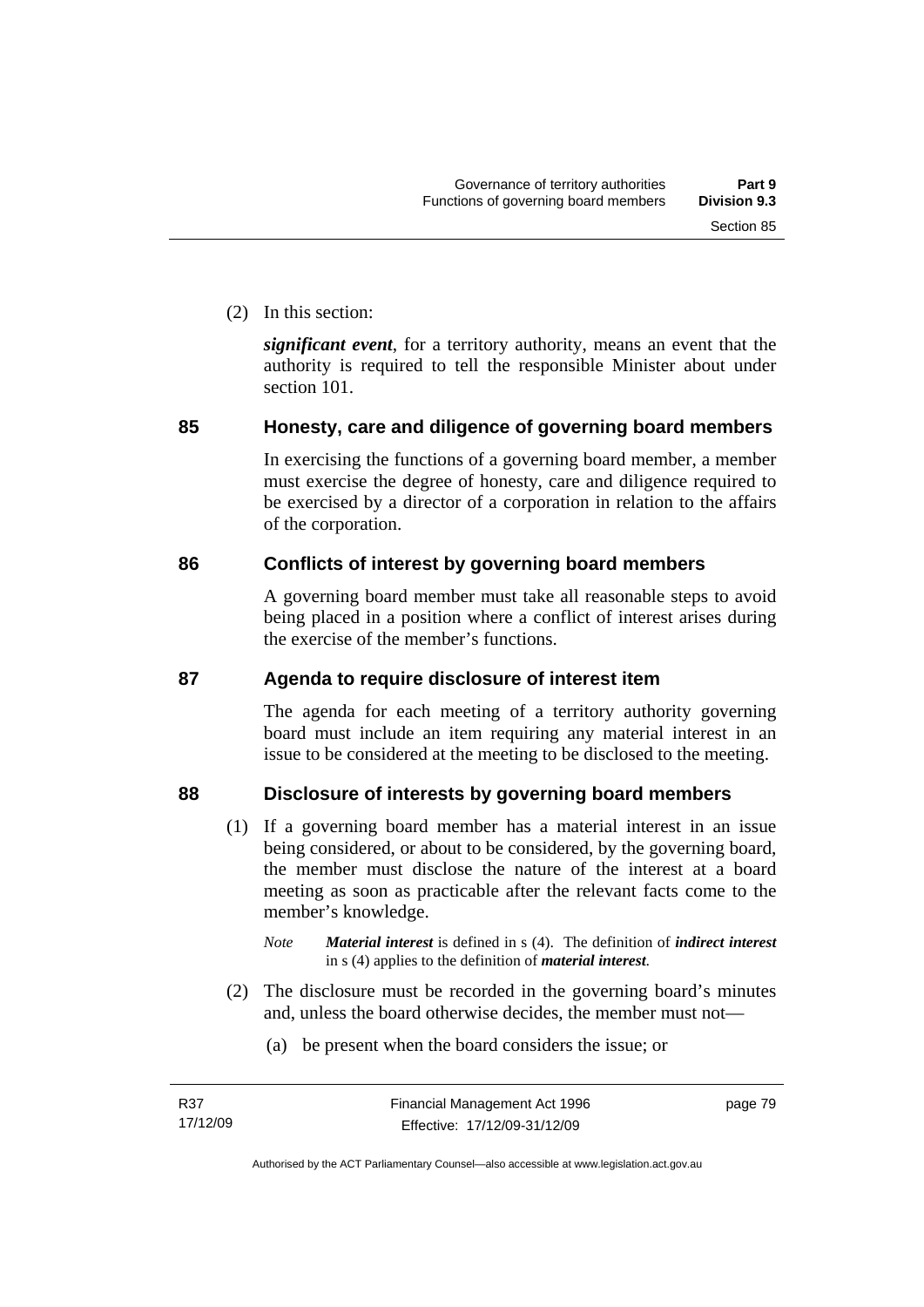#### (b) take part in a decision of the board on the issue.

#### **Example**

Albert, Boris and Chloe are members of a governing board. They have an interest in an issue being considered at a governing board meeting and they disclose the interest as soon as they become aware of it. Albert's and Boris's interests are minor but Chloe has a direct financial interest in the issue.

The governing board considers the disclosures and decides that because of the nature of the interests:

- Albert may be present when the board considers the issue but not take part in the decision
- Boris may be present for the consideration and take part in the decision.

The board does not make a decision allowing Chloe to be present or take part in the board's decision. Accordingly, since Chloe has a material interest she cannot be present for the consideration of the issue or take part in the decision.

- *Note* An example is part of the Act, is not exhaustive and may extend, but does not limit, the meaning of the provision in which it appears (see Legislation Act, s 126 and s 132).
- (3) Any other governing board member who also has a material interest in the issue must not be present when the board is considering its decision under subsection (2).
- (4) In this section:

*associate*, of a person, means—

- (a) the person's business partner; or
- (b) a close friend of the person; or
- (c) a family member of the person.

*executive officer*, of a corporation, means a person (however described) who is concerned with, or takes part in, the corporation's management, whether or not the person is a director of the corporation.

R37 17/12/09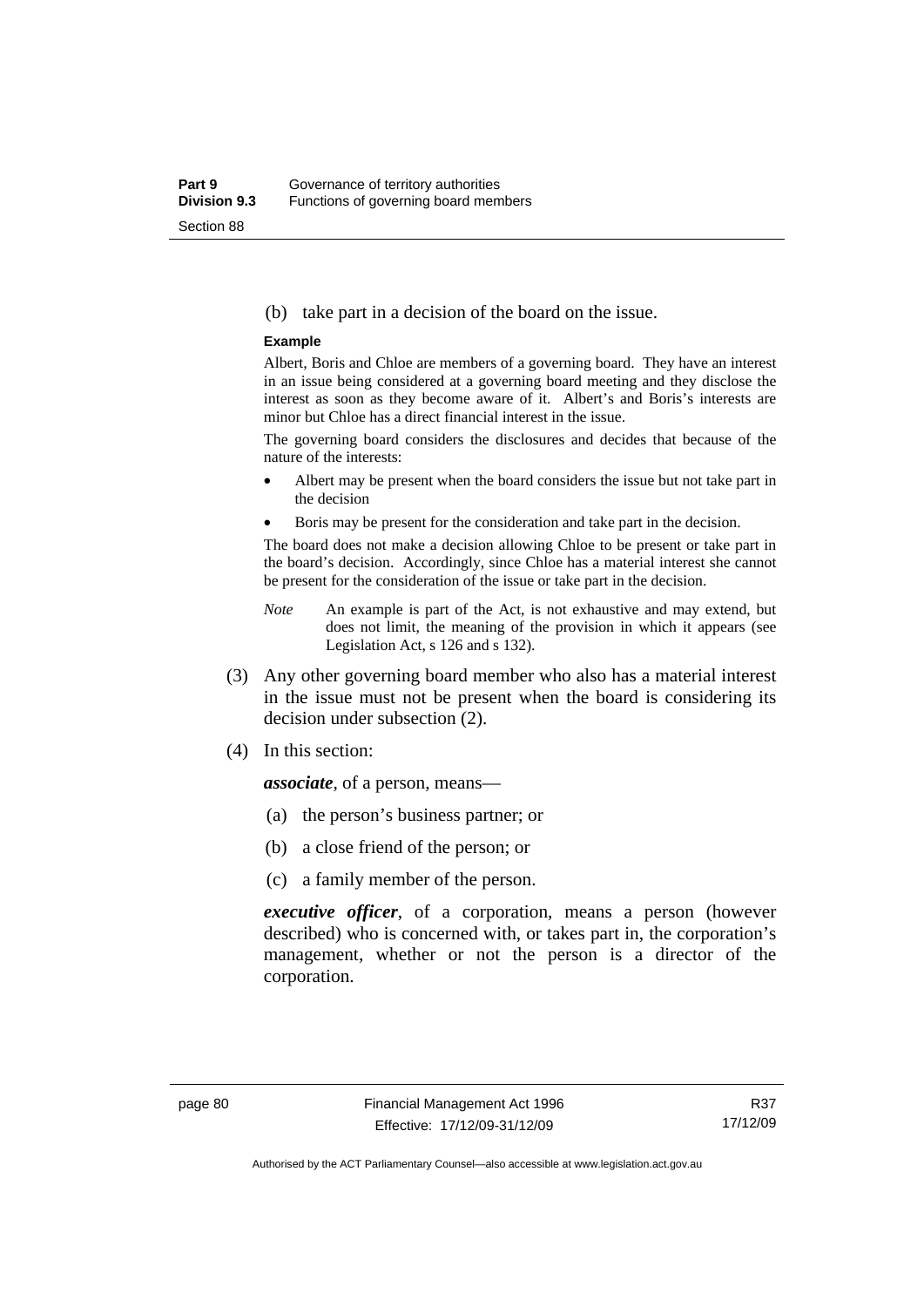*indirect interest*—without limiting the kinds of indirect interests a person may have, a person has an *indirect interest* in an issue if any of the following has an interest in the issue:

- (a) an associate of the person;
- (b) a corporation if the corporation has not more than 100 members and the person, or an associate of the person, is a member of the corporation;
- (c) a subsidiary of a corporation mentioned in paragraph (b);
- (d) a corporation if the person, or an associate of the person, is an executive officer of the corporation;
- (e) the trustee of a trust if the person, or an associate of the person, is a beneficiary of the trust;
- (f) a member of a firm or partnership if the person, or an associate of the person, is a member of the firm or partnership;
- (g) someone else carrying on a business if the person, or an associate of the person, has a direct or indirect right to participate in the profits of the business.

*material interest*—a governing board member has a *material interest* in an issue if the member has—

- (a) a direct or indirect financial interest in the issue; or
- (b) a direct or indirect interest of any other kind if the interest could conflict with the proper exercise of the member's functions in relation to the board's consideration of the issue.

## **89 Reporting of disclosed governing board interests to Minister**

 (1) Within 3 months after the day a material interest is disclosed under section 88 (1), the chair of the governing board must report to the responsible Minister in writing about—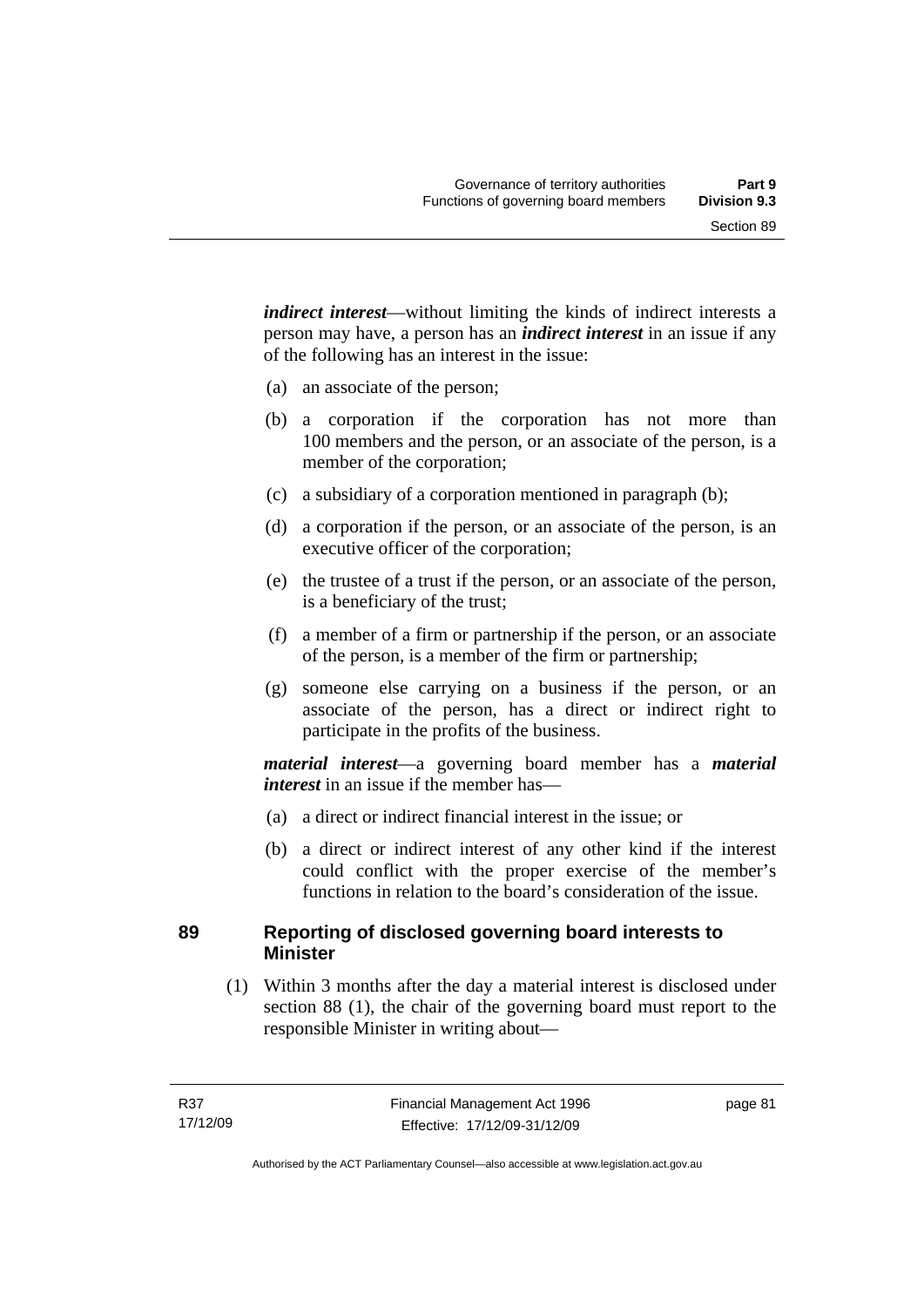- (a) the disclosure; and
- (b) the nature of the interest disclosed; and
- (c) any decision by the board under section 88 (2).
- (2) The chair must also give the responsible Minister, not later than 31 days after the end of each financial year, a statement that sets out the information given to the Minister in reports under subsection (1) that relate to disclosures made during the previous financial year.
- (3) The responsible Minister must give a copy of the statement to the relevant committee of the Legislative Assembly within 31 days after the day the Minister receives the statement.
- (4) In this section:

#### *relevant committee* means—

- (a) a standing committee of the Legislative Assembly nominated by the Speaker for subsection (3); or
- (b) if no nomination under paragraph (a) is in effect—the standing committee of the Legislative Assembly responsible for public accounts.

#### **90 Protection of governing board members from liability**

- (1) A governing board member is not civilly liable for anything done or omitted to be done honestly and without recklessness—
	- (a) in the exercise of a function under a territory law; or
	- (b) in the reasonable belief that the act or omission was in the exercise of a function under a territory law.
- (2) Any liability that would, apart from this section, attach to a governing board member of a territory authority attaches instead to the authority.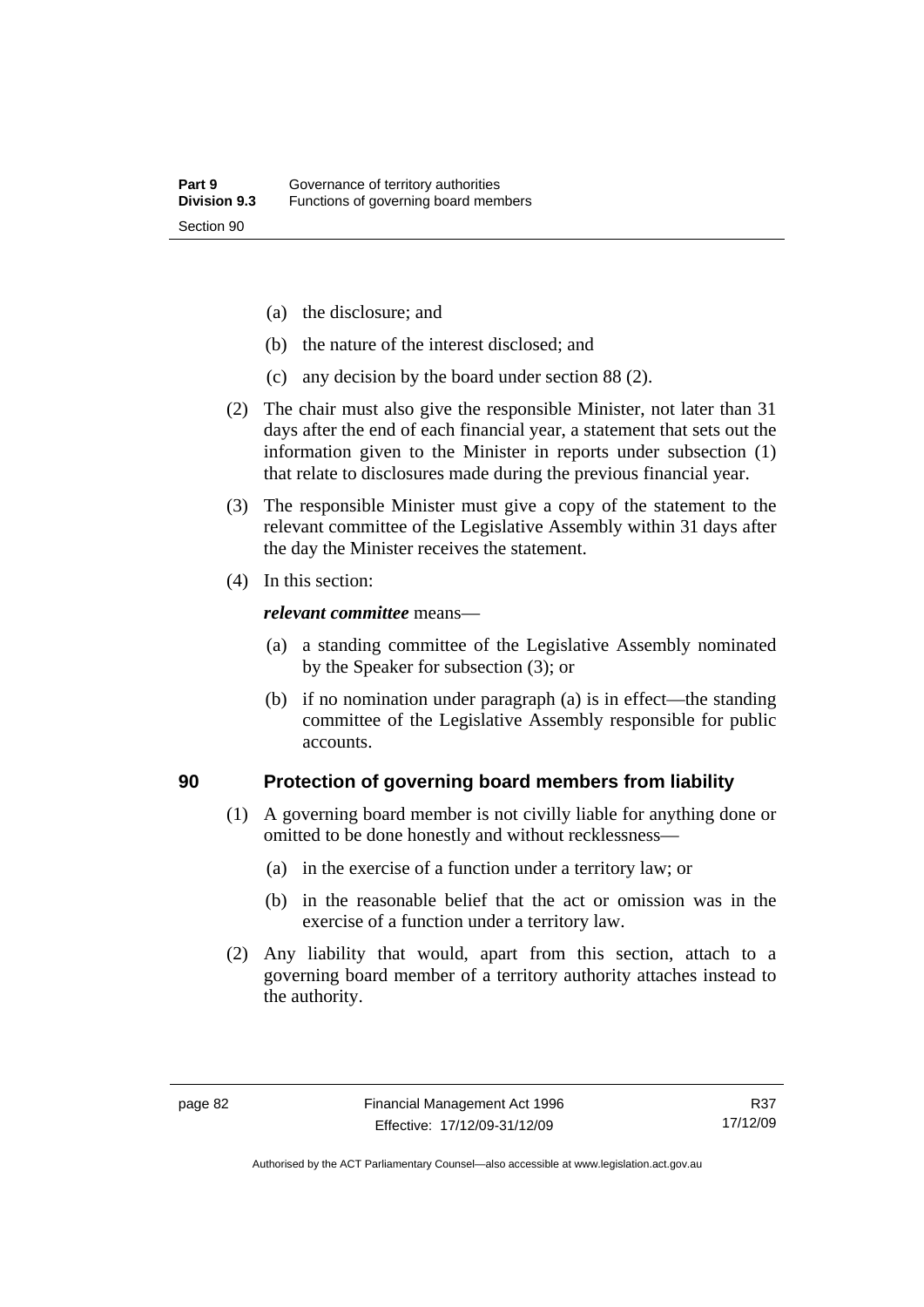#### **91 Indemnification and exemption of governing board members**

- (1) A territory authority must not exempt a governing board member (whether directly or through another entity) from liability to the authority.
- (2) A territory authority must not indemnify a governing board member (whether directly or through another entity and whether by agreement or by making a payment) against any of the following liabilities incurred as a board member:
	- (a) a liability owed to the authority;
	- (b) a liability owed to someone other than the authority that did not arise from honest conduct.
- (3) A territory authority must not indemnify a governing board member (whether directly or through another entity and whether by agreement or by making a payment) against legal costs incurred as a member if the costs are incurred—
	- (a) in defending or resisting a proceeding if the person is found to have a liability for which the person could not be indemnified under subsection (2); or
		- *Note* A governing board member is not personally liable for certain acts done or omissions made honestly and without recklessness (see s 90).
	- (b) in defending or resisting a criminal proceeding in which the person is found guilty.
- (4) In this section:

*authority* includes a subsidiary (if any) of the authority.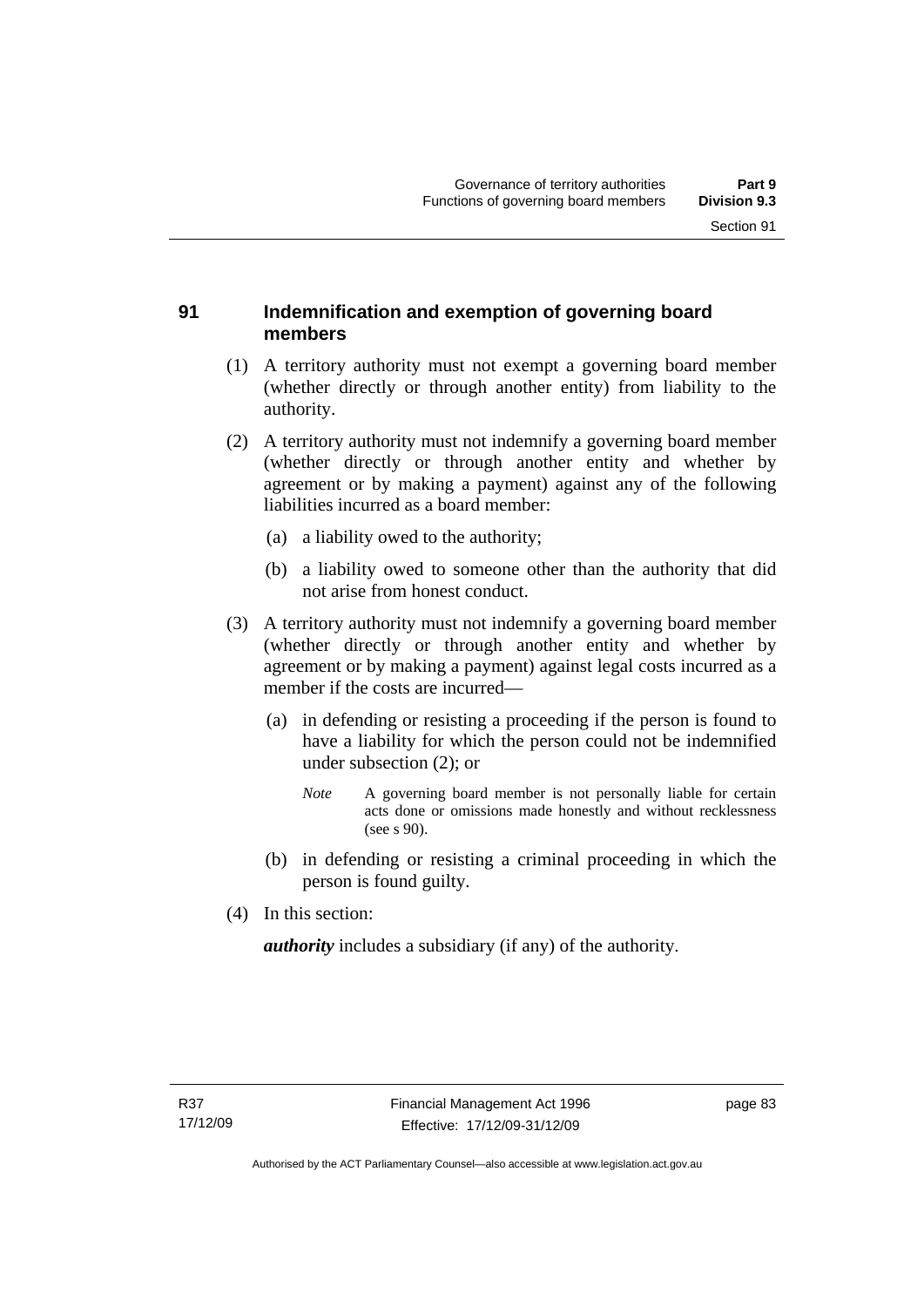#### **92 Compensation for exercise of functions etc**

- (1) A person may claim compensation from the Territory if the person suffers loss because of the exercise, or purported exercise, of a function under this part or the establishing Act.
- (2) Compensation may be claimed and ordered in a proceeding for compensation brought in a court of competent jurisdiction.
- (3) A court may order the payment of reasonable compensation for the loss or expense only if it is satisfied it is just to make the order in the circumstances of the particular case.
- (4) A regulation may prescribe matters that may, must or must not be taken into account by the court in considering whether it is just to make the order.

# **Division 9.4 Governing board meetings**

## **93 Time and place of governing board meetings**

- (1) Meetings of the governing board of a territory authority are to be held when and where it decides.
- (2) However, the governing board must meet—
	- (a) at least once every 3 months; or
	- (b) if the establishing Act requires the governing board to meet more frequently—at the times required under the establishing Act.
- (3) The chair—
	- (a) may at any time call a meeting of the governing board; and
	- (b) must call a meeting if asked by the Minister or at least 2 members.
- (4) The chair must give the other members reasonable notice of the time and place of a meeting called by the chair.

R37 17/12/09

Authorised by the ACT Parliamentary Counsel—also accessible at www.legislation.act.gov.au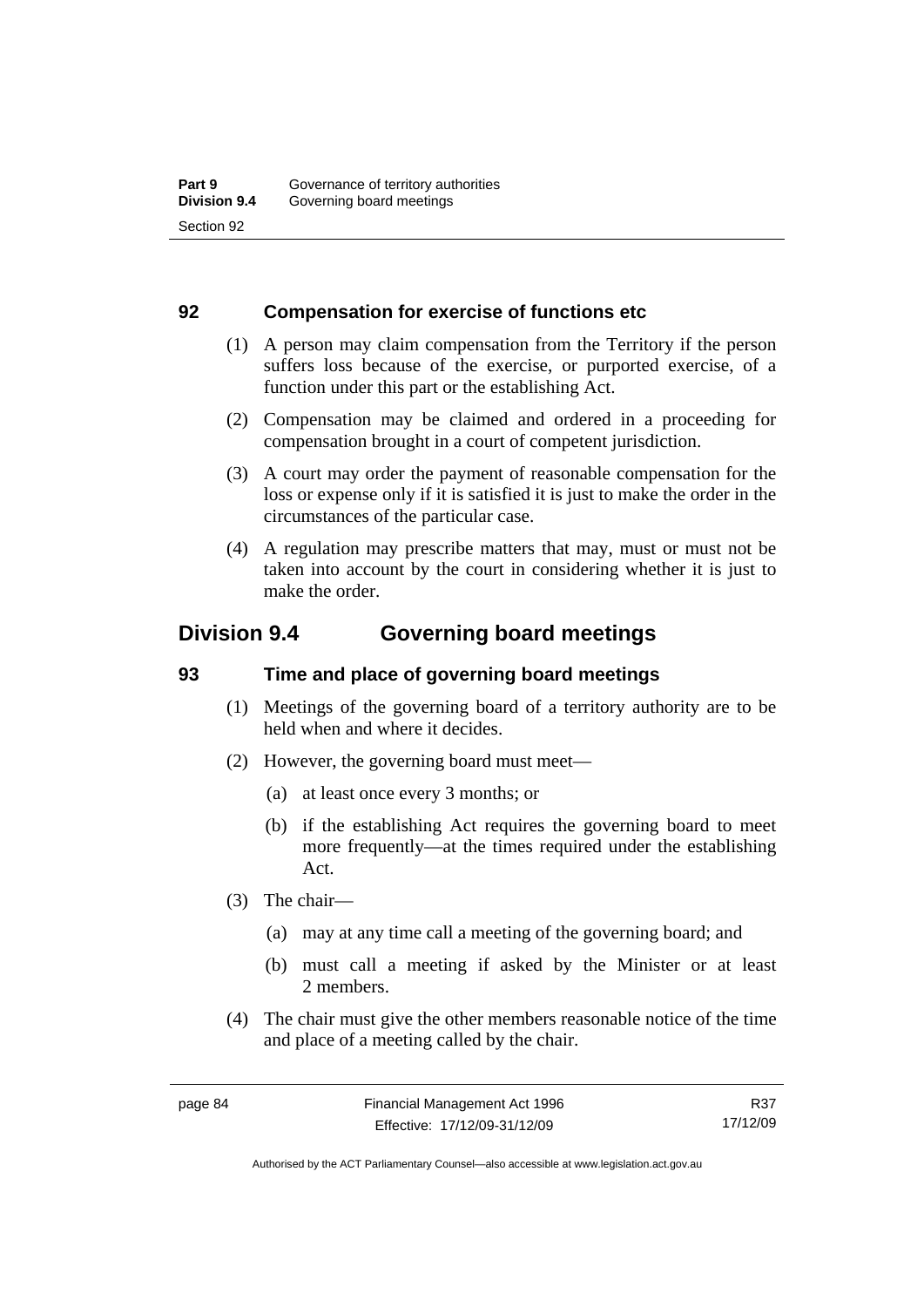## **94 Presiding member at governing board meetings**

- (1) The chair presides at all meetings at which the chair is present.
- (2) If the chair is absent and the governing board has a deputy chair, the deputy chair presides.
- (3) If the chair and the deputy chair are absent or the chair is absent and there is no deputy chair, the member chosen by the members present presides.
- (4) However, the members must not choose the CEO to preside.

## **95 Quorum at governing board meetings**

- (1) Business may be carried on at a meeting of the governing board only if at least 1/2 the number of members appointed are present.
- (2) However, if the establishing Act for the governing board provides that a board member is a non-voting member, that board member is not counted as a member appointed or present for subsection (1).

## **96 Voting at governing board meetings**

- (1) At a meeting of the governing board each member has a vote on each question to be decided, unless the establishing Act for the board otherwise provides.
- (2) A question is decided by a majority of the votes of the members present and voting but, if the votes are equal, the member presiding has a deciding vote.

# **97 Conduct of governing board meetings etc**

 (1) The governing board may conduct its proceedings (including its meetings) as it considers appropriate.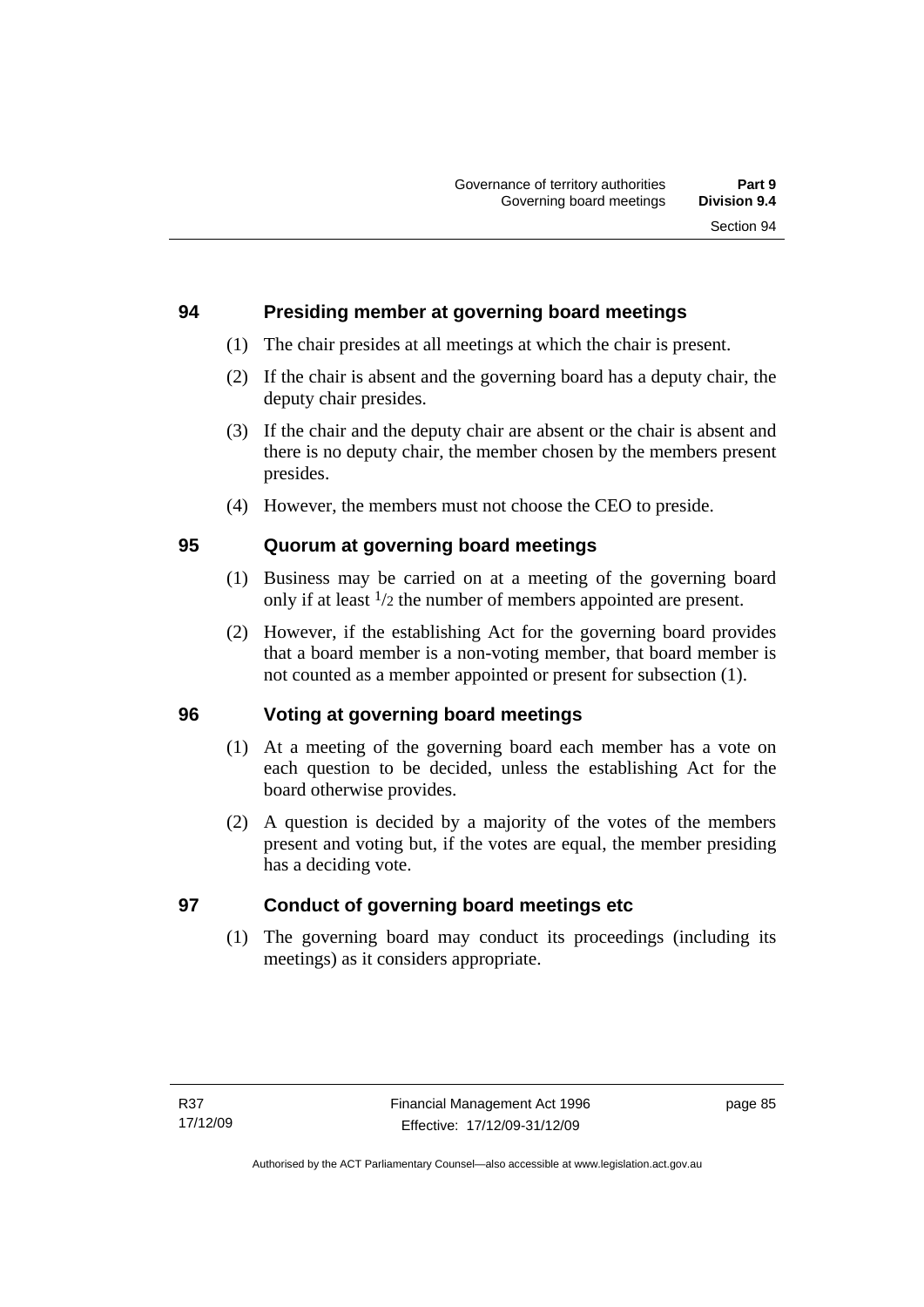(2) A meeting may be held using a method of communication, or a combination of methods of communication, that allows a board member taking part to hear what each other member taking part says without the members being in each other's presence.

#### **Examples**

a phone link, a satellite link, an internet or intranet link

- *Note* An example is part of the Act, is not exhaustive and may extend, but does not limit, the meaning of the provision in which it appears (see Legislation Act, s 126 and s 132).
- (3) A governing board member who takes part in a meeting conducted under subsection (2) is taken, for all purposes, to be present at the meeting.
- (4) A resolution is a valid resolution of the governing board, even if it is not passed at a meeting of the board, if all members agree to the proposed resolution in writing or by electronic communication.

#### **Example of electronic communication**  email

(5) The board must keep minutes of its meetings.

# **Division 9.5 Requirements and obligations for territory authorities**

#### **98 Limitations on authorities forming corporations etc**

- (1) A relevant territory authority must not do any of the following without the Treasurer's prior written approval:
	- (a) subscribe for, or purchase, shares in or debentures or other securities of, a corporation;
	- (b) form, or take part in the formation of, a corporation.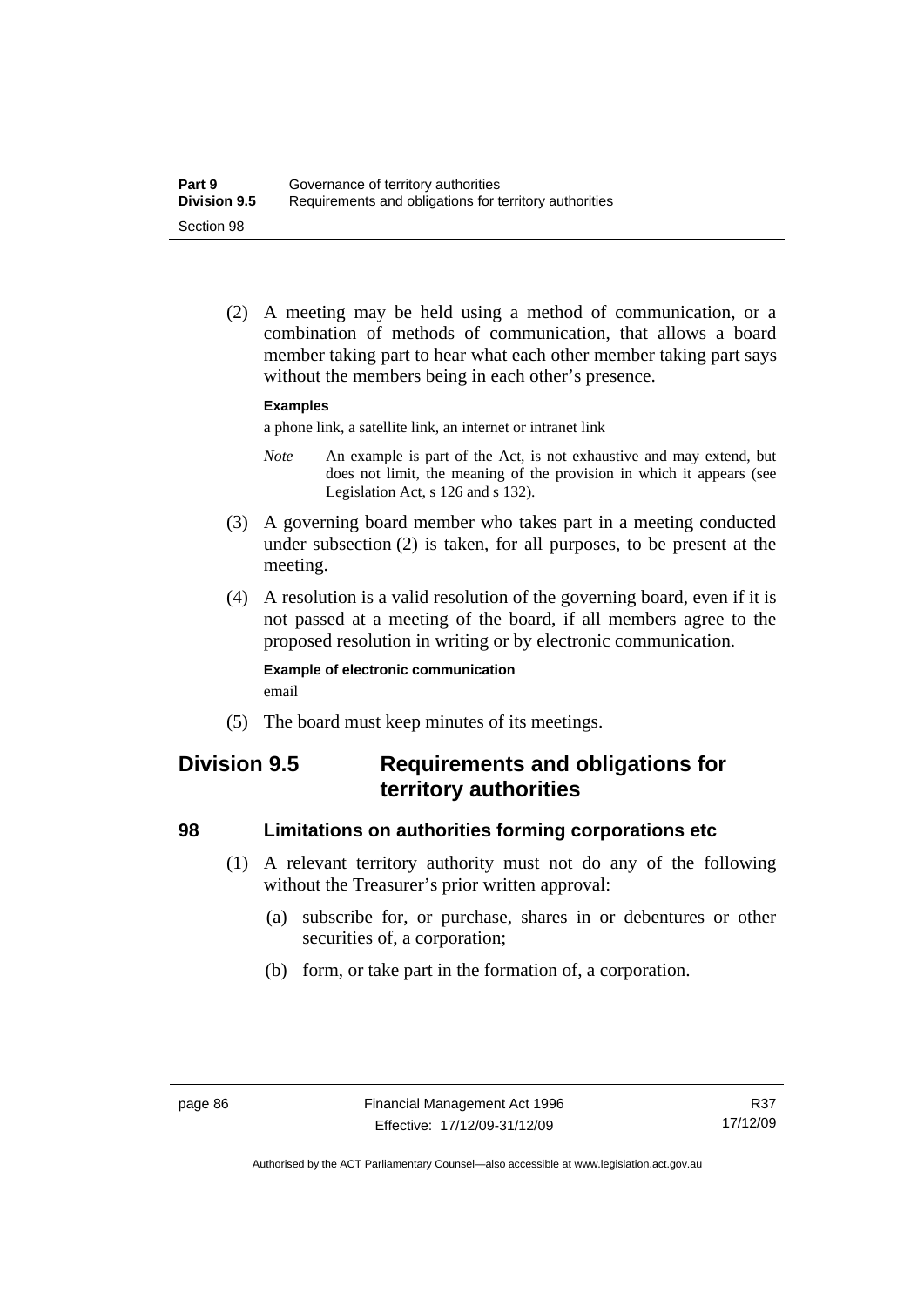- (2) An approval under subsection (1)—
	- (a) must relate only to a particular corporation or proposed corporation; and
	- (b) may be given subject to the conditions or restrictions stated in the approval.
- (3) If a relevant territory authority does something mentioned in subsection (1), the authority must tell the responsible Minister within 2 weeks after the day the authority does the thing.
- (4) The responsible Minister must—
	- (a) prepare a written statement setting out details of, and reasons for, the relevant territory authority's action; and
	- (b) present the statement to the Legislative Assembly within 6 sitting days after the day the Minister is told about the action.
- (5) A statement need not include any material that is commercially sensitive.
- (6) However, if commercially sensitive information is not included in the statement, the responsible Minister must, when presenting the statement to the Legislative Assembly, also present a further statement setting out the general nature of the information and the reason for its non-inclusion in the statement.

# **99 Limitations on authorities taking part in joint ventures and trusts**

- (1) A relevant territory authority must not take part in a joint venture or trust without the Treasurer's prior written approval.
- (2) An approval under subsection (1)—
	- (a) may apply generally or may relate to a particular proposed joint venture or trust; and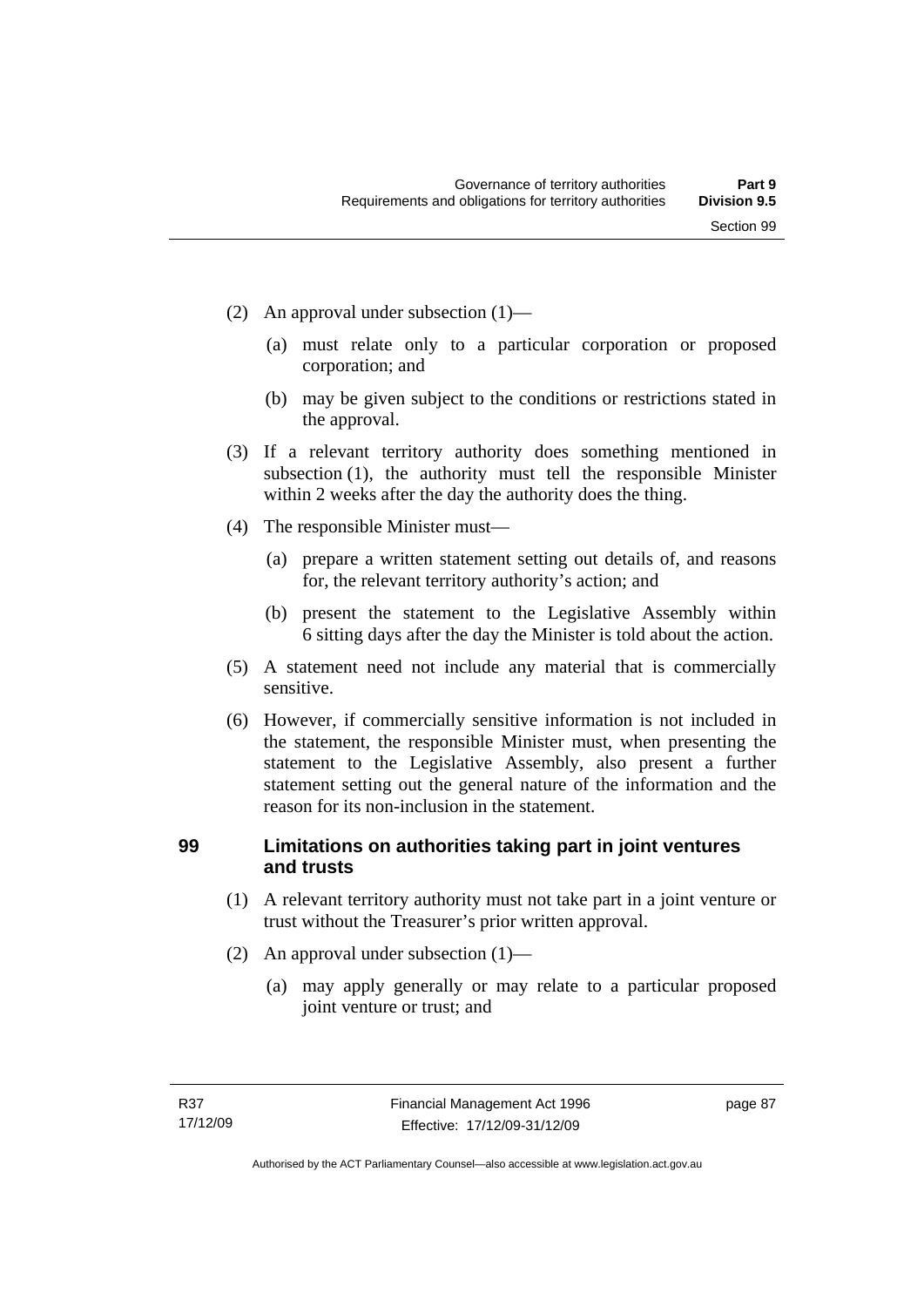- (b) may be given subject to the conditions or restrictions stated in the approval.
- (3) If a relevant territory authority enters into an agreement for a joint venture or trust, the authority must tell the responsible Minister within 2 weeks after the day the authority enters into the agreement.
- (4) The responsible Minister must—
	- (a) prepare a written statement setting out details of, and reasons for, the agreement; and
	- (b) present the statement to the Legislative Assembly within 6 sitting days after the day the Minister is told about the agreement.
- (5) A statement need not include any material that is commercially sensitive.
- (6) However, if commercially sensitive information is not included in the statement, the responsible Minister must, when presenting the statement to the Legislative Assembly, also present a further statement setting out the general nature of the information and the reason for its non-inclusion in the statement.

#### **100 Corporations, joint ventures and trusts in which authority has interest**

- (1) If a relevant territory authority has a controlling interest in a corporation, joint venture or trust, the authority must ensure that—
	- (a) the auditor-general is appointed auditor for the corporation, joint venture or trust; and
	- (b) the corporation or joint venture, or a trustee for the trust, does not do anything that the authority itself could not do.
- (2) If a relevant territory authority has an interest, other than a controlling interest, in a corporation, joint venture or trust, the

R37 17/12/09

Authorised by the ACT Parliamentary Counsel—also accessible at www.legislation.act.gov.au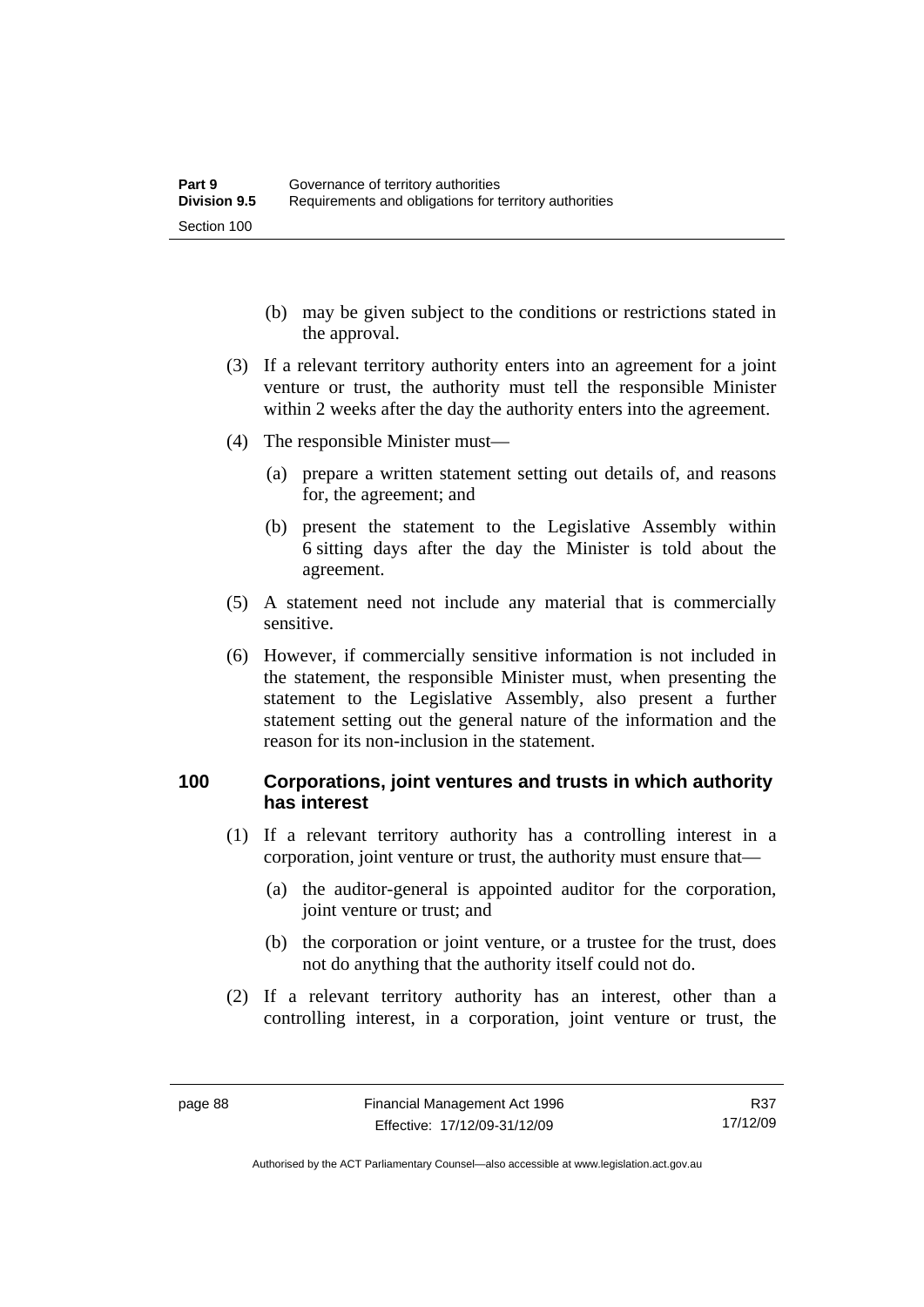authority must try to ensure that the auditor-general is appointed auditor for the corporation, joint venture or trust.

- *Note* The *Auditor-General Act 1996*, s 14 allows the auditor-general to require a person to give to the auditor-general information and documents.
- (3) In this section—

*controlling interest*—see the *Auditor-General Act 1996*, section 5.

#### **101 Obligation of authorities to tell Minister about significant events**

- (1) A relevant territory authority must, as soon as practicable, tell the responsible Minister of any significant event that affects, or seems likely to affect—
	- (a) the value of the authority; or
	- (b) a significant part of the authority's assets; or
	- (c) the performance of the authority as a whole; or
	- (d) the carrying out of a significant activity of the authority.
- (2) For this section, an event, part of assets or activity is *significant* for a relevant territory authority if—
	- (a) it is significant when interpreted in accordance with accounting standards relating to materiality ordinarily used in Australia when the decision about whether it is significant is made; or
	- (b) a document published by the authority identifies it as significant (however described); or
	- (c) a memorandum of understanding or other agreement between the responsible Minister or Treasurer and the authority identifies it as significant (however described); or
	- (d) it is prescribed under the financial management guidelines.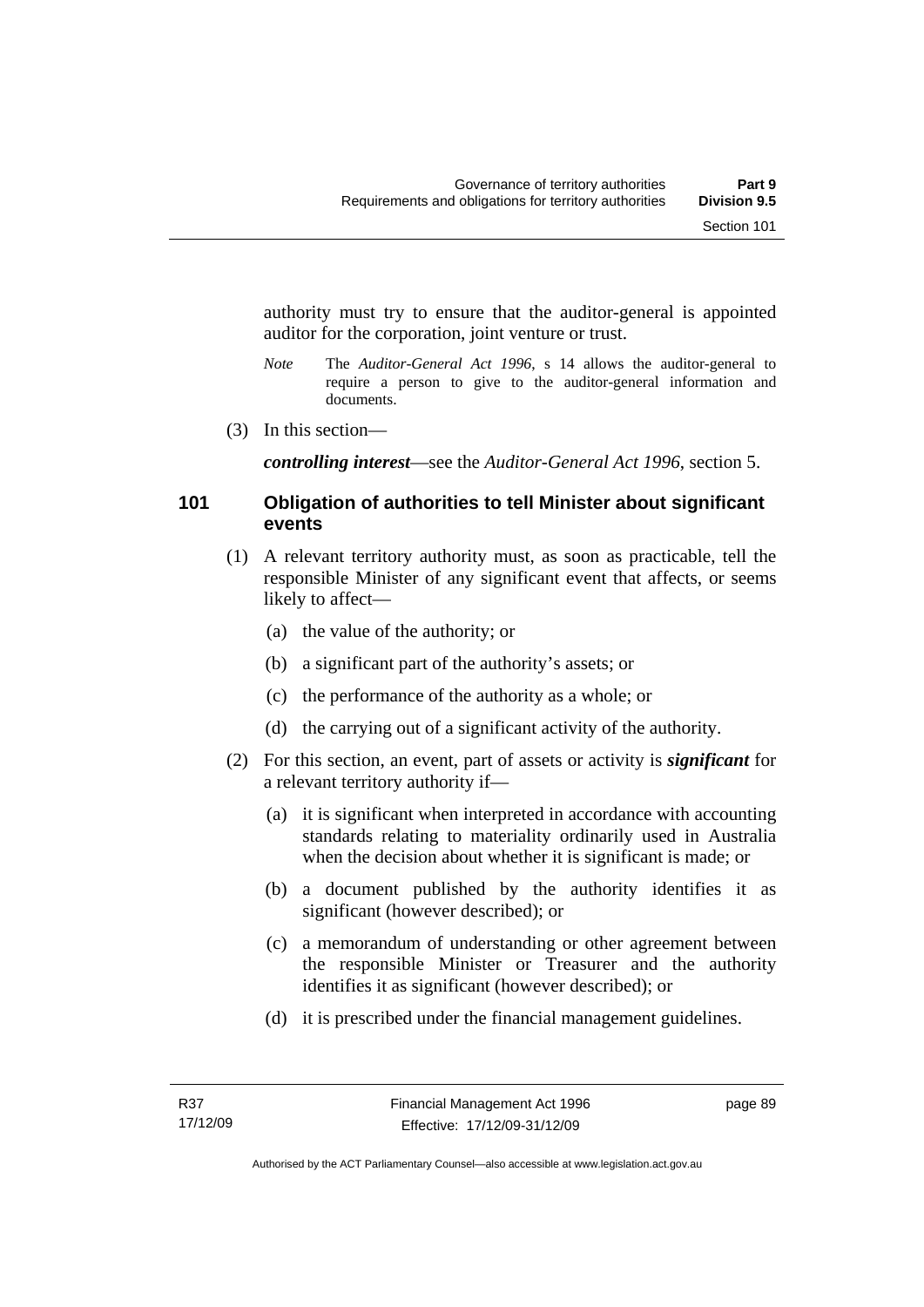# **102 Ministerial directions to authorities about financial etc statements**

- (1) The responsible Minister for a relevant territory authority may, in writing, direct the relevant person for the authority to give the Minister financial or other statements relating to the authority.
- (2) Without limiting subsection (1), the direction may state the form in which the statements are to be given and the period to which they must relate.
- (3) A relevant person for a relevant territory authority who receives a direction under subsection (1) must prepare the statements required by the direction and give them to the responsible Minister within 1 month after the day the person receives the direction or, if a longer period is allowed by the Minister, within the longer period.
- (4) The responsible Minister must not allow a longer period under subsection (3) for complying with a direction unless satisfied that there are special circumstances that justify the longer period.
- (5) In this section:

*relevant person*, for a relevant territory authority, means—

- (a) if the authority has a governing board—the chair of the governing board; or
- (b) if the authority does not have a governing board—the chief executive officer.

# **103 Application of government policies to authorities**

 (1) The responsible Minister for a relevant territory authority may, after consulting the authority, tell the authority, in writing, the general government policies (*applicable governmental policies*) that are to apply to the authority.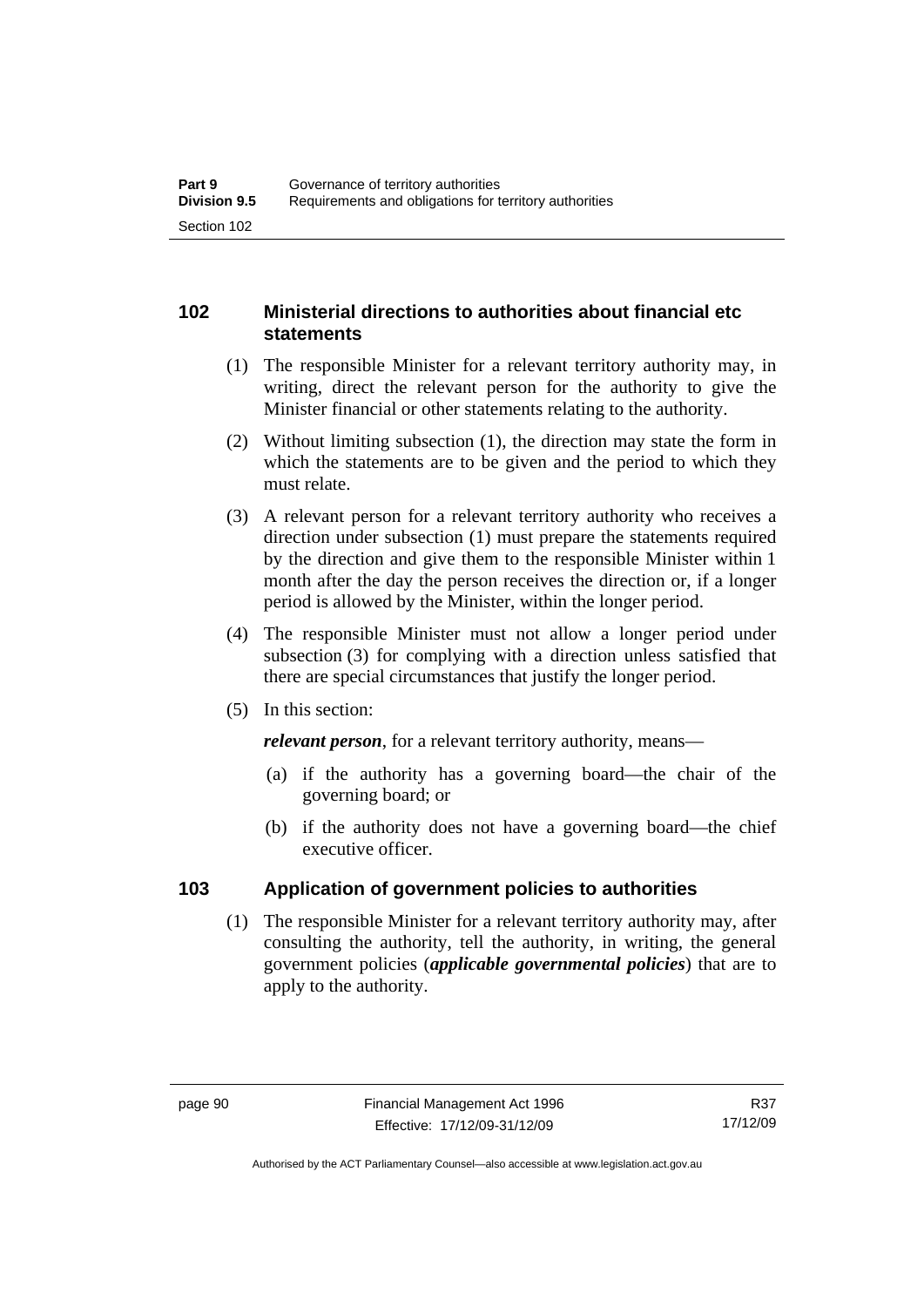- (2) A relevant territory authority must ensure that the authority complies, as far as practicable, with the applicable governmental policies.
- (3) For the *Trade Practices Act 1974* (Cwlth), this Act authorises—
	- (a) the decision to apply applicable governmental policies to an authority; and
	- (b) the doing of, or the failure to do, anything by or in relation to the authority to comply with applicable governmental policies.
- (4) A notice under subsection (1) is a notifiable instrument.

# **Division 9.6 Restructuring of territory authorities**

## **104 Purpose of div 9.6**

The purpose of this division is to facilitate the transfer of assets, rights and liabilities of, or held by, territory authorities to which this division applies.

*Note 1* A *liability* includes an obligation (see Legislation Act, dict, pt 1).

*Note 2* See also the Legislation Act, dict, def *asset*.

## **105 What territory authorities does div 9.6 apply to?**

- (1) This division applies to a territory authority if the authority is prescribed by regulation for this division.
- (2) A reference in this division to a *division 9.6 authority* is a reference to a territory authority to which this division applies.
- (3) To remove any doubt—
	- (a) nothing in this Act prevents a division 9.6 authority also being a division 9.7 authority; and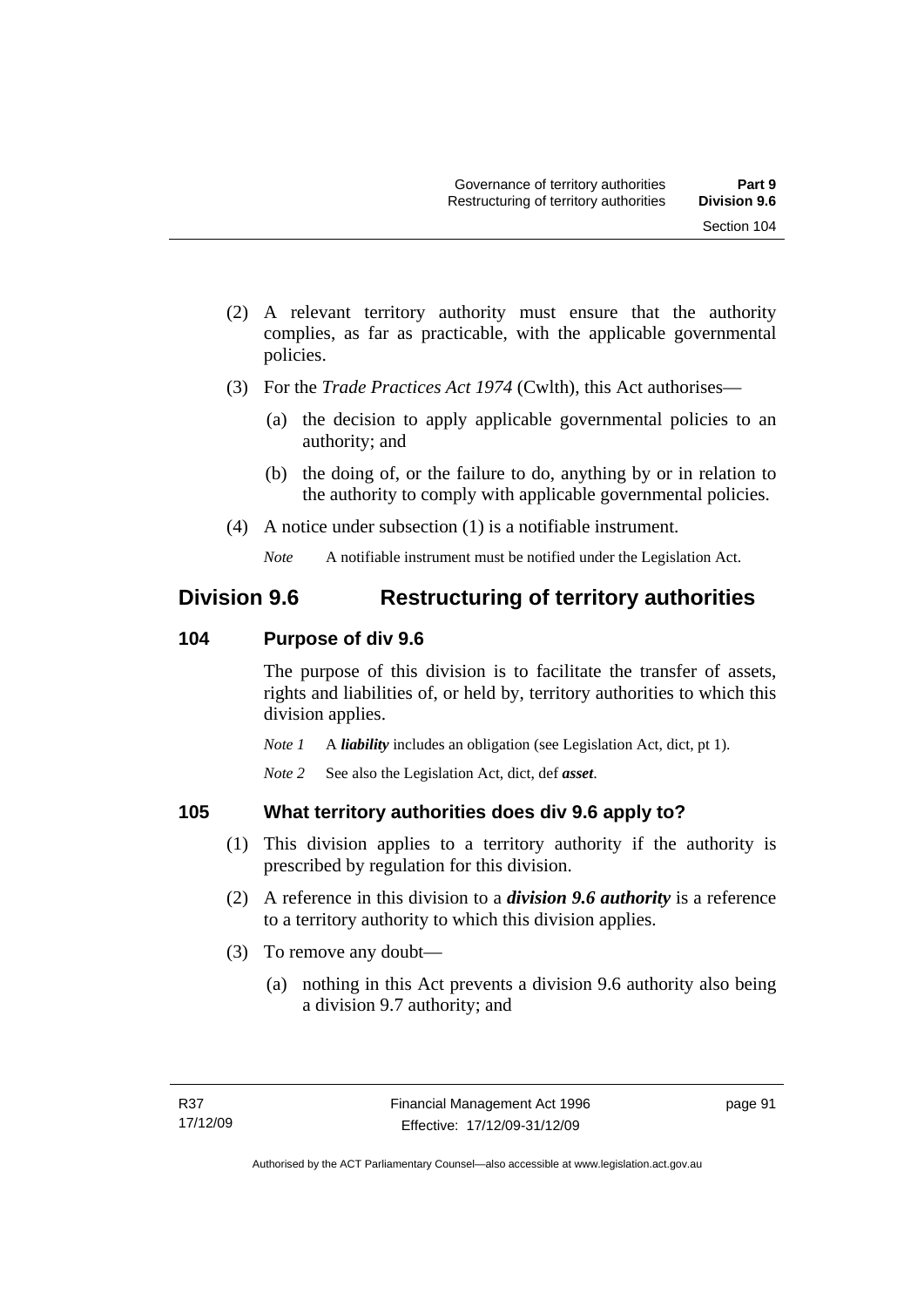(b) a regulation may prescribe a territory authority for this division whether or not this part would otherwise apply to the authority.

#### **106 Responsible Minister may direct div 9.6 authority to sell or transfer assets**

- (1) The responsible Minister for a division 9.6 authority may direct the authority to sell or transfer a stated asset of, or held by, the authority.
- (2) The direction may also impose on the division 9.6 authority requirements to assist or regulate, or otherwise in relation to, the sale or transfer.

#### **Examples of other requirements**

- 1 that a sale or transfer must be to a stated entity
- 2 that a sale or transfer must be finished before a stated time
- 3 that a sale or transfer must be undertaken in a stated way
- 4 that an asset must be sold for a price within a stated price-range
- 5 that an asset must be marketed, and the sale undertaken, through a stated agent
- *Note* An example is part of the Act, is not exhaustive and may extend, but does not limit, the meaning of the provision in which it appears (see Legislation Act, s 126 and s 132).
- (3) The division 9.6 authority must comply with the direction.
- (4) A direction under subsection (1) is a notifiable instrument.

*Note* A notifiable instrument must be notified under the Legislation Act.

 (5) To remove any doubt, this section is additional to, and does not limit, any other provision of this division.

#### **107 Transfer of assets by declaration—div 9.6 authorities**

 (1) The responsible Minister for a division 9.6 authority may make 1 or more of the following declarations (a *transfer declaration*) in relation to an asset of, or held by, the authority:

Authorised by the ACT Parliamentary Counsel—also accessible at www.legislation.act.gov.au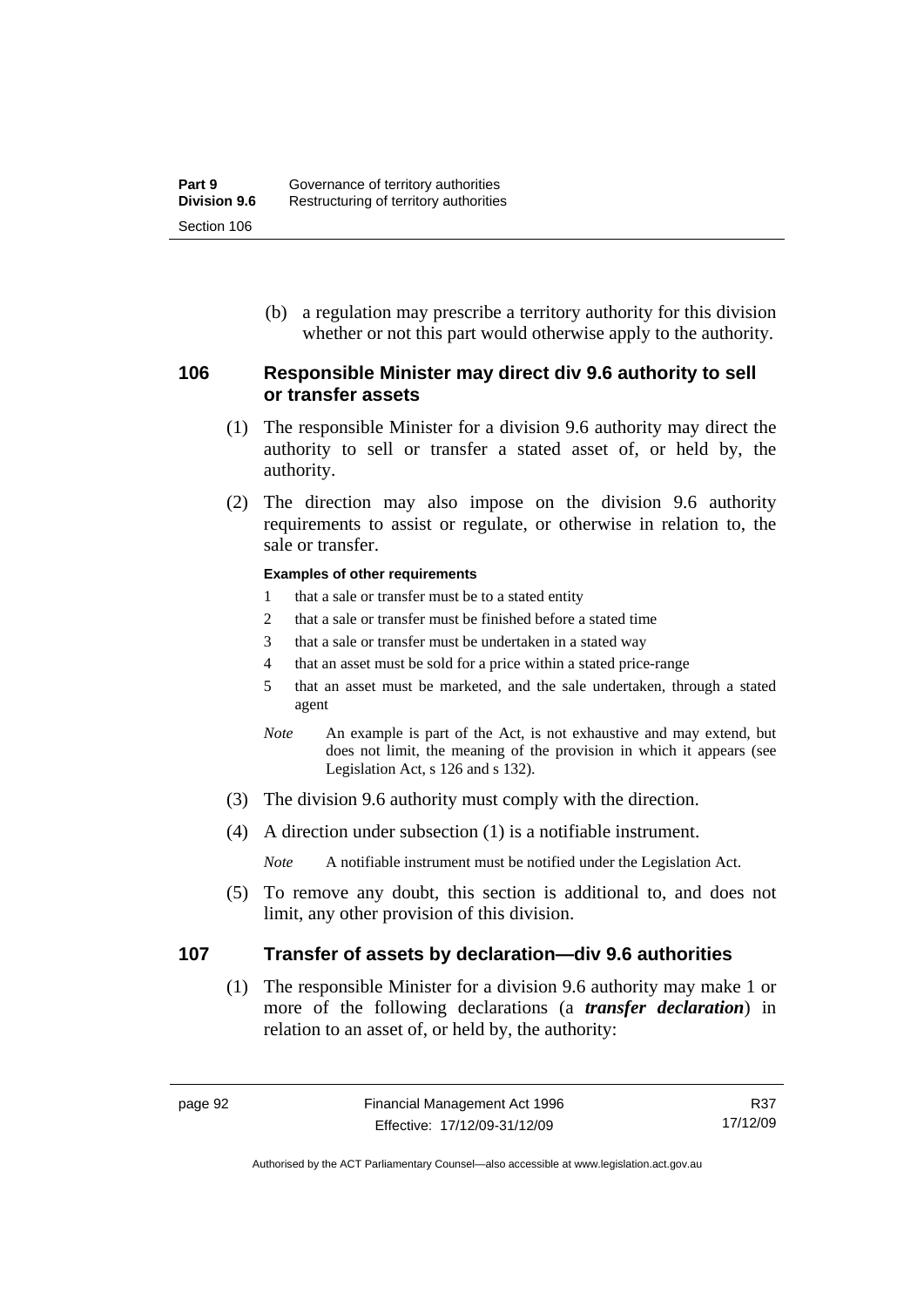- (a) a declaration that the stated asset vests in a stated entity at a stated time without a conveyance, transfer or assignment;
- (b) a declaration that a stated instrument relating to the asset continues to have effect after the asset vests in a stated entity as if a reference in the instrument to the authority were a reference to the entity;
- (c) a declaration that a stated entity becomes the authority's successor in law in relation to the asset after the asset vests in the entity.
- (2) A transfer declaration has effect in accordance with its terms.
- (3) A transfer declaration is a notifiable instrument.

- (4) To remove any doubt, the making of a transfer declaration in relation to an asset of, or held by, a division 9.6 authority does not prevent the authority from transferring assets not dealt with in the declaration otherwise than in accordance with the declaration.
- (5) To remove any doubt, this section is additional to, and does not limit, any other provision of this division.

## **108 Transfer of contractual rights and liabilities by declaration—div 9.6 authorities**

- (1) The responsible Minister for a division 9.6 authority may declare that the authority's rights and liabilities under a stated contract to which the authority is party—
	- (a) stop being the rights and liabilities of the authority at a stated time; and
	- (b) become rights and liabilities of a stated entity at that time.
- (2) The responsible Minister for a division 9.6 authority may declare that a stated contract continues to have effect after a stated time as if a reference in the contract were a reference to a stated entity.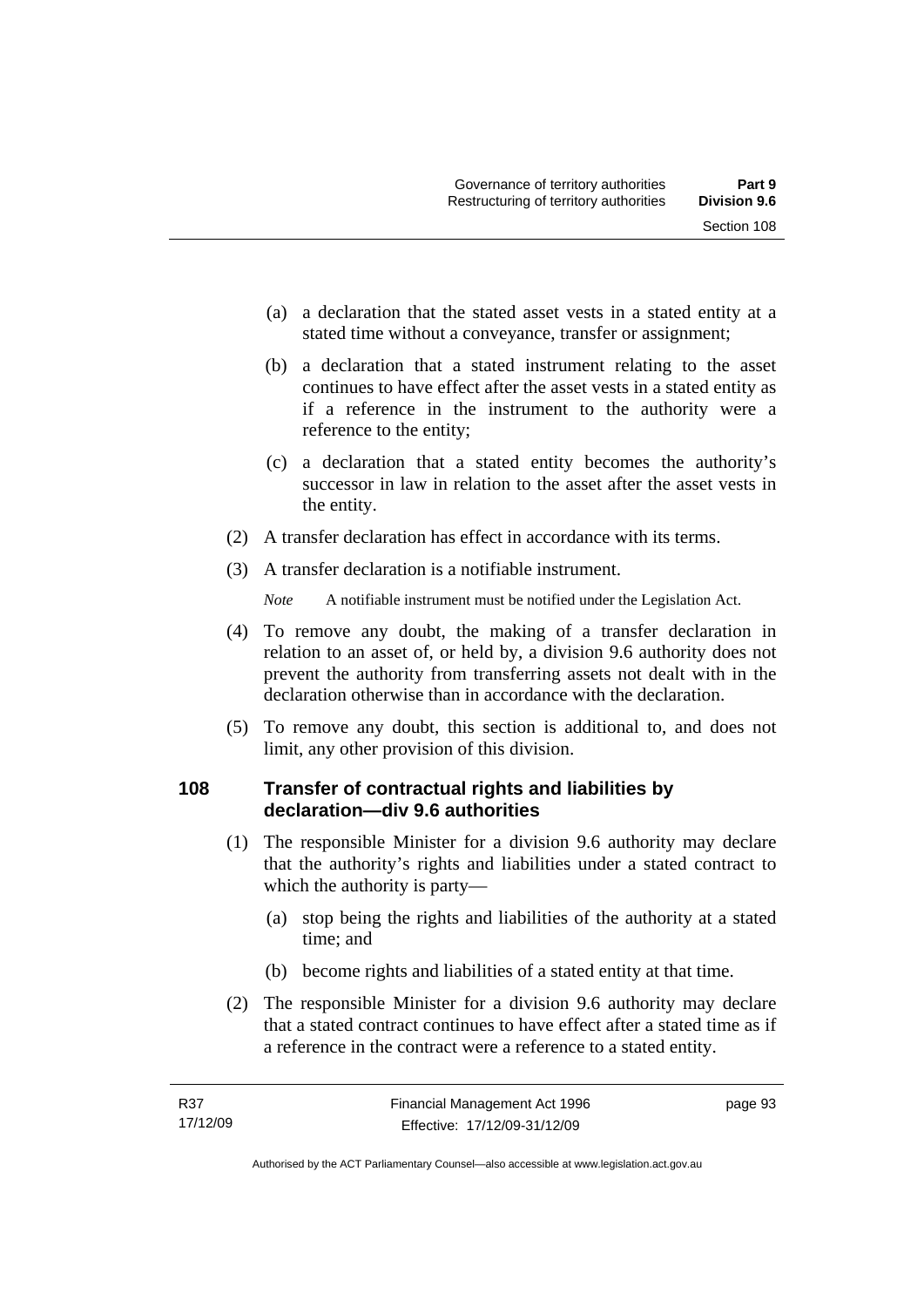- (3) The responsible Minister for a division 9.6 authority may declare that a stated instrument relating to a stated contract continues to have effect after the authority's rights and liabilities under the contract become rights and liabilities of a stated entity as if a reference in the instrument to the authority were a reference to the entity.
- (4) The responsible Minister for a division 9.6 authority may declare that a stated person becomes the authority's successor in law, in relation to the authority's rights and liabilities under a stated contract, immediately after the authority's rights and liabilities under the contract become rights and liabilities of the entity.
- (5) A declaration under this section has effect according to its terms.
- (6) A declaration under this section is a notifiable instrument.

 (7) To remove any doubt, this section is additional to, and does not limit, any other provision of this division.

## **109 Transfer of liabilities by declaration—div 9.6 authorities**

- (1) The responsible Minister for a division 9.6 authority may make 1 or more of the following declarations in relation to a liability of the authority:
	- (a) a declaration that a stated liability stops being a liability of the authority and becomes a liability of a stated entity at a stated time;
	- (b) a declaration that a stated instrument relating to a stated liability continues to have effect after the liability becomes a liability of a stated entity as if a reference in the instrument to the authority were a reference to the entity;
	- (c) a declaration that a stated entity becomes the authority's successor in law in relation to a stated liability immediately after the liability becomes a liability of the entity.

Authorised by the ACT Parliamentary Counsel—also accessible at www.legislation.act.gov.au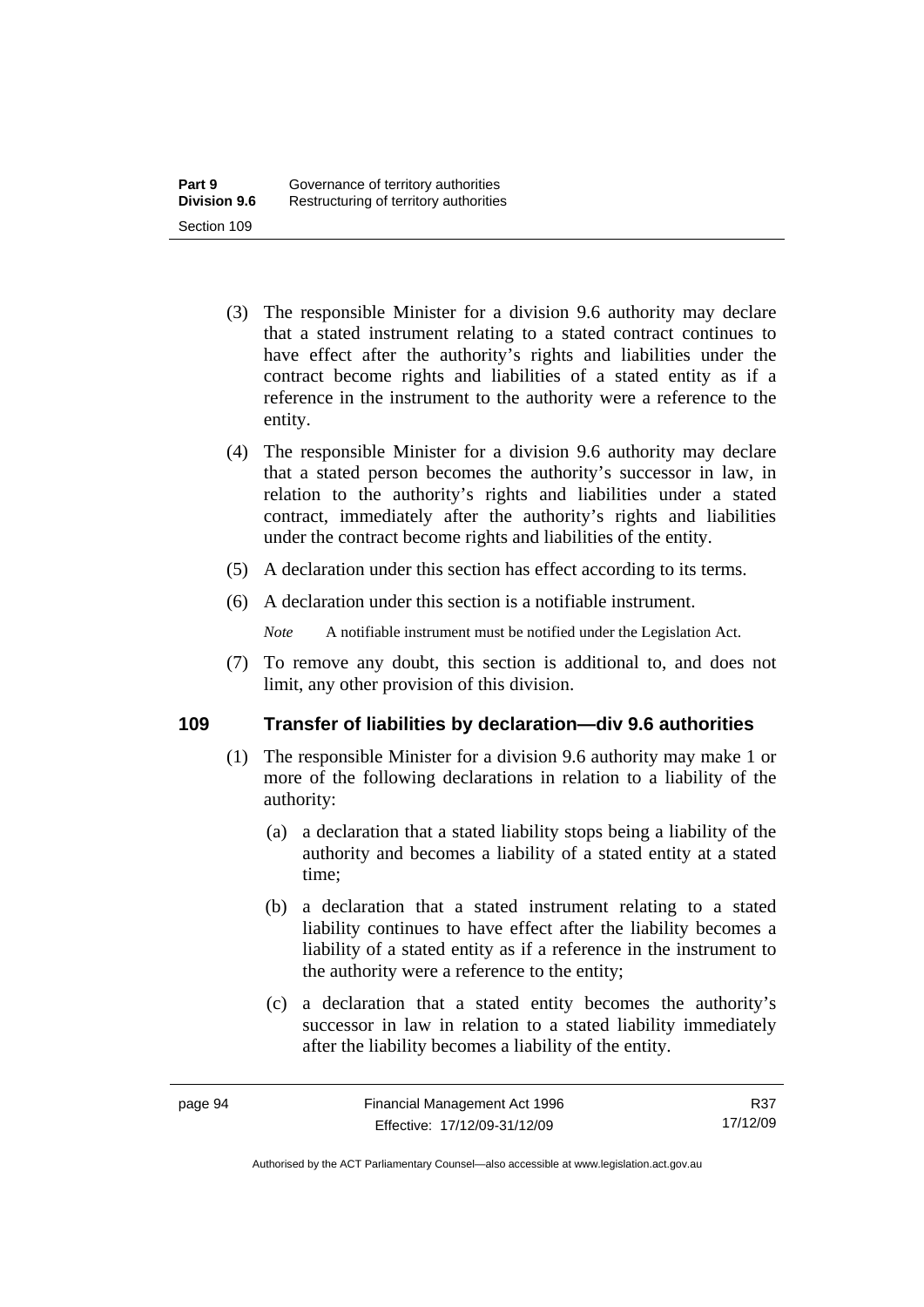- (2) A declaration under subsection (1) has effect in accordance with its terms.
- (3) A declaration under subsection (1) is a notifiable instrument.

 (4) To remove any doubt, this section is additional to, and does not limit any other provision of this division.

## **110 Assistance given by authorities for div 9.6**

 (1) A division 9.6 authority may, on the authority's own initiative, give the Territory assistance in relation to the transfer of the authority's assets.

#### **Examples of forms of assistance**

- 1 giving information
- 2 giving financial assistance
- 3 giving a financial benefit to an entity
- 4 giving facilities, information and other assistance in relation to the conduct of a due diligence procedure or market briefing
- 5 entering into an agreement with the Territory
- *Note* An example is part of the Act, is not exhaustive and may extend, but does not limit, the meaning of the provision in which it appears (see Legislation Act, s 126 and s 132).
- (2) A division 9.6 authority must, if asked in writing by the responsible Minister for the authority, assist the Territory in relation to the transfer of the authority's assets.
- (3) If a division 9.6 authority must give assistance under subsection (2), the assistance must be given within the period, and in the way, stated in the request.
- (4) To remove any doubt, a division 9.6 authority that gives assistance under this section does not incur civil liability only because of the giving of assistance.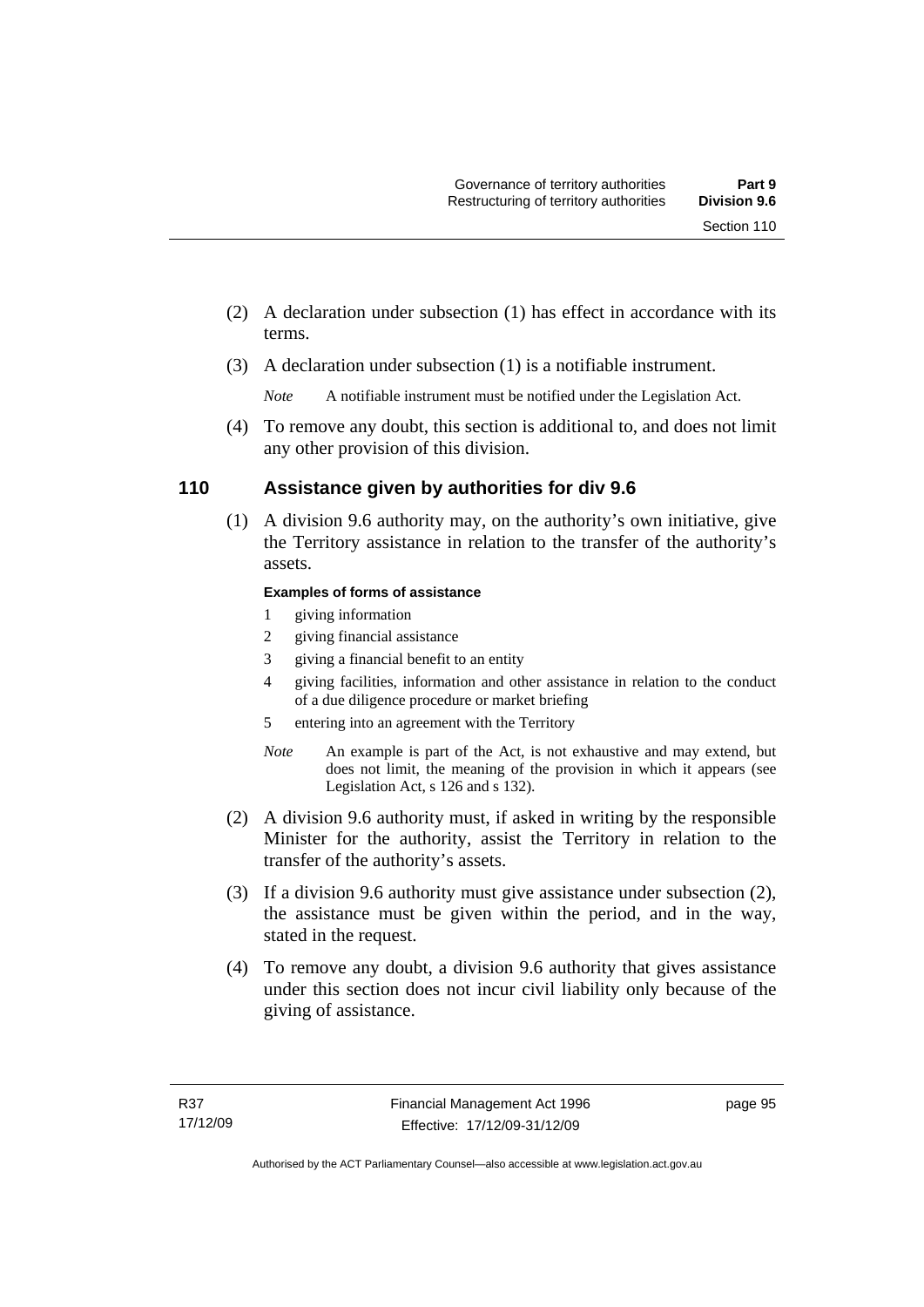(5) Any liability that would, apart from this section, attach to the division 9.6 authority attaches instead to the Territory.

#### **111 Assistance given by governing board members for div 9.6**

 (1) The governing board, or a member of the governing board, of a division 9.6 authority may, on the board's or member's own initiative, give the Territory assistance in relation to the transfer of the authority's assets.

#### **Examples of forms of assistance**

- 1 giving information
- 2 giving financial assistance
- 3 giving a financial benefit to an entity
- 4 giving facilities, information and other assistance in relation to the conduct of a due diligence procedure or market briefing
- 5 entering into an agreement with the Territory
- *Note* An example is part of the Act, is not exhaustive and may extend, but does not limit, the meaning of the provision in which it appears (see Legislation Act, s 126 and s 132).
- (2) The governing board, or a member of the governing board, of a division 9.6 authority must, if asked in writing by the responsible Minister for the authority, assist the Territory in relation to the transfer of the authority's assets.
- (3) If the governing board, or a member of the governing board, of a division 9.6 authority must give assistance under subsection (2), the assistance must be given within the period, and in the way, stated in the request.
- (4) To remove any doubt, a governing board or a member of a governing board who gives assistance under this section does not incur civil liability only because of the giving of assistance.
- (5) Any liability that would, apart from this section, attach to the members or member of the governing board attaches instead to the Territory.

R37 17/12/09

Authorised by the ACT Parliamentary Counsel—also accessible at www.legislation.act.gov.au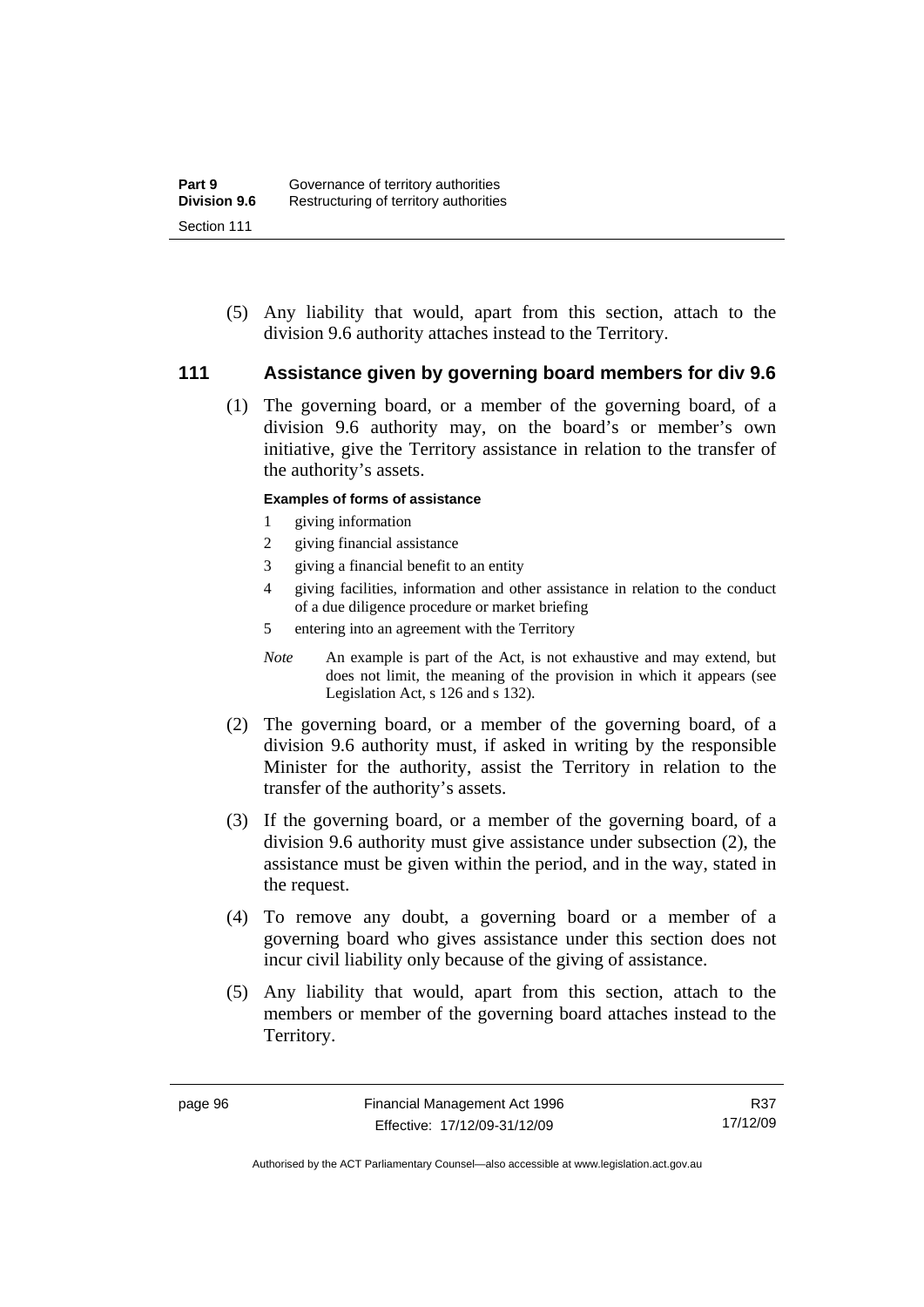#### **112 Use of information by Territory and div 9.6 authorities**

- (1) This section applies to information provided under section 110 (Assistance given by authorities for div 9.6) or section 111 (Assistance given by governing board members for div 9.6) in relation to a division 9.6 authority.
- (2) The Territory, the division 9.6 authority or an associated person may use the information for a purpose related to, or consequent on, the transfer of the authority's assets.
- (3) The Territory, the territory authority or an associated person may give the information to someone else for a purpose related to, or consequent on, the transfer of the authority's assets.
- (4) If a person gives information or uses information under this section—
	- (a) the giving of the information is not—
		- (i) a breach of confidence; or
		- (ii) a breach of professional etiquette or ethics; or
		- (iii) a breach of a rule of professional conduct; and
	- (b) the person does not incur civil liability only because of the giving or using of the information.
- (5) In this section:

*associated person*—each of the following is an *associated person* in relation to a division 9.6 authority:

- (a) the responsible Minister for the authority;
- (b) a public employee;
- (c) a person who exercises a function for the Territory in relation to the transfer of the authority's assets;
- (d) a member of the governing board of the territory authority;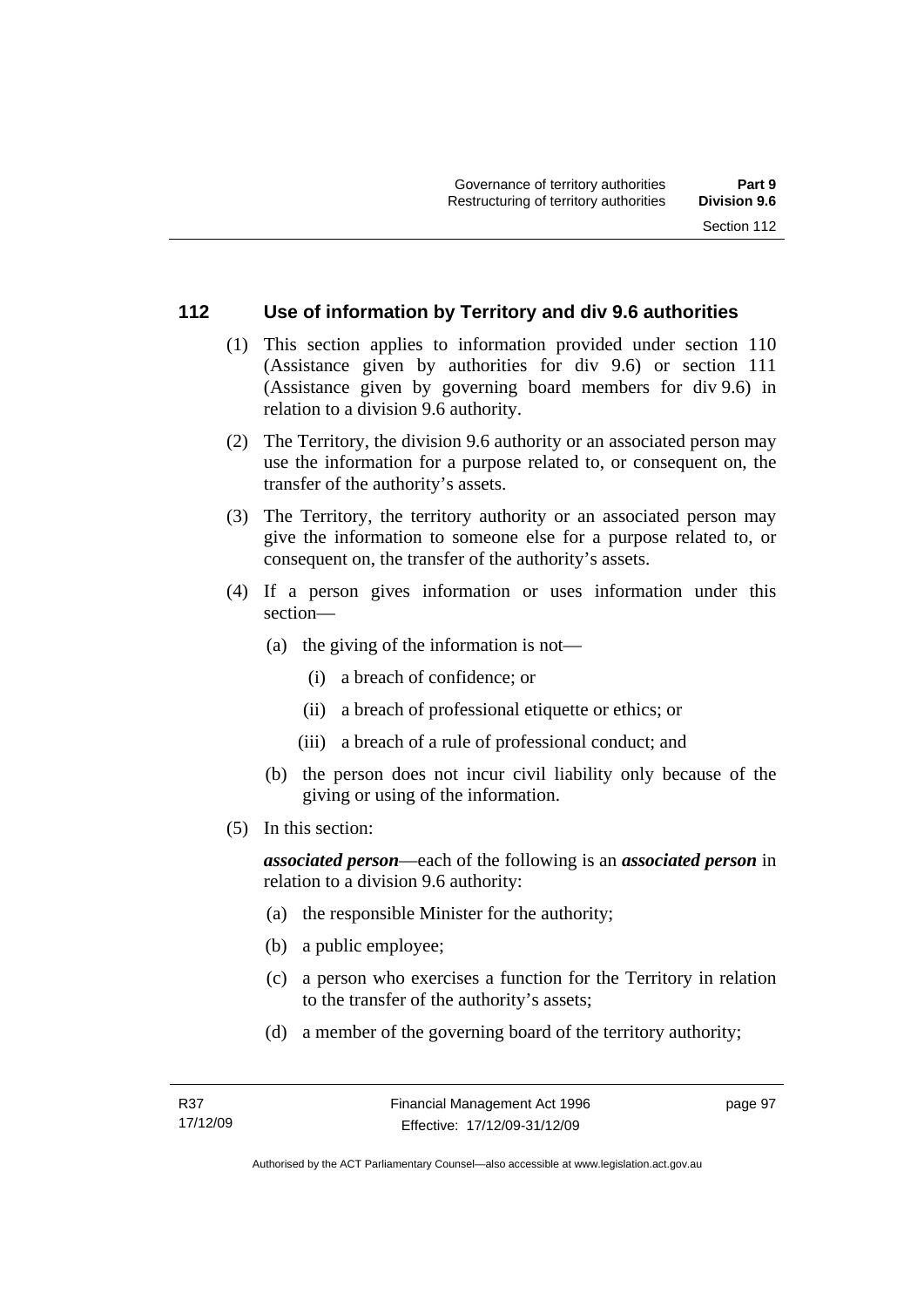- (e) an officer or employee of the authority;
- (f) a person who exercises a function for the authority in relation to the authority's assets.

#### **113 Contracts relating to the protection of information responsible Minister for div 9.6 authority**

- (1) The responsible Minister for a division 9.6 authority may, on behalf of the Territory, enter into a contract with an entity relating to the protection of information if—
	- (a) the information is provided under section 110 (Assistance given by authorities for div 9.6) or section 111 (Assistance given by governing board members for div 9.6); and
	- (b) publication of the information might be expected to substantially prejudice the entity's commercial interests.
- (2) To remove any doubt, subsection (1) does not limit the power of the Territory to enter into contracts.

# **114 Contracts relating to the protection of information div 9.6 authority**

- (1) A division 9.6 authority may enter into a contract with an entity relating to the protection of information if—
	- (a) the information is provided under section 110 (Assistance given by authorities for div 9.6) or section 111 (Assistance given by governing board members for div 9.6); and
	- (b) publication of the information might be expected to substantially prejudice the entity's commercial interests.
- (2) To remove any doubt, subsection (1) does not limit the power of the division 9.6 authority to enter into contracts.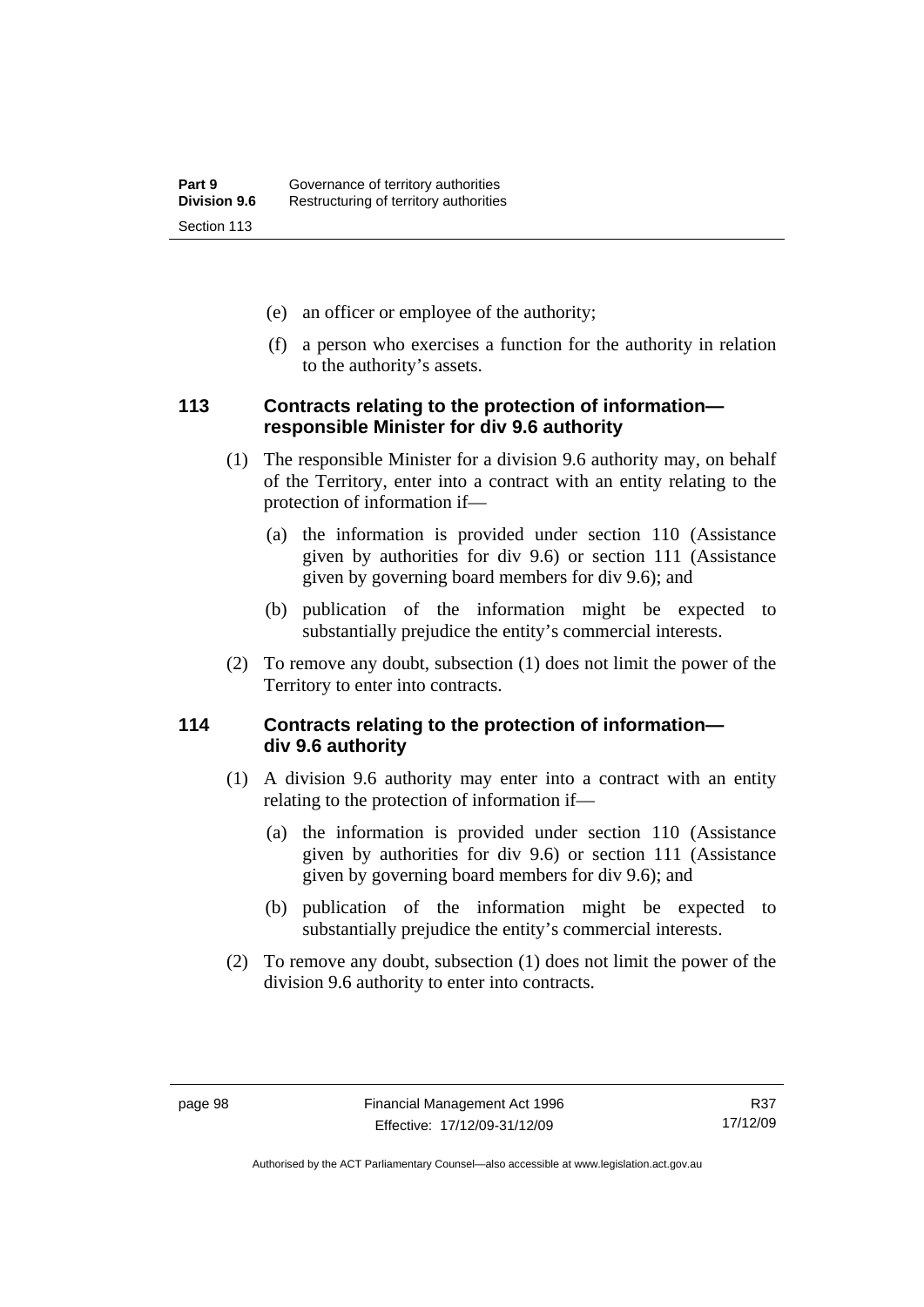# **115 Transfer of pending proceedings—div 9.6 authorities**

- (1) This section applies if—
	- (a) an entity (the *successor*) becomes the successor in law of someone else (the *original entity*) at a particular time (the *handover time*) in relation to a particular asset, right or liability because of a declaration made by a Minister under this division; and
	- (b) a proceeding to which the original entity was a party was pending in a court or other entity immediately before the handover time; and
	- (c) the proceeding related, completely or partly, to the asset, right or liability.
- (2) The successor is, by force of this subsection, substituted for the original entity as a party to the proceeding to the extent to which the proceeding relates to the asset, right or liability.
- (3) The court or other entity in which, or before which, a proceeding has been continued under this section may give directions about the proceeding.
- (4) However, subsection (2) does not apply if the responsible Minister for the original entity determines otherwise.
- (5) A determination under subsection (3) is a notifiable instrument.

*Note* A notifiable instrument must be notified under the Legislation Act.

# **116 Proceedings and evidence—div 9.6 authorities**

 (1) This section applies if an entity (the *successor*) becomes the successor in law of someone else (the *original entity*) at a particular time (the *handover time*) in relation to a particular asset, right or liability because of a declaration made by a Minister under this division.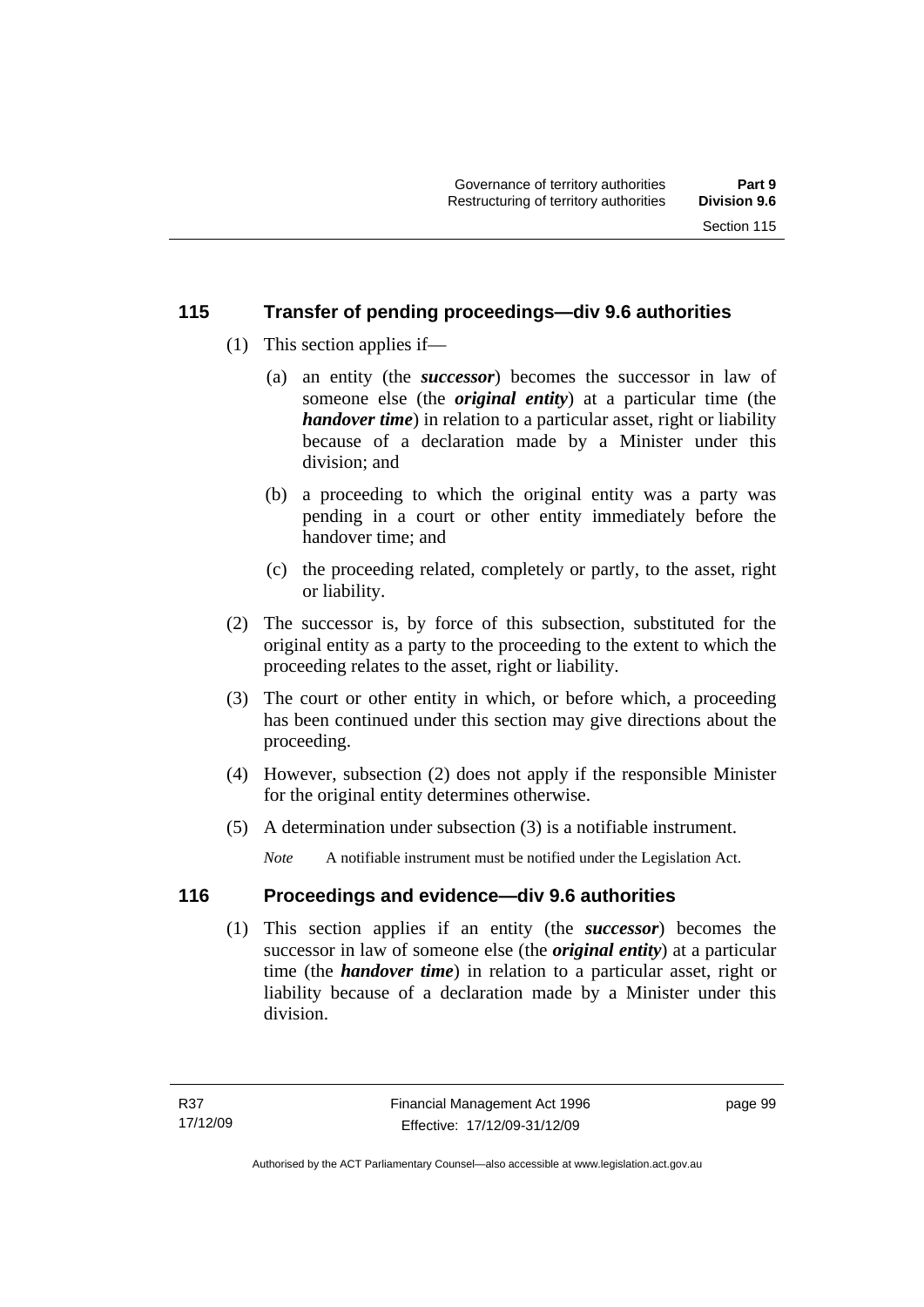- (2) A proceeding for a cause of action may be brought against the successor in relation to the asset, right or liability if, before handover time—
	- (a) the cause of action had accrued against the original entity in relation to the asset, right or liability; and
	- (b) a proceeding had not started in relation to the cause of action; and
	- (c) the limitation period for the cause of action had not ended.
- (3) The *Limitation Act 1985,* part 3 (Postponement of bar) applies to the starting of a proceeding that may be brought by or against the successor under this section as if the cause of action had been accrued by, or had accrued against, the successor.
- (4) The court or other entity in which, or before which, a proceeding has been or may be started under this section may give directions about the proceeding.
- (5) Any evidence that, before handover time, would have been admissible for or against the original entity in relation to the asset, right or liability is admissible for or against the successor.
- (6) An order made in a proceeding by or against the original entity in relation to the asset, right or liability before handover time may be enforced by or against the successor.
- (7) In this section:

*proceeding* includes a proceeding by way of appeal or review (including review under the *Ombudsman Act 1989*).

# **117 Operation of div 9.6 not breach of contract etc**

To remove any doubt, the operation of this division must not be taken to—

(a) place a person in breach of contract or confidence; or

Authorised by the ACT Parliamentary Counsel—also accessible at www.legislation.act.gov.au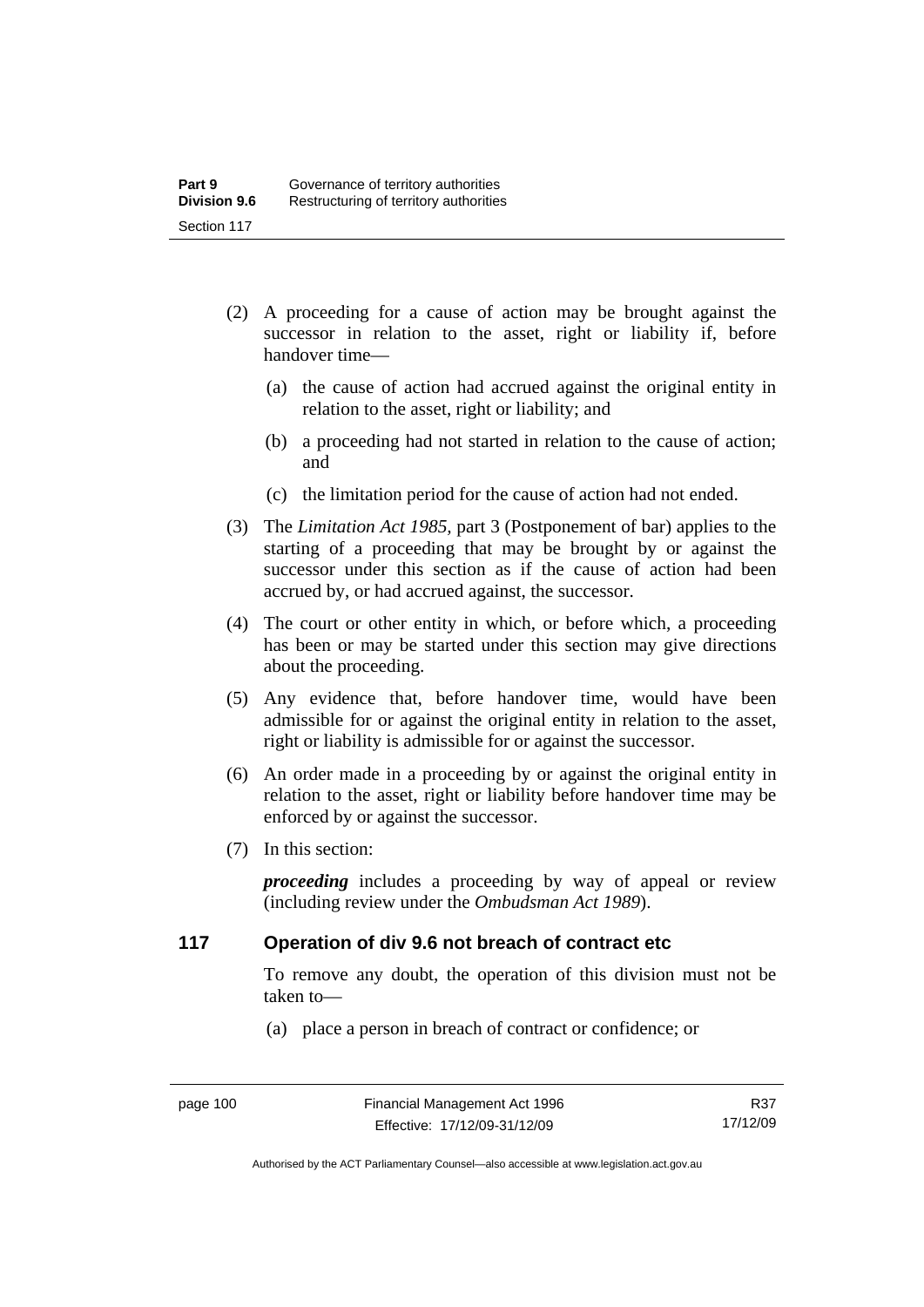- (b) otherwise make a person guilty of a civil wrong; or
- (c) place a person in breach of, or create a default under, any territory law or provision in an agreement, arrangement or understanding, including, for example, a contractual provision prohibiting, restricting or regulating the following:
	- (i) the assignment or transfer of an asset, right or liability;
	- (ii) the disclosure of information; or
- (d) release a surety from any of surety's liabilities in relation to a liability that is transferred under a declaration made by a Minister under this division; or
- (e) fulfil a condition that—
	- (i) allows an entity to terminate an agreement or liability; or
	- (ii) alters the operation or effect of an agreement; or
	- (iii) requires an amount to be paid before its stated maturity.
- *Note* An example is part of the Act, is not exhaustive and may extend, but does not limit, the meaning of the provision in which it appears (see Legislation Act, s 126 and s 132).

# **118 Transfer of assets etc not otherwise disposed of—div 9.6 authorities**

- (1) This section applies in relation to an asset, right or liability of a division 9.6 authority if—
	- (a) the authority ceases to exist; and
	- (b) apart from this section, division 9.7 would not apply in relation to the authority; and
	- (c) the asset, right or liability has not been disposed of after the authority ceases to exist.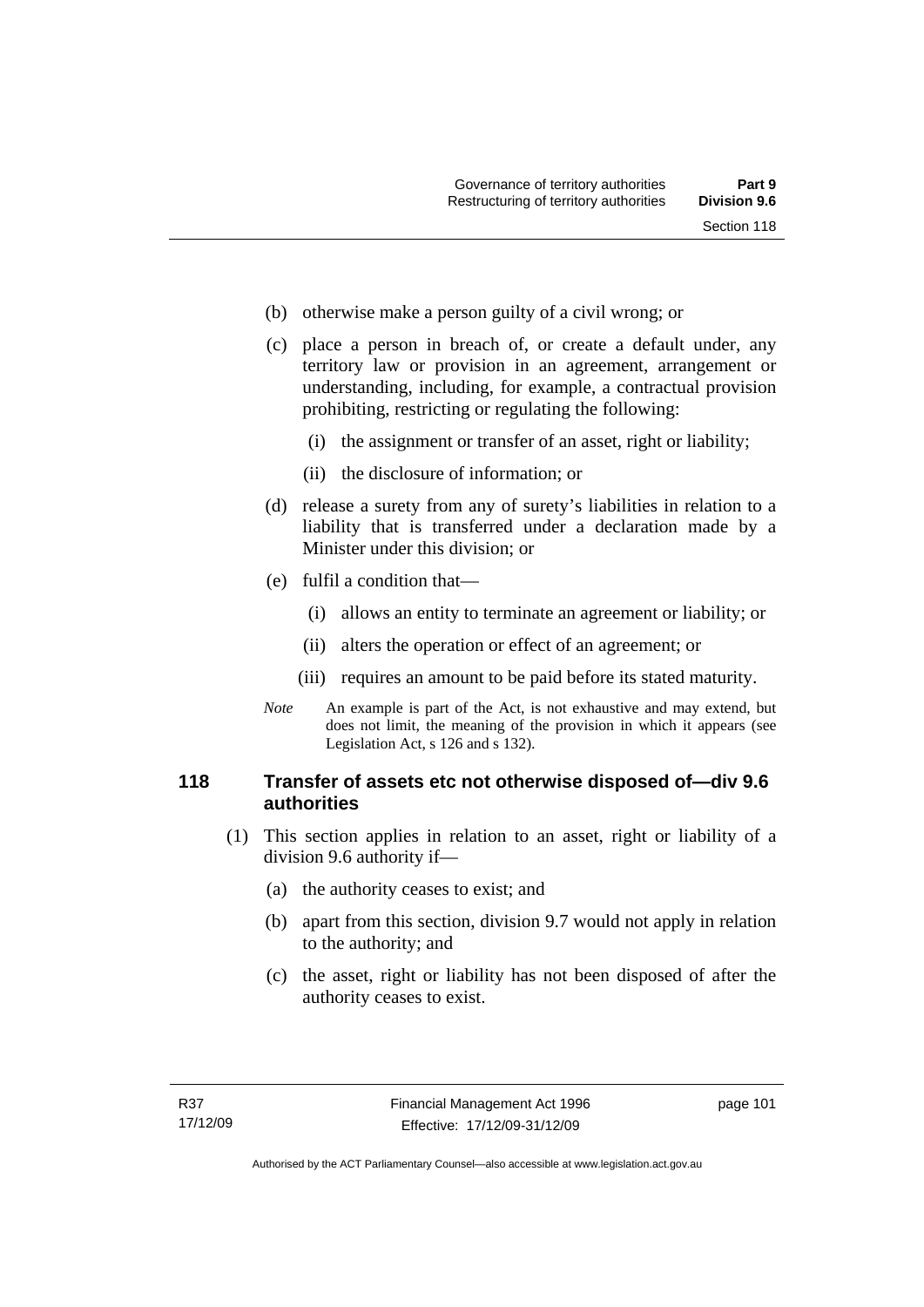(2) Division 9.7 applies in relation to the division 9.6 authority as if it were a division 9.7 authority, but only in relation to the asset, right or liability that has not been disposed of.

# **119 Annual reports etc for div 9.6 authorities**

(1) In this section:

*division 9.6 authority* means a division 9.6 authority that has ceased to exist and is not also a division 9.7 authority.

*financial year*––see the *Annual Reports (Government Agencies) Act 2004*, section 6 (3).

*handover day*, in relation to a division 9.6 authority, means the day the authority ceases to exist.

*relevant financial year*, for a division 9.6 authority, means a financial year—

- (a) beginning before the handover day for the authority; and
- (b) for which a report had not been presented by the authority under the *Annual Reports (Government Agencies) Act 2004*, section 6 (Annual report of public authority) before the handover day.

*responsible Minister*, for a division 9.6 authority, means the Minister who was the responsible Minister for the authority immediately before it ceased to exist.

- (2) The responsible Minister for a division 9.6 authority must present an annual report for the authority for each relevant financial year.
- (3) An annual report under subsection (2) must include anything that the annual report would have been required to include before handover day for the division 9.6 authority.
- (4) The applied provisions of part 8 (Financial provisions for territory authorities) apply in relation to a division 9.6 authority in relation to any period before the handover day as if—

R37 17/12/09

Authorised by the ACT Parliamentary Counsel—also accessible at www.legislation.act.gov.au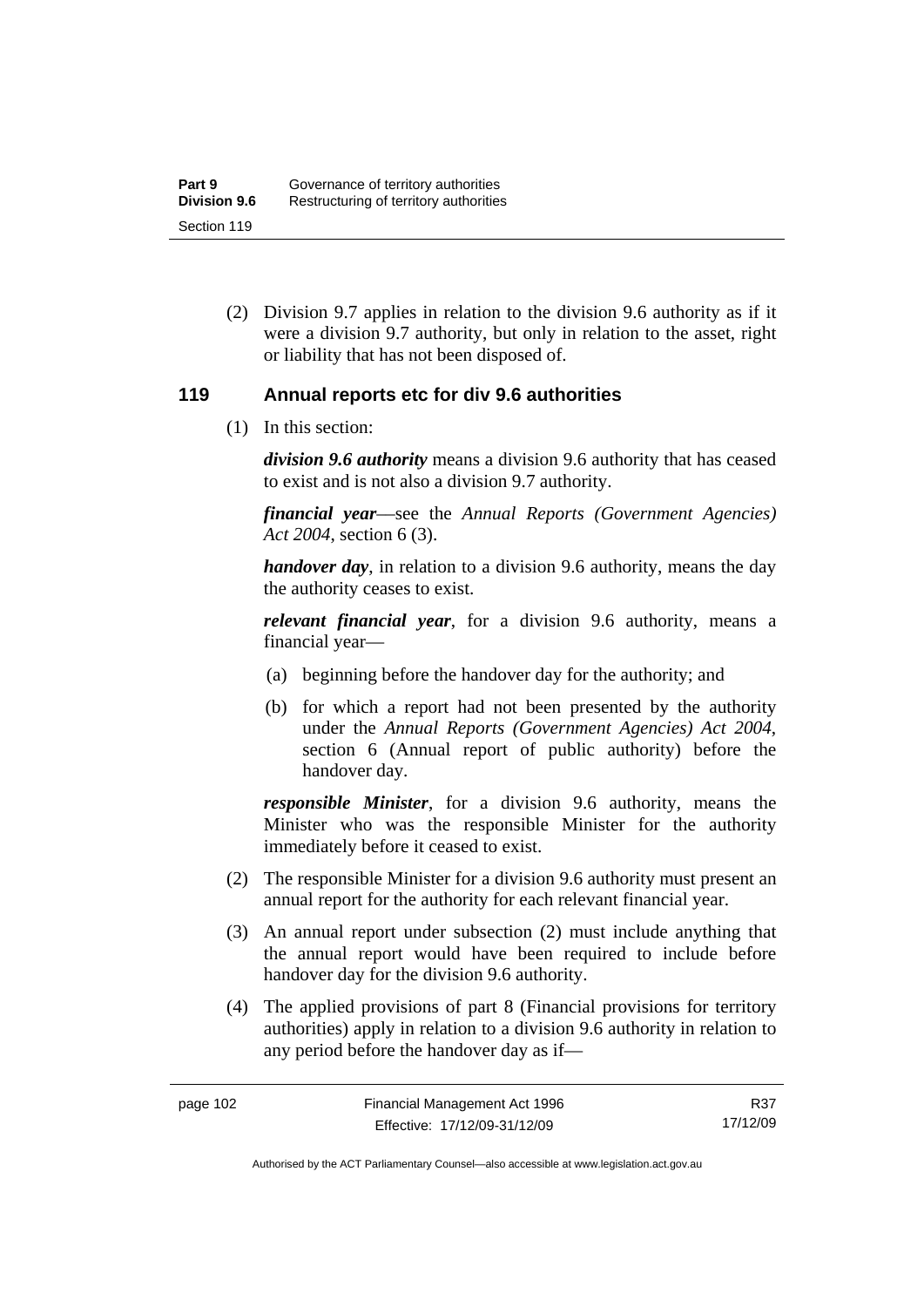- (a) the authority had not ceased to exist; and
- (b) a reference in section 63 and section 68 to the authority included a reference to the responsible Minister for the authority; and
- (c) a reference in section 64 and section 69 to the relevant person for the authority included a reference to the responsible Minister for the authority; and
- (d) a reference in section 65 and section 70 to the chief executive officer of the authority included a reference to the responsible Minister for the authority; and
- (e) all other necessary changes were made; and
- (f) any changes prescribed by regulation were made.
- (5) For subsection (4), the *applied provisions of part 8* are the following:
	- section 63 (Annual financial statements of territory authorities)
	- section 64 (Responsibility for annual financial statements of territory authorities)
	- section 65 (Audit of annual financial statements of territory authorities)
	- section 66 (Annual financial statements of territory authorities to be included in annual reports etc)
	- section 68 (Statements of performance of territory authorities)
	- section 69 (Responsibility for territory authority statements of performance)
	- section 70 (Scrutiny of territory authority statements of performance)
	- section 71 (Territory authority statements of performance to be included in annual reports).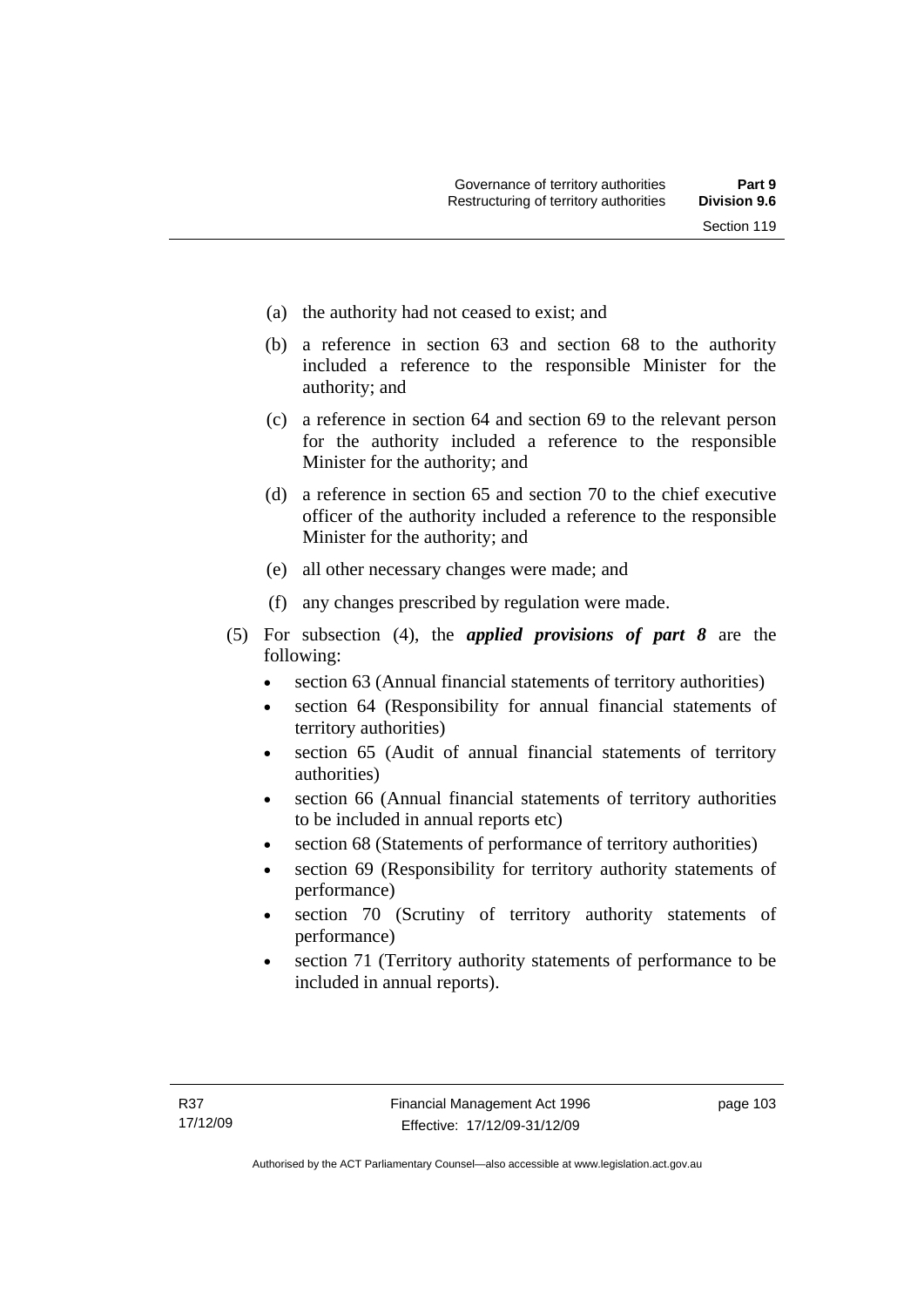# **Division 9.7 Additional provisions for restructuring of certain territory authorities**

# **120 What territory authorities does div 9.7 apply to?**

- (1) This division applies to a territory authority if the authority is prescribed by regulation for this division.
	- *Note* This division also applies in relation to territory authorities in relation to certain assets, rights and liabilities (see s 118).
- (2) A reference in this division to a *division 9.7 authority* is a reference to a territory authority to which this division applies.
- (3) To remove any doubt, a regulation may prescribe a territory authority for this division whether or not this part would otherwise apply to the authority.

# **121 Definitions—div 9.7**

In this division:

*handover day*, in relation to a division 9.7 authority, means the day the authority ceases to exist.

*territory authority* includes a territory authority that has ceased to exist.

# **122 Vesting of assets, rights and liabilities—div 9.7 authorities**

- (1) All assets, rights and liabilities of a division 9.7 authority immediately before handover day vest in the Territory on handover day.
- (2) To remove any doubt, all records of the territory authority, including applications made to the authority, become the records of the Territory on handover day.

R37 17/12/09

Authorised by the ACT Parliamentary Counsel—also accessible at www.legislation.act.gov.au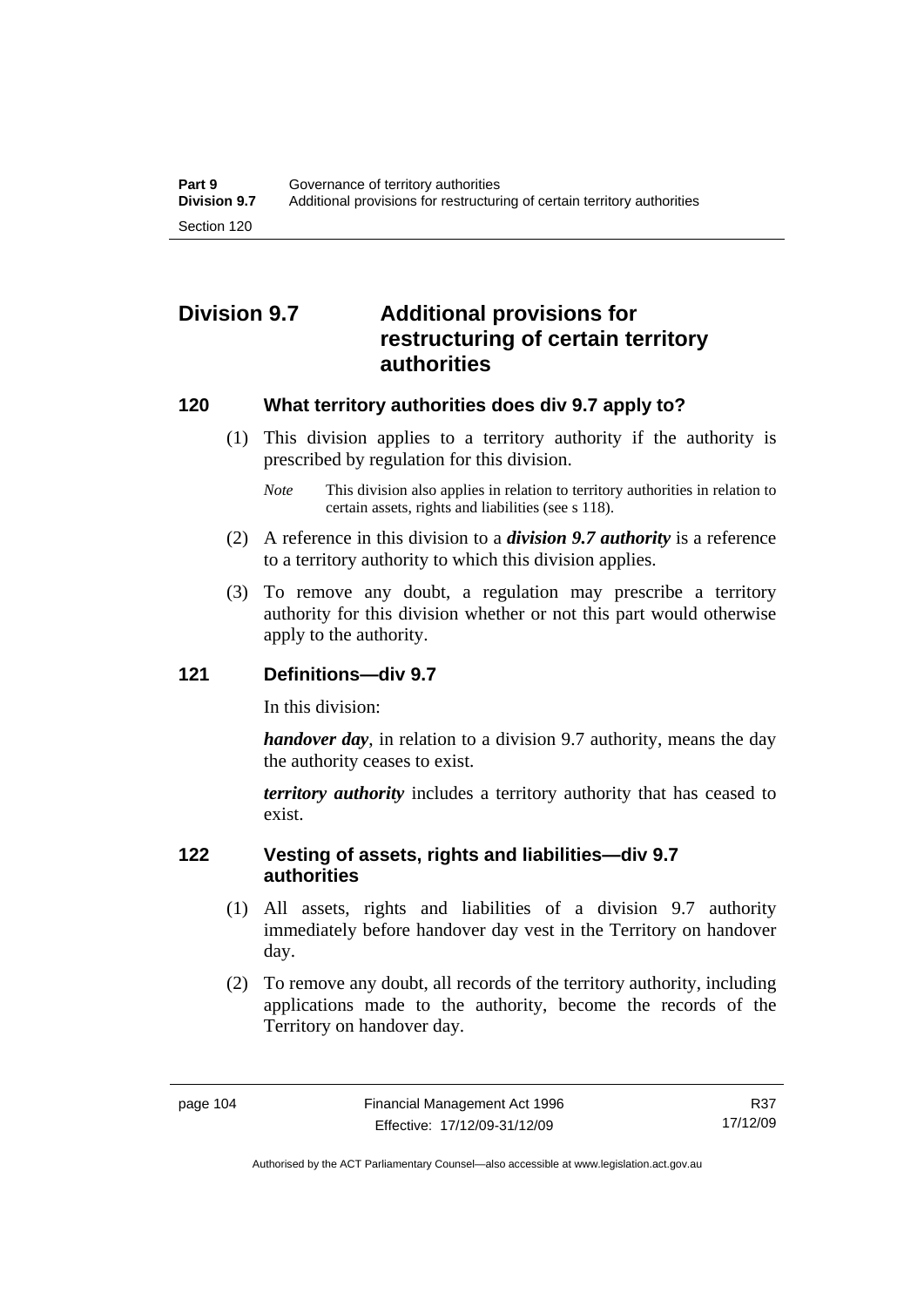# **123 Proceedings and evidence—div 9.7 authorities**

- (1) For a proceeding started before handover day and to which a division 9.7 authority is a party, the Territory is substituted as a party on the handover day.
- (2) A proceeding for a cause of action in relation to a division 9.7 authority may be brought against the Territory if, before handover day—
	- (a) the cause of action had accrued against the authority; and
	- (b) a proceeding had not started in relation to the cause of action; and
	- (c) the limitation period for the cause of action had not ended.
- (3) The *Limitation Act 1985,* part 3 (Postponement of bar) applies to the starting of a proceeding that may be brought by or against the Territory under this section as if the cause of action had been accrued by, or had accrued against, the Territory.
- (4) The court or other entity in which, or before which, a proceeding may be or has been started or continued under this section may give directions about the proceeding.
- (5) Any evidence that would, before a division 9.7 authority ceased to exist, have been admissible for or against the authority is admissible for or against the Territory.
- (6) An order made in a proceeding by or against a division 9.7 authority before the handover day may, after the handover day, be enforced by or against the Territory.
- (7) In this section:

*proceeding* includes a proceeding by way of appeal or review (including review under the *Ombudsman Act 1989*).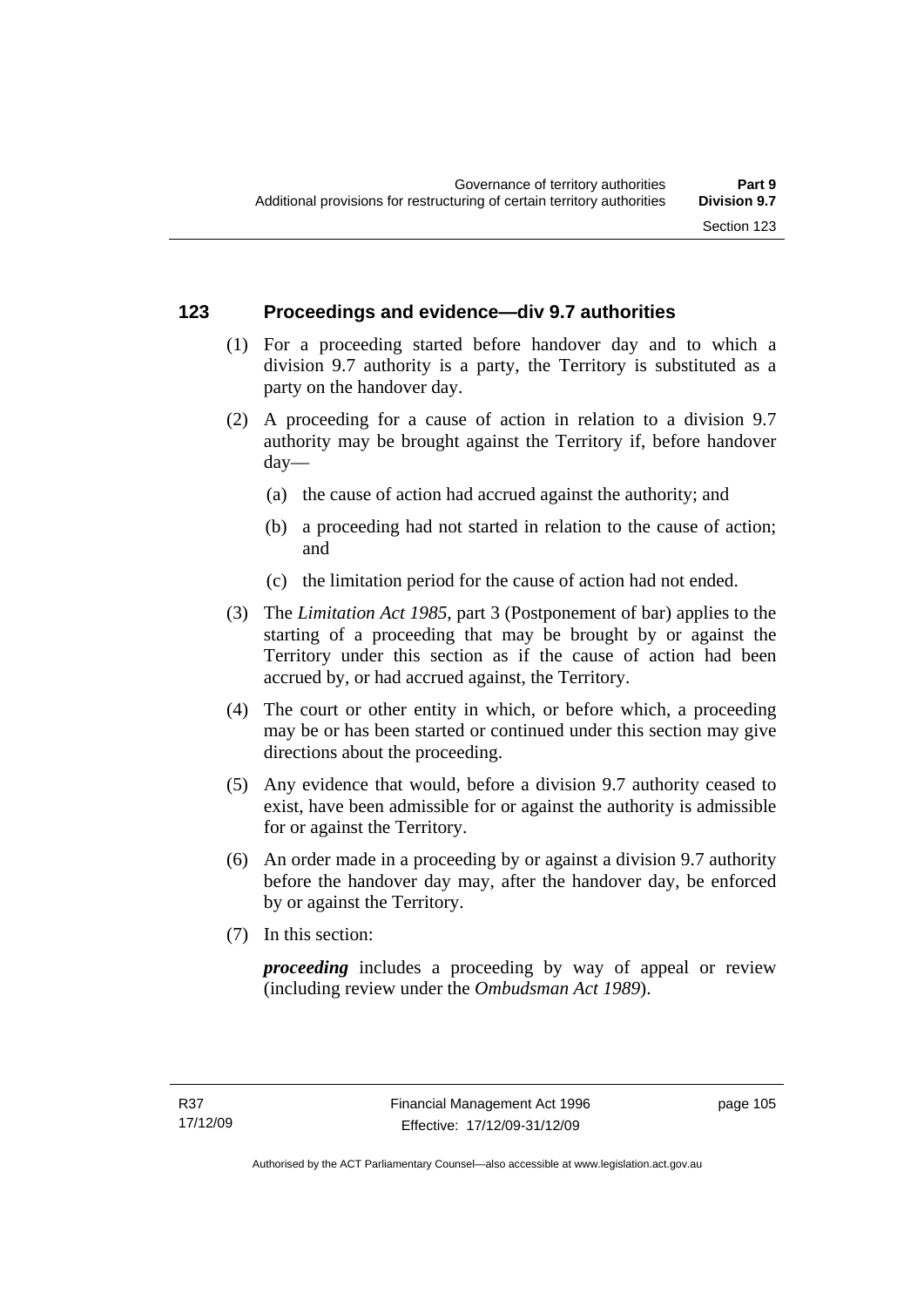# **124 Annual reports and financial statements for div 9.7 authorities**

(1) In this section:

*division 9.7 authority* means a division 9.7 authority that has ceased to exist.

*financial year*––see the *Annual Reports (Government Agencies) Act 2004*, section 6 (3).

*relevant financial year*, for a division 9.7 authority, means a financial year—

- (a) beginning before the handover day for the authority; and
- (b) for which a report had not been presented by the authority under the *Annual Reports (Government Agencies) Act 2004*, section 6 (Annual report of public authority) before the handover day.

*responsible Minister*, for a division 9.7 authority, means the Minister who was the responsible Minister for the authority immediately before it ceased to exist.

- (2) The responsible Minister for a division 9.7 authority must present an annual report for the authority for each relevant financial year.
- (3) An annual report under subsection (2) must include anything that the annual report would have been required to include before handover day for the division 9.7 authority.
- (4) The applied provisions of part 8 (Financial provisions for territory authorities) apply in relation to a division 9.7 authority in relation to any period before the handover day as if—
	- (a) the authority had not ceased to exist; and
	- (b) a reference in section 63 and section 68 to the authority included a reference to the responsible Minister for the authority; and

R37 17/12/09

Authorised by the ACT Parliamentary Counsel—also accessible at www.legislation.act.gov.au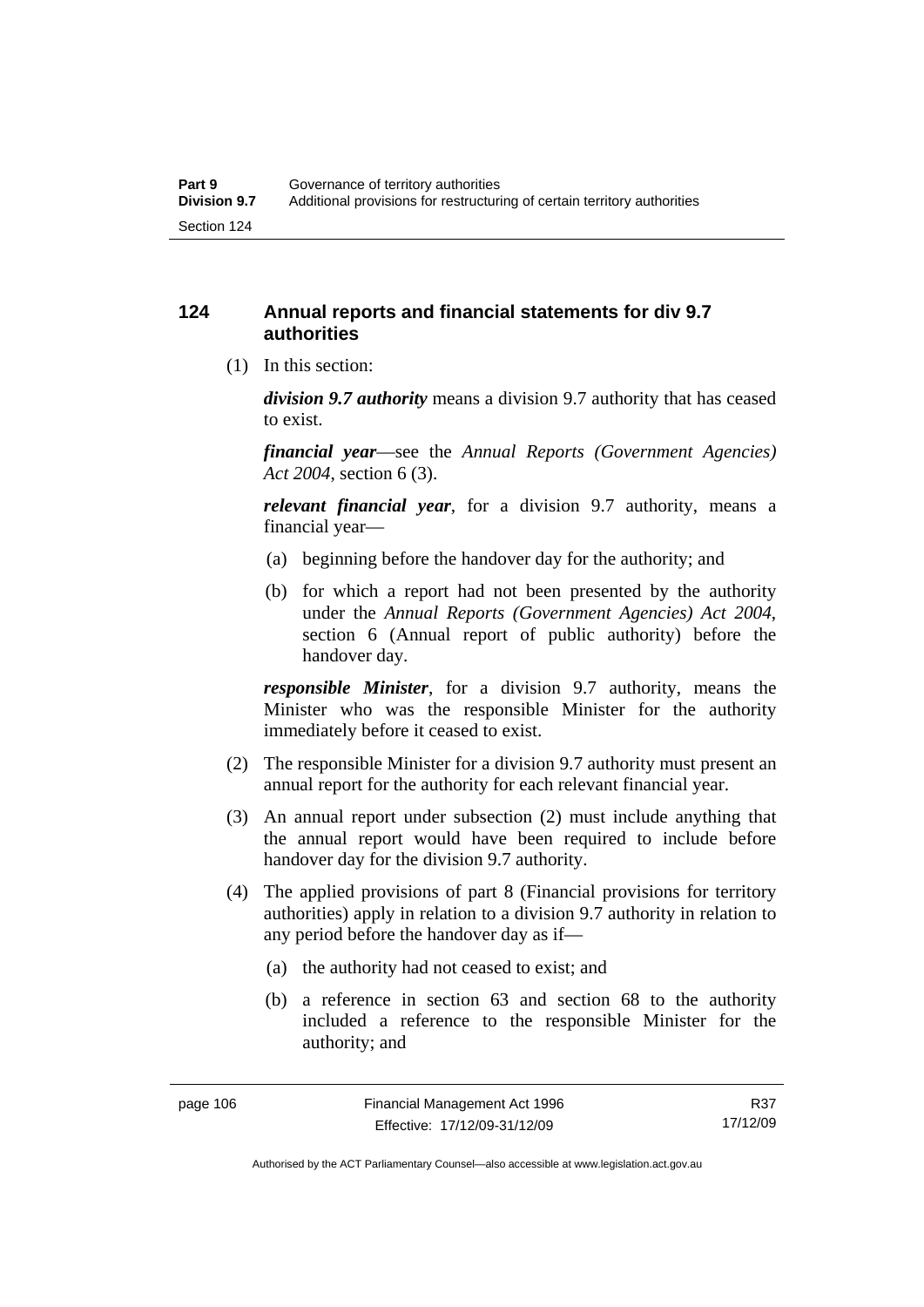- (c) a reference in section 64 and section 69 to the relevant person for the authority included a reference to the responsible Minister for the authority; and
- (d) a reference in section 65 and section 70 to the chief executive officer of the authority included a reference to the responsible Minister for the authority; and
- (e) all other necessary changes were made; and
- (f) any changes prescribed by regulation were made.
- (5) For subsection (4), the *applied provisions of part 8* are the following:
	- section 63 (Annual financial statements of territory authorities)
	- section 64 (Responsibility for annual financial statements of territory authorities)
	- section 65 (Audit of annual financial statements of territory authorities)
	- section 66 (Annual financial statements of territory authorities to be included in annual reports etc)
	- section 68 (Statements of performance of territory authorities)
	- section 69 (Responsibility for territory authority statements of performance)
	- section 70 (Scrutiny of territory authority statements of performance)
	- section 71 (Territory authority statements of performance to be included in annual reports).

# **125 References to div 9.7 authority**

In any contract, agreement or arrangement, a reference to a division 9.7 authority is, for the application of the contract, agreement or arrangement on or after the handover day, a reference to the Territory.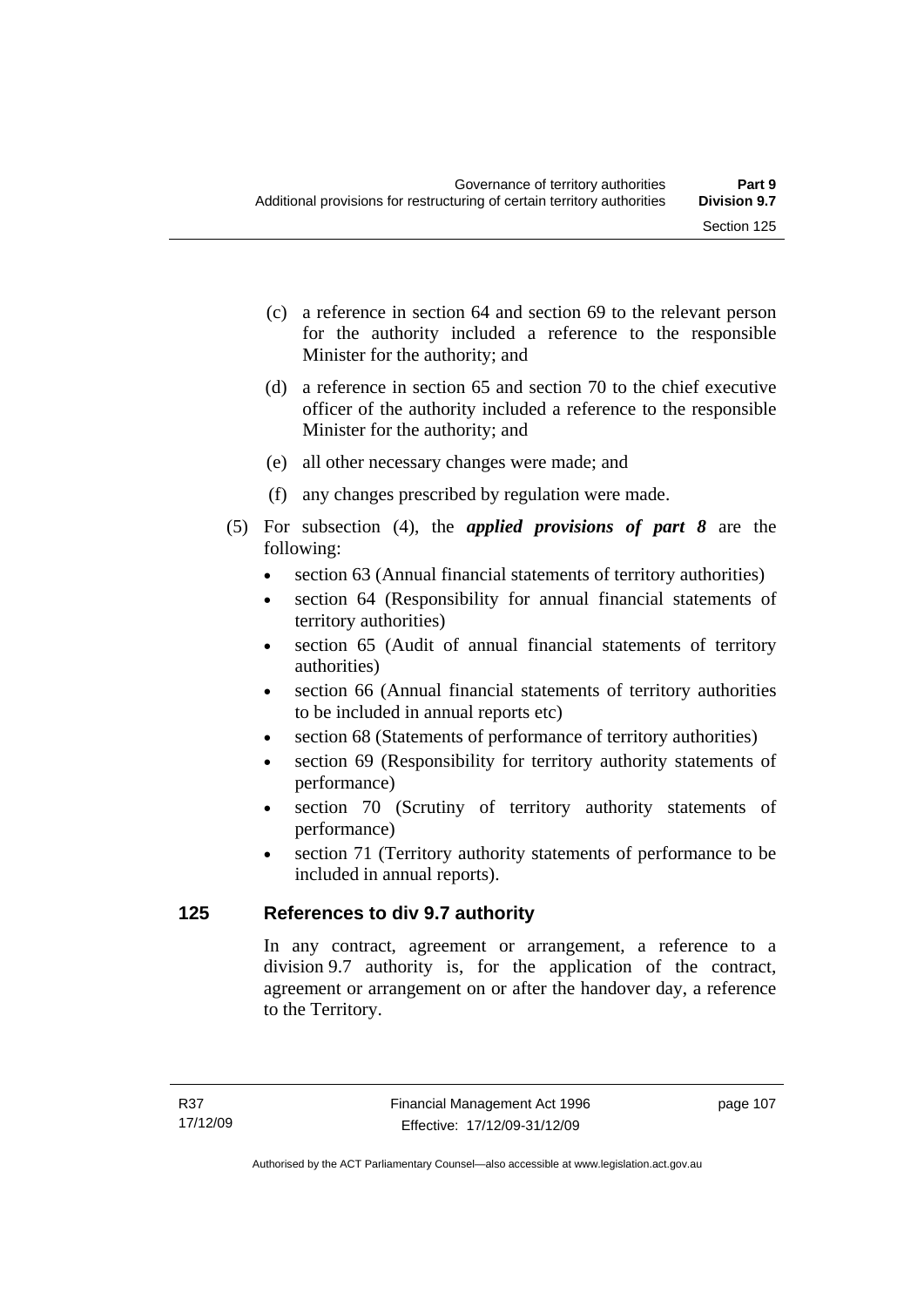#### **Part 10** Miscellaneous

Section 130

# **Part 10 Miscellaneous**

## **130 Act of grace payments**

- (1) If the Treasurer considers it appropriate to do so because of special circumstances, the Treasurer may authorise the payment by a department of an amount to a person (the *payee*) although the payment of that amount (the *relevant amount*) would not otherwise be authorised by law or required to meet a legal liability.
- (2) The authorisation may provide for the relevant amount to be paid  $by-$ 
	- (a) more than 1 instalment and on the dates specified in the authorisation; or
	- (b) periodical payments of an amount, and for the period, specified in the authorisation.
- (3) An authorisation may be expressed to be subject to conditions to be complied with by the payee.
- (4) If a condition is contravened, the Treasurer may by written notice addressed to the last-known address of the payee require the payee, within 30 days of receipt of the notice, to pay an amount equal to all or part of the relevant amount.
- (5) If the payee does not pay the amount specified in the notice under subsection (4), the amount may be recovered by the Territory as a debt.
- (6) If the payment of an amount by a department is authorised under this section, the Treasurer must —
	- (a) direct that the amount be paid from an appropriate appropriation for the department specified by the Treasurer; or
	- (b) authorise payment of the amount under section 18; or

R37 17/12/09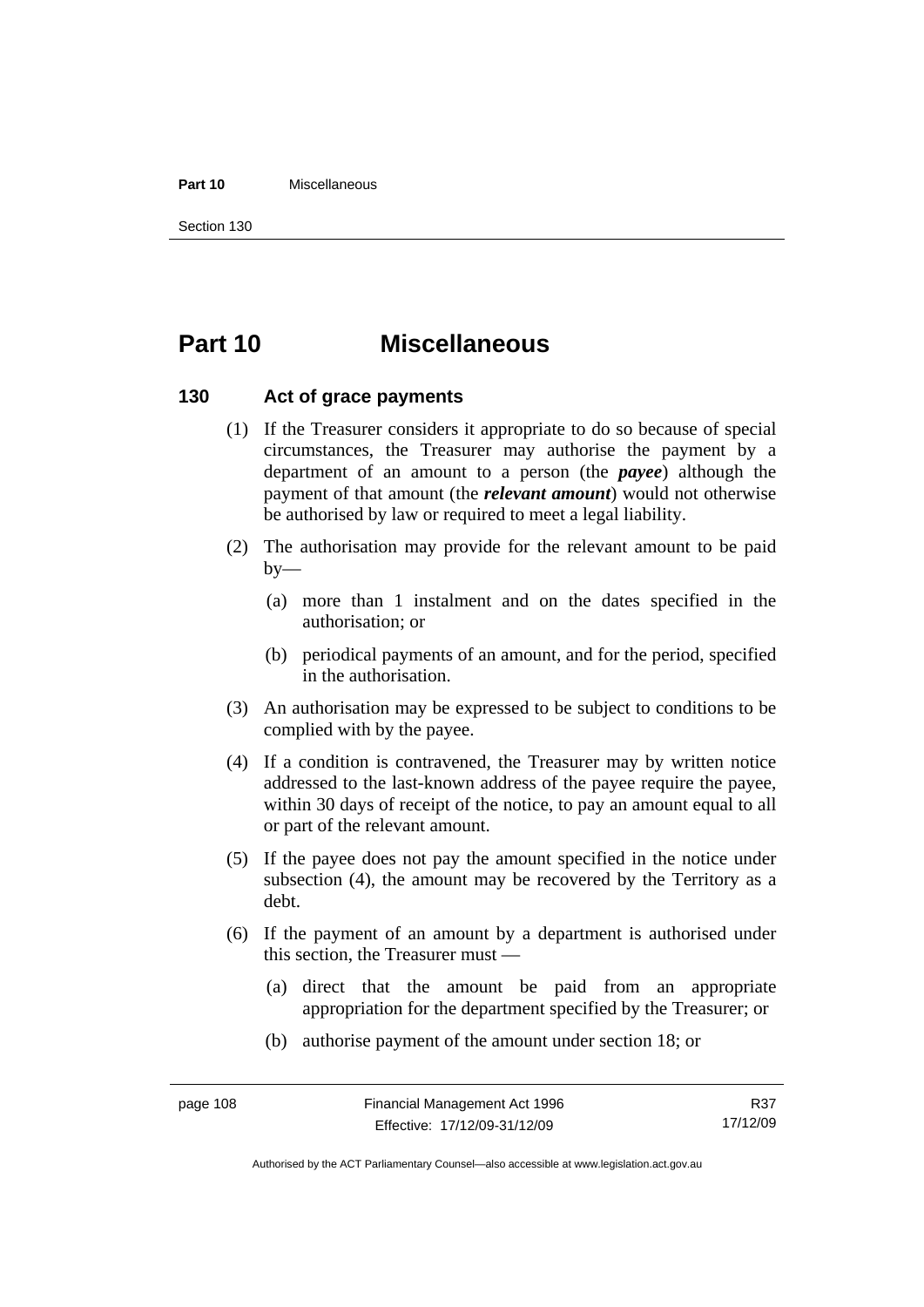- (c) authorise payment of the amount out of the public money of the Territory.
- (7) The public money of the Territory is appropriated for subsection (6) (c).
- (8) A payment made by a department under this section must be reported in notes to the financial statements of the department that relate to the financial year when the payment was made.
- (9) The notes must indicate in relation to each payment under this section the amount and grounds for the payment.
- (10) The notes relating to a payment under this section must not disclose the identity of the payee unless disclosure was agreed to by the payee as a condition of authorising the payment.

# **131 Waiver of debts etc**

- (1) The Treasurer may, in writing, on behalf of the Territory—
	- (a) waive the Territory's right to payment of an amount payable to the Territory; or
	- (b) postpone any right of the Territory to be paid a debt in priority to another debt; or
	- (c) allow the payment by instalments of an amount payable to the Territory; or
	- (d) defer the time for payment of an amount payable to the Territory.
- (2) A waiver relating to an amount payable to the Territory by a person may be expressed to be subject to a condition that the person agrees to pay an amount to the Territory in circumstances specified in the waiver.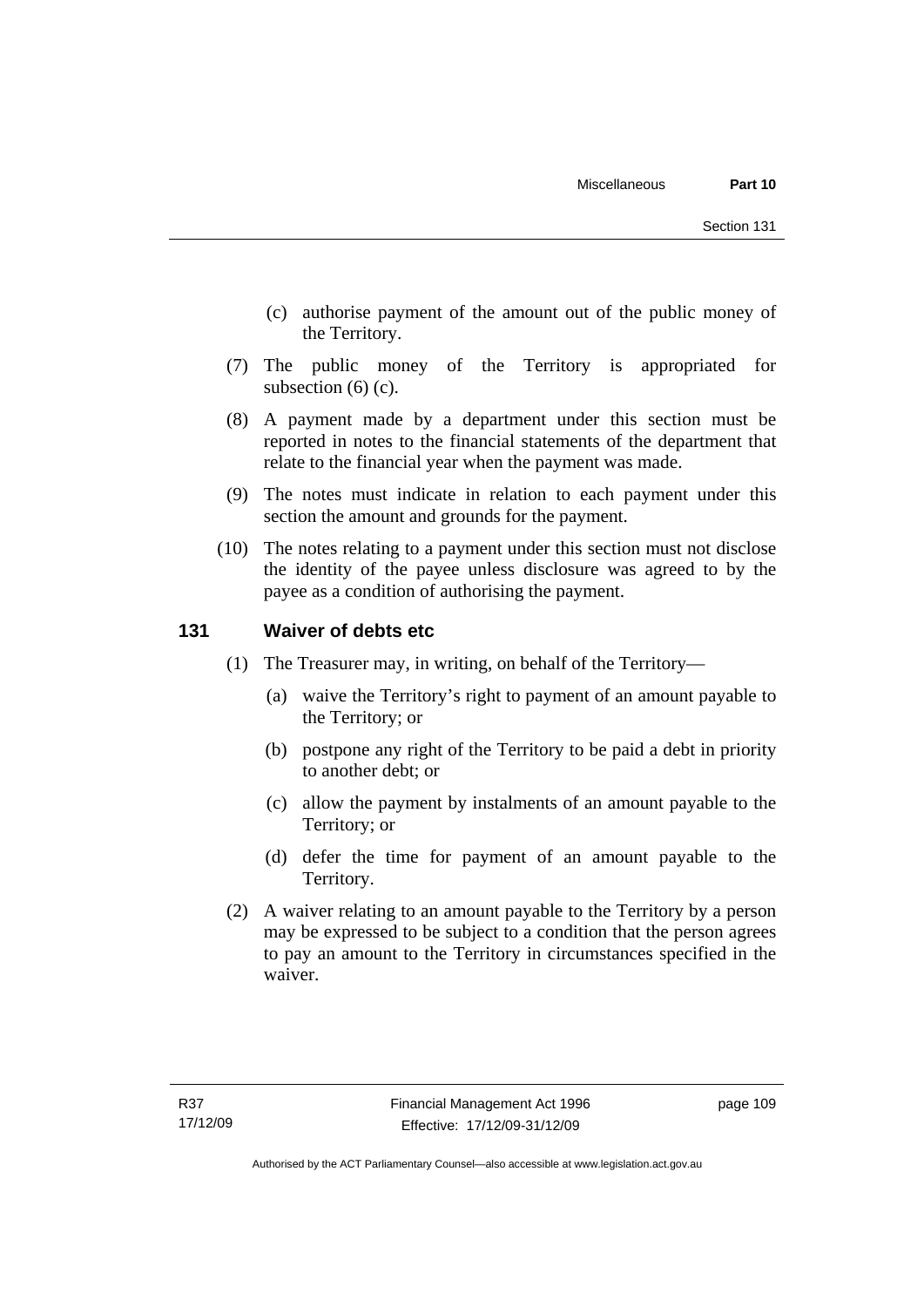#### **Part 10** Miscellaneous

Section 132

 (3) A waiver relating to an amount payable to the Territory must be reported in the notes to the financial statements of the relevant department that relate to the year in which the right to payment was waived.

## **132 Payments in relation to deceased estates**

- (1) If, at the time of a person's death (whether before or after the commencement of this section), the Territory owed an amount to the person, the Treasurer may pay that amount to the person who the Treasurer considers should receive the payment.
- (2) In deciding who should be paid, the Treasurer must have regard to—
	- (a) the provisions of any will of the deceased person that identify the persons entitled to property under the will; and
	- (b) the law relating to the disposition of the property of deceased people.
- (3) Before making a payment to a person, the Treasurer may require the person to produce any documents and other evidence relating to—
	- (a) the disposition of the deceased person's estate; or
	- (b) the family of the deceased person and any other people apparently entitled to share in the estate of the deceased person.
- (4) Subject to subsection (3), the Treasurer may make the payment without requiring production of probate of the will, or letters of administration of the estate, of the deceased person.
- (5) If a payment is made in relation to an amount owing to a deceased person, the Territory is discharged from any further liability in relation to that amount.
- (6) This section does not relieve the recipient of a payment from liability to deal with the money in accordance with law.

R37 17/12/09

Authorised by the ACT Parliamentary Counsel—also accessible at www.legislation.act.gov.au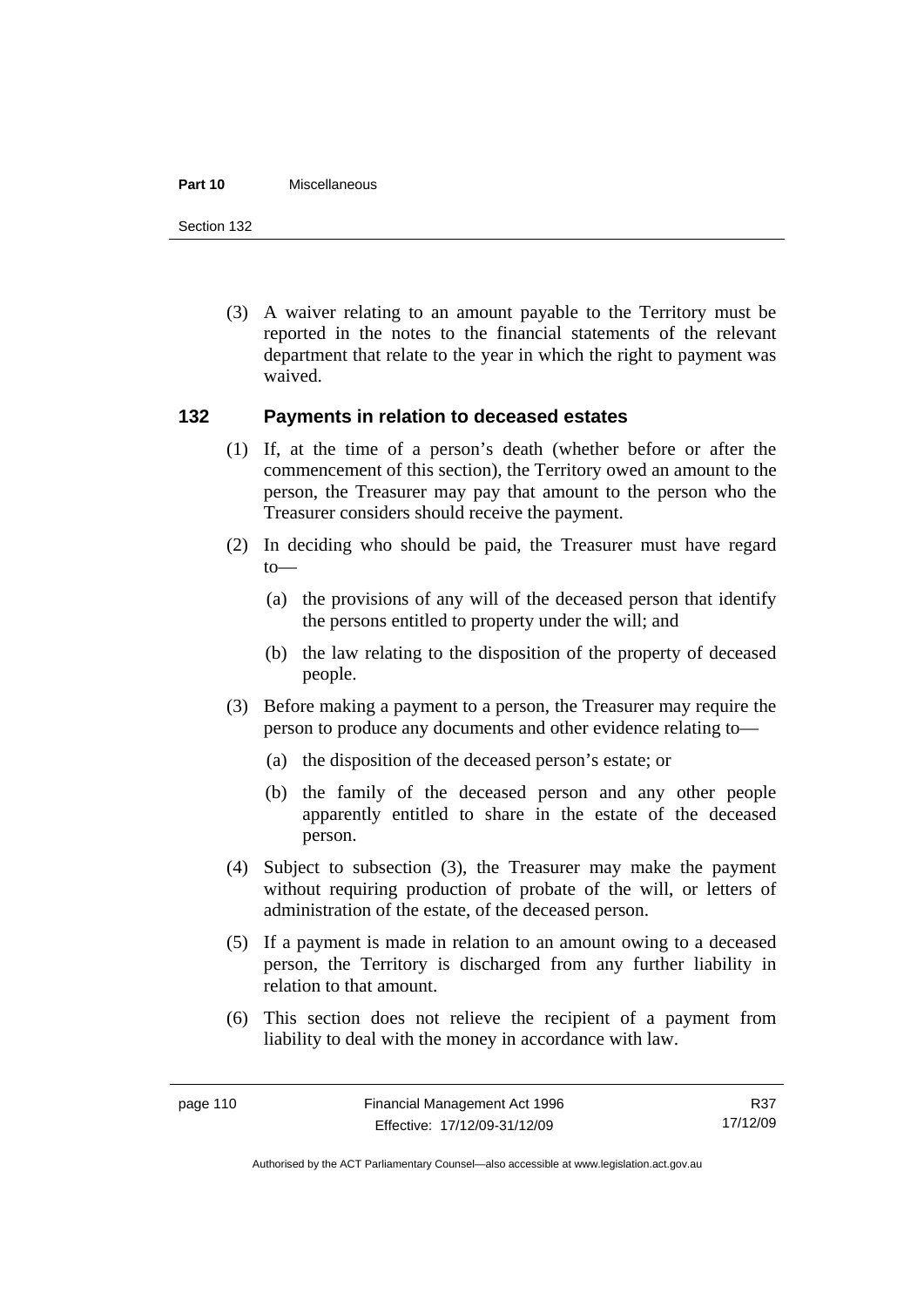# **133 Guideline-making power**

- (1) The Treasurer may, in writing, make financial management guidelines for this Act.
- (2) A financial management guideline is a disallowable instrument.
	- *Note* A disallowable instrument must be notified, and presented to the Legislative Assembly, under the Legislation Act.

## **134 Regulation-making power**

The Executive may make regulations for this Act.

*Note* A regulation must be notified, and presented to the Legislative Assembly, under the Legislation Act.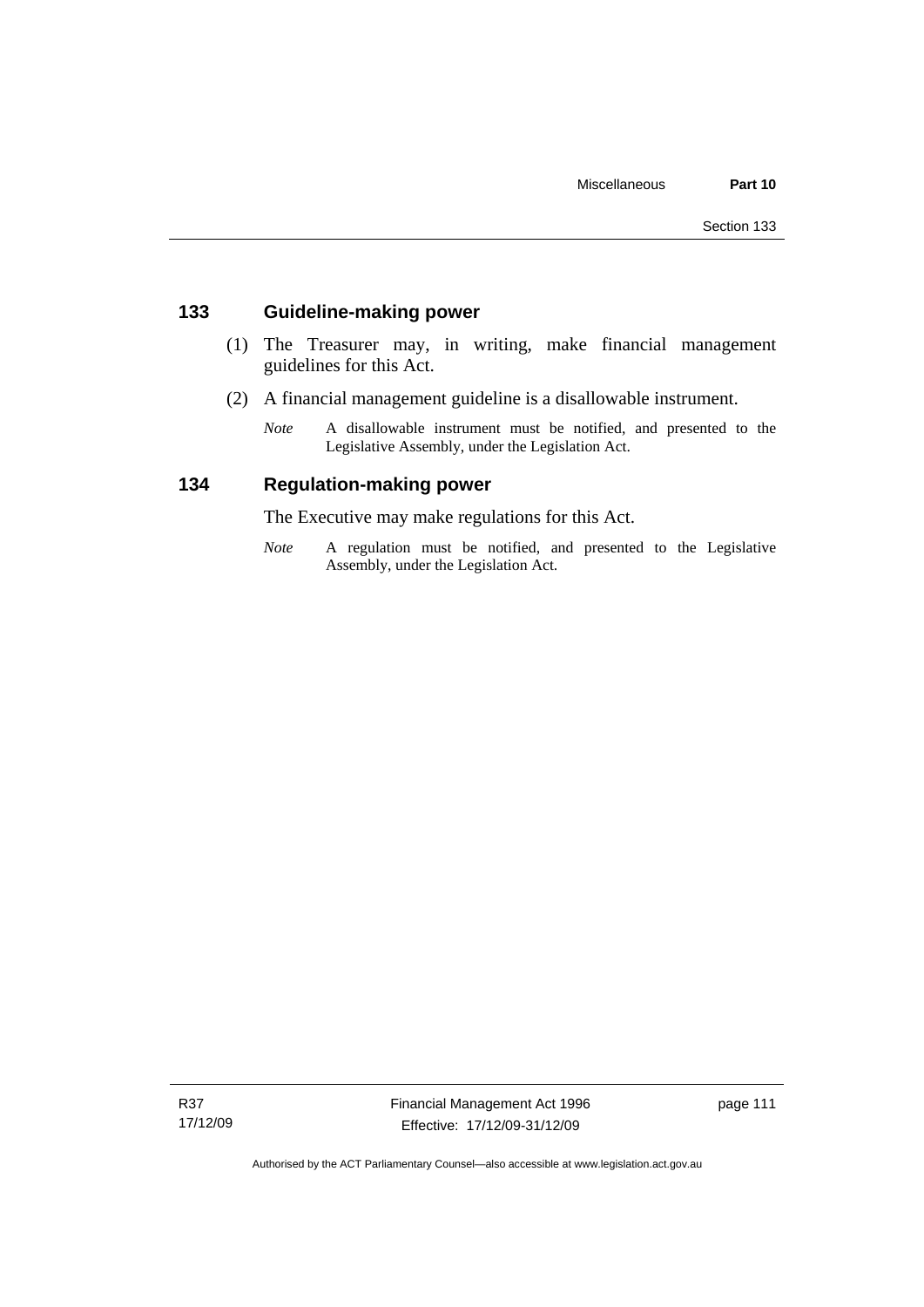# **Dictionary**

(see s 3)

*Note 1* The Legislation Act contains definitions and other provisions relevant to this Act.

- *Note 2* For example, the Legislation Act, dict, pt 1, defines the following terms:
	- ACAT
		- Act
	- administrative unit
	- auditor-general
	- authorised deposit-taking institution
	- chief executive (see s 163)
	- exercise
	- function
	- GST
	- may (see s  $146$ )
	- Minister (see s 162)
	- must (see s  $146$ )
	- person
	- reviewable decision notice
	- Self-Government Act
	- territory-owned corporation.

*applicable governmental policies*, for a territory authority, for part 9 (Governance of territory authorities)—see section 103.

*appropriation* means an appropriation of public money by any Act including this Act.

*Appropriation Act* means an Act that makes appropriations in relation to a financial year for purposes mentioned in section 8.

*appropriation unit* means a class of outputs, or a group of output classes, for which an appropriation is made by an Appropriation Act.

R37 17/12/09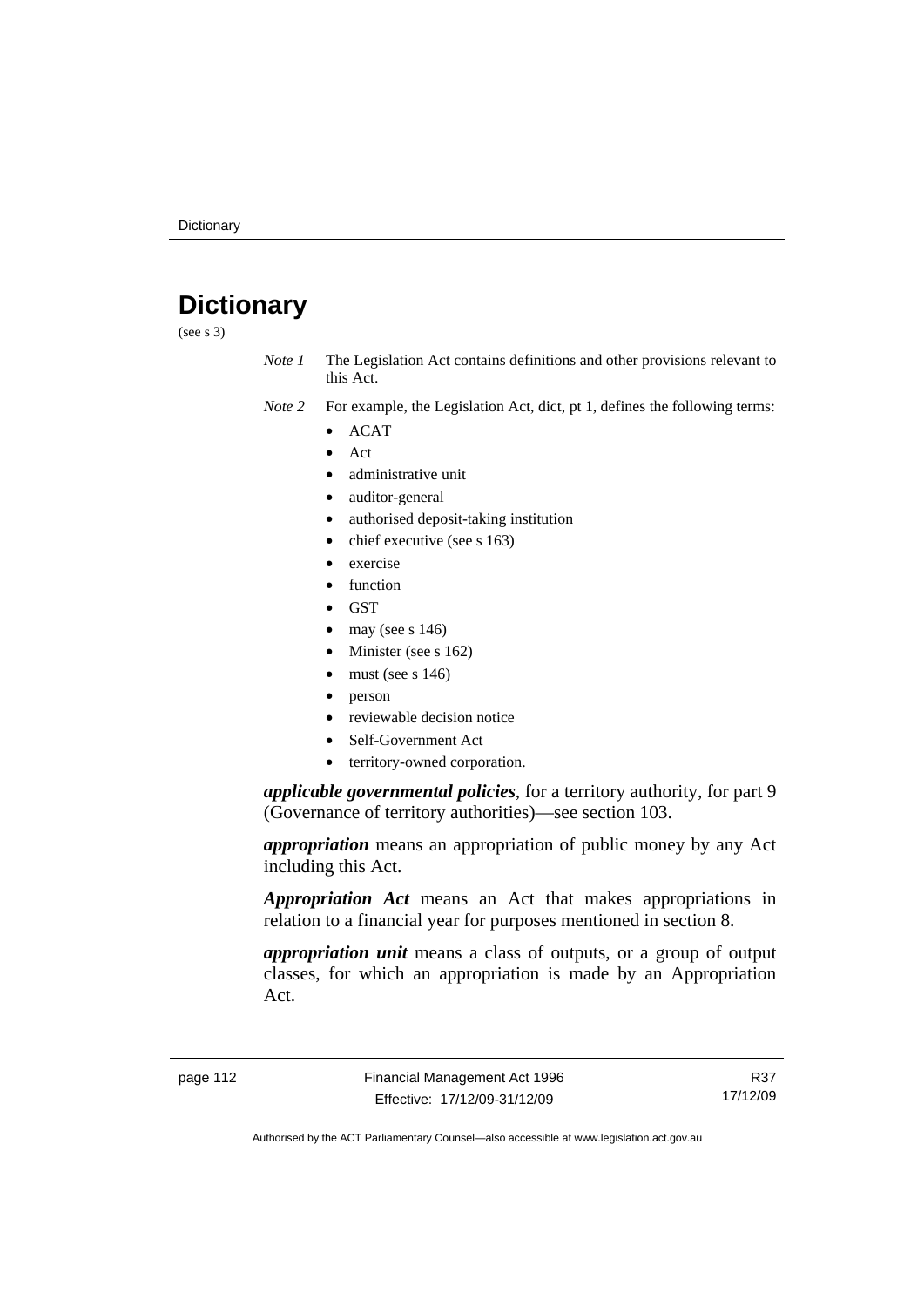*banking account* means an account with an authorised deposit-taking institution that is, or is substantially the same as, a bank account.

*borrowing* includes—

- (a) raising money or obtaining credit, whether by dealing in securities or otherwise; and
- (b) entering into a financing lease;

but does not include using a credit card or overdraft facility, or otherwise obtaining credit, in a transaction forming part of the day-to-day operations of the Territory or a territory authority.

*budget papers* means documents presented to the Legislative Assembly under section 10 or section 13 (1).

*capital injection* means an amount provided, or to be provided, to a department, a territory authority or a territory-owned corporation for—

- (a) the purchase of assets to be held by the department or to be owned by the authority or corporation; or
- (b) the development of assets held by the department or owned by the authority or corporation; or
- (c) augmenting the assets held by the department or owned by the authority or corporation; or
- (d) reducing the liabilities of the department, the authority or the corporation;

but does not include an amount provided from an appropriation for a purpose mentioned in section  $8(1)(a)$  or (c) or  $(2)(a)$ .

## *CEO*—see *chief executive officer*.

*chief executive officer* (or *CEO*), of a territory authority, means the person (however described) who is responsible for managing the affairs of the authority.

page 113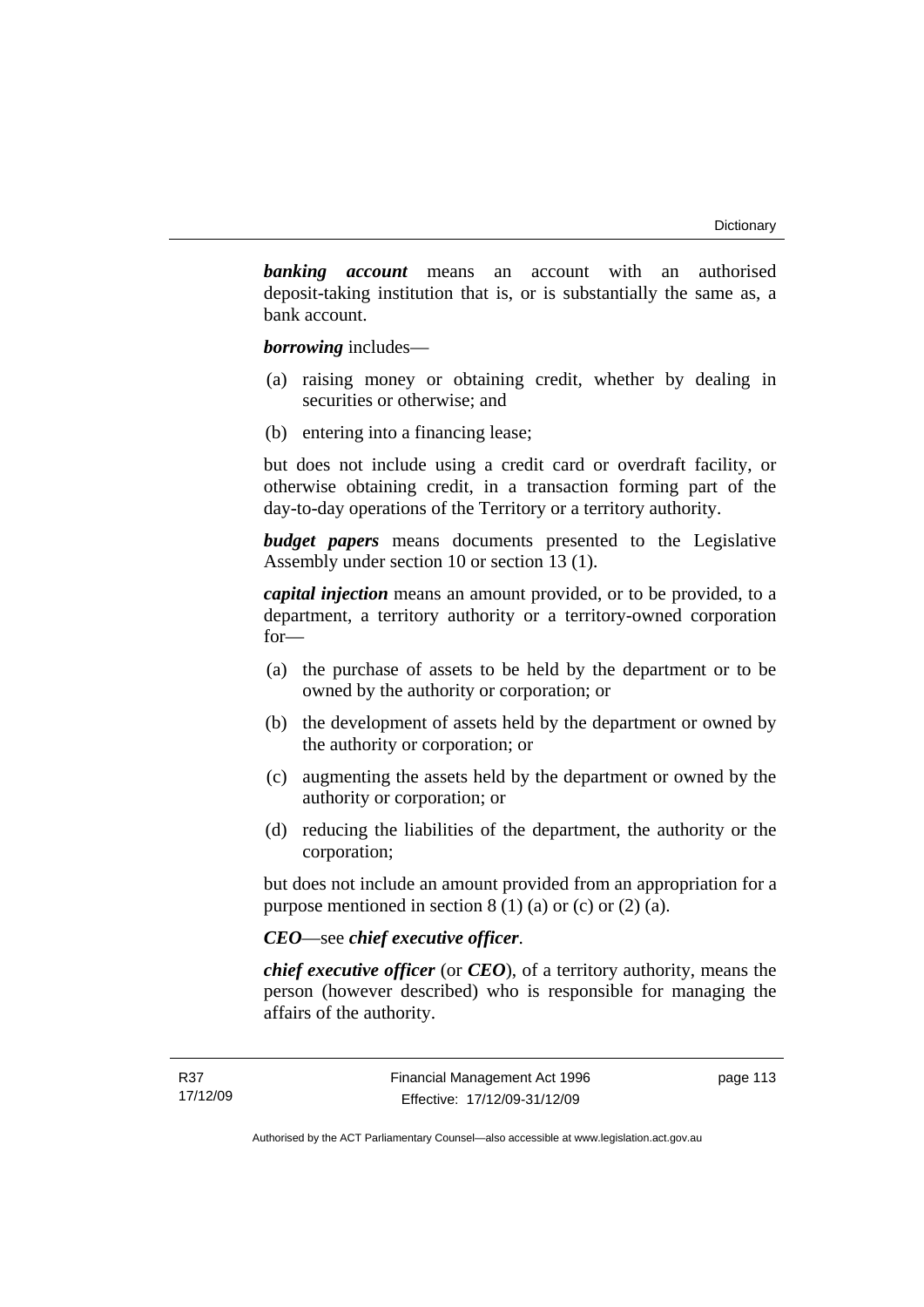*class of outputs* means a group of outputs identified as a class by an Appropriation Act.

*contract* includes an agreement or arrangement.

*department* means—

- (a) an administrative unit (excluding any part of an administrative unit prescribed for paragraph (b) and any administrative unit forming part of a group of administrative units prescribed for paragraph (c)); or
- (b) a part of an administrative unit prescribed for this paragraph; or
- (c) a group of 2 or more administrative units prescribed for this paragraph.

*departmental banking account* means a banking account mentioned in section 34 (1).

*division 9.6 authority* means a territory authority to which division 9.6 applies (see s 105).

*division 9.7 authority* means a territory authority to which division 9.7 applies (see s 120).

*establishing Act*, for a territory authority, governing board or governing board member, for part 9 (Governance of territory authorities)—see section 72.

*expenses*, in relation to an output, means the expenses incurred in providing the output quantified on an accrual accounting basis and includes the overhead expenses properly attributable to the output.

*financial management guidelines* means the financial management guidelines under this Act.

*financial year*, for a territory authority, for part 9 (Governance of territory authorities)—see section 72.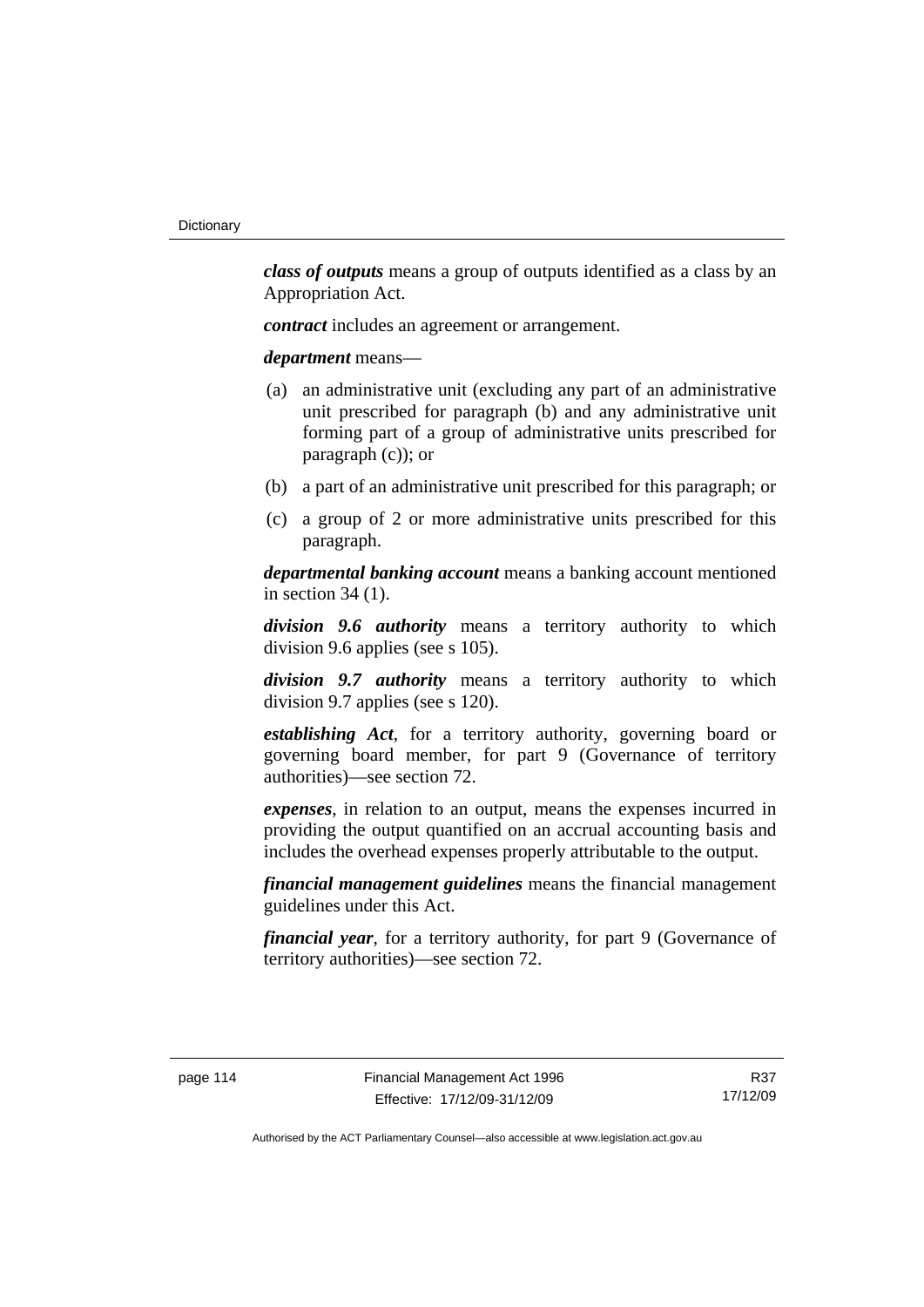## *general government sector* means—

- (a) those organisations whose primary function is to provide services that are mainly not market orientated, are mainly for the consumption of the community generally, involve the transfer or redistribution of income, and are financed mainly through appropriation; and
- (b) those organisations that are controlled by the Territory and provide investment or other financial services.

*generally accepted accounting principles* means accounting principles and procedures that are—

- (a) recognised by the accounting profession as appropriate for reporting financial information relating to government, a department or a territory authority; and
- (b) consistent with this Act and any relevant Appropriation Act.

*governing board*, for a territory authority, means the governing board for the authority mentioned in section 76.

*governing board member*, for a territory authority with a governing board for part 9 (Governance of territory authorities)—see section 72.

*handover day*, for division 9.7 (Additional provisions for restructuring of certain territory authorities)—see section 121.

*input tax credit*—see the *A New Tax System (Goods and Services Tax) Act 1999* (Cwlth), dictionary.

*interest* includes a dividend and any other financial return on a deposit, loan or other investment.

*invest* includes enter into a transaction or arrangement for the protection or enhancement of investments.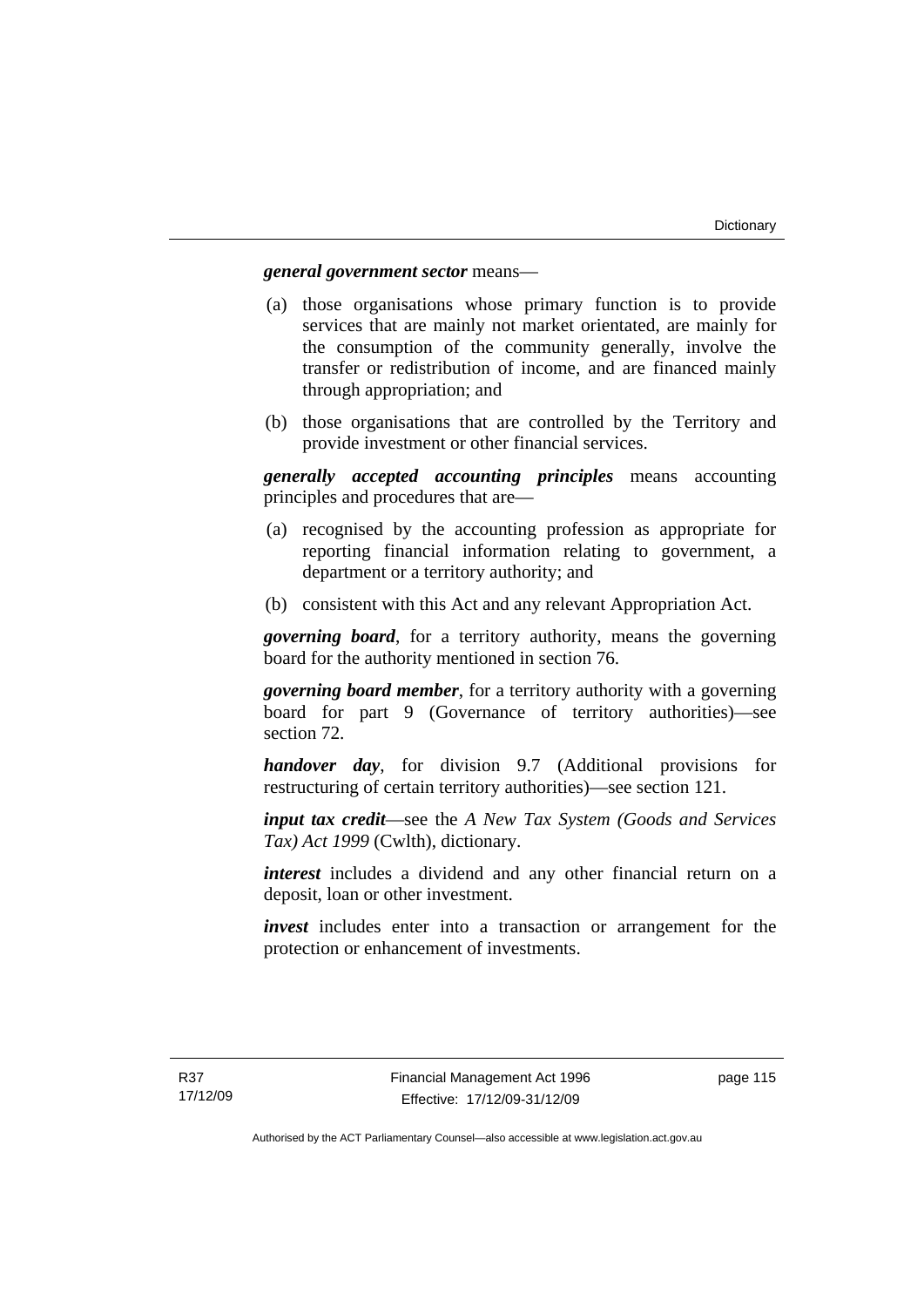*Legislative Assembly secretariat***—**see the *Public Sector Management Act 1994*, dictionary.

*material interest*, for part 9 (Governance of territory authorities) see section 88 (4).

*outputs* means goods produced or services provided by a department or territory authority or a person producing goods or providing services on behalf of a department or territory authority.

*prescribed* means prescribed by the financial management guidelines.

*public money* means all money received by the Territory, including the proceeds of all loans raised on behalf of the Territory, but does not include—

- (a) money held by the Territory as trust money; or
- (b) money received by a territory-owned corporation or subsidiary of a territory-owned corporation; or
- (c) money received by the Territory from a territory-owned corporation or subsidiary of a territory-owned corporation for investment for the corporation or subsidiary; or
- (d) money received by a territory authority; or
- (e) money received by the Territory from a territory authority for investment for the authority; or
- (f) money received by the Territory—
	- (i) in repayment of an investment made by the Territory for a territory authority; or
	- (ii) as interest on such an investment.

*public trading enterprise sector* means those organisations whose primary function is to provide goods and services that are mainly market orientated and non-regulatory in nature and who may recover a significant part of their costs from individual consumers.

R37 17/12/09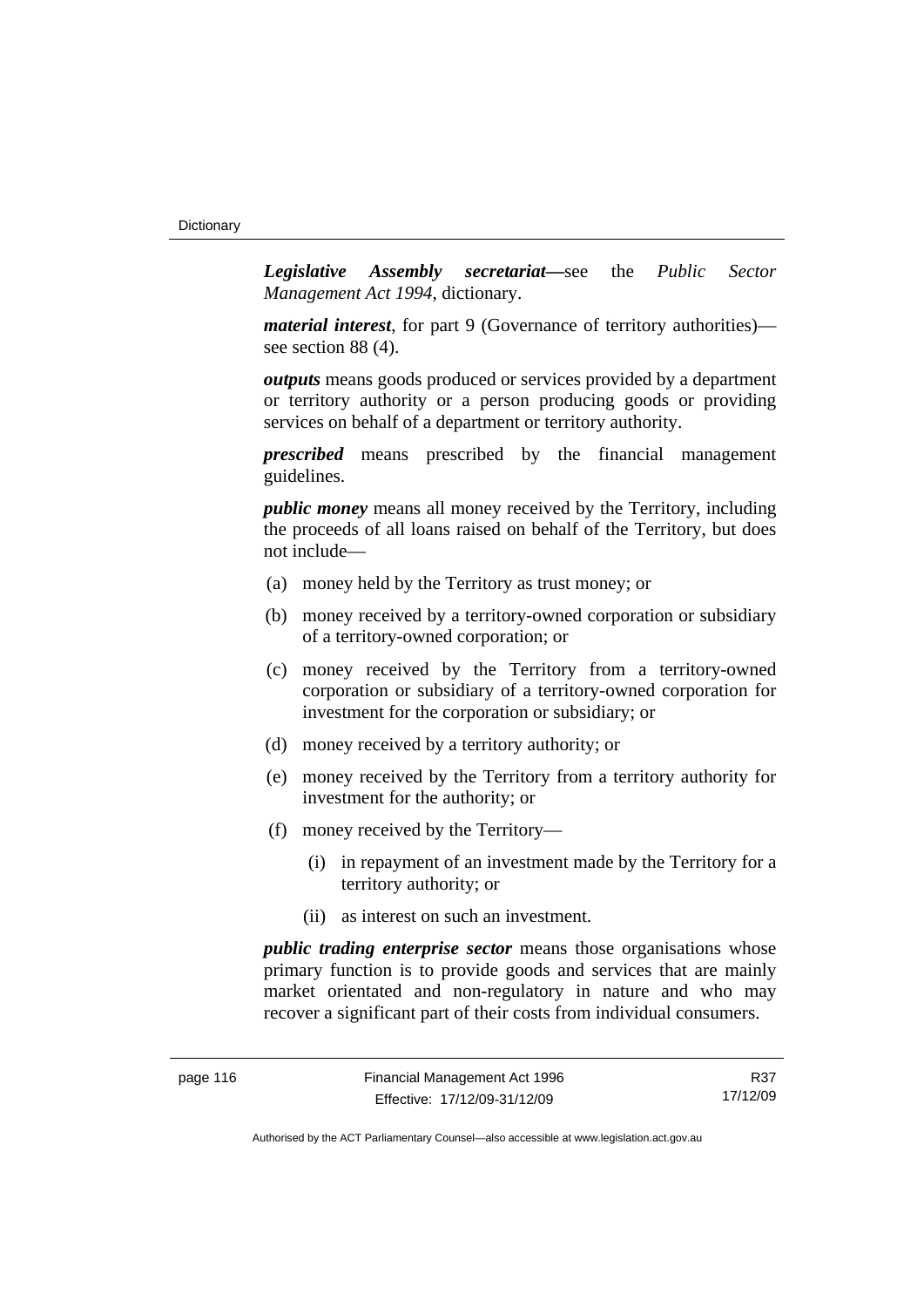*relevant territory authority*, for part 9 (Governance of territory authorities)—see section 72.

*responsible chief executive*, in relation to a department, means—

- (a) if the department is constituted by an administrative unit or a part of an administrative unit—the chief executive of that administrative unit; or
- (b) if the department is constituted by a group of 2 or more administrative units—the person prescribed as the responsible chief executive in relation to the department.

#### *responsible Minister* means—

- (a) in relation to a department that is constituted by an administrative unit or a part of an administrative unit—the Minister to whom responsibility for that administrative unit has been allocated under the *Public Sector Management Act 1994*, section 14; and
- (b) in relation to a department that is constituted by a group of 2 or more administrative units—the Minister prescribed as the responsible Minister in relation to the department; and
- (c) in relation to a territory authority—the Minister administering the Act under which the authority is established; and
- (d) in relation to a territory-owned corporation—the Minister administering the *Territory-owned Corporations Act 1990*.

*securities* includes stocks, debentures, notes, bonds, promissory notes, bills of exchange, and any other securities approved in writing by the Treasurer.

*statement of intent*, for a territory authority—see section 61 (1).

*subsidiary*—see the *Territory-owned Corporations Act 1990*, dictionary.

*superannuation appropriation*—see the *Territory Superannuation Provision Protection Act 2000*, dictionary.

page 117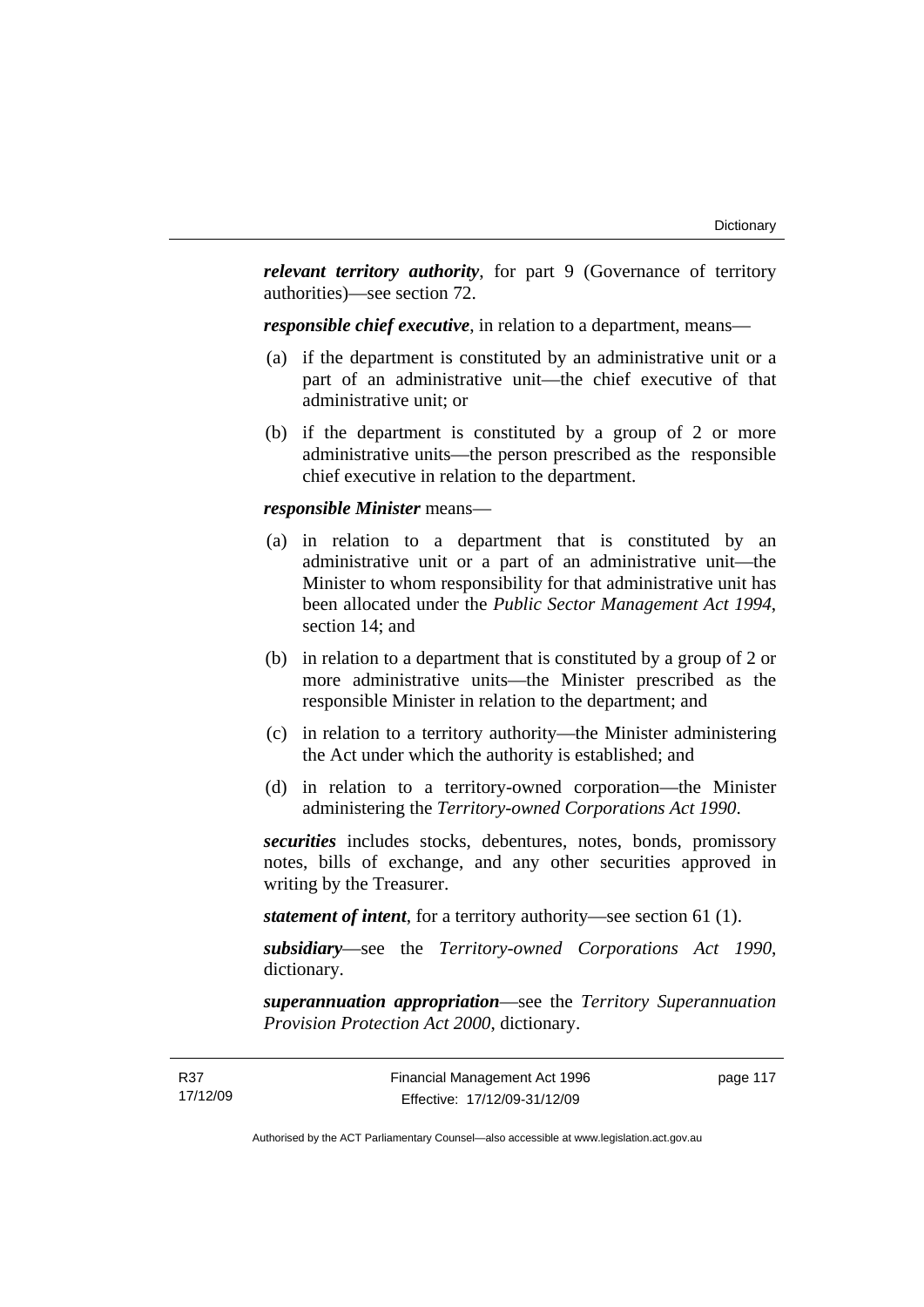*superannuation banking account*—see the *Territory Superannuation Provision Protection Act 2000*, section 7.

*taxable supply*—see the *A New Tax System (Goods and Services Tax) Act 1999* (Cwlth), dictionary.

*territory authority*—

- (a) means a body corporate established by an Act; and
- (b) to remove any doubt, includes an entity to which part 8 applies; and
- (c) for division 9.7 (Additional provisions for restructuring of certain territory authorities)—includes a territory authority that has ceased to exist; but
- (d) does not include a body declared under section 3B not to be a territory authority.

*territory banking account* means the banking account mentioned in section 33.

*the Territory*, for division 3.1 (Financial reports of the Territory) see section 21.

#### *trust money* means—

- (a) money deposited with the Territory pending the completion of a transaction or the determination of a dispute and that may become repayable to the depositor or payable to the Territory or anyone else; or
- (b) all money that is paid into a territory court for possible repayment to the payee or a third party because of any Act, order, instruction or authority; or
- (c) money that belongs to or is owing to any person and is collected by the Territory because of an agreement between the Territory and that person; or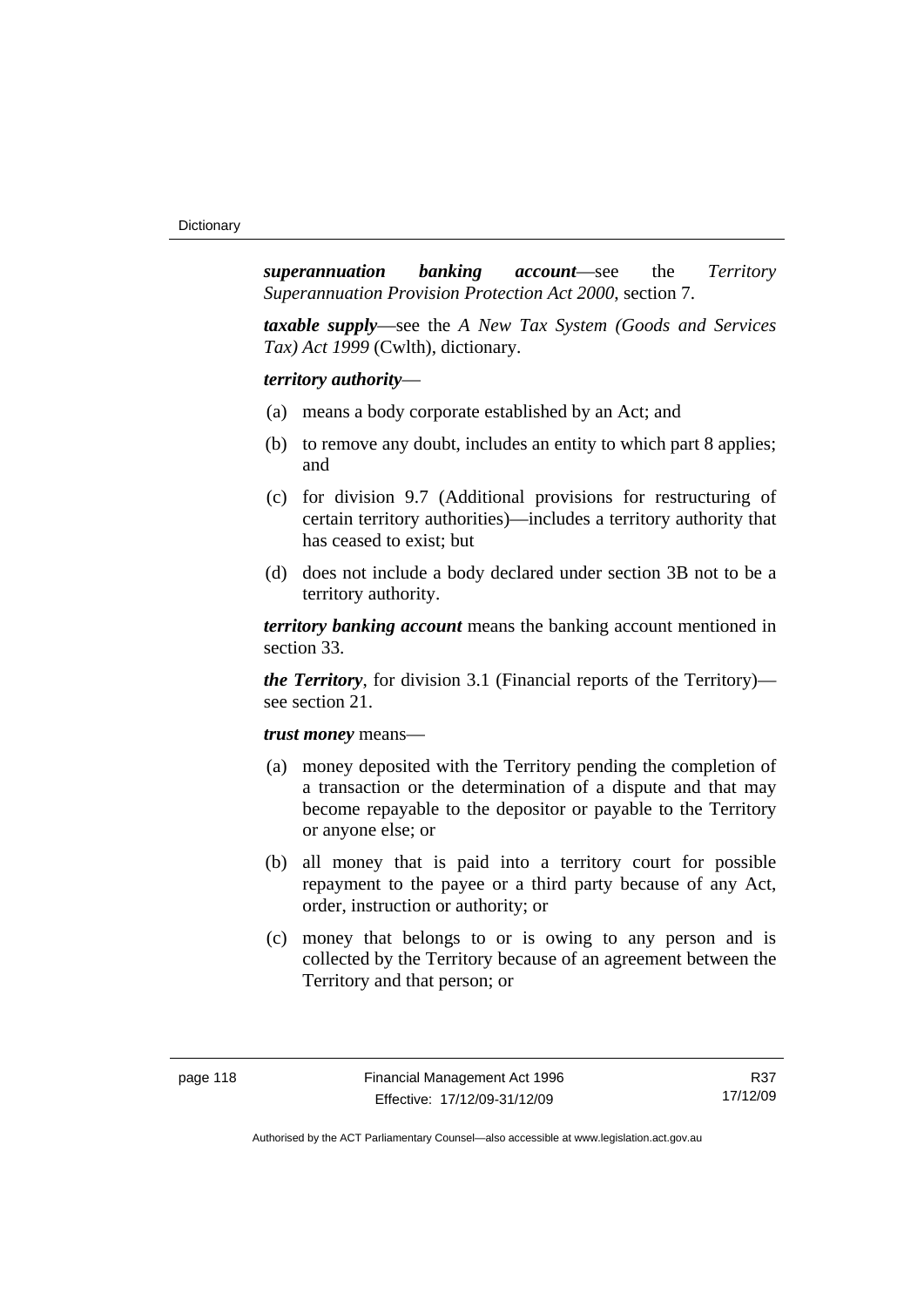- (d) unclaimed money that is owing to or belongs to anyone and is deposited with the Territory; or
- (e) money that is paid to the Territory in trust for any other lawful purpose including interest on trust money.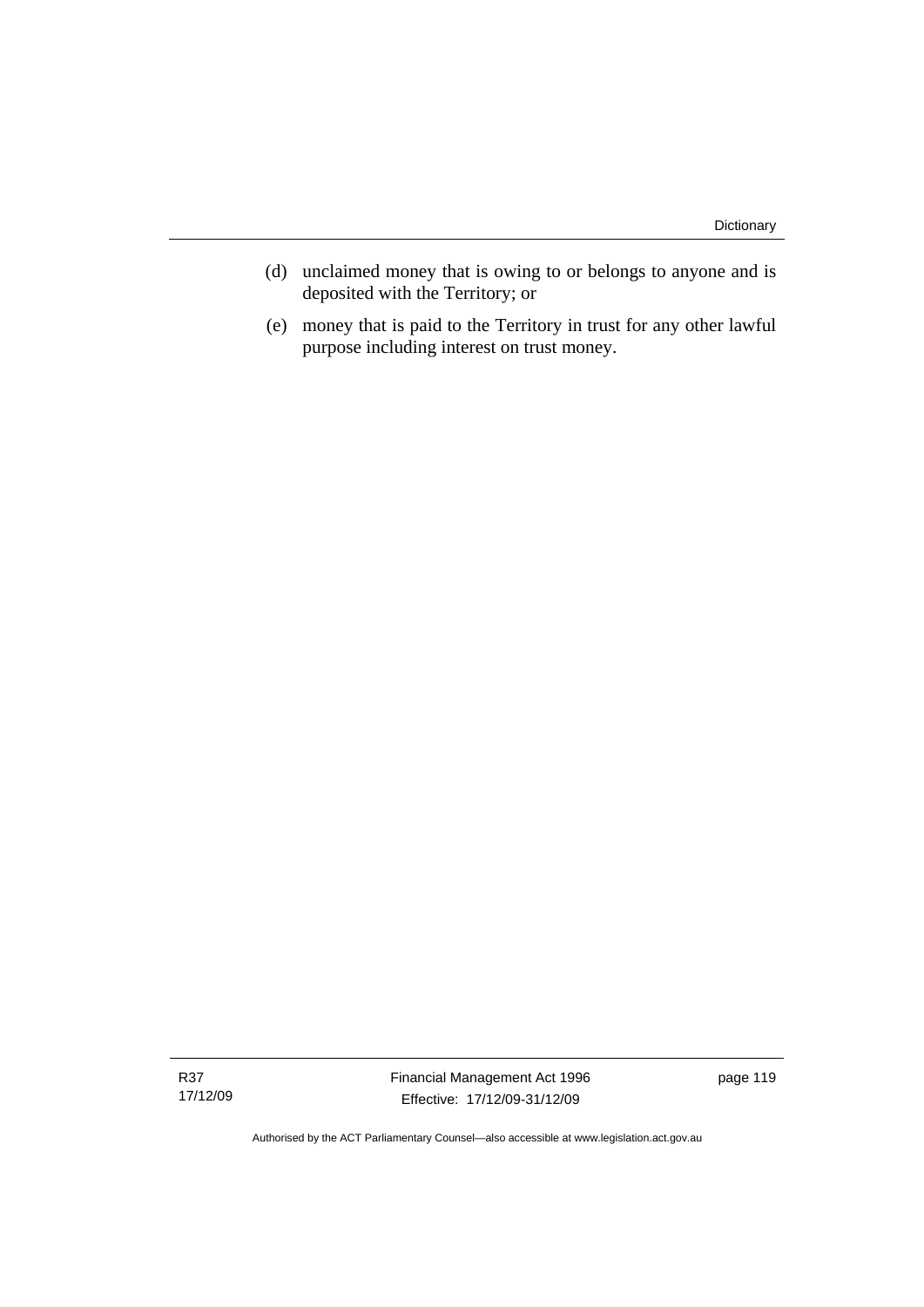1 About the endnotes

# **Endnotes**

# **1 About the endnotes**

Amending and modifying laws are annotated in the legislation history and the amendment history. Current modifications are not included in the republished law but are set out in the endnotes.

Not all editorial amendments made under the *Legislation Act 2001*, part 11.3 are annotated in the amendment history. Full details of any amendments can be obtained from the Parliamentary Counsel's Office.

Uncommenced amending laws and expiries are listed in the legislation history and the amendment history. These details are underlined. Uncommenced provisions and amendments are not included in the republished law but are set out in the last endnote.

If all the provisions of the law have been renumbered, a table of renumbered provisions gives details of previous and current numbering.

The endnotes also include a table of earlier republications.

| $am = amended$                               | $ord = ordinance$                         |
|----------------------------------------------|-------------------------------------------|
| $amdt = amendment$                           | orig = original                           |
| $ch = chapter$                               | par = paragraph/subparagraph              |
| $def = definition$                           | $pres = present$                          |
| $dict = dictionary$                          | $prev = previous$                         |
| $disallowed = disallowed by the Legislative$ | $(\text{prev}) = \text{previously}$       |
| Assembly                                     | $pt = part$                               |
| $div = division$                             | $r = rule/subrule$                        |
| $exp = expires/expired$                      | $renum = renumbered$                      |
| $Gaz = gazette$                              | $reloc = relocated$                       |
| $hdg =$ heading                              | $R[X]$ = Republication No                 |
| $IA = Interpretation Act 1967$               | $RI = reissue$                            |
| $ins = inserted/added$                       | $s = section/subsection$                  |
| $LA =$ Legislation Act 2001                  | $sch = schedule$                          |
| $LR =$ legislation register                  | $sdiv = subdivision$                      |
| $LRA =$ Legislation (Republication) Act 1996 | $sub = substituted$                       |
| $mod = modified/modification$                | SL = Subordinate Law                      |
| $o = order$                                  | underlining = whole or part not commenced |
| $om = omitted/repealed$                      | or to be expired                          |
|                                              |                                           |

## **2 Abbreviation key**

page 120 Financial Management Act 1996 Effective: 17/12/09-31/12/09

R37 17/12/09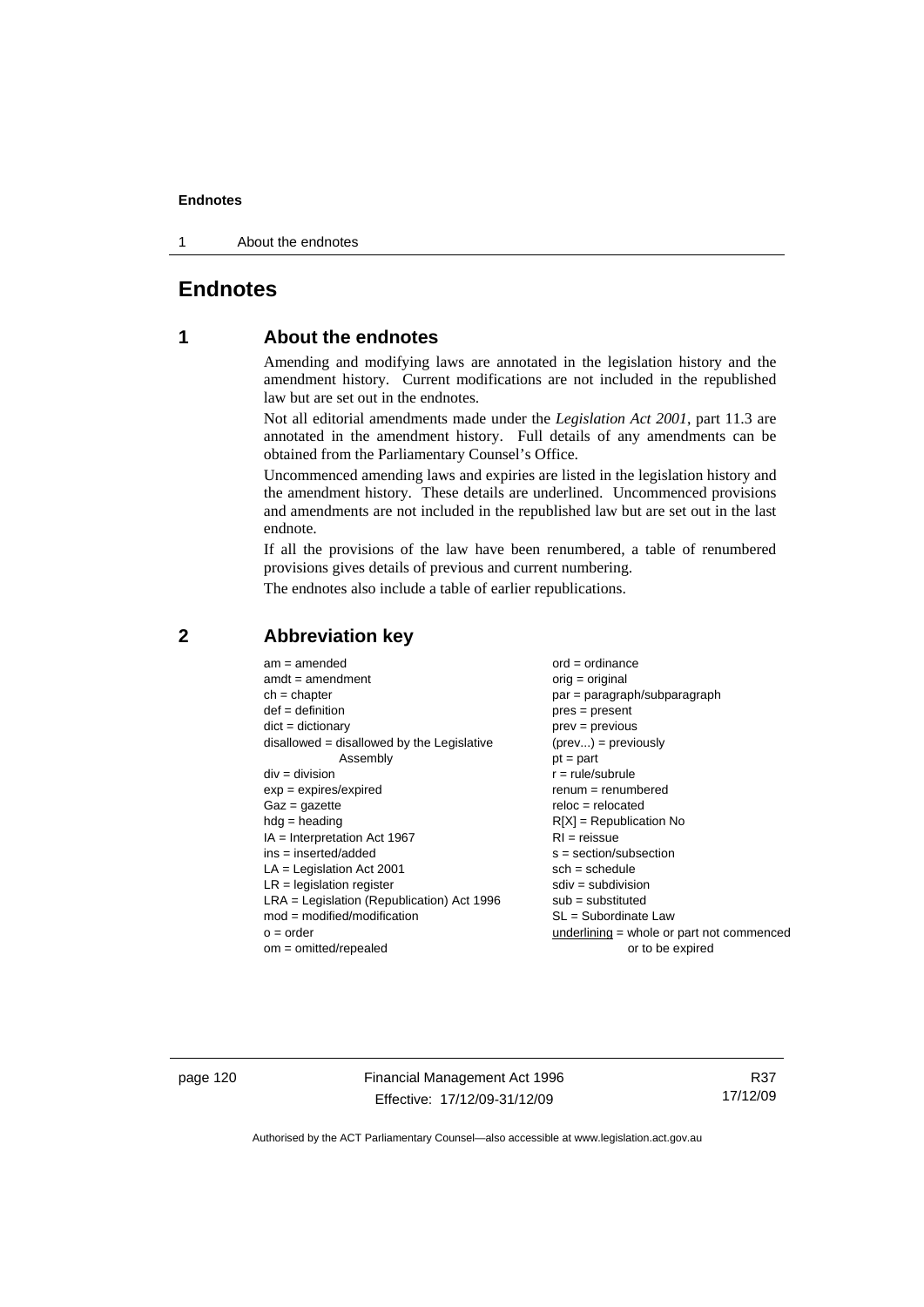# **3 Legislation history Financial Management Act 1996 No 22**  notified 4 June 1996 (Gaz 1996 No 101) commenced 1 July 1996 (s 2) as amended by **Financial Management (Amendment) Act 1997 No 39**  notified 1 September 1997 (Gaz 1997 No S257) commenced 1 September 1997 (s 2) **Financial Management (Amendment) Act (No 2) 1997 No 102**  notified 24 December 1997 (Gaz 1997 No S420) ss 1-3 commenced 24 December 1997 (s 2 (1)) remainder commenced 14 January 1998 (s 2 (2) and Gaz 1998 No S24) **Financial Management (Amendment) Act (No 3) 1997 No 124**  notified 24 December 1997 (Gaz 1997 No S420) commenced 24 December 1997 (s 2) **Trustee (Amendment) Act 1999 No 28 sch**  notified 21 May 1999 (Gaz 1999 No S24) sch commenced 21 May 1999 (s 2) **Financial Sector Reform (ACT) Act 1999 No 33 sch**  notified 25 June 1999 (Gaz 1999 No S34) s 1, s 2 and dict commenced 25 June 1999 (s 2 (1)) sch commenced 1 July 1999 (s 2 (2) and Cwlth Gaz 1999 No S289) **Appropriation Act 1999-2000 No 36 s 9**  notified 12 July 1999 (Gaz 1999 No S44) s 9 commenced 12 July 1999 (s 2) **Financial Management Amendment Act 1999 No 58**  notified 10 November 1999 (Gaz 1999 No 45) commenced 10 November 1999 (s 2)

page 121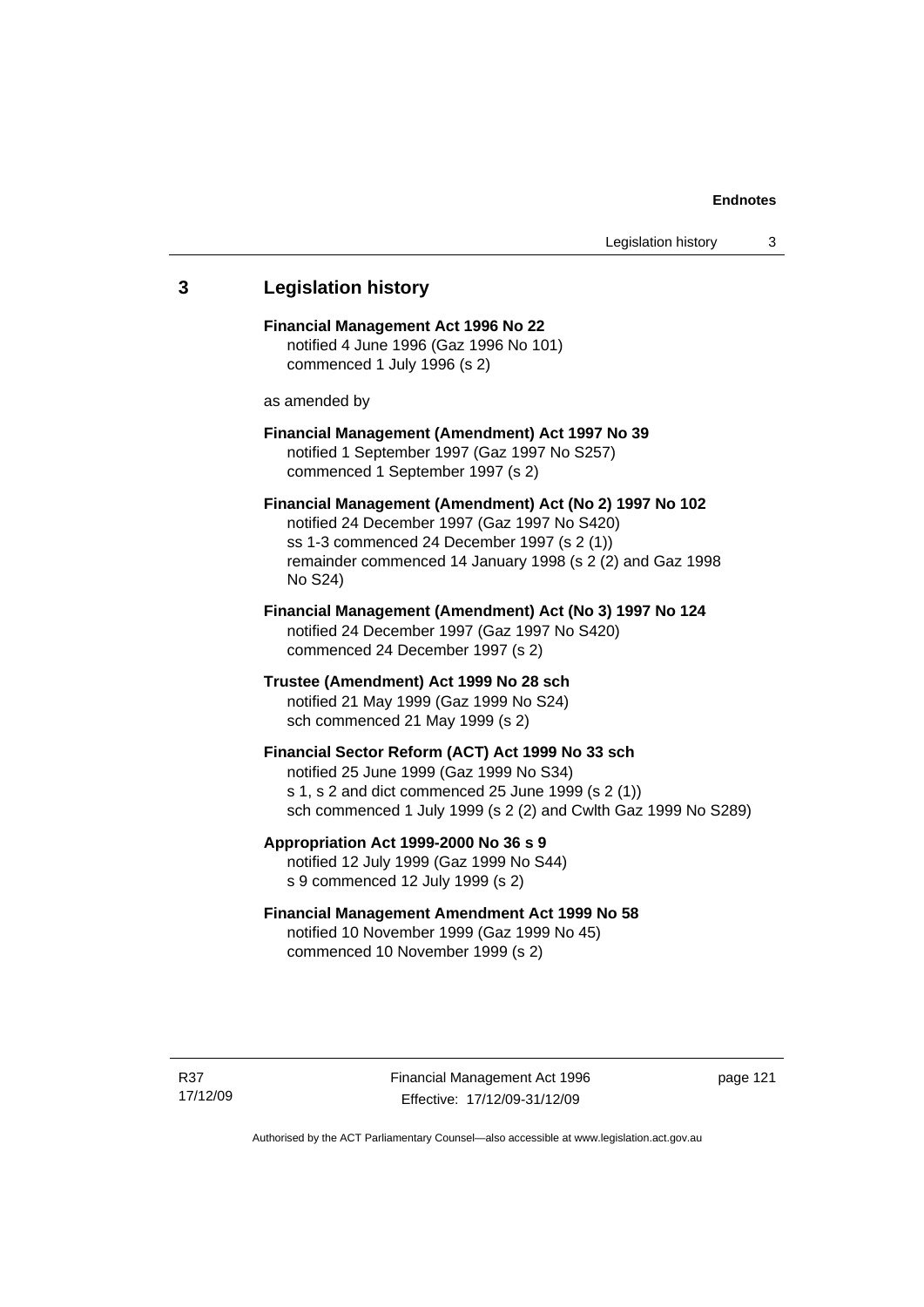| Legislation history<br>- 3 |  |
|----------------------------|--|
|----------------------------|--|

| Territory Superannuation Provision Protection Act 2000 No 21 sch<br>notified 15 June 2000 (Gaz 2000 No 24)<br>s 1, s 2 commenced 15 June 2000 (IA s 10B)<br>sch commenced 1 July 2000 (s 2)                                                      |
|--------------------------------------------------------------------------------------------------------------------------------------------------------------------------------------------------------------------------------------------------|
| <b>Financial Management Amendment Act 2000 No 27</b><br>notified 30 June 2000 (Gaz 2000 No S30)<br>s 1, s 2 commenced 30 June 2000 (IA s 10B)<br>remainder commenced 30 June 2000 (s 2)                                                          |
| Financial Management Amendment Act 2001 No 4<br>notified 8 March 2001 (Gaz 2001 No 10)<br>s 1, s 2 commenced 8 March 2001 (IA s 10B)<br>s 3 commenced 8 March 2001 (s 2)<br>remainder commenced 8 September 2001 (IA s 10E)                      |
| Statute Law Amendment Act 2001 No 11 sch 3<br>notified 29 March 2001 (Gaz 2001 No 13)<br>commenced 29 March 2001 (s 2)                                                                                                                           |
| Financial Management Amendment Act 2001 (No 2) 2001 No 42<br>notified 29 June 2001 (Gaz 2001 No S36)<br>s 1, s 2 commenced 29 June 2001 (IA s 10B)<br>s 3, s 4, s 6, s 7 commenced 29 June 2001 (s 2 (1))<br>s 5 commenced 1 July 2001 (s 2 (2)) |
| Appropriation Act 2001-2002 2001 No 43 s 12<br>notified 29 June 2001 (Gaz 2001 No S36)<br>s 1, s 2 commenced 29 June 2001 (IA s 10B)<br>s 12 commenced 1 July 2001 (s 2)                                                                         |
| Legislation (Consequential Amendments) Act 2001 No 44 pt 146<br>notified 26 July 2001 (Gaz 2001 No 30)<br>s 1, s 2 commenced 26 July 2001 (IA s 10B)<br>pt 146 commenced 12 September 2001 (s 2 and see Gaz 2001<br>No S65)                      |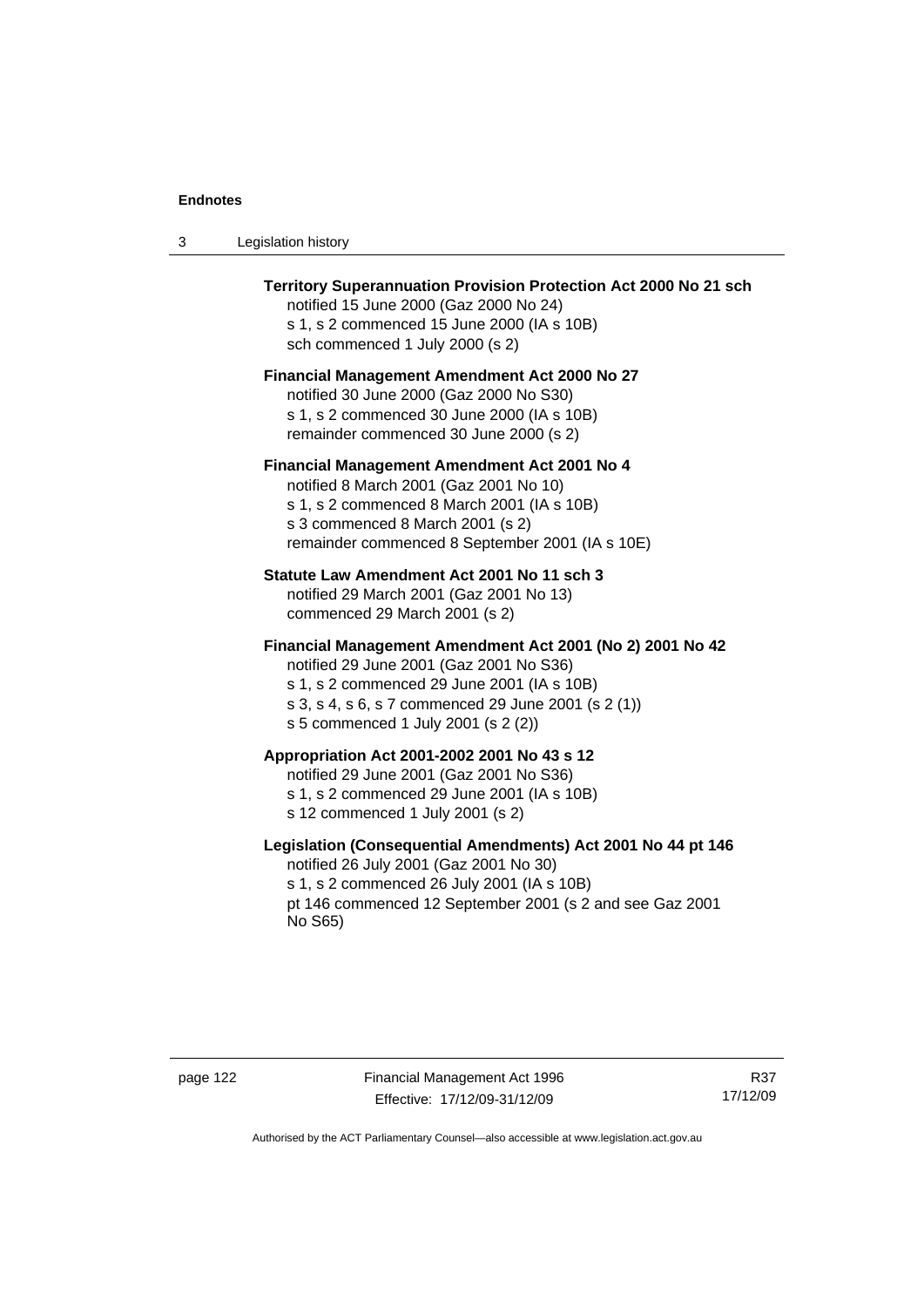### **Financial Management Legislation Amendment Act 2001 No 45 pt 2 (as am by 2002 No 30 pt 3.26)**

notified 12 July 2001 (Gaz 2001 No 28) s 1, s 2 commenced 12 July 2001 (IA s 10B) s 4 commenced 12 January 2002 (s 2 (3) and see Act 2002 No 30 amdt 3.370) pt 2 remainder commenced 12 January 2002 (LA s 79)

#### **Statute Law Amendment Act 2001 No 56 pt 3.20**

notified 5 September 2001 (Gaz 2001 No S65) commenced 5 September 2001 (s 2)

## **Financial Management Amendment Act 2001 (No 3) 2001 No 95**

notified 10 September 2001 (Gaz 2001 No S66) s 1, s 2 commenced 10 September 2001 (LA s 75) remainder commenced 1 January 2002 (CN 2001 No 6)

#### **Financial Management Amendment Act 2001 (No 4) No 97**

notified LR 20 December 2001 commenced 20 December 2001 (s 2)

#### **Appropriation Act 2002-2003 No 29 s 12**

notified LR 9 September 2002 taken to have commenced 30 June 2002 (s 2)

## **Statute Law Amendment Act 2002 No 30 pt 3.25**

notified LR 16 September 2002 s 1, s 2 taken to have commenced 19 May 1997 (LA s 75 (2)) amdt 3.369 taken to have commenced 31 December 2001 (s 2 (2)) pt 3.25 remainder commenced 17 September 2002 (s 2 (1))

## **Financial Management Amendment Act 2002 No 38**

notified LR 8 October 2002 s 1, s 2 commenced 8 October 2002 (LA s 75 (1))

remainder commenced 1 November 2002 (s 2 and CN2002-12)

## **Appropriation Act 2002-2003 (No 2) A2003-9 s 9**

notified LR 7 March 2003

s 1, s 2 commenced 7 March 2003 (LA s 75 (1))

s 9 commenced 8 March 2003 (s 2)

R37 17/12/09 page 123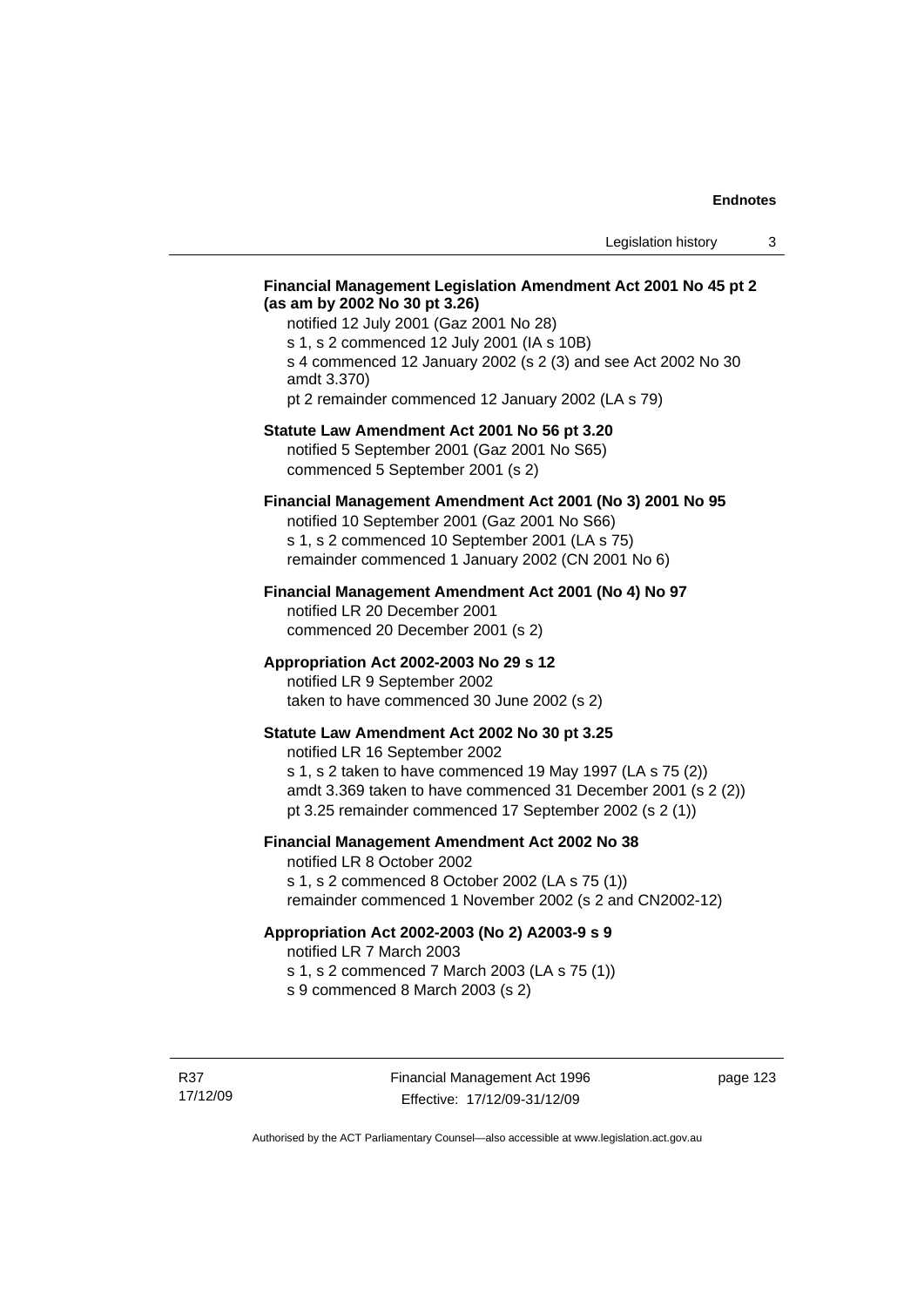| 3 | Legislation history                                                                                                                                                                              |
|---|--------------------------------------------------------------------------------------------------------------------------------------------------------------------------------------------------|
|   | Financial Management Amendment Act 2003 A2003-21<br>notified LR 19 May 2003<br>s 1, s 2 commenced 19 May 2003 (LA s 75 (1))<br>remainder commenced 20 May 2003 (s 2)                             |
|   | Appropriation Act 2003-2004 A2003-27<br>notified LR 30 June 2003<br>commenced 30 June 2003 (s 2)                                                                                                 |
|   | Financial Management Amendment Act 2003 (No 2) A2003-46<br>notified LR 31 October 2003<br>s 1, s 2 commenced 31 October 2003 (LA s 75 (1))<br>remainder commenced 1 November 2003 (s 2)          |
|   | Statute Law Amendment Act 2003 (No 2) A2003-56 sch 3 pt 3.9<br>notified LR 5 December 2003<br>s 1, s 2 commenced 5 December 2003 (LA s 75 (1))<br>sch 3 pt 3.9 commenced 19 December 2003 (s 2)  |
|   | <b>Financial Management Amendment Act 2004 A2004-19</b><br>notified LR 6 April 2004<br>s 1, s 2 commenced 6 April 2004 (LA s 75 (1))<br>remainder commenced 7 April 2004 (s 2)                   |
|   | Financial Management Amendment Act 2004 (No 2) A2004-33<br>notified LR 30 June 2004<br>s 1, s 2 commenced 30 June 2004 (LA s 75 (1))<br>remainder commenced 1 July 2004 (s 2)                    |
|   | Appropriation Act 2004-2005 A2004-35 s 12<br>notified LR 30 June 2004<br>commenced 30 June 2004 (s 2)                                                                                            |
|   | Territory Owned Corporations Amendment Act 2004 A2004-53 sch 1<br>notified LR 16 August 2004<br>s 1, s 2 commenced 16 August 2004 (LA s 75 (1))<br>sch 1 commenced 17 August 2004 (s 2)          |
|   | Statute Law Amendment Act 2005 A2005-20 sch 3 pt 3.22<br>notified LR 12 May 2005<br>s 1, s 2 taken to have commenced 8 March 2005 (LA s 75 (2))<br>sch 3 pt 3.22 commenced 2 June 2005 (s 2 (1)) |
|   |                                                                                                                                                                                                  |

page 124 Financial Management Act 1996 Effective: 17/12/09-31/12/09

R37 17/12/09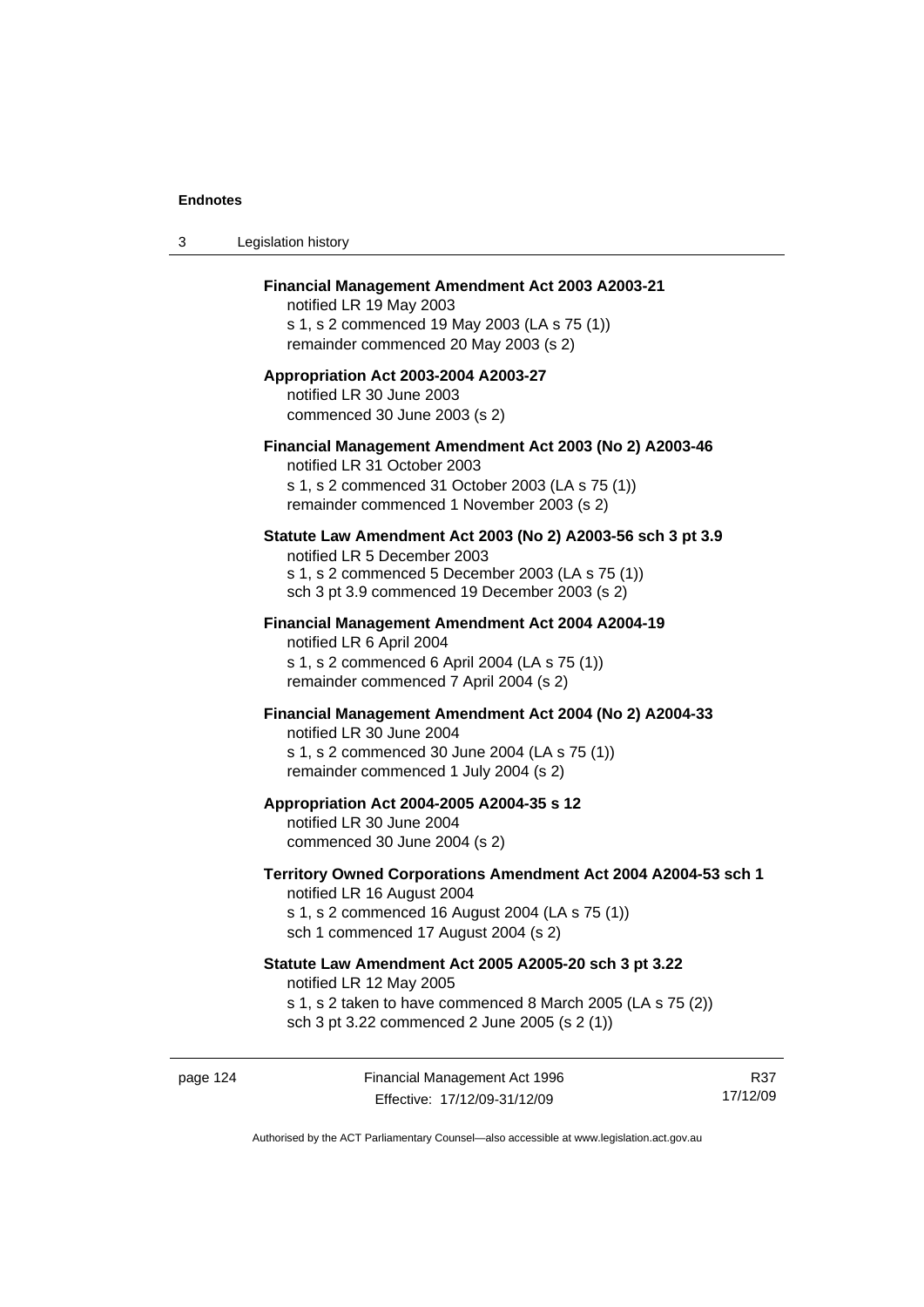#### **Appropriation Act 2005-2006 A2005-32 s 12, s 13**

notified LR 1 July 2005

s 1, s 2 taken to have commenced 30 June 2005 (LA s 75 (2))

s 12, s 13 taken to have commenced 30 June 2005 (s 2)

#### **Public Sector Management Amendment Act 2005 A2005-42 sch 1 pt 1.1**

notified LR 31 August 2005 s 1, s 2 commenced 31 August 2005 (LA s 75 (1)) sch 1 pt 1.1 commenced 1 September 2005 (s 2)

#### **Financial Management Legislation Amendment Act 2005 A2005-52**

notified LR 26 October 2005

s 1, s 2 commenced 26 October 2005 (LA s 75 (1)) s 7, s 9, s 10, s 14, s 15, ss 17-32, s 38 (in part), s 39, s 40, s 42 (in part), s 49 commenced 27 October 2005 (s 2 (1)) remainder commenced 1 January 2006 (s 2 (2))

as modified by

#### **Financial Management Regulation 2005 SL2005-42 sch 1 (as am by A2006-30 amdt 1.61, amdt 1.62)**

notified LR 21 December 2005 s 1, s 2 commenced 21 December 2005 (LA s 75 (1)) sch 1 commenced 1 January 2006 (s 2)

as amended by

#### **Administrative (Miscellaneous Amendments) Act 2006 A2006-30 sch 1 pt 1.3, amdt 1.61, amdt 1.62**

notified LR 16 June 2006 s 1, s 2 commenced 16 June 2006 (LA s 75 (1)) amdt 1.45, amdt 1.52 so far as it inserts s 220, amdt 1.56 commenced 19 June 2006 (s 2 (2)) amdt 1.39, amdt 1.40, amdt 1.43, amdt 1.44 commenced 1 July 2006 (s 2 (2) and CN2006-15) sch 1 pt 1.3 remainder, amdt 1.61, amdt 1.62 commenced 1 July 2006  $(s 2(1))$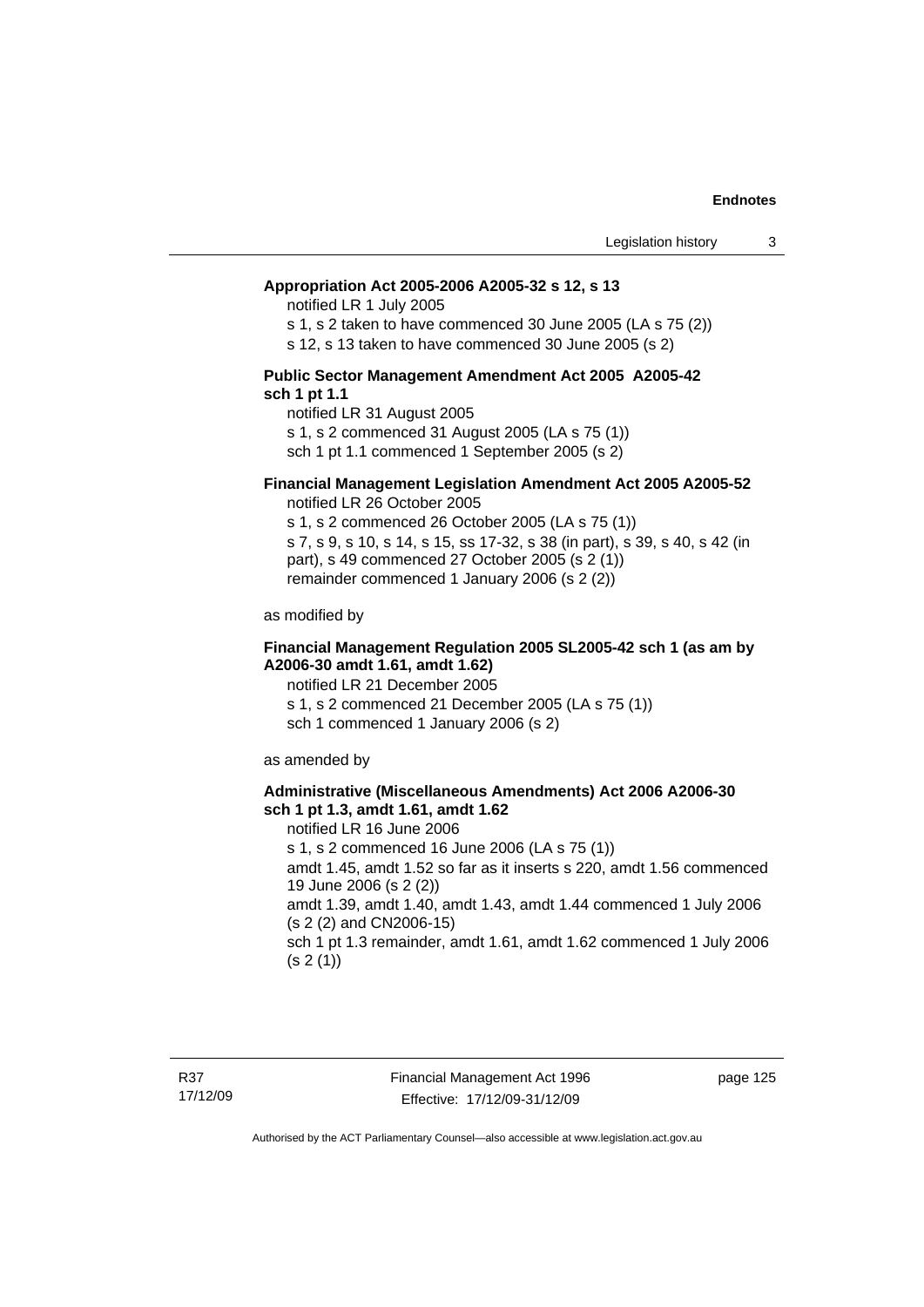| 3 | Legislation history |
|---|---------------------|
|   |                     |

## **Statute Law Amendment Act 2007 A2007-3 sch 3 pt 3.45**

notified LR 22 March 2007 s 1, s 2 taken to have commenced 1 July 2006 (LA s 75 (2)) sch 3 pt 3.45 commenced 12 April 2007 (s 2 (1))

#### **Financial Management Amendment Act 2007 A2007-10**

notified LR 11 May 2007 s 1, s 2 commenced 11 May 2007 (LA s 75 (1)) remainder commenced 12 May 2007 (s 2)

#### **Statute Law Amendment Act 2008 A2008-28 sch 3 pt 3.26**

notified LR 12 August 2008 s 1, s 2 commenced 12 August 2008 (LA s 75 (1)) sch 3 pt 3.26 commenced 26 August 2008 (s 2)

#### **ACT Civil and Administrative Tribunal Legislation Amendment Act 2008 (No 2) A2008-37 sch 1 pt 1.41**

notified LR 4 September 2008

s 1, s 2 commenced 4 September 2008 (LA s 75 (1)) sch 1 pt 1.41 commenced 2 February 2009 (s 2 (1) and see ACT Civil and Administrative Tribunal Act 2008 A2008-35, s 2 (1) and CN2009-2)

## **Financial Management Amendment Act 2009 A2009-12**

notified LR 8 April 2009

s 1, s 2 commenced 8 April 2009 (LA s 75 (1)) remainder commenced 1 July 2009 (s 2)

## **Long Service Leave (Portable Schemes) Act 2009 A2009-25 sch 4 pt 4.1**

notified LR 8 September 2009

s 1, s 2 commenced 8 September 2009 (LA s 75 (1))

sch 4 pt 4.1 commences 1 January 2010 (s 2)

### **Financial Management (Board Composition) Amendment Act 2009 A2009-48**

notified LR 25 November 2009

s 1, s 2 commenced 25 November 2009 (LA s 75 (1))

remainder commences 1 January 2010 (s 2)

R37 17/12/09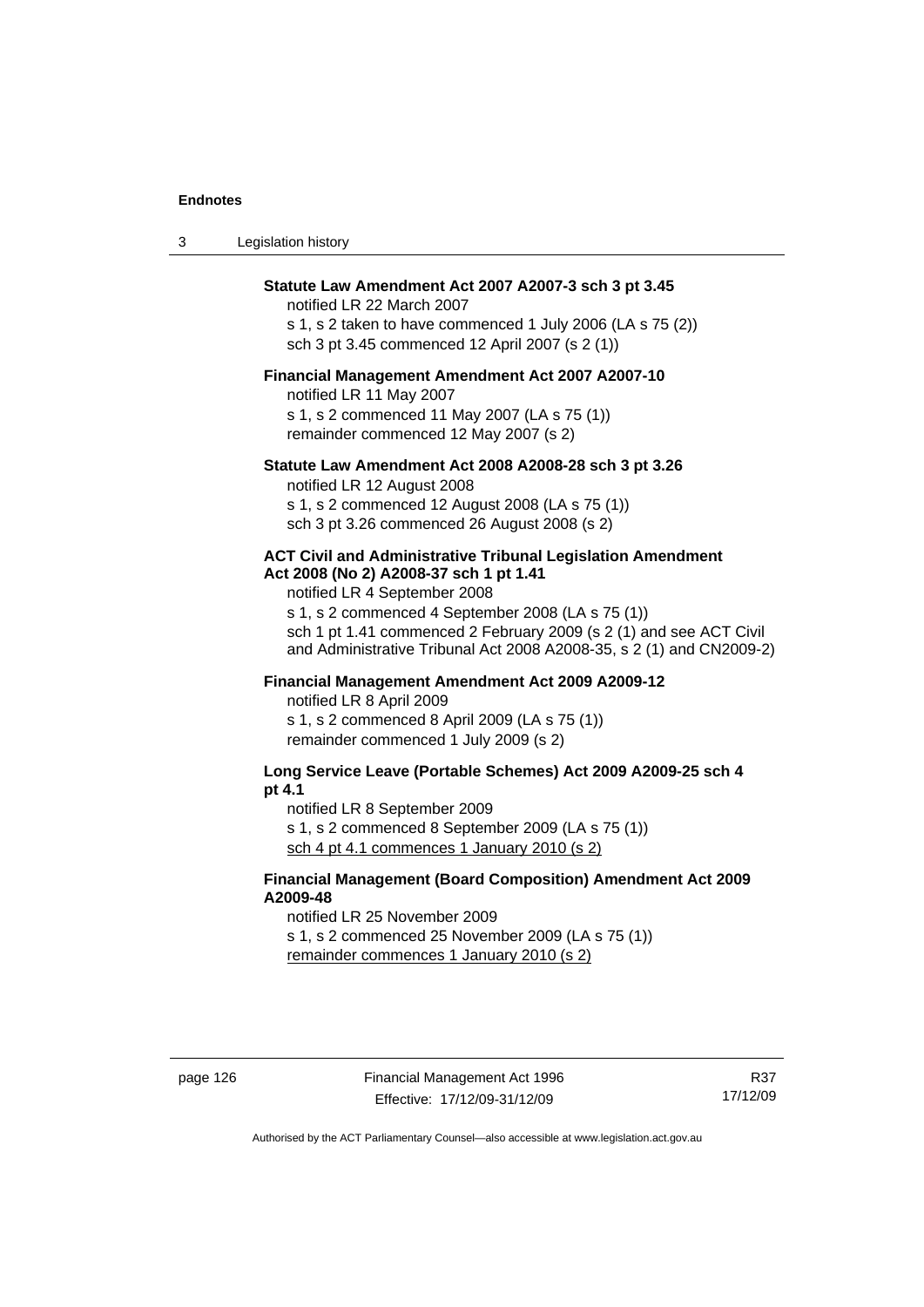## **Statute Law Amendment Act 2009 (No 2) A2009-49 sch 3 pt 3.29**

notified LR 26 November 2009

s 1, s 2 commenced 26 November 2009 (LA s 75 (1)) sch 3 pt 3.29 commenced 17 December 2009 (s 2)

# **4 Amendment history**

#### **Name of Act**

s 1 sub 2001 No 56 amdt 3.255

#### **Act subject to Territory Superannuation Provision Protection Act** s 2 sub 2000 No 21 sch

#### **Dictionary**

| s 3 hdg                           | sub 2000 No 21 sch                                                     |
|-----------------------------------|------------------------------------------------------------------------|
| s 3                               | am 2000 No 21 sch                                                      |
|                                   | remaining defs reloc to dict 2001 No 95 amdt 1.4                       |
|                                   | sub 2001 No 95 amdt 1.5                                                |
|                                   | def bank om 1999 No 33 sch                                             |
|                                   | def banking institution ins 1997 No 102 s 4<br>om 1999 No 33 sch       |
|                                   | def Territory activities ins 1997 No 124 s 4<br>om 2001 No 95 amdt 1.3 |
|                                   | def Treasurer om 2001 No 95 amdt 1.2                                   |
| <b>Notes</b>                      |                                                                        |
| s 3A                              | orig s 3A                                                              |
|                                   | renum as s 3B                                                          |
|                                   | pres s 3A                                                              |
|                                   | ins 2001 No 95 amdt 1.5                                                |
|                                   | Declaration that certain bodies are not territory authorities for Act  |
| s 3B                              | (prev s 3A) ins 2000 No 21 sch                                         |
|                                   | am 2001 No 44 amdt 1.1631, amdt 1.1632                                 |
|                                   | renum as s 3B 2001 No 95 amdt 1.6                                      |
|                                   | sub A2005-52 s 4                                                       |
| <b>Budget management</b>          |                                                                        |
| pt 2 hdg                          | sub A2003-46 s 4                                                       |
| <b>Appropriations and budgets</b> |                                                                        |
| div 2.1 h dg                      | ins A2003-46 s 4                                                       |
| Form of appropriations            |                                                                        |
| s 8                               | sub A2005-52 s 5                                                       |
| Net appropriations for outputs    |                                                                        |
| s 9                               | am 2000 No 27 s 5                                                      |
|                                   |                                                                        |
|                                   |                                                                        |

R37 17/12/09 Financial Management Act 1996 Effective: 17/12/09-31/12/09

page 127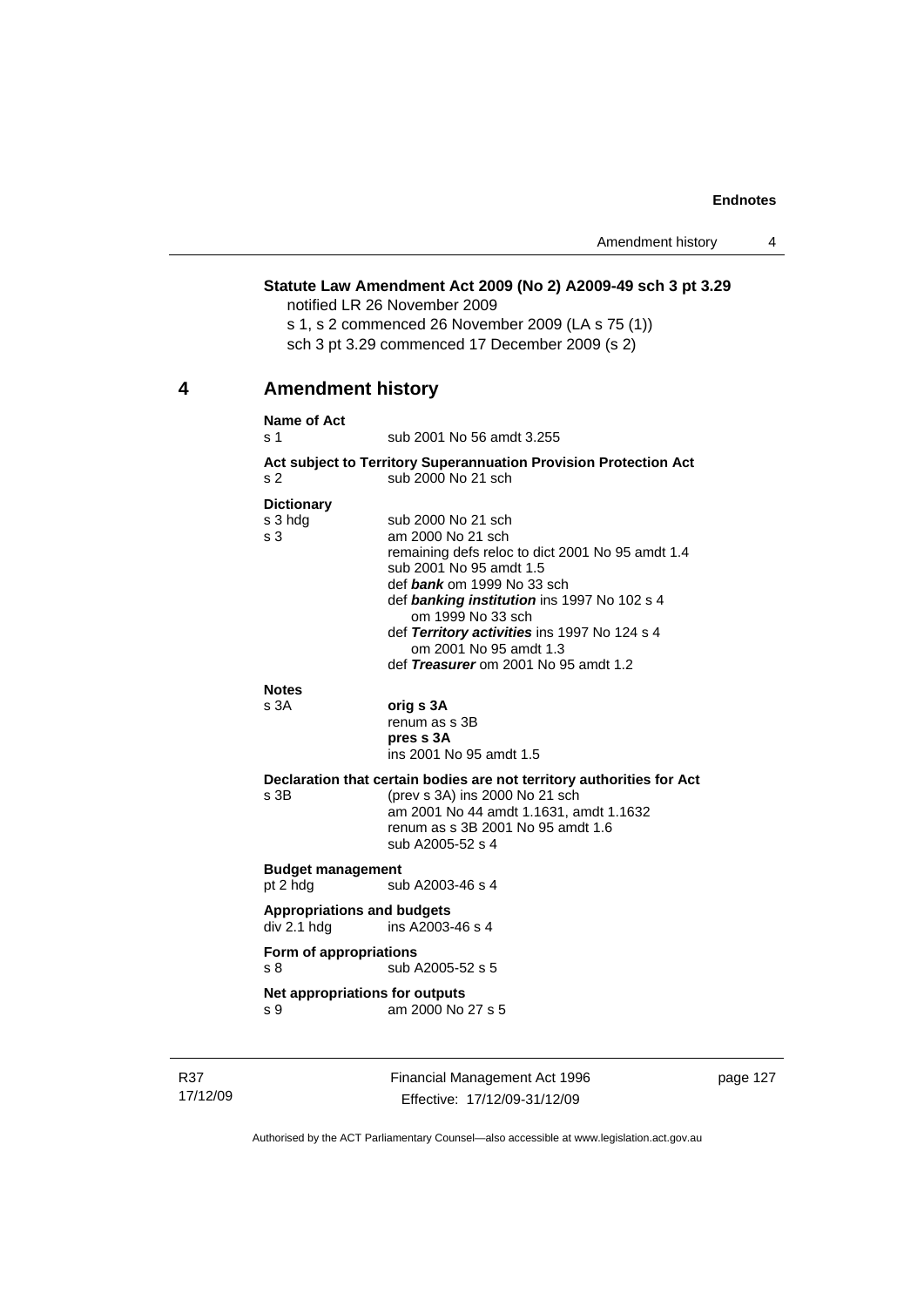| 4 | Amendment history                          |                                                                                                                                                                                     |
|---|--------------------------------------------|-------------------------------------------------------------------------------------------------------------------------------------------------------------------------------------|
|   | s <sub>9A</sub>                            | Net appropriations for capital injections<br>ins 2000 No 27 s 6                                                                                                                     |
|   | s 9B                                       | Appropriations for payments on behalf of Territory to be net appropriations<br>ins 2001 No 95 s 5                                                                                   |
|   | <b>Budget papers</b><br>s <sub>10</sub>    | am 1997 No 124 s 5; 2001 No 56 amdt 3.257; A2005-52 s 6                                                                                                                             |
|   | <b>Territory budgets</b><br>s 11           | am 1997 No 124 s 6; 2001 No 4 s 4; 2001 No 56 amdt 3.258;<br>2001 No 95 s 6<br>sub A2003-46 s 5<br>am A2005-32 s 12                                                                 |
|   | s 11A                                      | Financial policy objectives and strategies statement<br>ins A2003-46 s 5                                                                                                            |
|   | <b>Departmental budgets</b><br>s 12        | am 1997 No 102 s 5; 1997 No 124 s 7; 1999 No 58 s 3; 2001<br>No 56 amdt 3.258; 2001 No 95 s 7; ss renum R6 LA (see<br>2001 No 95 amdt 1.7); 2002 No 38 s 4, s 5<br>sub A2005-52 s 7 |
|   | s 12A                                      | Territory authority and territory-owned corporation budgets<br>ins 1997 No 124 s 8<br>am 2001 No 56 amdt 3.258; 2001 No 95 s 8<br>sub A2005-52 s 8                                  |
|   | <b>Supplementary budget papers</b><br>s 13 | am 2001 No 56 amdt 3.259, amdt 3.260<br>sub 2001 No 97 s 4<br>am A2005-52 s 9                                                                                                       |
|   | s 13A                                      | Amendment of budgets for supplementary appropriation<br>ins A2003-9 s 9<br>sub A2005-52 s 10                                                                                        |
|   | s 14                                       | Transfer of funds between appropriations<br>am 1997 No 102 s 6; 2000 No 21 sch; 2001 No 56 amdt 3.261                                                                               |
|   | s <sub>15</sub>                            | Transfer of funds within appropriations<br>am 1997 No 102 s 7; 2001 No 56 amdt 3.262                                                                                                |
|   | s 15A                                      | Reclassification of certain appropriations<br>ins 1997 No 102 s 8; 2001 No 56 amdt 3.263                                                                                            |
|   | s 16                                       | Transfer of functions after Appropriation Act passed<br>am 2000 No 21 sch; 2001 No 56 amdt 3.263<br>sub A2005-52 s 11                                                               |

page 128 Financial Management Act 1996 Effective: 17/12/09-31/12/09

R37 17/12/09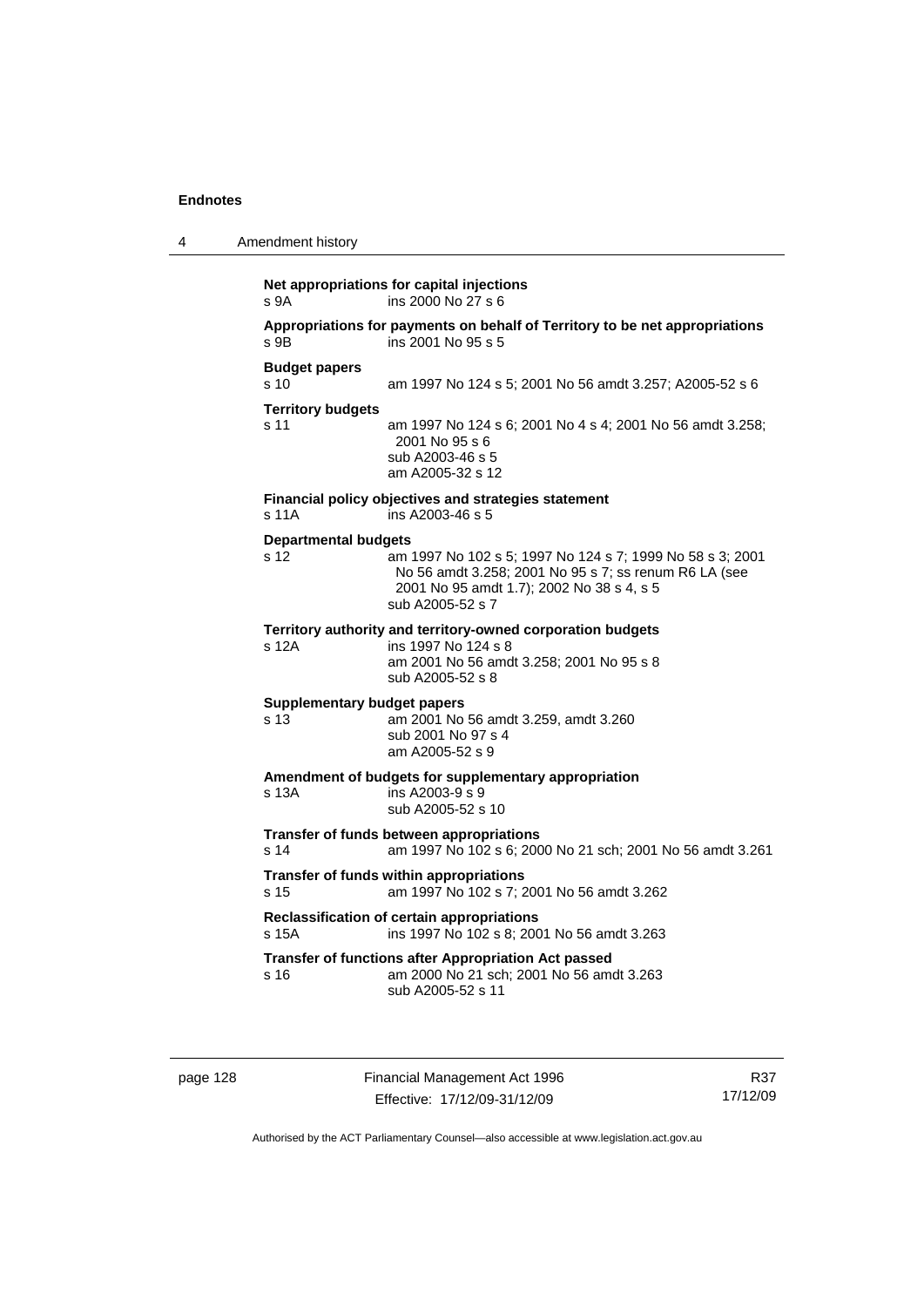Amendment history 4

#### **Appropriation for accrued employee entitlements**

| s 16A                                                            | ins A2003-21 s 4<br>om A2004-19 s 4<br>ins A2007-10 s 4                                                                                                                                                          |
|------------------------------------------------------------------|------------------------------------------------------------------------------------------------------------------------------------------------------------------------------------------------------------------|
| Rollover of undispersed appropriation<br>s 16B                   | ins A2007-10 s 4                                                                                                                                                                                                 |
| s 17                                                             | Variation of appropriations for Commonwealth grants<br>am 1997 No 102 s 9; 2001 No 56 amdt 3.264, amdt 3.265;<br>2002 No 38 s 6                                                                                  |
| s 17A                                                            | Variations of appropriations for certain payments to Commonwealth<br>ins 1999 No 36 s 9<br>am 2000 No 27 s 7; 2001 No 43 s 12; 2001 No 56 amdt 3.266,<br>amdt 3.267; A2003-27 s 12; A2004-35 s 12; A2005-32 s 13 |
| Treasurer's advance<br>s 18<br>R <sub>4</sub> LA                 | am 2001 No 56 amdt 3.268; 2001 No 97 s 5, s 6; ss renum<br>sub A2004-33 s 4<br>am A2005-20 amdt 3.153                                                                                                            |
| Assembly to be told about treasurer's advance<br>s 18A           | ins 1997 No 102 s 10<br>am 2001 No 56 amdt 3.269<br>om 2002 No 38 s 7<br>ins A2004-33 s 4                                                                                                                        |
| <b>Payments for Territory GST liabilities</b><br>s 19A           | ins 1997 No 39 s 4<br>sub 2000 No 27 s 8                                                                                                                                                                         |
| <b>Payments for Territory GST administration costs</b><br>s 19AA | ins A2009-12 s 4                                                                                                                                                                                                 |
| s 19B                                                            | Authorisation of expenditure of certain Commonwealth grants<br>ins 1997 No 102 s 11<br>am 2001 No 56 amdt 3.269                                                                                                  |
| Amendment of capital injection conditions<br>s 19C               | ins 2002 No 38 s 8<br>sub A2005-52 s 12                                                                                                                                                                          |
| Amendment of performance criteria<br>s 19D                       | ins 2002 No 38 s 8<br>sub A2005-52 s 13                                                                                                                                                                          |
| <b>Amendment of financial targets</b><br>s 19E                   | ins 2002 No 38 s 8<br>om A2005-52 s 14                                                                                                                                                                           |

R37 17/12/09 Financial Management Act 1996 Effective: 17/12/09-31/12/09

page 129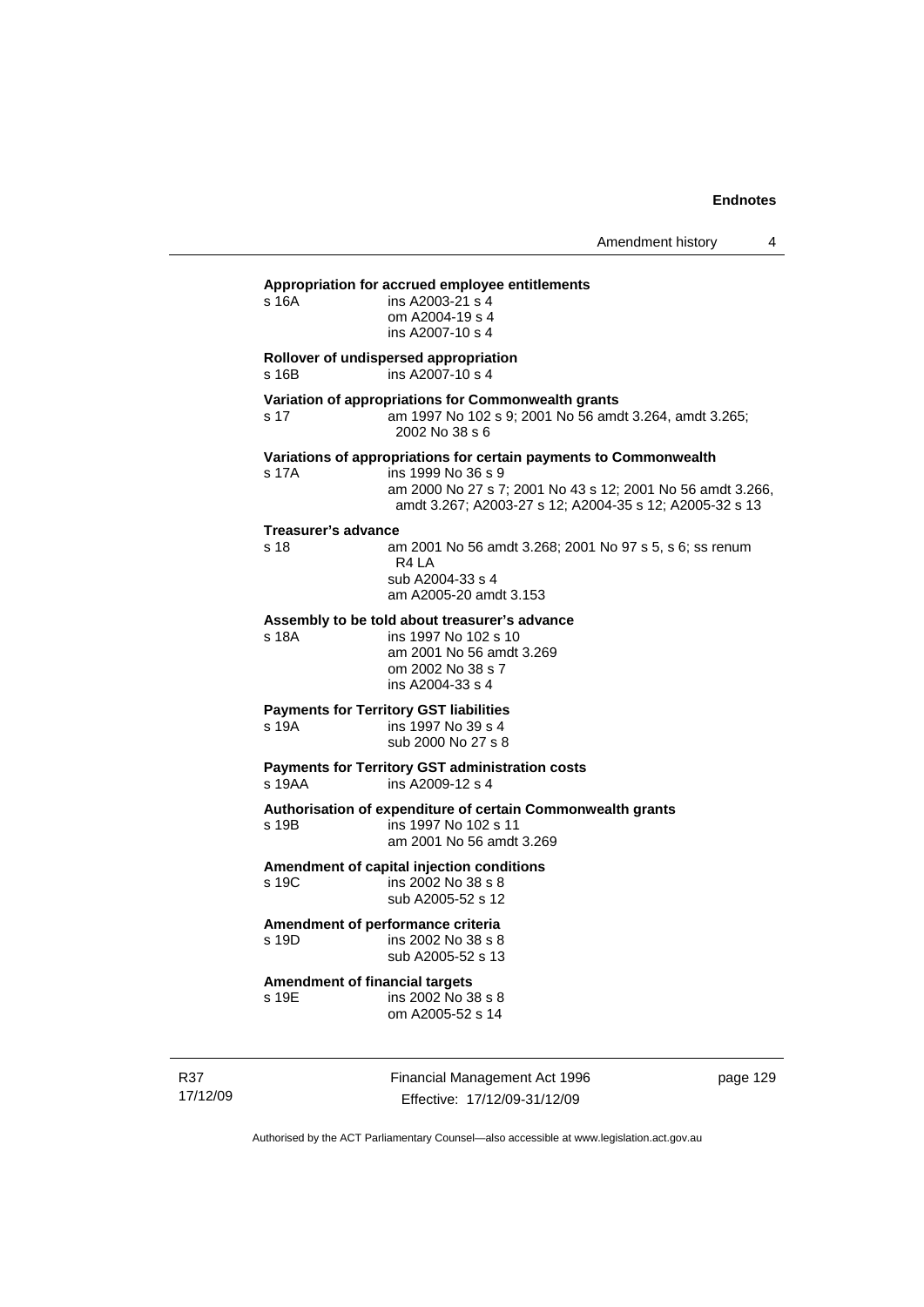4 Amendment history

**Amendment of budgets**   $ins$  A2004-19 s 5 am A2004-33 s 5 om A2005-52 s 15 **Budgets for Legislative Assembly secretariat**  s 20 am A2003-21 s 5 **Budget reviews and pre-election updates**  div 2.2 hdg ins A2003-46 s 6 **Budget review**  s 20A ins A2003-46 s 6 **Purpose and contents of budget review**   $ins A2003-46 s 6$ **Pre-election budget update**  s 20C ins A2003-46 s 6 **Purpose and contents of pre-election budget update**  s 20D ins A2003-46 s 6 am A2005-52 s 16 **Financial reports of the Territory**  div 3.1 hdg (prev pt 3 div 1 hdg) renum R3 LA (see 2001 No 95 amdt 1.11) **Meaning of** *the Territory* **in div 3.1**  s 21 hdg am R3 LA **Annual financial statements of the Territory**  s 22 am 2001 No 95 s 9; A2005-52 s 17 **Responsibility for annual financial statements**  s 23 am A2005-52 s 18 **Audit of annual financial statements**  s 24 am 2002 No 38 s 9, amdt 1.1; A2003-46 s 7; A2005-52 ss 19-21 **Presentation of annual financial statements to Legislative Assembly**  s 25 hdg sub 2002 No 38 amdt 1.2<br>s 25 september 2001 No 56 amdt 3.2 am 2001 No 56 amdt 3.270; A2003-46 s 8, s 9 **Quarterly departmental performance reports**  s 25A reloc to s 30A **Periodic financial statements** s 26 am 1997 No 124 s 10; 2001 No 42 s 4 (6), (7) exp 30 June 2001 (s 26 (7)) sub 2001 No 42 s 5; 2001 No 95 s 11

page 130 Financial Management Act 1996 Effective: 17/12/09-31/12/09

R37 17/12/09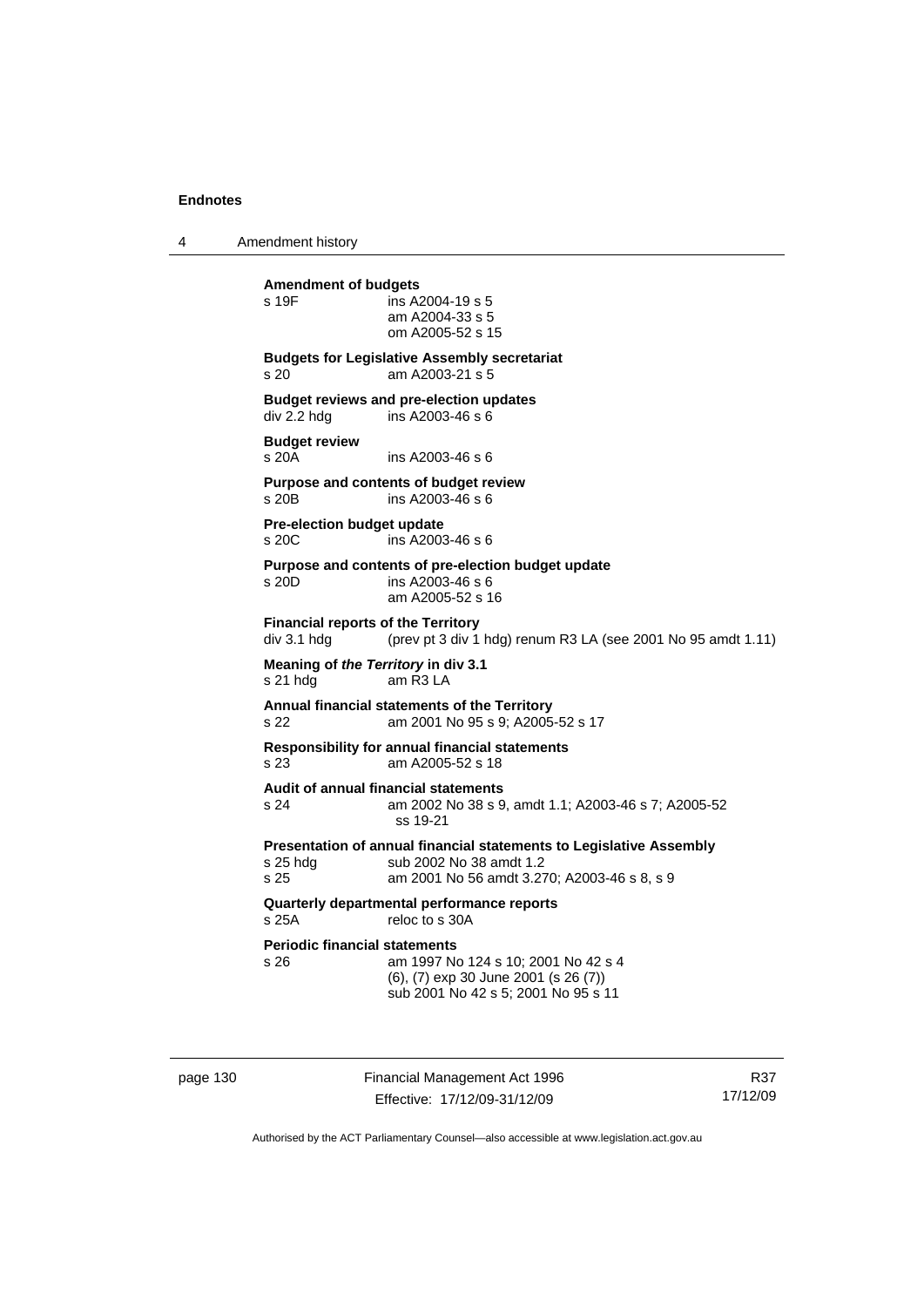|                    |                                                                                                                                                                                                                  | Amendment history | 4 |
|--------------------|------------------------------------------------------------------------------------------------------------------------------------------------------------------------------------------------------------------|-------------------|---|
| div 3.2 hdg        | Financial reports and performance statements of departments<br>(prev pt 3 div 2 hdg) renum R3 LA (see 2001 No 95 amdt 1.11)<br>sub A2005-52 s 22                                                                 |                   |   |
| s 27               | Annual financial statements of departments<br>am 2001 No 56 amdt 3.272; 2001 No 95 s 12; 2002 No 38<br>ss 10-13; pars renum R10 LA (see 2002 No 38 amdt 1.5);<br>A2005-52 ss 23-26                               |                   |   |
| $s$ 28 hdg<br>s 28 | Responsibility for annual financial statements of departments<br>sub 2002 No 38 amdt 1.6<br>sub A2005-52 s 27                                                                                                    |                   |   |
| s 29               | Audit of financial statements of departments<br>sub 2002 No 38 s 14<br>am A2005-52 s 28, s 29                                                                                                                    |                   |   |
| s 29A              | Audit of financial statements for departments for 2000-2001<br>ins 2001 No 42 s 6<br>exp 31 December 2001 (s 29A (2))                                                                                            |                   |   |
| etc                | Departmental annual financial statements to be included in annual reports                                                                                                                                        |                   |   |
| s 30 hdg<br>s 30   | sub 2002 No 38 amdt 1.7<br>am 2001 No 56 amdt 3.273<br>sub A2005-52 s 30                                                                                                                                         |                   |   |
| s 30A              | Statements of performance of departments<br>(prev s 25A) ins 1997 No 124 s 9<br>am 2001 No 56 amdt 3.271; 2001 No 95 s 10; 2002 No 38<br>amdt $1.3$<br>reloc from s 25A 2002 No 38 amdt 1.4<br>sub A2005-52 s 31 |                   |   |
| s 30B              | Responsibility for departmental statements of performance<br>ins A2005-52 s 31                                                                                                                                   |                   |   |
| s 30C              | Scrutiny of departmental statements of performance<br>ins A2005-52 s 31                                                                                                                                          |                   |   |
| s 30D              | Departmental statements of performance to be included in annual reports etc<br>ins A2005-52 s 31                                                                                                                 |                   |   |
| s 30E              | Half-yearly departmental performance reports<br>ins A2005-52 s 31                                                                                                                                                |                   |   |
| s 31               | Responsibilities of chief executives of departments<br>am 2002 No 38 s 15; A2005-20 amdt 3.154<br>sub A2005-52 s 32                                                                                              |                   |   |
| s 32               | Agreement for the conduct of banking for Territory<br>am 1997 No 102 sch; 1999 No 33 sch                                                                                                                         |                   |   |

R37 17/12/09 Financial Management Act 1996 Effective: 17/12/09-31/12/09

page 131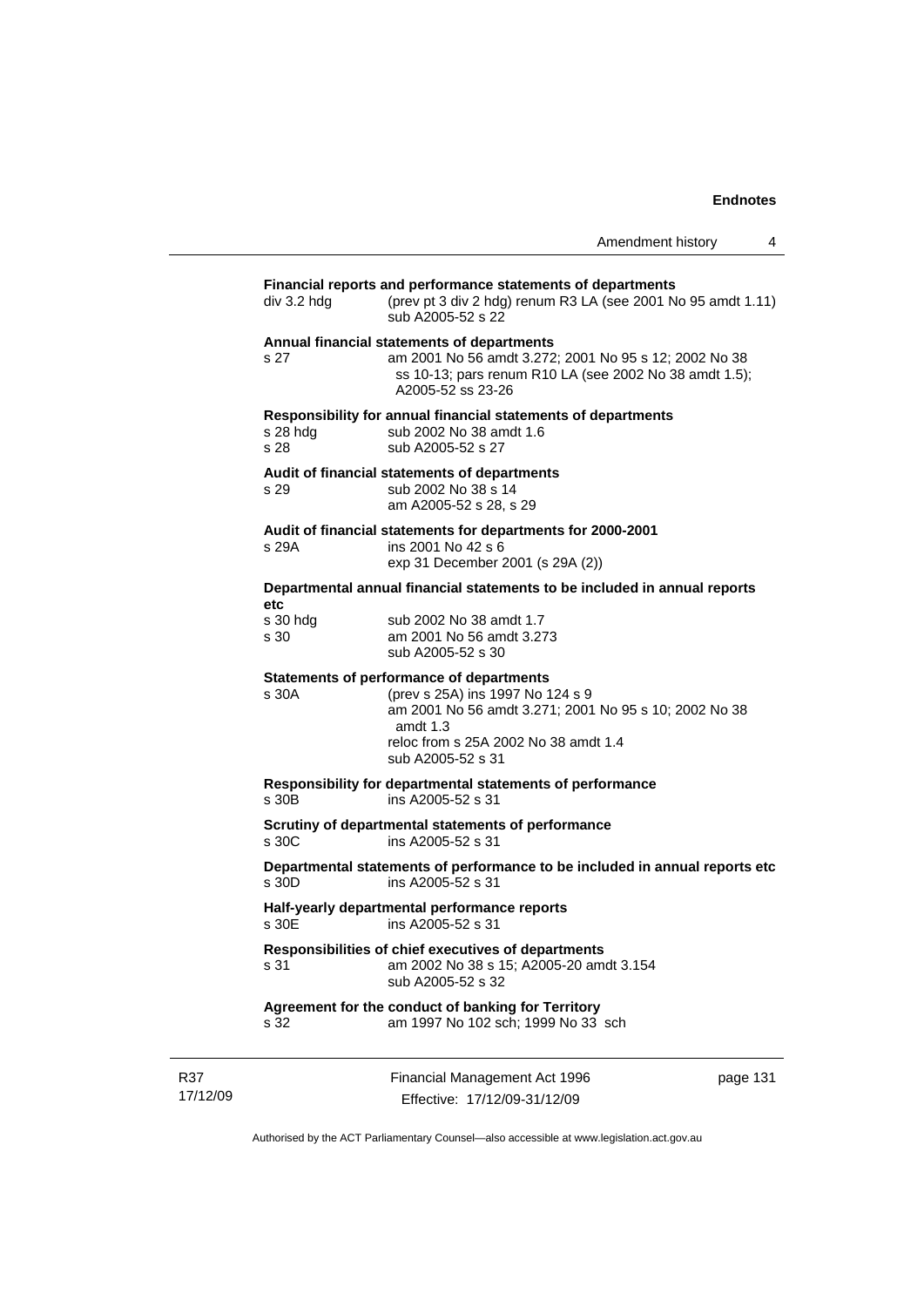| 4 | Amendment history |
|---|-------------------|
|---|-------------------|

| <b>Territory banking account</b><br>s 33               | am 1997 No 102 sch                                                                                                                                                                                         |
|--------------------------------------------------------|------------------------------------------------------------------------------------------------------------------------------------------------------------------------------------------------------------|
| <b>Departmental banking accounts</b><br>s 34           | am 1997 No 102 sch; 1999 No 33 sch; 2001 No 95 s 13; 2001<br>No 95 s 7; ss renum R6 LA (see 2001 No 95 amdt 1.8); 2002<br>No 38 s 16                                                                       |
| s 34A                                                  | Transfer of departmental banking account<br>prev s 34A renum as s 34B<br>ins 2001 No 95 s 14                                                                                                               |
| s 34B                                                  | End of year balances of departmental banking accounts<br>(prev s 34A) ins 1997 No 102 s 12<br>renum 2001 No 95 s 15                                                                                        |
| <b>Payments into banking accounts</b><br>s 35          | am 1997 No 102 sch; 1999 No 33 sch                                                                                                                                                                         |
| s 36                                                   | Transfer following change in departmental responsibilities<br>am 1997 No 102 sch                                                                                                                           |
| s 36A                                                  | Transfers from departmental banking accounts to territory banking account<br>ins 2002 No 38 s 17                                                                                                           |
| s 37 hdg<br>s 37                                       | Payments from territory banking account<br>sub 2002 No 38 s 18<br>am 1997 No 102 sch; 2000 No 21 sch; 2001 No 95 s 16; 2002<br>No 38 s 19; ss renum R10 LA (see 2002 No 38 amdt 1.8);<br>A2005-52 ss 33-35 |
| Investment of certain public money<br>s 38 hdg<br>s 38 | sub 2000 No 21 sch<br>am 1997 No 102 sch; 1999 No 33 sch; 2000 No 21 sch; 2001<br>No 45 s 5; 2001 No 95 s 17; A2003-21 s 6, s 7; ss renum<br>R12 LA (see A2003-21 s 8)                                     |
| <b>Borrowing and guarantees</b><br>pt 6 hdg            | sub 2001 No 45 s 6                                                                                                                                                                                         |
| s 42                                                   | Borrowings by territory authorities to be approved<br>am 2001 No 95 s 18, amdt 1.9; A2007-10 s 5                                                                                                           |
| s 43                                                   | Territory authorities may give security<br>am A2007-10 s 6                                                                                                                                                 |
| s 44                                                   | Power to approve borrowings not delegable<br>am A2007-10 s 7                                                                                                                                               |
| s 45                                                   | Loans to be paid into territory banking account<br>am 1997 No 102 sch; 2001 No 95 s 19                                                                                                                     |

page 132 Financial Management Act 1996 Effective: 17/12/09-31/12/09

R37 17/12/09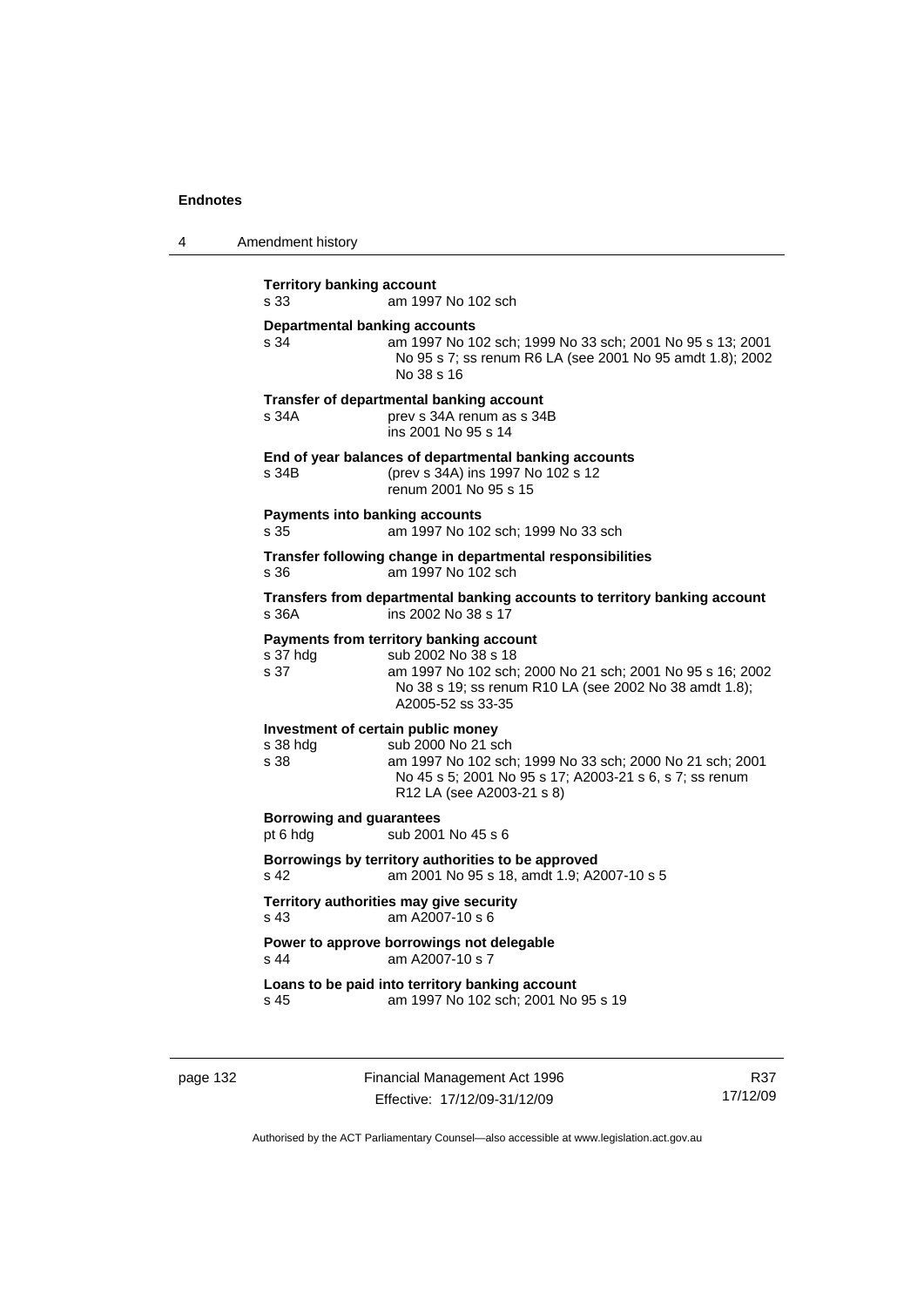```
Payments by Treasurer 
s 46 sub 2002 No 38 s 20
Guarantees by Territory 
s 47 am 2001 No 56 amdt 3.274 
Financial derivatives<br>s 48 on
                 om 2001 No 45 s 7
Departmental trust banking accounts
s 51 am 1997 No 102 sch; 1999 No 33 sch; 2002 No 38 s 21 
Transfer of departmental trust banking accounts 
s 51A ins A2005-52 s 36 
Transfers between trust banking accounts—changes in departmental 
responsibilities 
                 ins A2005-52 s 36
Transfers between trust banking accounts—investment 
s 51C ins A2005-52 s 36 
Transfers between trust banking account and territory banking account 
s 52 am 1997 No 102 sch 
                  sub 2001 No 95 s 20; A2005-52 s 37 
Investment of trust money 
s 53 am 1999 No 28 sch 
Unclaimed trust money 
                 ins 1997 No 102 s 13
                  am 1999 No 33 sch; 2001 No 44 amdts 1.1633-1.1635; 
                  ss renum R3 LA (see 2001 No 44 amdt 1.1636); 2001 No 95 
                  s 21; ss renum R6 LA; 2002 No 30 amdt 3.367 
Reviewable decision notices 
s 53B ins 1997 No 102 s 13 
                  am 2002 No 30 amdt 3.368 
                  sub A2008-37 amdt 1.175 
Applications for review 
                 ins 1997 No 102 s 13
                  sub A2008-37 amdt 1.175 
Financial provisions for territory authorities 
pt 8 hdg sub A2005-52 s 38
Application—pt 8 
s 54 am A2005-20 amdt 3.155 
                  sub A2005-52 s 38 
                  am A2006-30 amdts 1.37-1.40; A2009-25 amdt 4.1
```
R37 17/12/09 Financial Management Act 1996 Effective: 17/12/09-31/12/09

page 133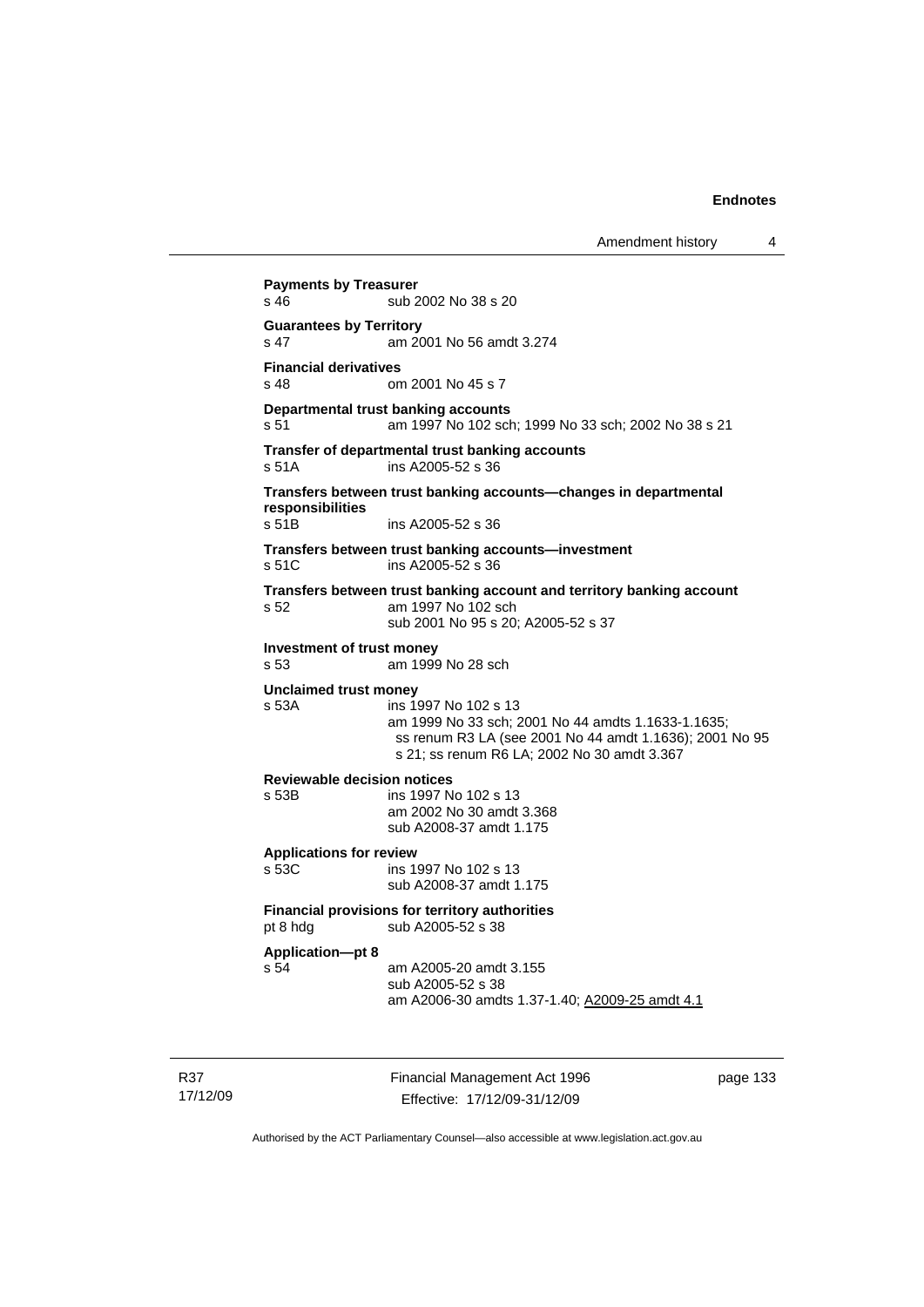4 Amendment history

| s 55                                       | Responsibilities of chief executive officers of territory authorities<br>am 1997 No 102 sch; 1999 No 33 sch; 2002 No 38 s 22<br>sub A2005-52 s 38                                                                                             |
|--------------------------------------------|-----------------------------------------------------------------------------------------------------------------------------------------------------------------------------------------------------------------------------------------------|
| s 56                                       | Responsibilities of governing boards of territory authorities<br>am 1997 No 102 sch; 1999 No 33 sch; 2001 No 45 s 8; 2001<br>No 95 s 22; 2002 No 38 s 23, s 24; A2003-21 ss 9-12;<br>ss renum R12 LA (see A2003-21 s 13)<br>sub A2005-52 s 38 |
| s 57                                       | <b>Banking accounts of territory authorities</b><br>am 2001 No 95 s 23<br>sub A2005-52 s 38                                                                                                                                                   |
| s 58                                       | Investment by territory authorities<br>am 2001 No 95 s 24<br>sub A2005-52 s 38                                                                                                                                                                |
| Borrowing by territory authorities<br>s 59 | am 2001 No 95 s 25<br>om A2005-52 s 38 (see s 2 (1))<br>ins A2005-52 s 38 (see s 2 (2))                                                                                                                                                       |
| s 60                                       | <b>Guarantees by territory authorities</b><br>om A2005-52 s 38 (see s 2 (1))<br>ins A2005-52 s 38 (see s 2 (2))                                                                                                                               |
| s 61                                       | Territory authority statements of intent<br>sub 2002 No 38 s 25<br>om A2005-52 s 38 (see s 2 (1))<br>ins A2005-52 s 38 (see s 2 (2))                                                                                                          |
| s 61A                                      | Audit of annual financial statements for 2000-2001<br>ins 2001 No 42 s 7<br>exp 31 December 2001 (s 61A (2))                                                                                                                                  |
| s 62                                       | Presentation of statements of intent of territory authorities<br>am 2001 No 56 amdt 3.275; R8 LA (see also 2002 No 38<br>amdt 1.9)<br>om A2005-52 s 38 (see s 2 (1))<br>ins A2005-52 s 38 (see s 2 (2))                                       |
| s 63                                       | Annual financial statements of territory authorities<br>sub A2005-52 s 38                                                                                                                                                                     |
| s 64                                       | Responsibility for annual financial statements of territory authorities<br>orig s 64<br>renum as s 104 and then s 130<br>pres s 64<br>ins A2005-52 s 38                                                                                       |

page 134 Financial Management Act 1996 Effective: 17/12/09-31/12/09

R37 17/12/09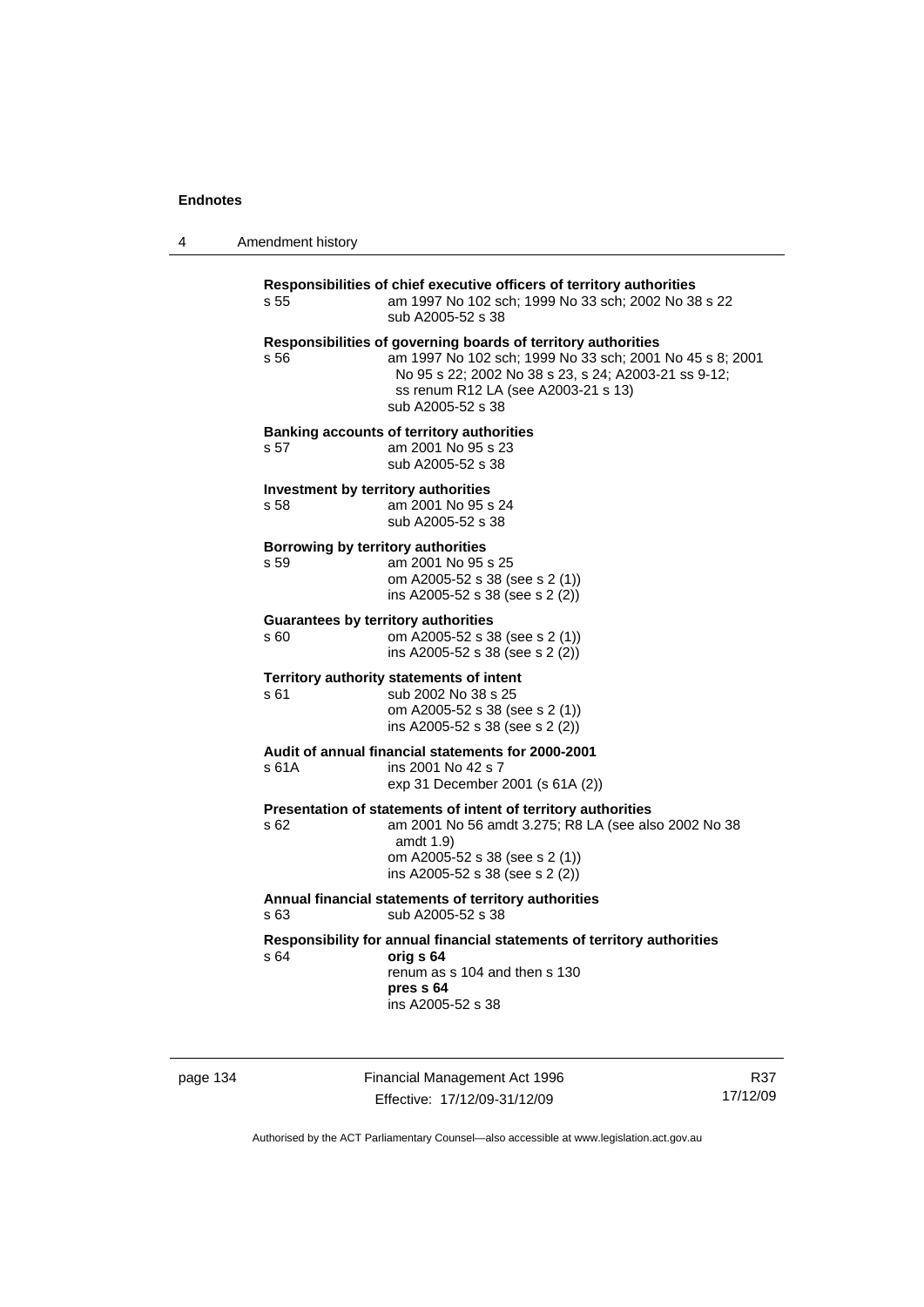**Audit of annual financial statements of territory authorities**  s 65 **orig s 65**  renum as s 105 and then s 131 **pres s 65**  ins A2005-52 s 38 **Annual financial statements of territory authorities to be included in annual reports etc**  s 66 **orig s 66**  renum as s 106 and then s 132 **pres s 66**  ins A2005-52 s 38 **Guideline-making power**  s 66A ins 2000 No 27 s 9 om 2001 No 44 amdt 1.1637 **Treasurer may require interim financial statements etc for territory authorities** s 67 **orig s 67**  renum as s 107 and then s 133 **pres s 67**  ins A2005-52 s 38 **Statements of performance of territory authorities**  s 68 **orig s 68**  renum as s 108 and then s 134 **pres s 68**  ins A2005-52 s 38 **Responsibility for territory authority statements of performance**  s 69 ins A2005-52 s 38 **Scrutiny of territory authority statements of performance**  s 70 ins A2005-52 s 38 **Territory authority statements of performance to be included in annual reports etc**  s 71 ins A2005-52 s 38 **Governance of territory authorities**  pt 9 hdg **orig pt 9 hdg**  renum as pt 10 hdg **pres pt 9 hdg**  ins A2005-52 s 41 **Definitions and important concepts**  div 9.1 hdg ins A2005-52 s 41

R37 17/12/09 Financial Management Act 1996 Effective: 17/12/09-31/12/09

page 135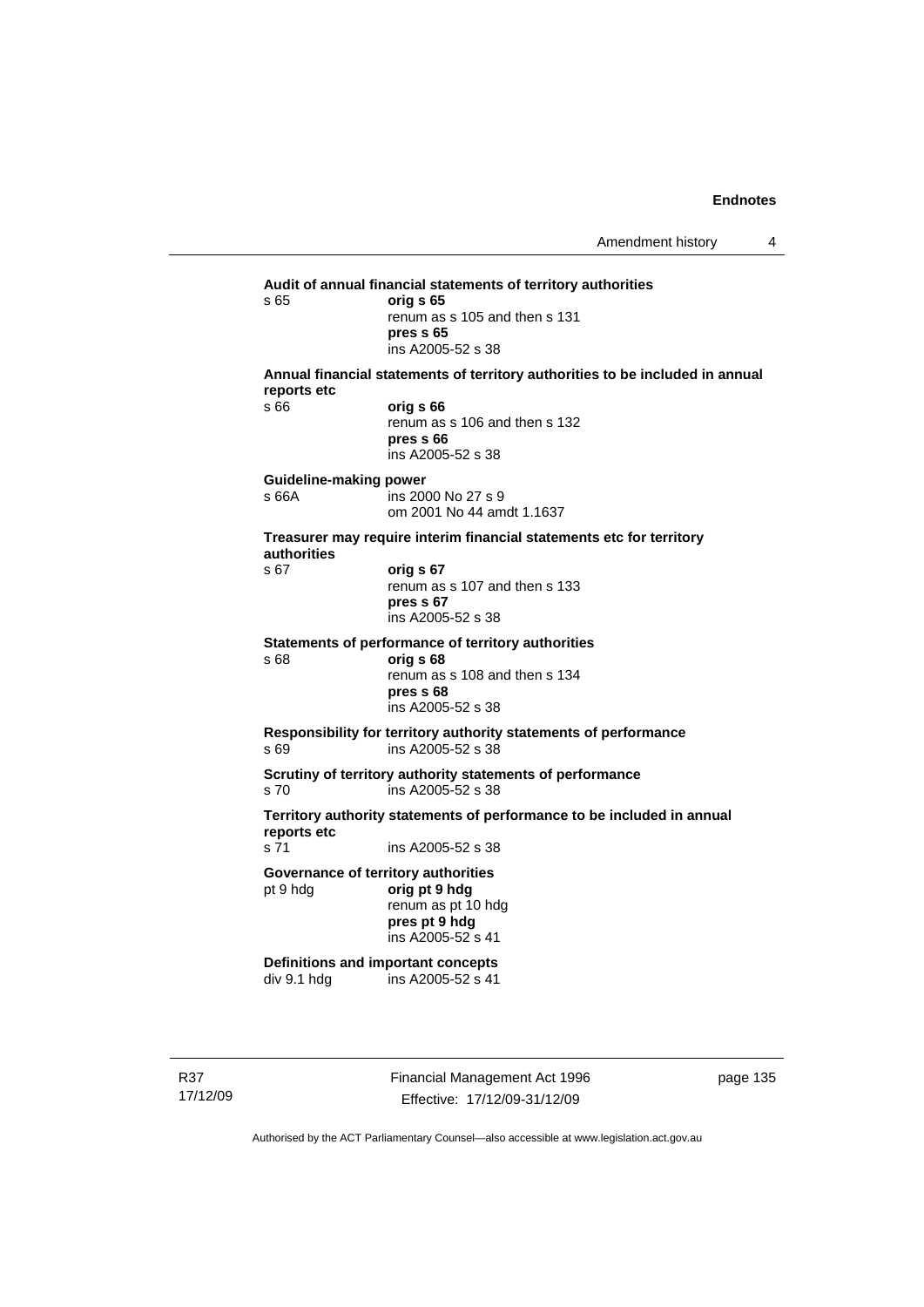4 Amendment history

**Definitions—pt 9**  s 72 ins A2005-52 s 41 def *applicable governmental policies* ins A2005-52 s 41 def *establishing Act* ins A2005-52 s 41 def *financial year* ins A2005-52 s 41 def *governing board member* ins A2005-52 s 41 def *material interest* ins A2005-52 s 41 def *relevant territory authority* ins A2005-52 s 41 **Nature of relevant territory authorities**  s 73 ins A2005-52 s 41 **Powers of territory authorities generally**  s 74 ins A2005-52 s 41 **Execution of documents and assumptions people dealing with relevant territory authority may make**  s 75 ins A2005-52 s 41 **Governing board of territory authority**  s 76 ins A2005-52 s 41 am A2006-30 amdts 1.41-1.44; A2009-25 amdt 4.2 **Role of governing board**  s 77 ins A2005-52 s 41 **Governing board member appointments**  div 9.2 hdg ins A2005-52 s 41 **Appointment of governing board members generally**  s 78 ins A2005-52 s 41 am A2009-48 s 4, s 5 **Appointment of chair and deputy chair**  s 79 ins A2005-52 s 41 am A2009-48 s 6 **Appointment of CEO of authority with governing board**  s 80 ins A2005-52 s 41 **Ending board member appointments**  s 81 ins A2005-52 s 41 **Functions of governing board members**<br>div 9.3 hdg ins A2005-52 s 41 ins  $A2005 - 52$  s 41 **Chair's functions**  ins A2005-52 s 41 **Deputy chair's functions**  s 83 ins A2005-52 s 41

page 136 Financial Management Act 1996 Effective: 17/12/09-31/12/09

R37 17/12/09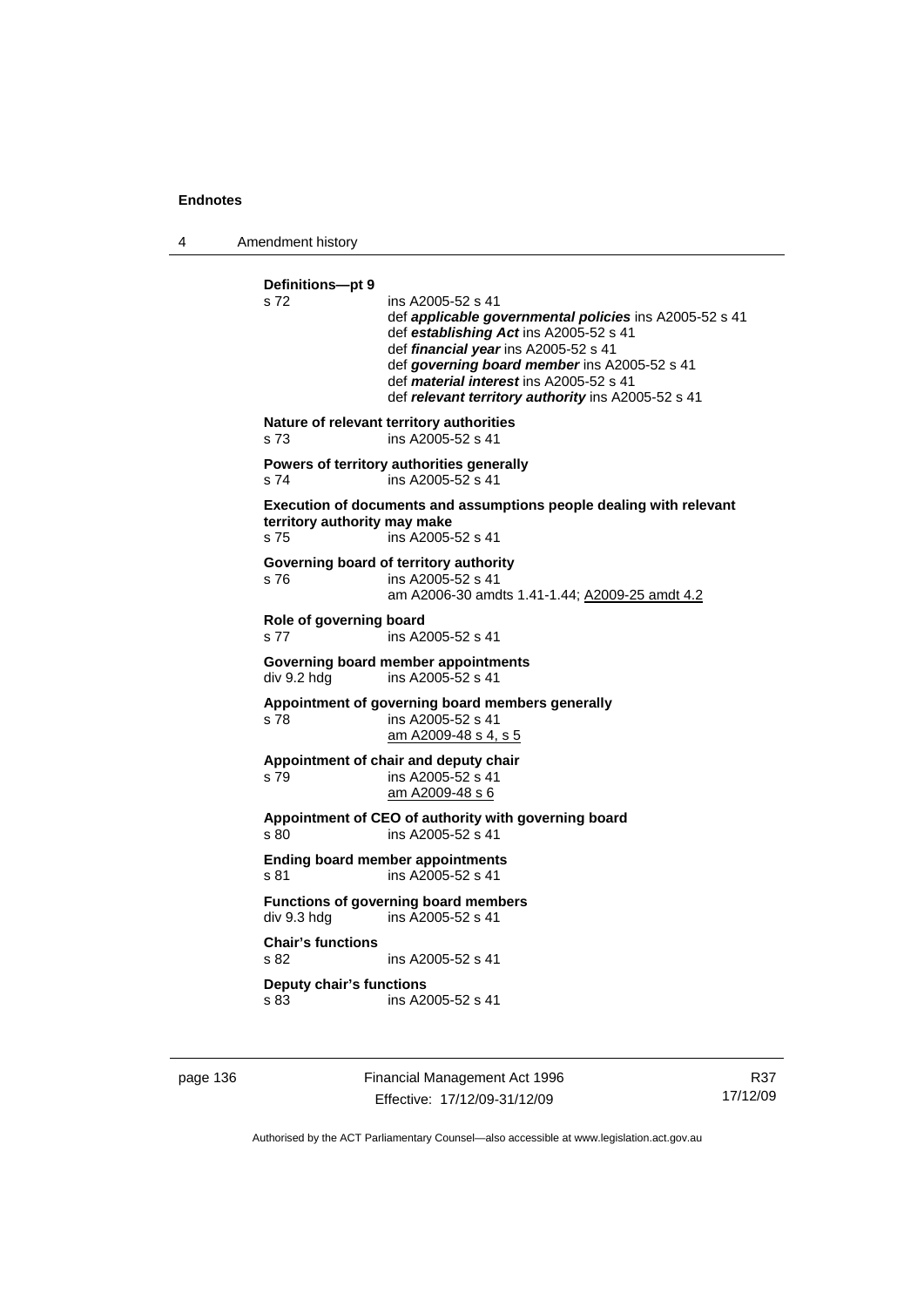```
CEO's functions 
                ins A2005-52 s 41
Honesty, care and diligence of governing board members 
s 85 ins A2005-52 s 41 
Conflicts of interest by governing board members 
s 86 ins A2005-52 s 41 
Agenda to require disclosure of interest item 
s 87 ins A2005-52 s 41 
Disclosure of interests by governing board members 
s 88 ins A2005-52 s 41
Reporting of disclosed governing board interests to Minister 
s 89 ins A2005-52 s 41 
Protection of governing board members from liability 
s 90 ins A2005-52 s 41 
Indemnification and exemption of governing board members 
s 91 ins A2005-52 s 41
Compensation for exercise of functions etc 
s 92 ins A2005-52 s 41 
Governing board meetings 
div 9.4 hdg ins A2005-52 s 41 
Time and place of governing board meetings 
s 93 ins A2005-52 s 41 
Presiding member at governing board meetings 
s 94 ins A2005-52 s 41 
Quorum at governing board meetings 
s 95 ins A2005-52 s 41 
Voting at governing board meetings 
s 96 ins A2005-52 s 41 
Conduct of governing board meetings etc 
s 97 ins A2005-52 s 41 
                 am A2008-28 amdt 3.90 
Requirements and obligations for territory authorities 
div 9.5 hdg ins A2005-52 s 41 
Limitations on authorities forming corporations etc 
s 98 ins A2005-52 s 41 
Limitations on authorities taking part in joint ventures and trusts 
s 99 ins A2005-52 s 41
```
R37 17/12/09 Financial Management Act 1996 Effective: 17/12/09-31/12/09

page 137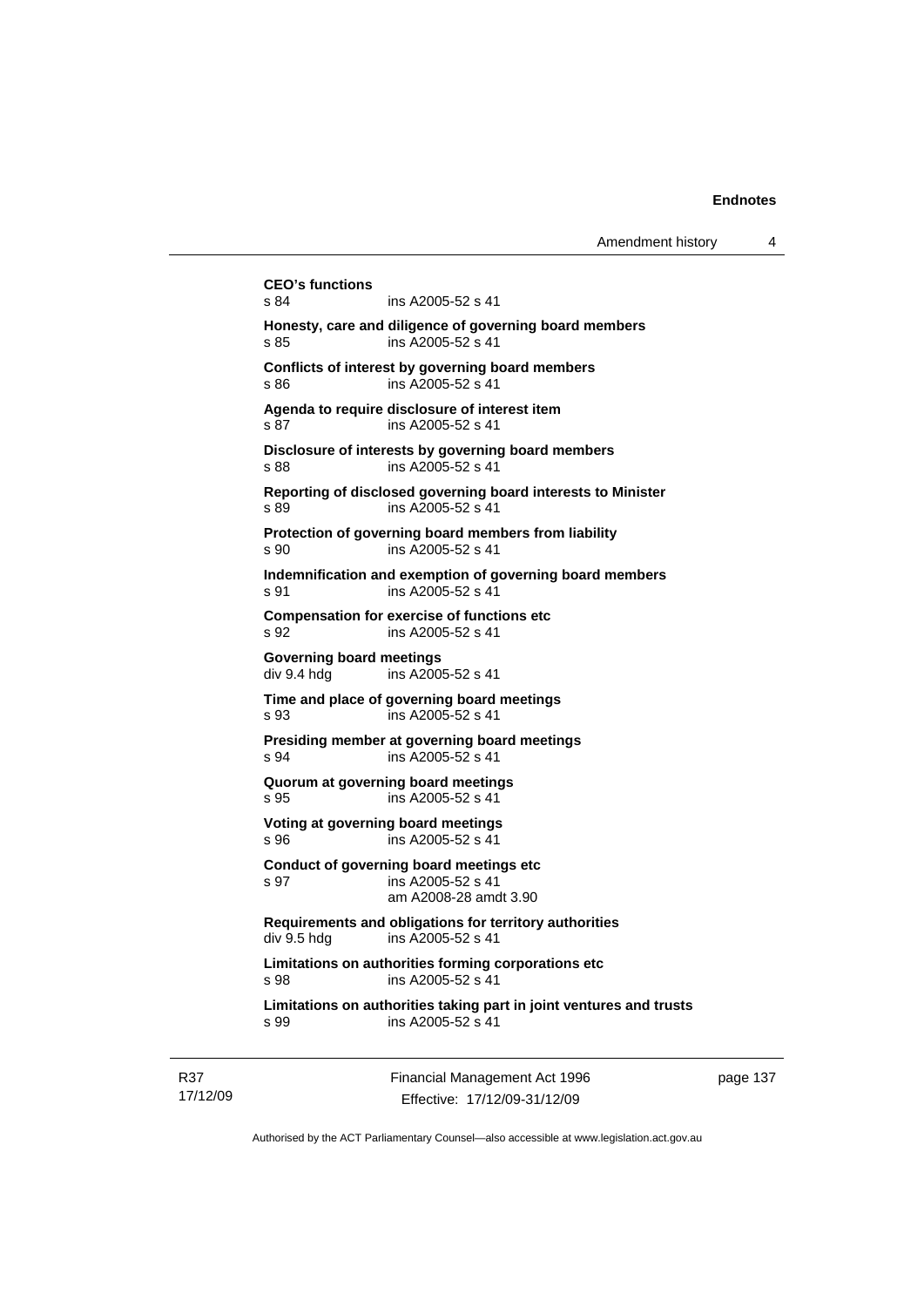| 4        | Amendment history                                                                                     |                                                                                                                                    |                 |  |  |
|----------|-------------------------------------------------------------------------------------------------------|------------------------------------------------------------------------------------------------------------------------------------|-----------------|--|--|
|          | Corporations, joint ventures and trusts in which authority has interest<br>ins A2005-52 s 41<br>s 100 |                                                                                                                                    |                 |  |  |
|          | Obligation of authorities to tell Minister about significant events<br>s 101<br>ins A2005-52 s 41     |                                                                                                                                    |                 |  |  |
|          | s 102                                                                                                 | Ministerial directions to authorities about financial etc statements<br>ins A2005-52 s 41                                          |                 |  |  |
|          | s 103                                                                                                 | Application of government policies to authorities<br>ins A2005-52 s 41                                                             |                 |  |  |
|          | <b>Restructuring of territory authorities</b><br>div 9.6 hdg<br>ins A2006-30 amdt 1.45                |                                                                                                                                    |                 |  |  |
|          | Purpose of div 9.6                                                                                    |                                                                                                                                    |                 |  |  |
|          | s 104                                                                                                 | orig s 104<br>renum as s 130<br>pres s 104<br>ins A2006-30 amdt 1.45                                                               |                 |  |  |
|          | What territory authorities does div 9.6 apply to?                                                     |                                                                                                                                    |                 |  |  |
|          | s.105                                                                                                 | orig s 105<br>renum as s 131<br>pres s 105<br>ins A2006-30 amdt 1.45                                                               |                 |  |  |
|          |                                                                                                       | Responsible Minister may direct div 9.6 authority to sell or transfer assets                                                       |                 |  |  |
|          | s 106                                                                                                 | orig s 106<br>renum as s 132<br>pres s 106<br>ins A2006-30 amdt 1.45                                                               |                 |  |  |
|          | s 107                                                                                                 | Transfer of assets by declaration-div 9.6 authorities<br>orig s 107<br>renum as s 133<br>pres s 107<br>ins A2006-30 amdt 1.45      |                 |  |  |
|          | Transfer of contractual rights and liabilities by declaration-div 9.6<br>authorities                  |                                                                                                                                    |                 |  |  |
|          | s 108                                                                                                 | orig s 108<br>renum as s 134<br>pres s 108<br>ins A2006-30 amdt 1.45                                                               |                 |  |  |
|          | s 109                                                                                                 | Transfer of liabilities by declaration-div 9.6 authorities<br>orig s 109<br>renum as s 150<br>pres s 109<br>ins A2006-30 amdt 1.45 |                 |  |  |
| page 138 |                                                                                                       | Financial Management Act 1996<br>Effective: 17/12/09-31/12/09                                                                      | R37<br>17/12/09 |  |  |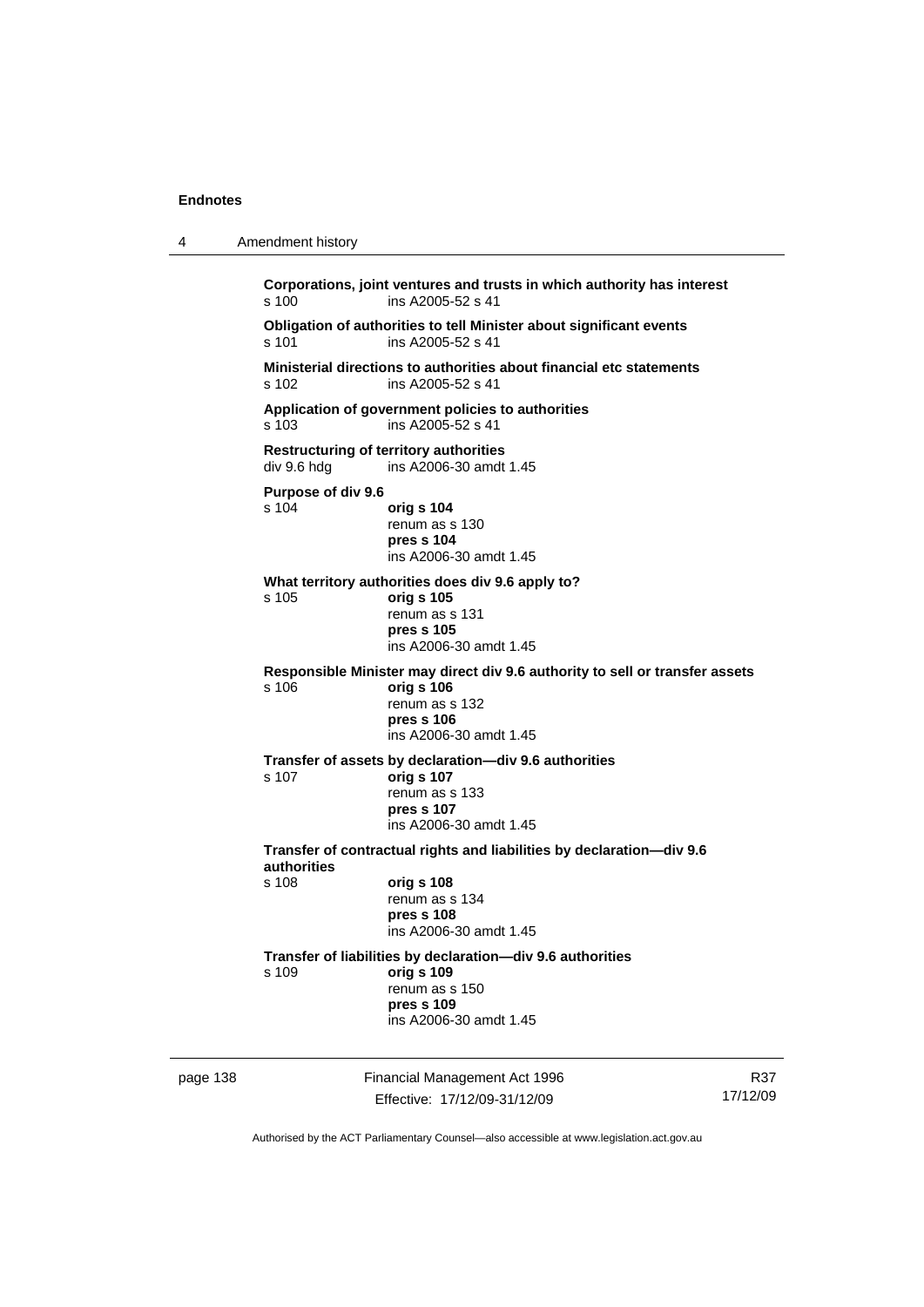**Assistance given by authorities for div 9.6**  s 110 **orig s 110** renum as s 151 **pres s 110**  ins A2006-30 amdt 1.45 **Application of Legislation Act, s 94 to certain appointments, elections and approvals**  s 110A sub as s 152 **Application of Act to Health Promotion Act**  s 110B ins as mod SL2005-42 sch 1 mod 1.1 (om A2006-30 amdt 1.62) **Assistance given by governing board members for div 9.6**  s 111 **orig s 111** renum as s 155 **pres s 111**  ins A2006-30 amdt 1.45 **Use of information by Territory and div 9.6 authorities**  s 112 ins A2006-30 amdt 1.45 **Contracts relating to the protection of information—responsible Minister for div 9.6 authority**  s 113 ins A2006-30 amdt 1.45 **Contracts relating to the protection of information—div 9.6 authority**  s 114 ins A2006-30 amdt 1.45 **Transfer of pending proceedings—div 9.6 authorities**  s 115 ins A2006-30 amdt 1.45 **Proceedings and evidence—div 9.6 authorities**  s 116 ins A2006-30 amdt 1.45 **Operation of div 9.6 not breach of contract etc**  s 117 ins A2006-30 amdt 1.45 **Transfer of assets etc not otherwise disposed of—div 9.6 authorities**  s 118 ins A2006-30 amdt 1.45 **Annual reports etc for div 9.6 authorities**  s 119 ins A2006-30 amdt 1.45 Additional provisions for restructuring of certain territory authorities<br>div 9.7 hdg ins A2006-30 amdt 1.45 ins A2006-30 amdt  $1.45$ **What territory authorities does div 9.7 apply to?**  s 120 ins A2006-30 amdt 1.45

Financial Management Act 1996 Effective: 17/12/09-31/12/09

page 139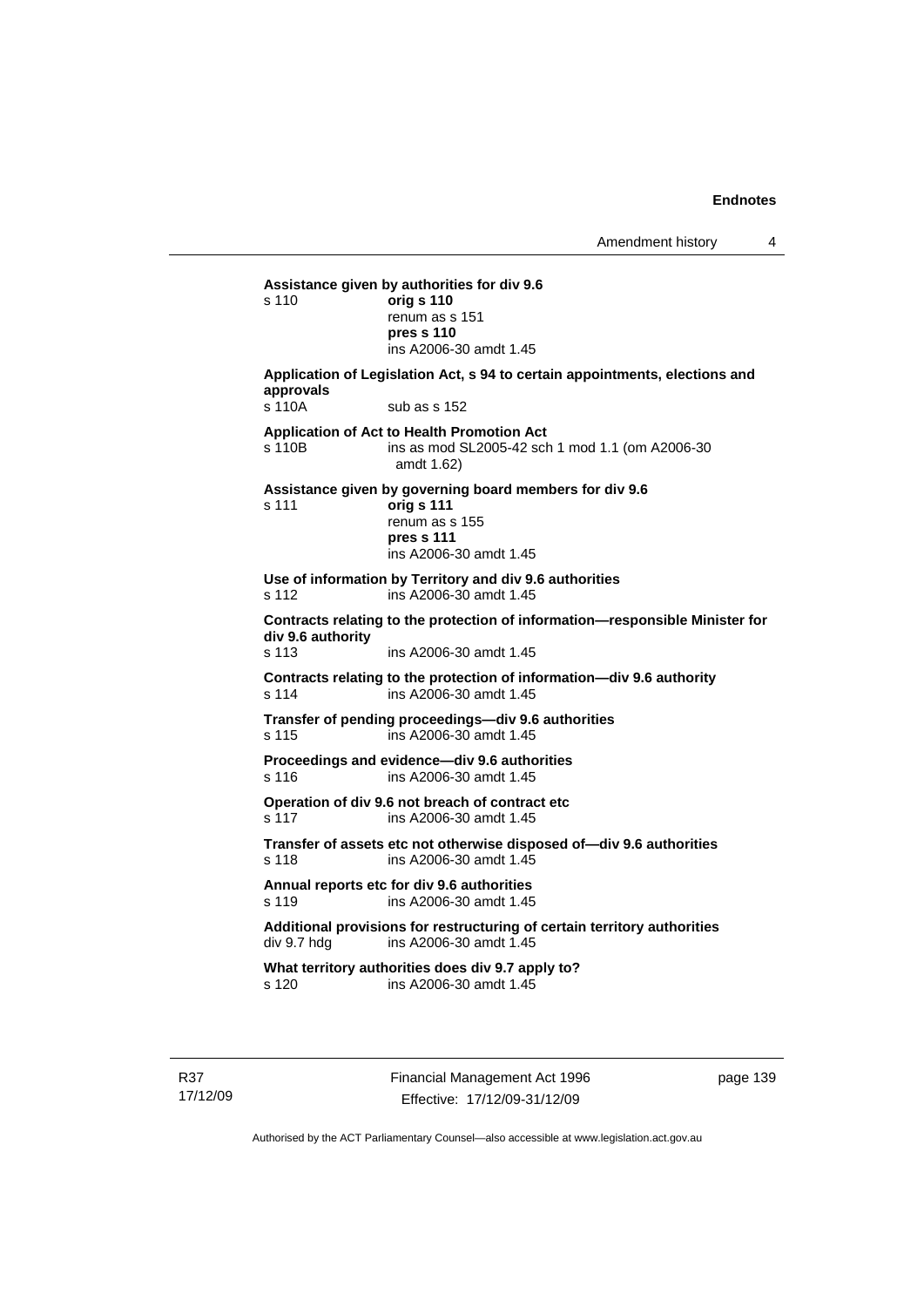| 4                                                                                          | Amendment history                                                                            |                                                                                                                                                                                                    |
|--------------------------------------------------------------------------------------------|----------------------------------------------------------------------------------------------|----------------------------------------------------------------------------------------------------------------------------------------------------------------------------------------------------|
|                                                                                            | Definitions-div 9.7<br>s 121                                                                 | ins A2006-30 amdt 1.45<br>def handover day ins A2006-30 amdt 1.45<br>def territory authority ins A2006-30 amdt 1.45                                                                                |
|                                                                                            | s 122                                                                                        | Vesting of assets, rights and liabilities—div 9.7 authorities<br>ins A2006-30 amdt 1.45                                                                                                            |
|                                                                                            | s 123                                                                                        | Proceedings and evidence-div 9.7 authorities<br>ins A2006-30 amdt 1.45                                                                                                                             |
|                                                                                            | s 124                                                                                        | Annual reports and financial statements for div 9.7 authorities<br>ins A2006-30 amdt 1.45                                                                                                          |
|                                                                                            | References to div 9.7 authority<br>s 125                                                     | ins A2006-30 amdt 1.45                                                                                                                                                                             |
|                                                                                            | <b>Miscellaneous</b><br>pt 10 hdg                                                            | (prev pt 9 hdg) renum A2005-52 s 39                                                                                                                                                                |
|                                                                                            | s 130                                                                                        | Responsibility for annual financial statements of territory authorities<br>(prev s 64) am 2001 No 95 amdt 1.10<br>renum as s 104 A2005-52 s 40<br>renum as s 130 A2006-30 amdt 1.46                |
|                                                                                            | s 131                                                                                        | Audit of annual financial statements of territory authorities<br>(prev s 65) renum as s 105 A2005-52 s 40<br>renum as s 131 A2006-30 amdt 1.46                                                     |
|                                                                                            | Annual financial statements of territory authorities to be included in annual<br>reports etc |                                                                                                                                                                                                    |
|                                                                                            | s 132                                                                                        | (prev s 66) renum as s 106 A2005-52 s 40<br>renum as s 132 A2006-30 amdt 1.46                                                                                                                      |
| Treasurer may require interim financial statements etc for territory<br><b>authorities</b> |                                                                                              |                                                                                                                                                                                                    |
|                                                                                            | s 133 hdg<br>s 133                                                                           | (prev s 67 hdg) sub 2000 No 27 s 10<br>(prev s 67) am 2000 No 27 s 10<br>sub 2001 No 44 amdt 1.1637<br>am A2003-56 amdt 3.139<br>renum as s 107 A2005-52 s 40<br>renum as s 133 A2006-30 amdt 1.46 |
|                                                                                            | s 134                                                                                        | Statements of performance of territory authorities<br>(prev s 68) ins 2001 No 44 amdt 1.1637<br>renum as s 108 A2005-52 s 40<br>renum as s 134 A2006-30 amdt 1.46                                  |
|                                                                                            | <b>Transitional</b><br>pt 11 hdg                                                             | sub as pt 19 hdg                                                                                                                                                                                   |
|                                                                                            |                                                                                              |                                                                                                                                                                                                    |

page 140 Financial Management Act 1996 Effective: 17/12/09-31/12/09

R37 17/12/09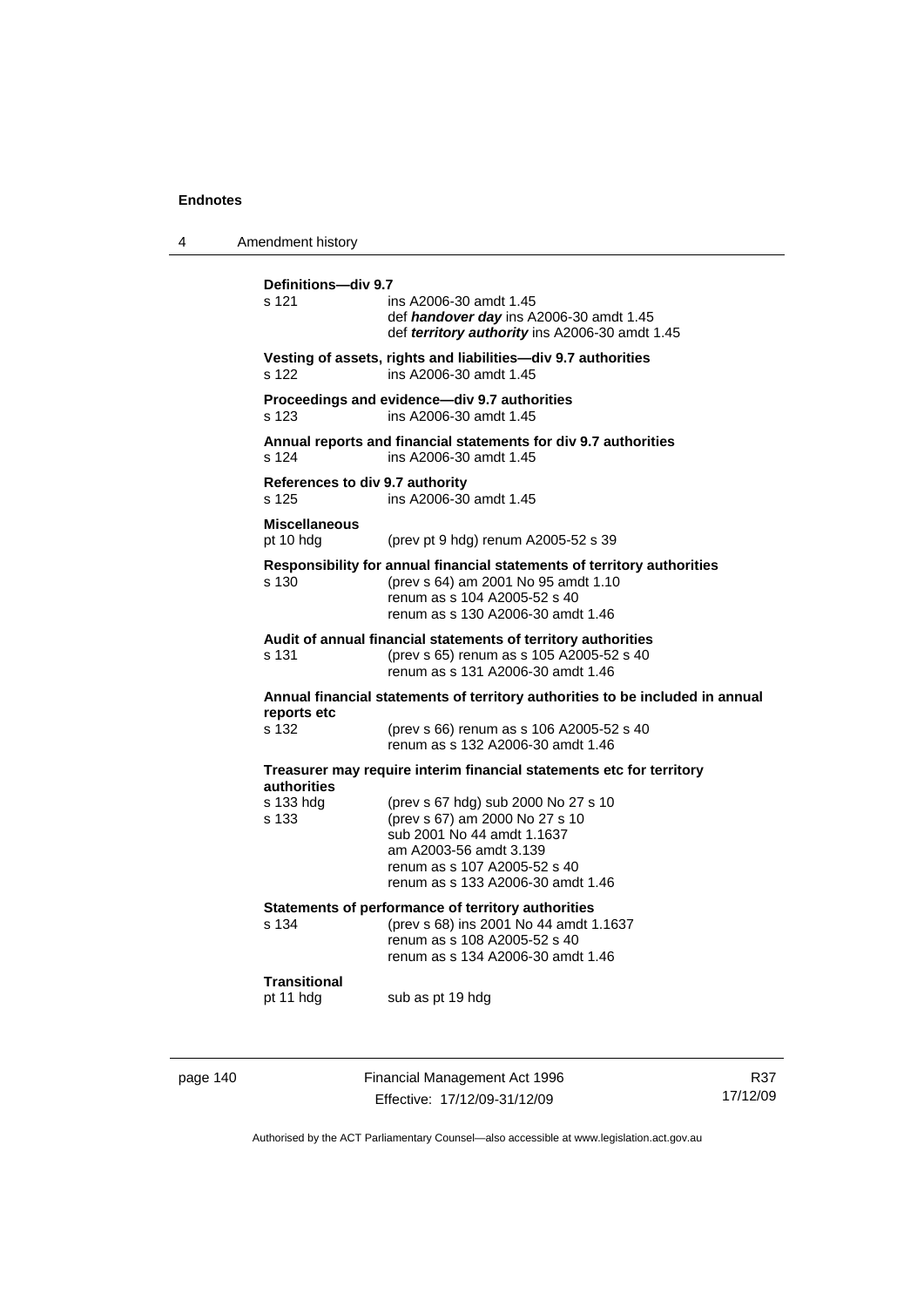## **Transitional—Financial Management Legislation Amendment Act 2005**  pt 19 hdg (prev pt 11 hdg) ins A2005-52 s 42 sub as pt 19 hdg A2006-30 amdt 1.47 om R32 LA **Financial Management Legislation Amendment Act 2005—provisions with 1 July 2005 application**  s 150 (prev s 109) ins A2005-52 s 42 renum as s 150 A2006-30 amdt 1.48 exp 27 October 2006 (s 150 (4)) **Financial Management Legislation Amendment Act 2005—provisions with 1 July 2006 application**  s 151 (prev s 110) ins A2005-52 s 42 am A2006-30 amdt 1.49 renum as s 151 A2006-30 amdt 1.50 exp 27 October 2006 (s 151 (4)) **Application of Legislation Act, s 94 to certain appointments, elections and approvals**  s 152 (prev s 110A) ins as mod SL2005-42 sch 1 mod 1.1 (sub as s 152 A2006-30 amdt 1.61) exp 27 October 2007 (s 152 (4)) **Transitional regulations**  s 155 (prev s 111) ins A2005-52 s 42 renum as s 155 A2006-30 amdt 1.51 exp 27 October 2007 (s 155 (4)) **Transitional—Administrative (Miscellaneous Amendments) Act 2006**  pt 20 hdg ins A2006-30 amdt 1.52 exp 1 July 2008 (s 223) **Transitional—definition of** *territory authority*  s 220 ins A2006-30 amdt 1.52 exp 19 July 2006 (s 220 (2) (LA s 88 declaration applies)) **Transitional—Legislation Act, s 84 inapplicable**  s 221 ins A2006-30 amdt 1.52 exp 1 August 2006 (s 221 (2) (LA s 88 declaration applies)) **Transitional regulations—Administrative (Miscellaneous Amendments) Act 2006**  s 222 ins A2006-30 amdt 1.52 exp 1 July 2008 (s 223) **Expiry—pt 20**  s 223 ins A2006-30 amdt 1.52 exp 1 July 2008 (s 223)

R37 17/12/09 Financial Management Act 1996 Effective: 17/12/09-31/12/09

page 141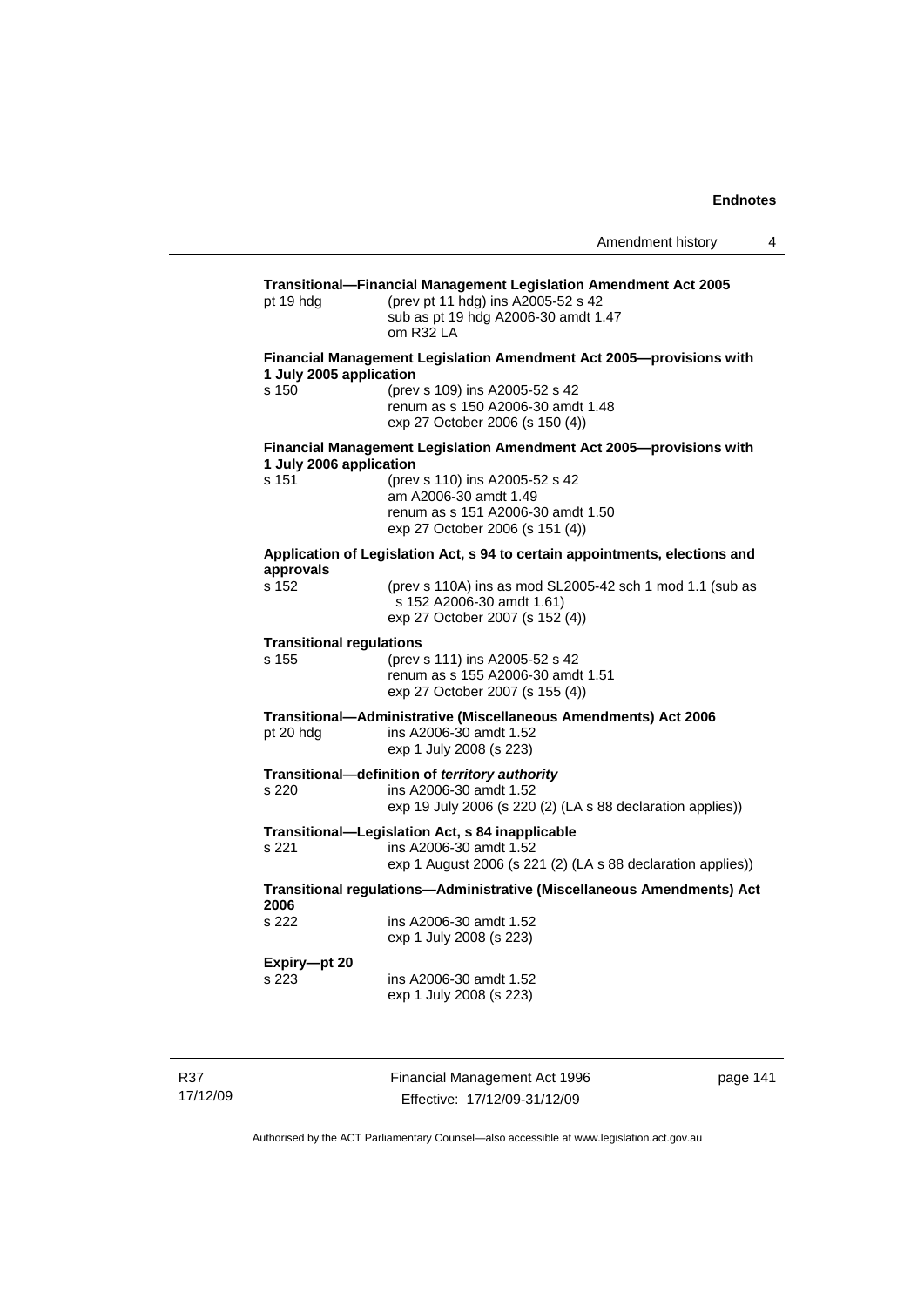4 Amendment history

| <b>Dictionary</b> |                                                                                                        |
|-------------------|--------------------------------------------------------------------------------------------------------|
| dict              | am A2005-52 s 43; A2008-37 amdt 1.176<br>def <b>applicable governmental policies</b> ins A2005-52 s 44 |
|                   | def appropriation reloc from s 3 2001 No 95 amdt 1.4                                                   |
|                   | def Appropriation Act reloc from s 3 2001 No 95 amdt 1.4                                               |
|                   | def appropriation unit reloc from s 3 2001 No 95 amdt 1.4                                              |
|                   | def banking account ins 1997 No 102 s 4                                                                |
|                   | am 1999 No 33 sch                                                                                      |
|                   | reloc from s 3 2001 No 95 amdt 1.4                                                                     |
|                   | def <b>borrowing</b> reloc from s 3 2001 No 95 amdt 1.4                                                |
|                   | def <b>budget papers</b> am 2001 No 56 amdt 3.256                                                      |
|                   | reloc from s 3 2001 No 95 amdt 1.4                                                                     |
|                   | def capital injection reloc from s 3 2001 No 95 amdt 1.4<br>sub A2005-52 s 45                          |
|                   | def CEO ins A2005-52 s 46                                                                              |
|                   | def <i>chief executive officer</i> reloc from s 3 2001 No 95                                           |
|                   | amdt 1.4                                                                                               |
|                   | sub A2005-52 s 47                                                                                      |
|                   | def class of outputs reloc from s 3 2001 No 95 amdt 1.4                                                |
|                   | def contract ins A2006-30 amdt 1.53                                                                    |
|                   | def department reloc from s 3 2001 No 95 amdt 1.4                                                      |
|                   | def departmental banking account am 1997 No 102 sch                                                    |
|                   | reloc from s 3 2001 No 95 amdt 1.4                                                                     |
|                   | def division 9.6 authority ins A2006-30 amdt 1.54                                                      |
|                   | def division 9.7 authority ins A2006-30 amdt 1.54<br>def establishing Act ins A2005-52 s 48            |
|                   | def expenses reloc from s 3 2001 No 95 amdt 1.4                                                        |
|                   | def financial management guidelines sub 2001 No 11                                                     |
|                   | amdt 3.125                                                                                             |
|                   | reloc from s 3 2001 No 95 amdt 1.4                                                                     |
|                   | def <i>financial year</i> ins A2005-52 s 48                                                            |
|                   | def general government sector ins 1997 No 124 s 4                                                      |
|                   | reloc from s 3 2001 No 95 amdt 1.4                                                                     |
|                   | def generally accepted accounting practice reloc from s 3                                              |
|                   | 2001 No 95 amdt 1.4<br>sub A2005-52 s 49                                                               |
|                   | def governing board ins A2005-52 s 50                                                                  |
|                   | def governing board member ins A2005-52 s 50                                                           |
|                   | def GST ins 2000 No 27 s 4                                                                             |
|                   | reloc from s 3 2001 No 95 amdt 1.4                                                                     |
|                   | om A2005-52 s 51                                                                                       |
|                   | def <i>handover day</i> ins A2006-30 amdt 1.55                                                         |
|                   | def <i>input tax credit</i> ins 2000 No 27 s 4                                                         |
|                   | reloc from s 3 2001 No 95 amdt 1.4                                                                     |
|                   | def <i>interest</i> ins 2001 No 45 s 4 (as am 2002 No 30<br>amdt 3.370)                                |
|                   | def <i>invest</i> ins 2001 No 45 s 4 (as am 2002 No 30 amdt 3.370)                                     |
|                   |                                                                                                        |
|                   |                                                                                                        |

page 142 Financial Management Act 1996 Effective: 17/12/09-31/12/09

R37 17/12/09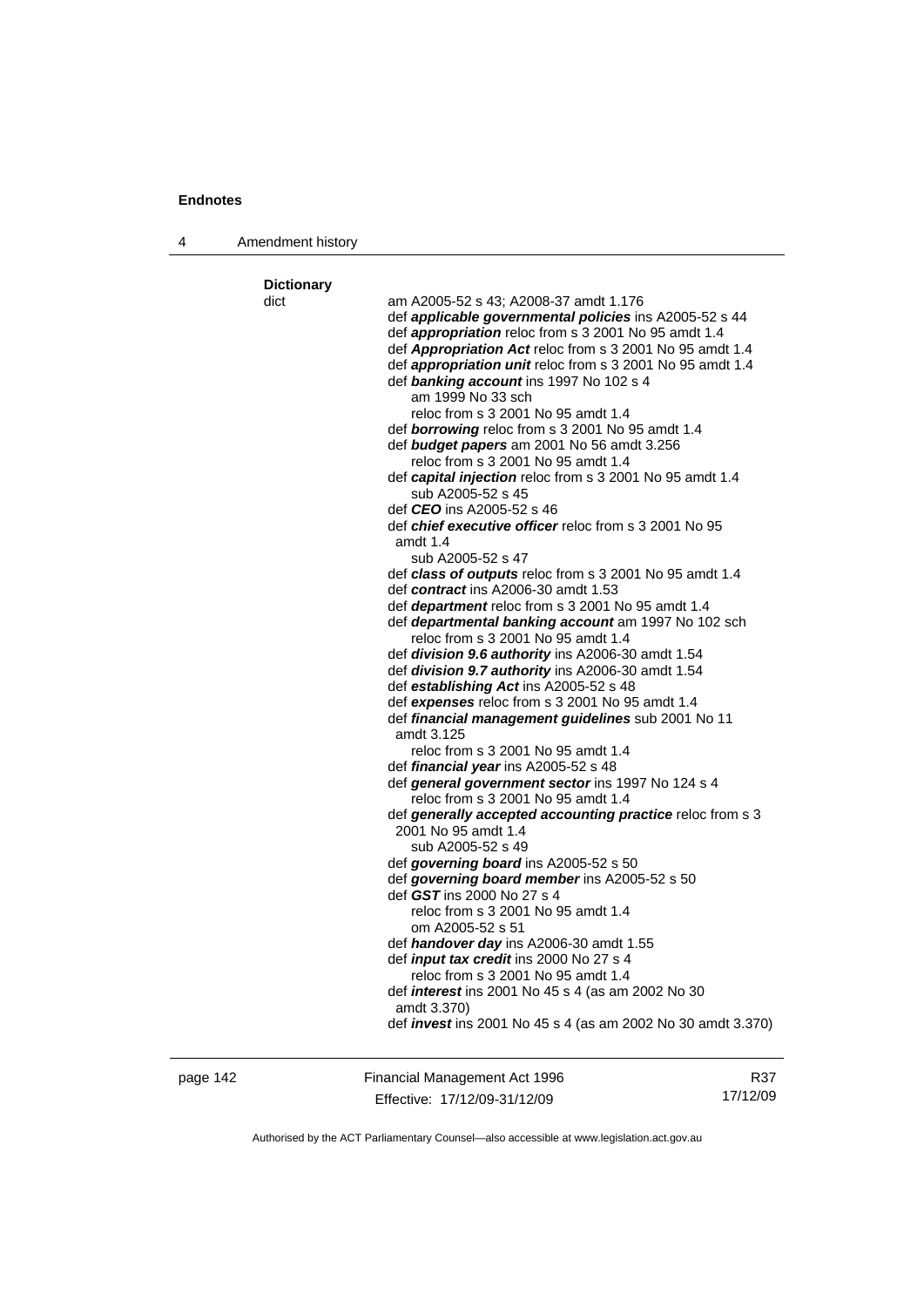def *Legislative Assembly secretariat* sub 2001 No 95 amdt 1.1 reloc from s 3 2001 No 95 amdt 1.4 sub A2005-42 amdt 1.1; A2007-3 amdt 3.243 def *material interest* ins A2005-52 s 52 def *outcomes* reloc from s 3 2001 No 95 amdt 1.4 om A2009-49 amdt 3.67 def *outputs* reloc from s 3 2001 No 95 amdt 1.4 def *prescribed* reloc from s 3 2001 No 95 amdt 1.4 def *public money* am 2001 No 95 s 4 reloc from s 3 2001 No 95 amdt 1.4 am A2004-53 amdt 1.1; pars renum R19 LA (see A2004-53 amdt 1.2) def *public trading enterprise* ins 1997 No 124 s 4 reloc from s 3 2001 No 95 amdt 1.4 am A2003-21 s 14 om A2005-52 s 53 def *public trading enterprise sector* ins 1997 No 124 s 4 reloc from s 3 2001 No 95 amdt 1.4 def *relevant territory authority* ins A2005-52 s 54 def *responsible chief executive* reloc from s 3 2001 No 95 amdt 1.4 def *responsible Minister* reloc from s 3 2001 No 95 amdt 1.4 am A2005-52 s 55 def *securities* reloc from s 3 dict 2001 No 95 amdt 1.4 def *statement of intent* reloc from s 3 2001 No 95 amdt 1.4 sub A2005-52 s 56 def *subsidiary* ins A2004-53 amdt 1.3 def *superannuation appropriation* ins 2000 No 21 sch reloc from s 3 2001 No 95 amdt 1.4 def *superannuation banking account* ins 2000 No 21 sch reloc from s 3 2001 No 95 amdt 1.4 def *taxable supply* ins 2000 No 27 s 4 reloc from s 3 2001 No 95 amdt 1.4 def *territory authority* am 2000 No 21 sch; 2001 No 95 amdt 1.3 reloc from s 3 2001 No 95 amdt 1.4 sub A2006-30 amdt 1.56 def *territory banking account* am 1997 No 102 sch reloc from s 3 2001 No 95 amdt 1.4 def *the Territory* ins A2009-49 amdt 3.68 def *trust money* reloc from s 3 2001 No 95 amdt 1.4 def *warrant* am 1997 No 102 sch reloc from s 3 2001 No 95 amdt 1.4 om 2002 No 38 amdt 1.10

R37 17/12/09 Financial Management Act 1996 Effective: 17/12/09-31/12/09

page 143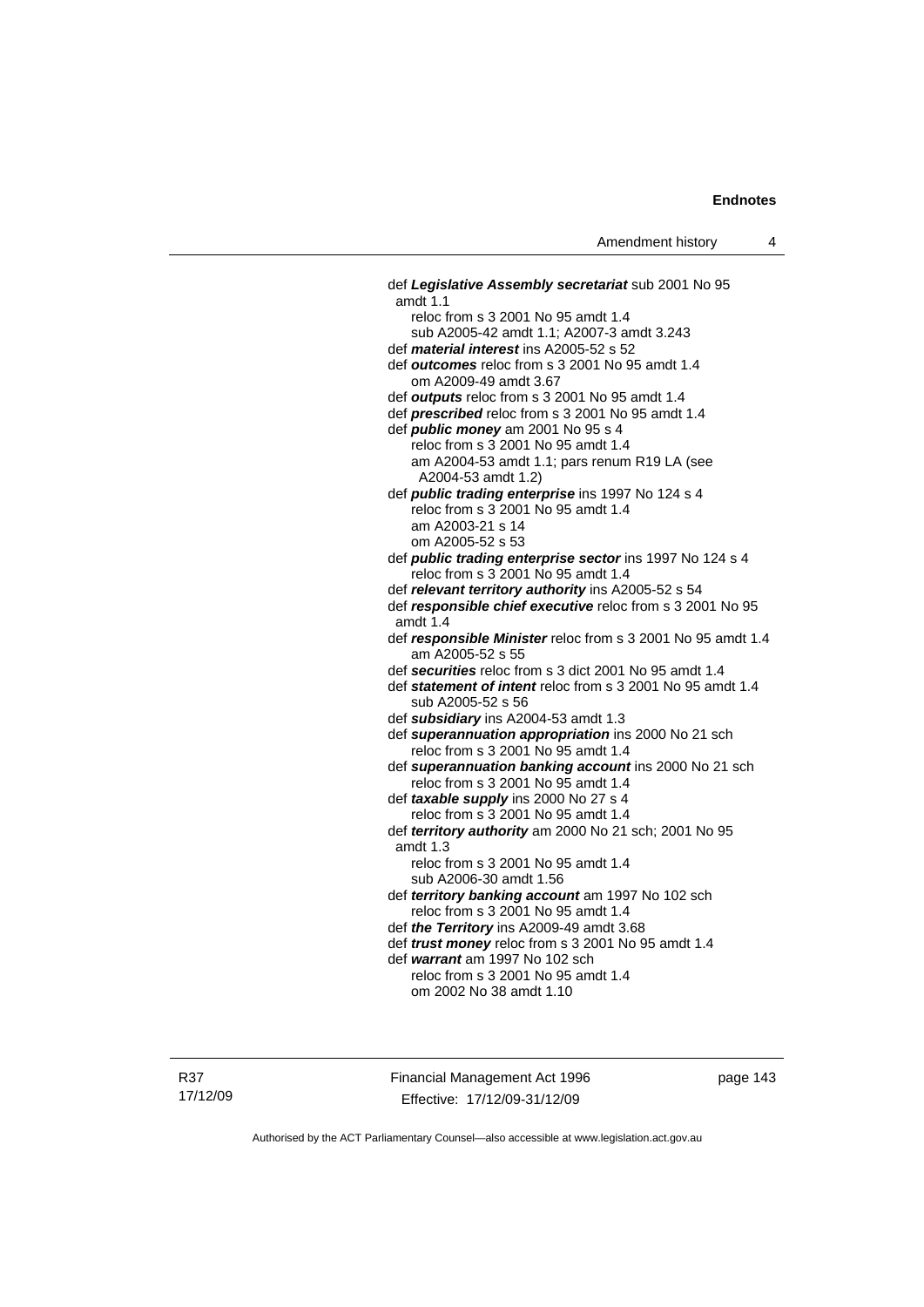5 Earlier republications

# **5 Earlier republications**

Some earlier republications were not numbered. The number in column 1 refers to the publication order.

Since 12 September 2001 every authorised republication has been published in electronic pdf format on the ACT legislation register. A selection of authorised republications have also been published in printed format. These republications are marked with an asterisk (\*) in column 1. Electronic and printed versions of an authorised republication are identical.

| <b>Republication No</b> | <b>Amendments to</b> | <b>Republication date</b> |
|-------------------------|----------------------|---------------------------|
| 1                       | Act 1997 No 124      | 31 January 1998           |
| $\overline{c}$          | Act 1999 No 58       | 10 November 1999          |
| 3                       | Act 2001 No 56       | 12 September 2001         |
| $\overline{4}$          | Act 2001 No 97       | 20 December 2001          |
| 5                       | Act 2001 No 97       | 31 December 2001          |
| 5(RI)                   | Act 2001 No 97 ‡     | 19 September 2002         |
| 6                       | Act 2001 No 97       | 4 January 2002            |
| 6(RI)                   | Act 2001 No 97 ‡     | 19 September 2002         |
| $7^*$                   | Act 2001 No 97       | 14 January 2002           |
| 7(RI)                   | Act 2001 No 97 ‡     | 19 September 2002         |
| 7A                      | Act 2001 No 97 ‡‡    | 19 September 2002         |
| 8                       | Act 2001 No 97       | 1 July 2002               |
| 8 (RI)                  | Act 2001 No 97 ‡‡    | 19 September 2002         |
| $9*$                    | Act 2002 No 30       | 19 September 2002         |
| 10                      | Act 2002 No 38       | 1 November 2002           |
| 11                      | A2003-9              | 8 March 2003              |
| 12                      | A2003-21             | 20 May 2003               |
| 13                      | A2003-27             | 30 June 2003              |
| 14                      | A2003-46             | 1 November 2003           |
| 15                      | A2003-56             | 19 December 2003          |
| 16                      | A2004-19             | 7 April 2004              |
|                         |                      |                           |

page 144 Financial Management Act 1996 Effective: 17/12/09-31/12/09

R37 17/12/09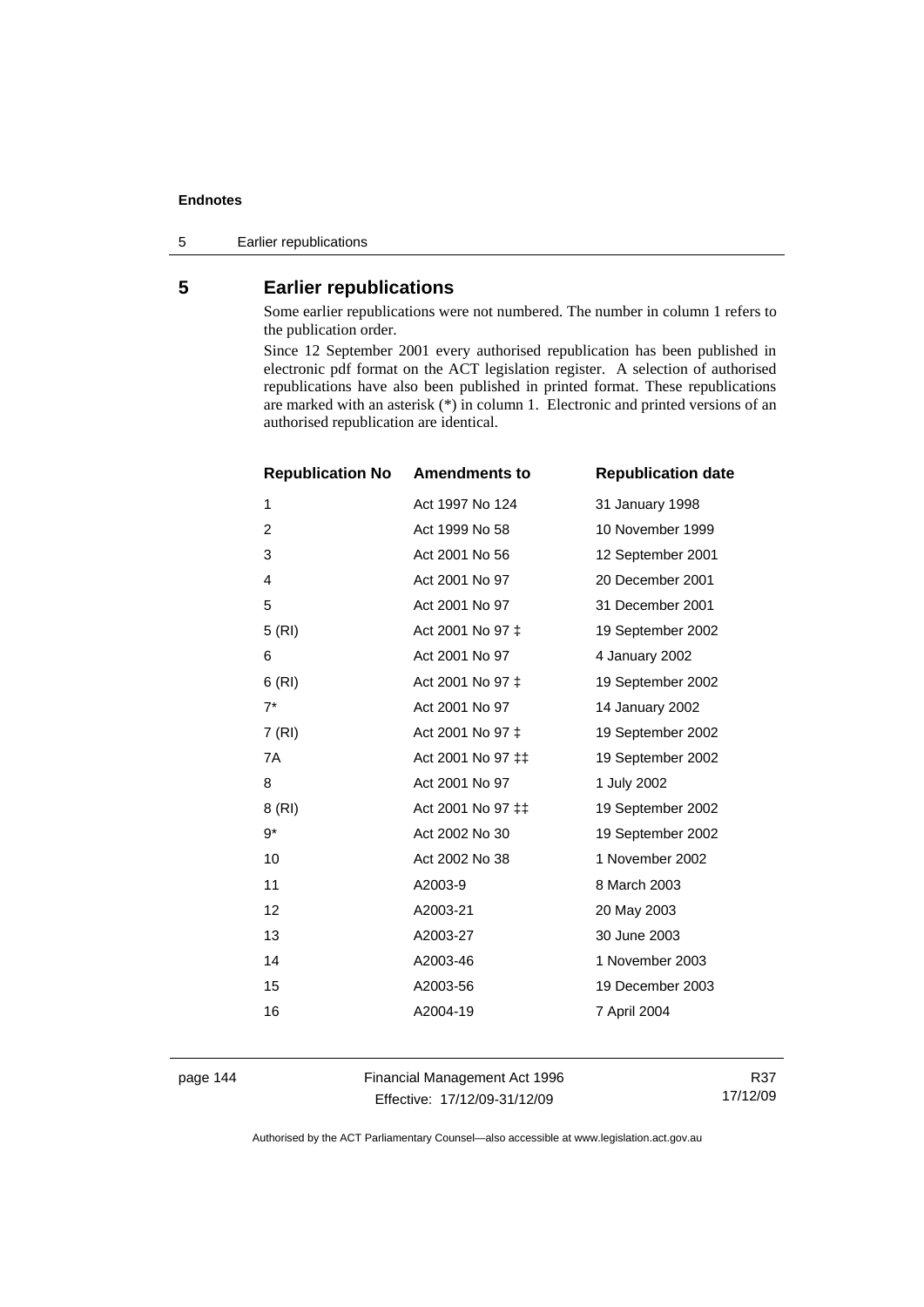Earlier republications 5

| <b>Republication No Amendments to</b> |          | <b>Republication date</b> |
|---------------------------------------|----------|---------------------------|
| 17                                    | A2004-35 | 30 June 2004              |
| 18                                    | A2004-35 | 1 July 2004               |
| 19                                    | A2004-53 | 17 August 2004            |
| 20                                    | A2005-20 | 2 June 2005               |
| 21                                    | A2005-32 | 1 July 2005               |
| 22                                    | A2005-42 | 1 September 2005          |
| 23                                    | A2005-52 | 27 October 2005           |
| 24                                    | A2005-52 | 1 January 2006            |
| 25                                    | A2006-30 | 19 June 2006              |
| 26                                    | A2006-30 | 1 July 2006               |
| 27                                    | A2006-30 | 20 July 2006              |
| 28                                    | A2006-30 | 2 August 2006             |
| 29                                    | A2006-30 | 28 October 2006           |
| 30                                    | A2007-3  | 12 April 2007             |
| 31                                    | A2007-10 | 12 May 2007               |
| 32                                    | A2007-10 | 28 October 2007           |
| 33                                    | A2007-10 | 2 July 2008               |
| 34                                    | A2008-28 | 26 August 2008            |
| 35                                    | A2008-37 | 2 February 2009           |
| 36                                    | A2009-12 | 1 July 2009               |

‡ includes retrospective amendments by A2002-30

‡‡ includes retrospective amendments by A2002-29 and A2002-30

R37 17/12/09 Financial Management Act 1996 Effective: 17/12/09-31/12/09

page 145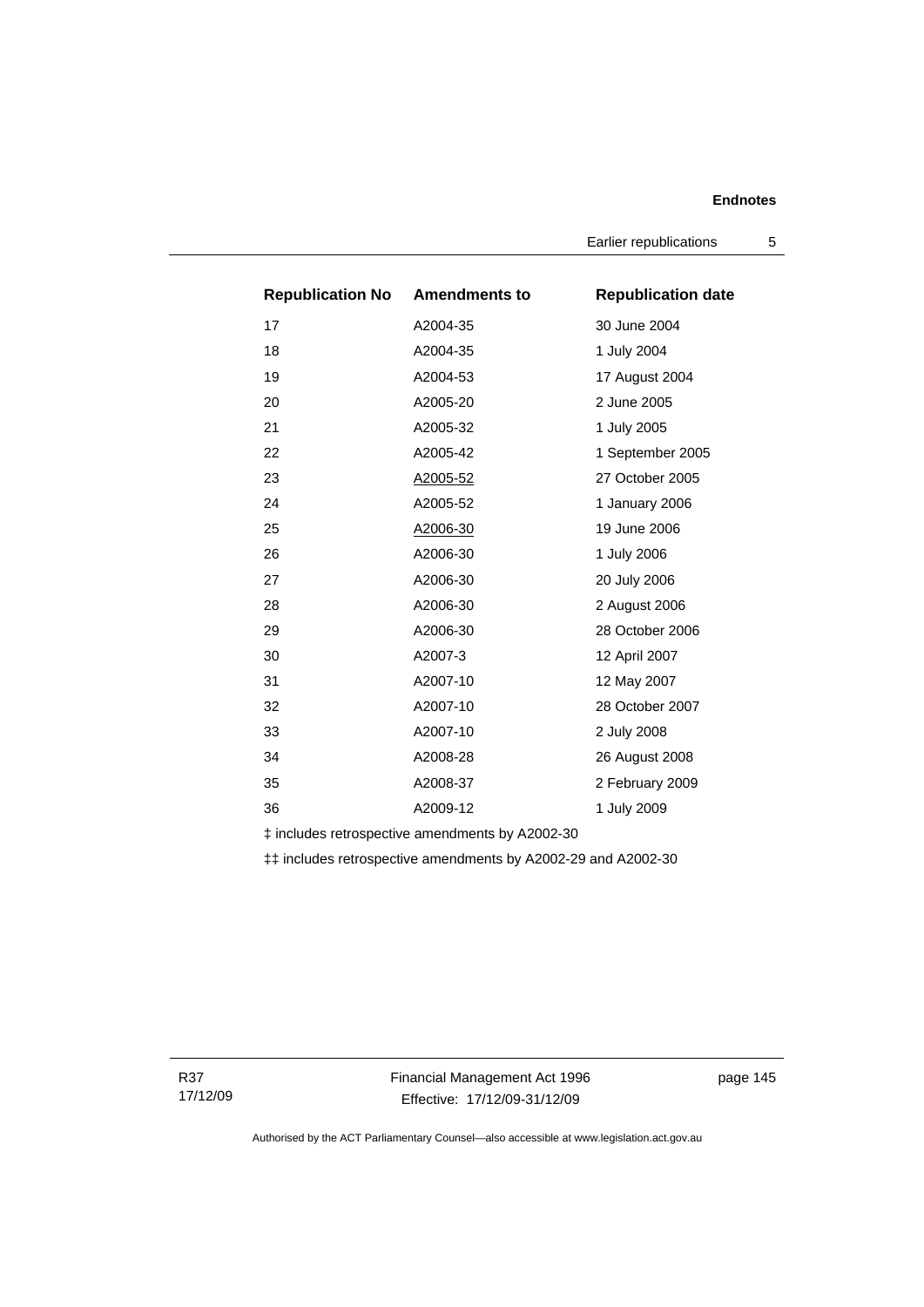6 Uncommenced amendments

# **6 Uncommenced amendments**

The following amendments have not been included in this republication because they were uncommenced at the republication date:

# **Part 4.1 Financial Management Act 1996**

# **[4.1] Section 54 (1)**

### *omit*

- Cleaning Industry Long Service Leave Authority
- Construction Industry Long Service Leave Authority

### *substitute*

• Long Service Leave Authority

**[4.2] Section 76** 

### *omit*

- Cleaning Industry Long Service Leave Authority
- Construction Industry Long Service Leave Authority

# *substitute*

Long Service Leave Authority

**Long Service Leave (Portable Schemes) Act 2009 A2009-25 sch 4 pt 4.1**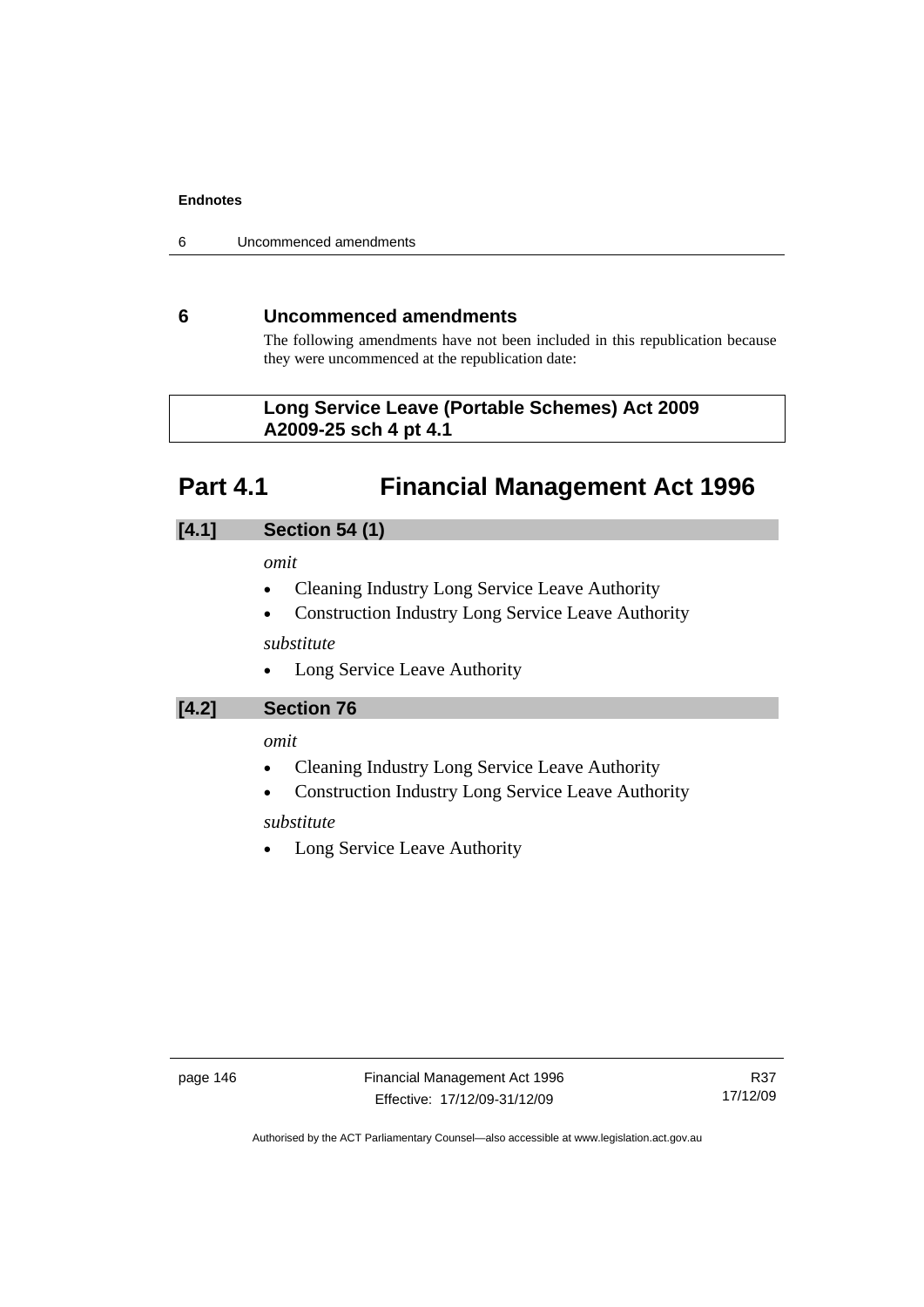# **Financial Management (Board Composition) Amendment Act 2009 A2009-48**

# **4 Appointment of governing board members generally New section 78 (4A) and (4B)**

*insert* 

- (4A) Also, unless the establishing Act otherwise provides, a person must not be appointed as a member if—
	- (a) the person is a public servant; and
	- (b) if the governing board has a maximum of 6 members or less the appointment would result in more than 1 public servant being a member of the board; and
	- (c) if the governing board has a maximum of more than 6 members—the appointment would result in more than 2 public servants being members of the board.
- (4B) Subsection (4A) does not apply if—
	- (a) the Minister is satisfied that there are special circumstances justifying the appointment; and
	- (b) the Legislative Assembly approves, by resolution, the appointment.

### **5 Section 78 (6), new note**

*insert* 

*Note* The terms *public servant* and *statutory office holder* are defined in the Legislation Act, dict, pt 1.